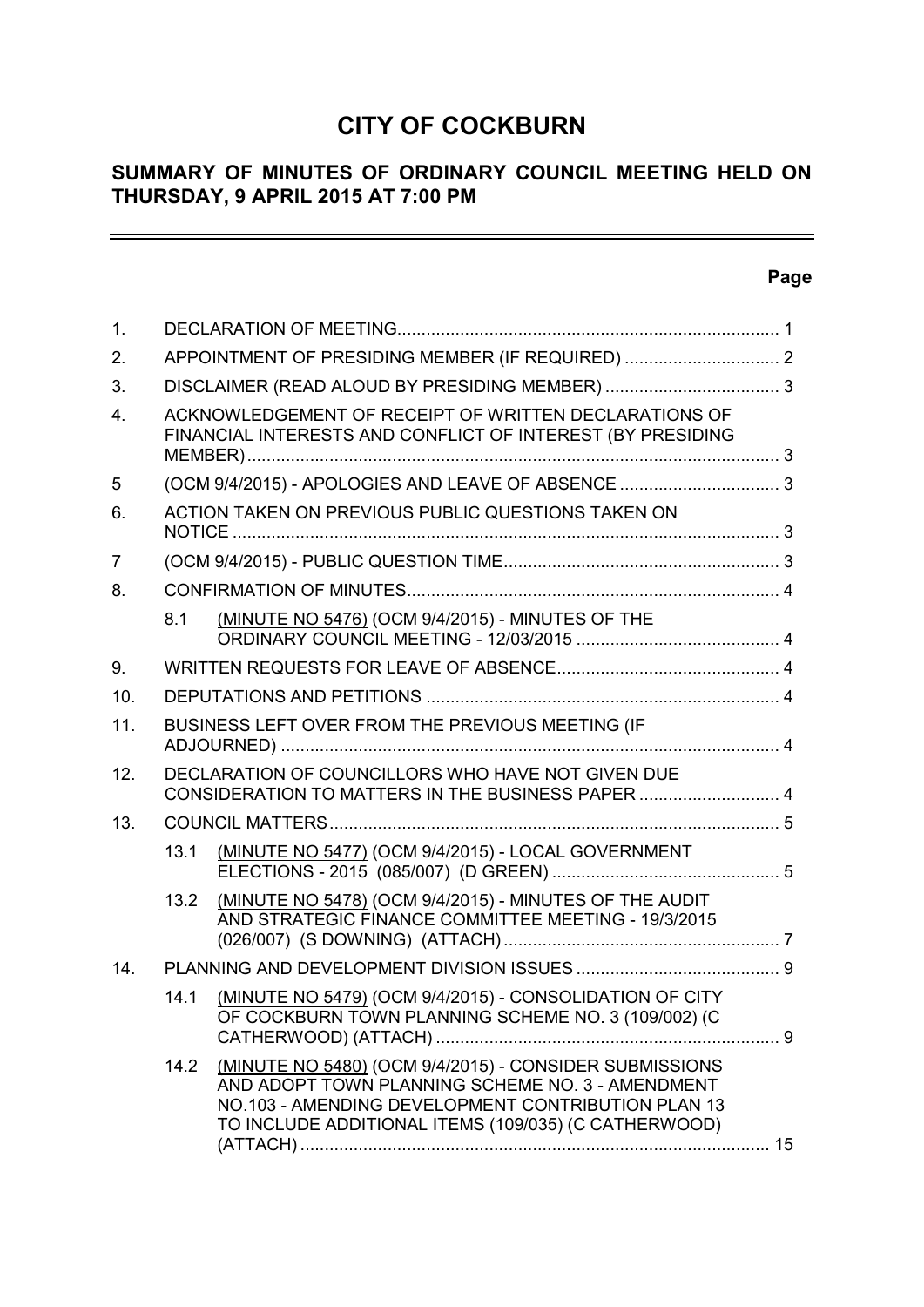|     | 14.3 | (MINUTE NO 5481) (OCM 9/4/2015) - PROPOSED STRUCTURE<br>PLAN - LOT 8 (NO. 107) BARFIELD ROAD, HAMMOND PARK;<br>OWNER: NICHE HAMMOND PARK DEVELOPMENT PTY LTD;<br>APPLICANT: TPG (110/122) (L SANTORIELLO) (ATTACH)  26 |  |
|-----|------|------------------------------------------------------------------------------------------------------------------------------------------------------------------------------------------------------------------------|--|
|     | 14.4 | (MINUTE NO 5482) (OCM 9/4/2015) - PROPOSED LOCAL<br>STRUCTURE PLAN - LOT 20 ROCKINGHAM ROAD, MUNSTER -<br>OWNER: FEYMORE PTY LTD - APPLICANT: WHELANS TOWN                                                             |  |
|     | 14.5 | (MINUTE NO 5483) (OCM 9/4/2015) - PROPOSED STRUCTURE<br>PLAN - LOTS 109 & 110 WATTLEUP ROAD, HAMMOND PARK -<br>OWNERS: ANICA DROPULICH & SAIL HOLDINGS PTY LTD -<br>APPLICANT: BURGESS DESIGN GROUP (110/123) (L       |  |
|     | 14.6 | (MINUTE NO 5484) (OCM 9/4/2015) - PROPOSED LOCAL<br>STRUCTURE PLAN - LOT 3 SCIANO AVENUE, SUCCESS -<br>OWNER: JARDIM HOLDINGS PTY LTD - APPLICANT: MW URBAN                                                            |  |
|     | 14.7 | (MINUTE NO 5485) (OCM 9/4/2015) - PROJECT PLANS - PHOENIX<br>AND COCKBURN CENTRAL ACTIVITY CENTRE STRUCTURE<br>PLANS (110/088 & 110/043) (R PLEASANT/D DI RENZO) (ATTACH) 54                                           |  |
|     | 14.8 | (MINUTE NO 5486) (OCM 9/4/2015) - STATE ADMINISTRATION<br>TRIBUNAL - PLANNING APPEALS (054/001) (A LEFORT)  61                                                                                                         |  |
|     | 14.9 | (MINUTE NO 5487) (OCM 9/4/2015) - SALE OF LAND - PORTION<br>OF LOT 9003 (PROPOSED LOT 803) DURNIN AVENUE,                                                                                                              |  |
| 15. |      | FINANCE AND CORPORATE SERVICES DIVISION ISSUES  68                                                                                                                                                                     |  |
|     | 15.1 | (MINUTE NO 5488) (OCM 9/4/2015) - LIST OF CREDITORS PAID -<br>FEBRUARY 2015 (076/001) (N MAURICIO) (ATTACH) 68                                                                                                         |  |
|     | 15.2 | (MINUTE NO 5489) (OCM 9/4/2015) - STATEMENT OF FINANCIAL<br>ACTIVITY AND ASSOCIATED REPORTS - FEBRUARY 2015                                                                                                            |  |
| 16. |      |                                                                                                                                                                                                                        |  |
| 17. |      |                                                                                                                                                                                                                        |  |
|     | 17.1 | (MINUTE NO 5490) (OCM 9/4/2015) - PROPOSED CITY OF<br>COCKBURN PARKING AND PARKING FACILITIES LOCAL LAW<br>2007 AMMENDMENT TO CREATE PARKING STATION 2 COOGEE<br>BEACH - POWELL ROAD COOGEE (082/013 & 025/001) (R     |  |
| 18. |      |                                                                                                                                                                                                                        |  |
|     | 18.1 | (MINUTE NO 5491) (OCM 9/4/2015) - MINUTES OF CHIEF<br>EXECUTIVE OFFICER PERFORMANCE & SENIOR STAFF KEY<br>PROJECTS APPRAISAL COMMITTEE - 19/03/2015  81                                                                |  |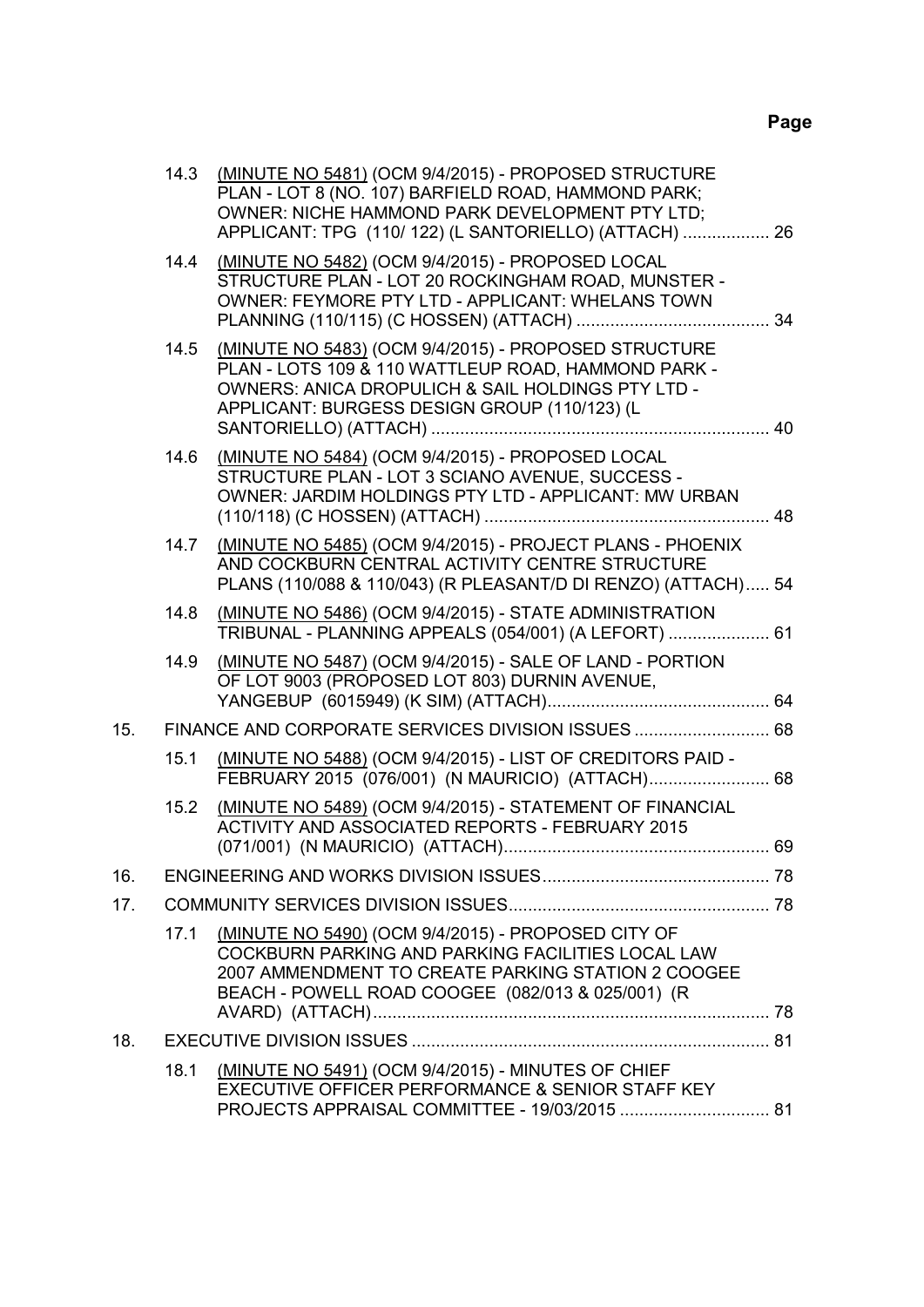# **Page**

| 19.             | MOTIONS OF WHICH PREVIOUS NOTICE HAS BEEN GIVEN  82        |  |
|-----------------|------------------------------------------------------------|--|
| 20.             | NOTICES OF MOTION GIVEN AT THE MEETING FOR CONSIDERATION   |  |
| 21 <sub>1</sub> | NEW BUSINESS OF AN URGENT NATURE INTRODUCED BY             |  |
| 22              | (OCM 9/4/2015) - MATTERS TO BE NOTED FOR INVESTIGATION,    |  |
| 23.             |                                                            |  |
| 24              | (MINUTE NO 5492) (OCM 9/4/2015) - RESOLUTION OF COMPLIANCE |  |
| 25              |                                                            |  |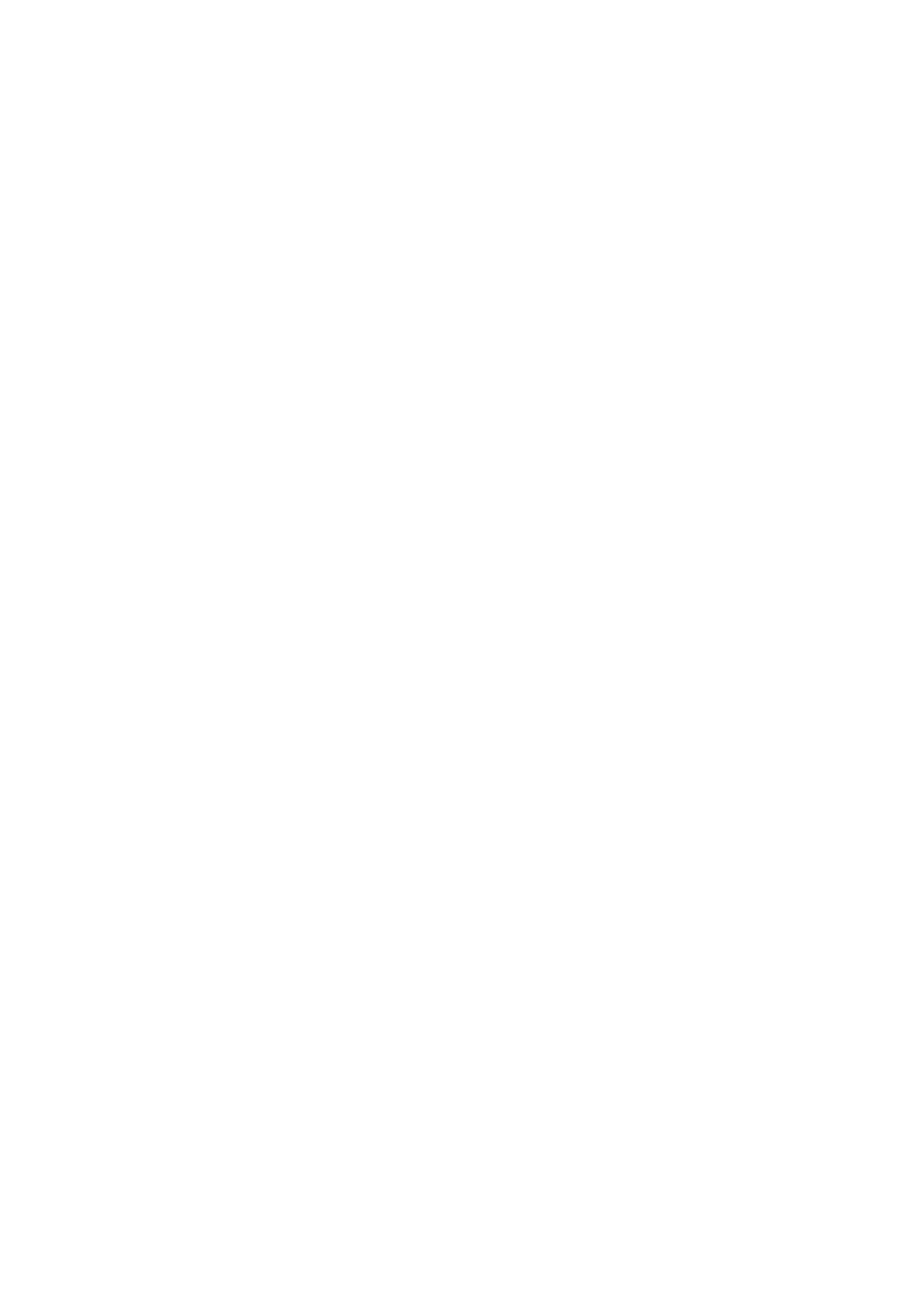# **CITY OF COCKBURN**

# **MINUTES OF ORDINARY COUNCIL MEETING HELD ON THURSDAY, 9 APRIL 2015 AT 7:00 PM**

#### **PRESENT:**

#### **ELECTED MEMBERS**

| Mr L Howlett   | Mayor (Presiding Member) |
|----------------|--------------------------|
| Mr K Allen     | Councillor               |
| Mr Y Mubarakai | Councillor               |
| Mr S Portelli  | Councillor               |
| Mr S Pratt     | Councillor               |
| Mr B Houwen    | Councillor               |
| Mr P Eva       | Councillor               |

## **IN ATTENDANCE**

| Mr D. Green       | <b>Acting Chief Executive Officer</b>     |
|-------------------|-------------------------------------------|
| Mr S. Downing     | Director, Finance & Corporate Services    |
| Mr D. Arndt       | Director, Planning & Development          |
| Mr D. Vickery     | Acting Director, Engineering & Works      |
| Mr J. Ngoroyemoto | Governance & Risk Co-ordinator            |
| Ms L. Boyanich    | Media Liaison Officer                     |
| Mrs B. Pinto      | PA - Directors, Fin. & Corp. Serv./Gov. & |
|                   | Comm. Serv.                               |

#### **1. DECLARATION OF MEETING**

The Presiding Member declared the meeting open at 7.00 pm. and welcomed Acting Director, Engineering & Works and the Governance & Risk Coordinator to the meeting.

Mayor Howlett made the following announcements:

**Richard Hill (City of Melville)** – The City was saddened to learn of the sudden and unexpected death of Richard Hill, a Councillor with the City of Melville and a former member of the City of Cockburn's Disability Reference Group and a strong advocate for the disability sector.

**Summer of Fun** – The City's regional concert showcasing Eskimo Joe was a great success with very positive feedback from many members of the community who attended.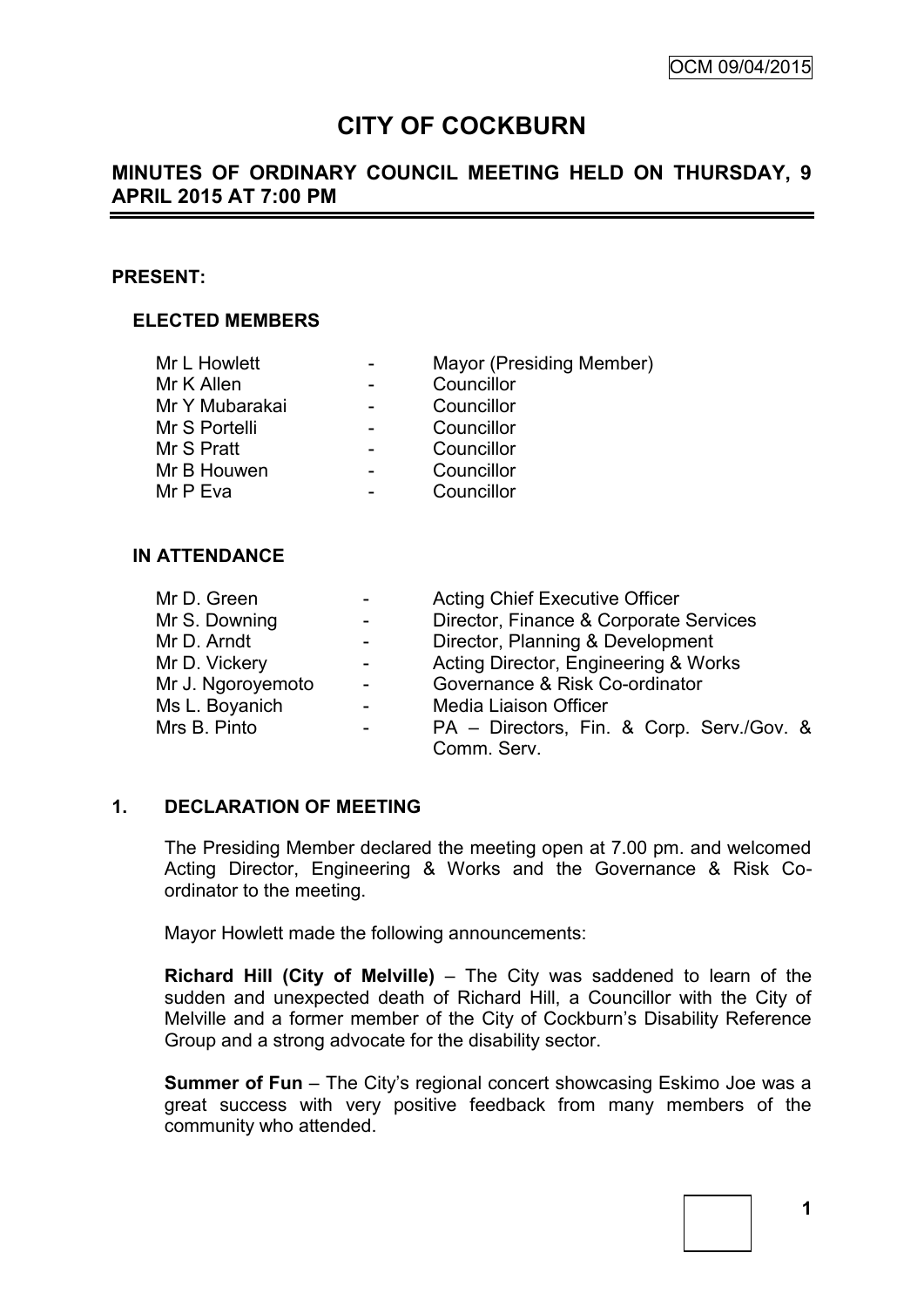**Cockburn Idol** - Mayor Howlett congratulated all those who auditioned and to those who participated in the Cockburn Idol competition this year. The outcome of the Cockburn Idol Finale held on the same evening was as follows:

Junior Category 1<sup>st</sup> place – Kadance Ta Hana 2<sup>nd</sup> place – Eliza Lewis 3<sup>rd</sup> place – Madeline Soltoggio

Senior Category 1<sup>st</sup> place – Keisha Klassen 2<sup>nd p</sup>lace – Morganne Ebsary 3<sup>rd</sup> place – Miss M

Mayor Howlett also congratulated Events Staff and other Staff members for the organisation of this successful event.

**Hello Baby** – This event was held in Manning Park on 18 March 2015 which was another very successful event albeit the weather which was not conducive to a big attendance.

This event assisted families attending to obtain advice from many of the service providers about the care of their newborn babies and to establish networks with playgroups and other family orientated community groups.

**Hamilton Hill – 90th birthday celebrations & 10th Light Horse Reenactment** - The celebratory event for the 90<sup>th</sup> Birthday of the official opening of the Hamilton Hill Memorial Hall was conducted on 21 March 2015.

A re-enactment of the  $10<sup>th</sup>$  Light Horse training was held on CY O'Connor Beach before the contingent made their way to the Memorial Hall to be received through a line of honour formed by Cockburn RSL Sub-branch members and their President, Digger Cleak and myself.

A wreath laying ceremony followed and those attending then enjoyed the cutting of a celebratory cake, a display of the  $10<sup>th</sup>$  Light Horse memorabilia and a pictorial display of 'times past' in Cockburn.

Many descendants from families who originally raised the funds to construct the Memorial Hall were present as were Deputy Mayor Carol Reeve-Fowkes and Councillors Phil Eva and Lyndsey Wetton.

# **2. APPOINTMENT OF PRESIDING MEMBER (If required)**

Nil

**2**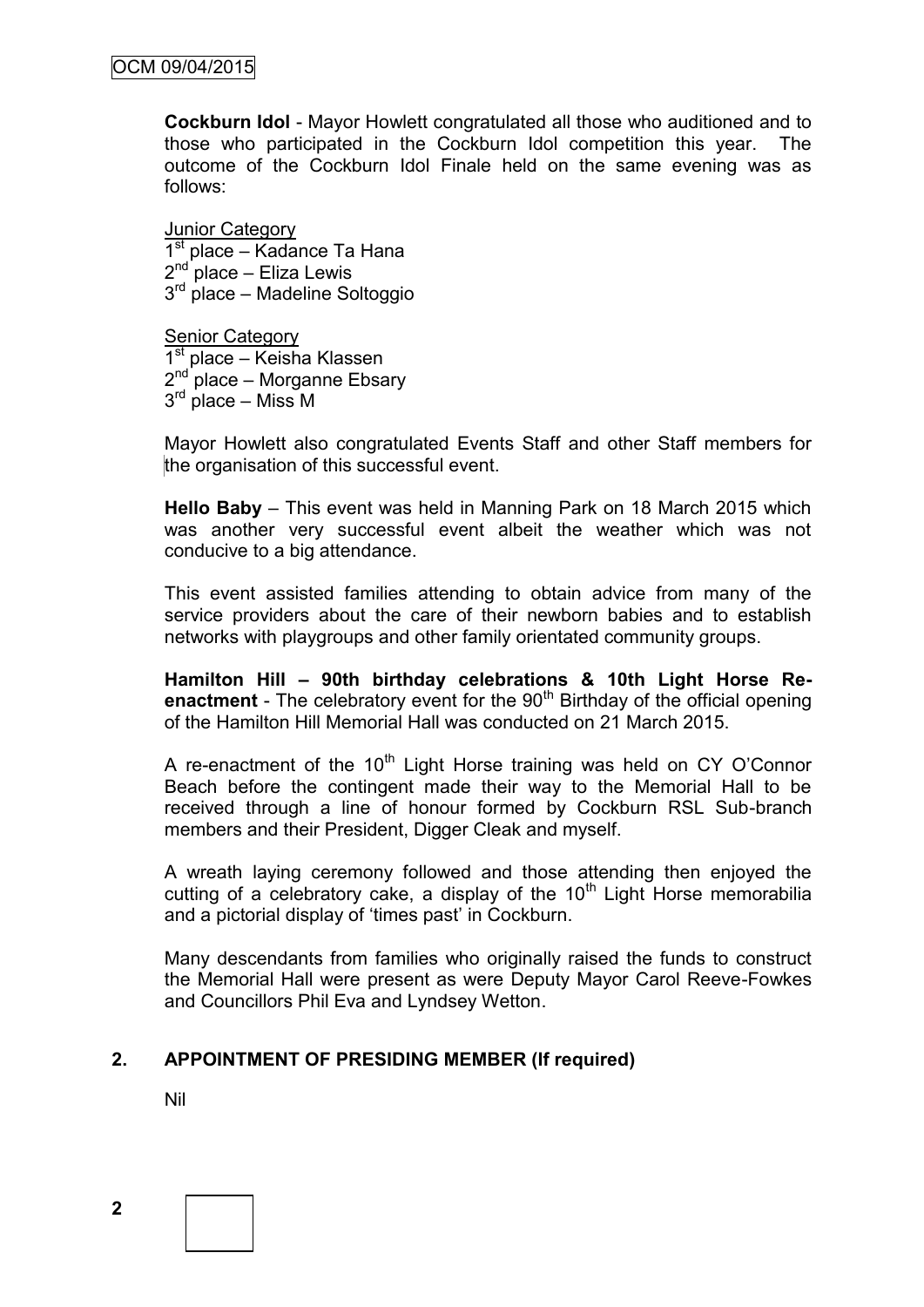#### **3. DISCLAIMER (Read aloud by Presiding Member)**

Members of the public, who attend Council Meetings, should not act immediately on anything they hear at the Meetings, without first seeking clarification of Council's position. Persons are advised to wait for written advice from the Council prior to taking action on any matter that they may have before Council.

## **4. ACKNOWLEDGEMENT OF RECEIPT OF WRITTEN DECLARATIONS OF FINANCIAL INTERESTS AND CONFLICT OF INTEREST (by Presiding Member)**

Nil

#### **5 (OCM 9/4/2015) - APOLOGIES AND LEAVE OF ABSENCE**

| Deputy Mayor Reeve-Fowkes | -                        | Apology |
|---------------------------|--------------------------|---------|
| <b>CIr Lyndsey Wetton</b> | -                        | Apology |
| <b>CIr Lee-Ann Smith</b>  | $\overline{\phantom{0}}$ | Apology |
| Mr Stephen Cain           | -                        | Apology |
| Mr Charles Sullivan       | -                        | Apology |

#### **6. ACTION TAKEN ON PREVIOUS PUBLIC QUESTIONS TAKEN ON NOTICE**

Nil

#### **7** (**OCM 9/4/2015**) - **PUBLIC QUESTION TIME**

**Michael Separovich, Munster**, queried whether 'Public Question Time' could be moved to the end of the Order of Business at Council Meetings. The reason being that when questions are asked prior to the matter being deliberated on, it does not give the public the opportunity to ask further questions later in the meeting after the matter has been discussed or a decision made.

The Acting Chief Executive Officer responded that legislation does not allow for 'Public Question Time' to be moved to the end of the meeting.

Mayor Howlett thanked Mr Separovich.

**Ray Woodcock, Spearwood** queried about the questions he raised at the March 2015 Ordinary Council Meeting in relation to the Cockburn Police Station. In his view, the Minutes of the meeting did not reflect what was asked at the March meeting.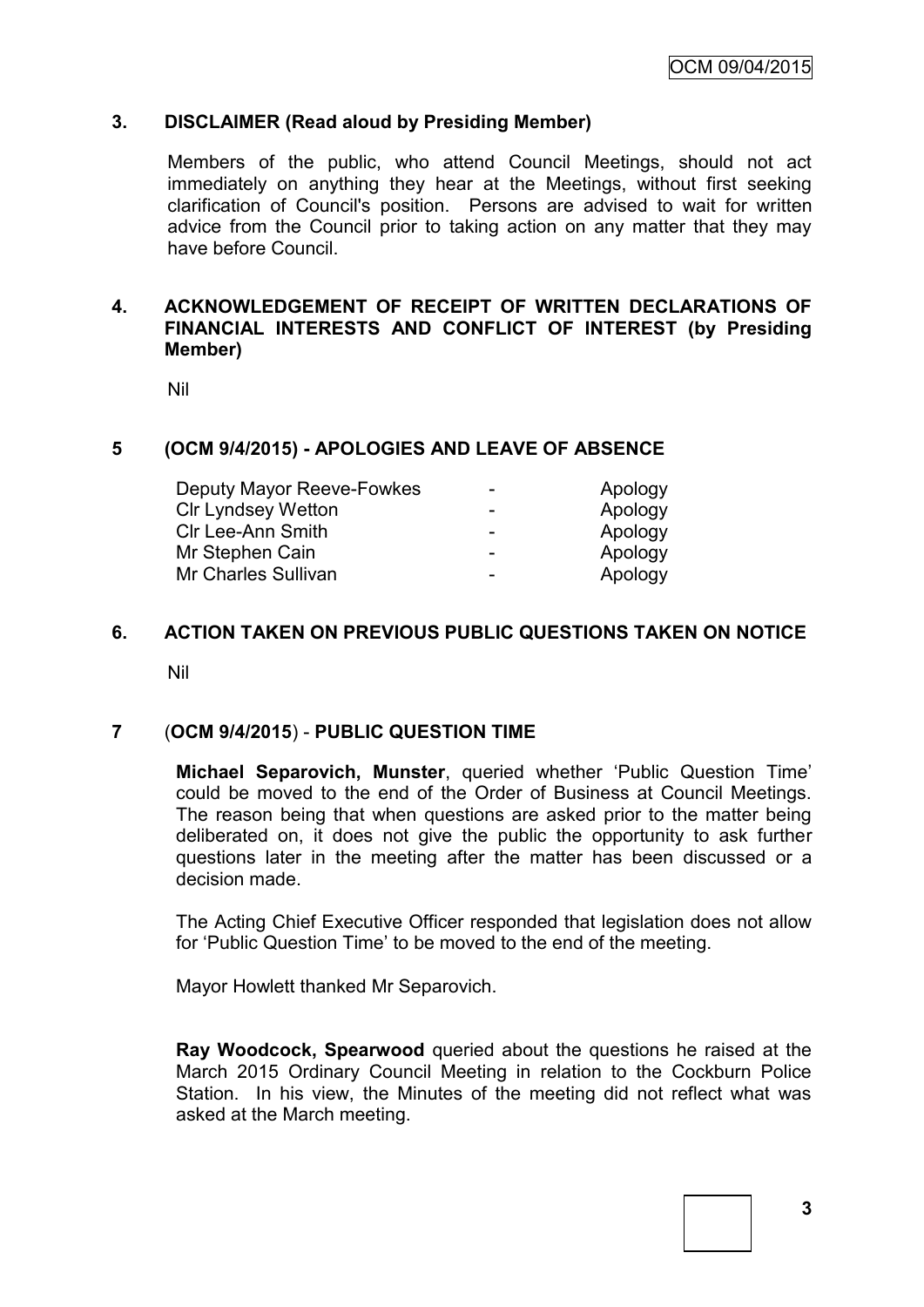The Acting Chief Executive Officer responded that questions asked at meetings are not required to be recorded verbatim when the Minutes are prepared. A summary of what is being asked is adequate provided the intent of the question is recorded in the Minutes.

Mayor Howlett thanked Mr Woodcock.

## **8. CONFIRMATION OF MINUTES**

## **8.1 (MINUTE NO 5476) (OCM 9/4/2015) - MINUTES OF THE ORDINARY COUNCIL MEETING - 12/03/2015**

#### **RECOMMENDATION**

That Council adopt the Minutes of the Ordinary Council Meeting held on Thursday, 12 March 2015, as a true and accurate record.

# **COUNCIL DECISION**

MOVED Clr K Allen SECONDED Clr S Portelli that the recommendation be adopted.

**CARRIED 7/0**

# **9. WRITTEN REQUESTS FOR LEAVE OF ABSENCE**

Nil

## **10. DEPUTATIONS AND PETITIONS**

Nil

## **11. BUSINESS LEFT OVER FROM THE PREVIOUS MEETING (If adjourned)**

Nil

# **12. DECLARATION OF COUNCILLORS WHO HAVE NOT GIVEN DUE CONSIDERATION TO MATTERS IN THE BUSINESS PAPER**

Nil

**4**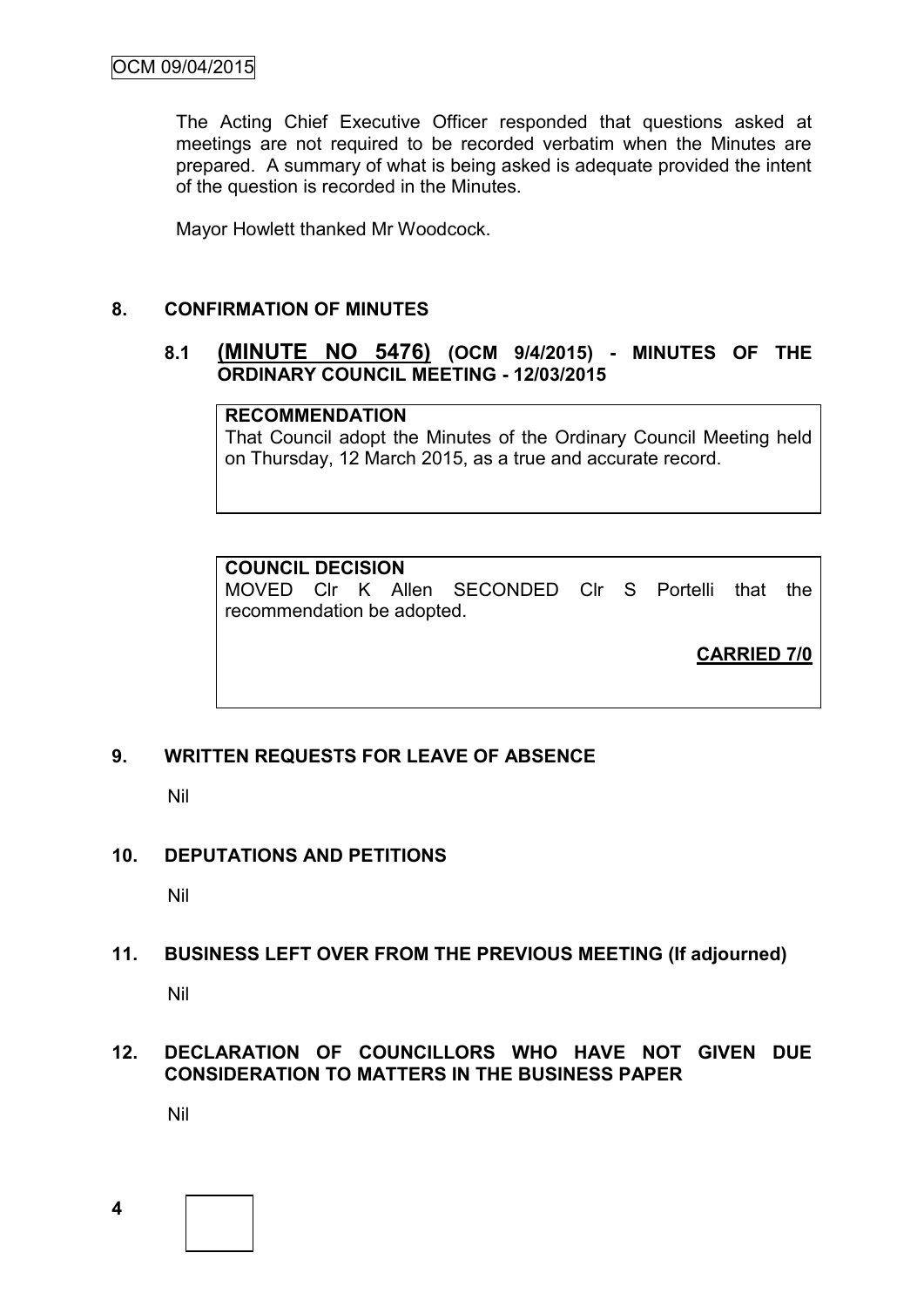## **13. COUNCIL MATTERS**

**NOTE**: AT THIS POINT IN THE MEETING, THE TIME BEING 7.14 PM THE FOLLOWING ITEMS WERE CARRIED BY AN "EN BLOC" RESOLUTION OF COMMITTEE:

## **13.1 (MINUTE NO 5477) (OCM 9/4/2015) - LOCAL GOVERNMENT ELECTIONS - 2015 (085/007) (D GREEN)**

# **RECOMMENDATION**

That Council

- (1) declare, in accordance with Section 4.20(4) of the Local Government Act 1995, the Electoral Commissioner to be responsible for the conduct of the 2015 Ordinary Elections, plus any extra-ordinary elections and/or polls of electors; and
- (2) decide, in accordance with Section 4.61(2) of the Local Government Act 1995, that the method of conducting the elections be as postal elections.

**TO BE CARRIED BY AN ABSOLUTE MAJORITY OF COUNCIL**

## **COUNCIL DECISION**

MOVED Clr K Allen SECONDED Clr B Houwen that the recommendation be adopted.

# **CARRIED BY ABSOLUTE MAJORITY OF COUNCIL 7/0**

## **Background**

Council is required to conform with legislation procedures prior to each ordinary election day, if it wishes to undertake its elections by postal voting. This relates to declaring the Electoral Commissioner to be responsible for the elections and that the method of voting be by postal vote.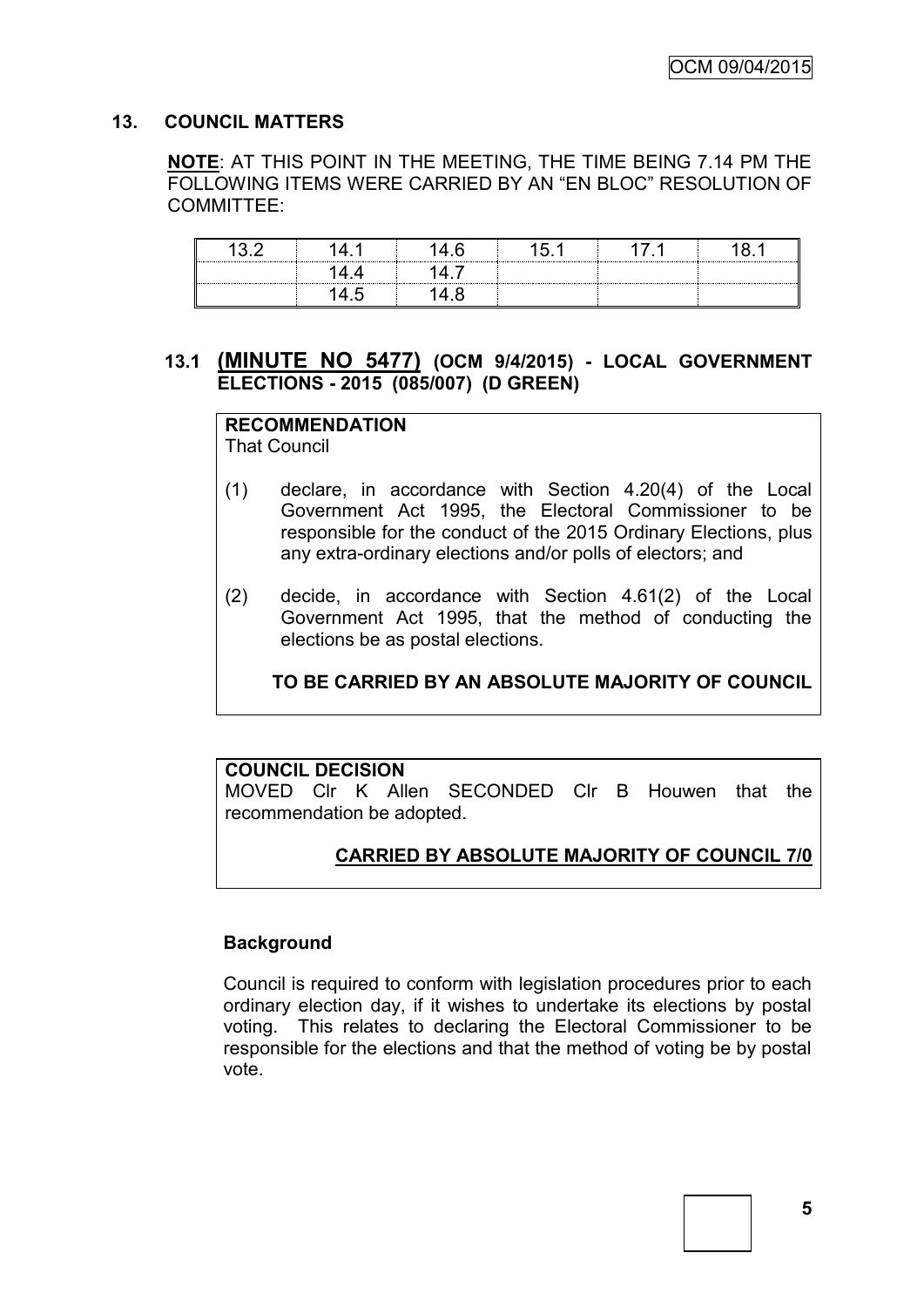## **Submission**

N/A

#### **Report**

There will be four(4) vacancies on Council for the 2015 elections, being one Councillor each in West and Central Wards and two in East Ward.

Retiring are Deputy Mayor Reeve-Fowkes (West) Councillor Pratt (Central) and Councillors Portelli and Mubarakai (East).

Council has recently received correspondence from the Western Australian Electoral Commissioner advising of its agreement to be responsible for the conduct of these elections, plus any extra-ordinary elections and/or polls of electors.

The correspondence also contains an implied invitation for Council to utilise the Commissioner's services to undertake the elections n Council's behalf.

To comply with the provisions of the Act, Council is required to adopt the recommendations relative to the decisions to utilise the Commissioner to conduct the elections and to conduct them by postal vote.

Council first used this method at the inaugural elections of a new Council (Mayor and 9 Councillors) in December, 2000, following the dismissal of the previous Council.

The resultant voter turnout of over 43% was a vast improvement on pervious 'in person' elections held by Council, which typically attract about 10% voter participation.

The most recent Mayor and Councillor elections in 2013 attracted a 24% participation rate for the Mayoral plus five(5) Councillor vacancies, while the 2011 Elections rate for four(4) Councillor vacancies was 27%.

As Council's budget has accommodated estimated costs of conducting the elections by post, it is recommended that Council continue with this method which should guarantee healthy community input to these elections.

#### **Strategic Plan/Policy Implications**

#### **Leading & Listening**

A responsive, accountable and sustainable organisation.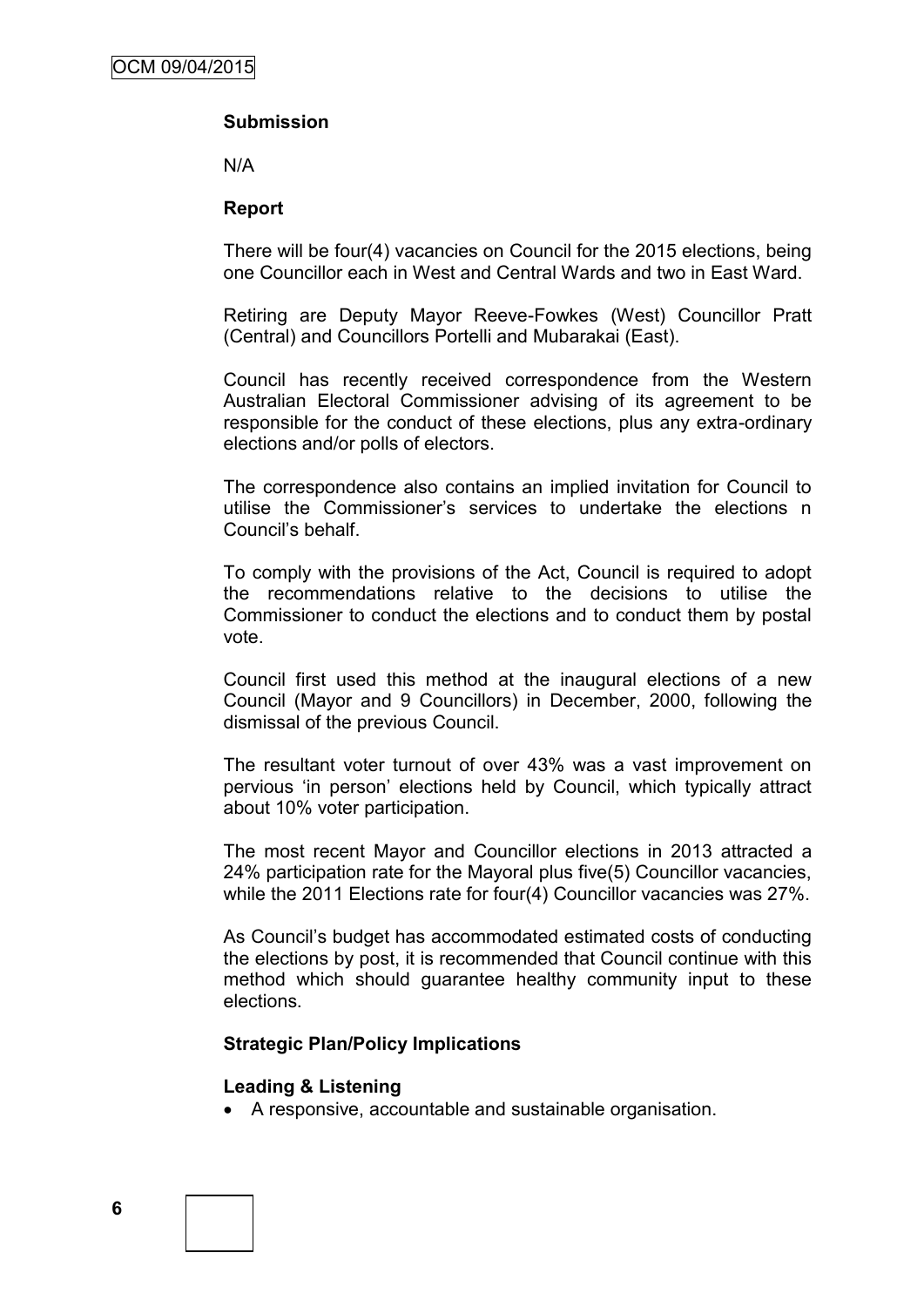## **Budget/Financial Implications**

\$188,000 is required within the Governance (Elections) Account to cover costs associated with the Election.

## **Legal Implications**

Part 4 of the Local Government Act, 1995, and the Local Government (Elections) Regulations, 1997 (as amended) refer.

## **Community Consultation**

N/A

## **Attachment(s)**

N/A

## **Advice to Proponent(s)/Submissioners**

N/

**Implications of Section 3.18(3) Local Government Act, 1995**

Nil.

## **13.2 (MINUTE NO 5478) (OCM 9/4/2015) - MINUTES OF THE AUDIT AND STRATEGIC FINANCE COMMITTEE MEETING - 19/3/2015 (026/007) (S DOWNING) (ATTACH)**

## **RECOMMENDATION**

That Council receive the Minutes of the Audit and Strategic Finance Committee Meeting held on Thursday, 19 March 2015, ad adopt the recommendations contained therein.

## **COUNCIL DECISION**

MOVED Clr K Allen SECONDED Clr Y Mubarakai that the recommendation be adopted.

**CARRIED 7/0**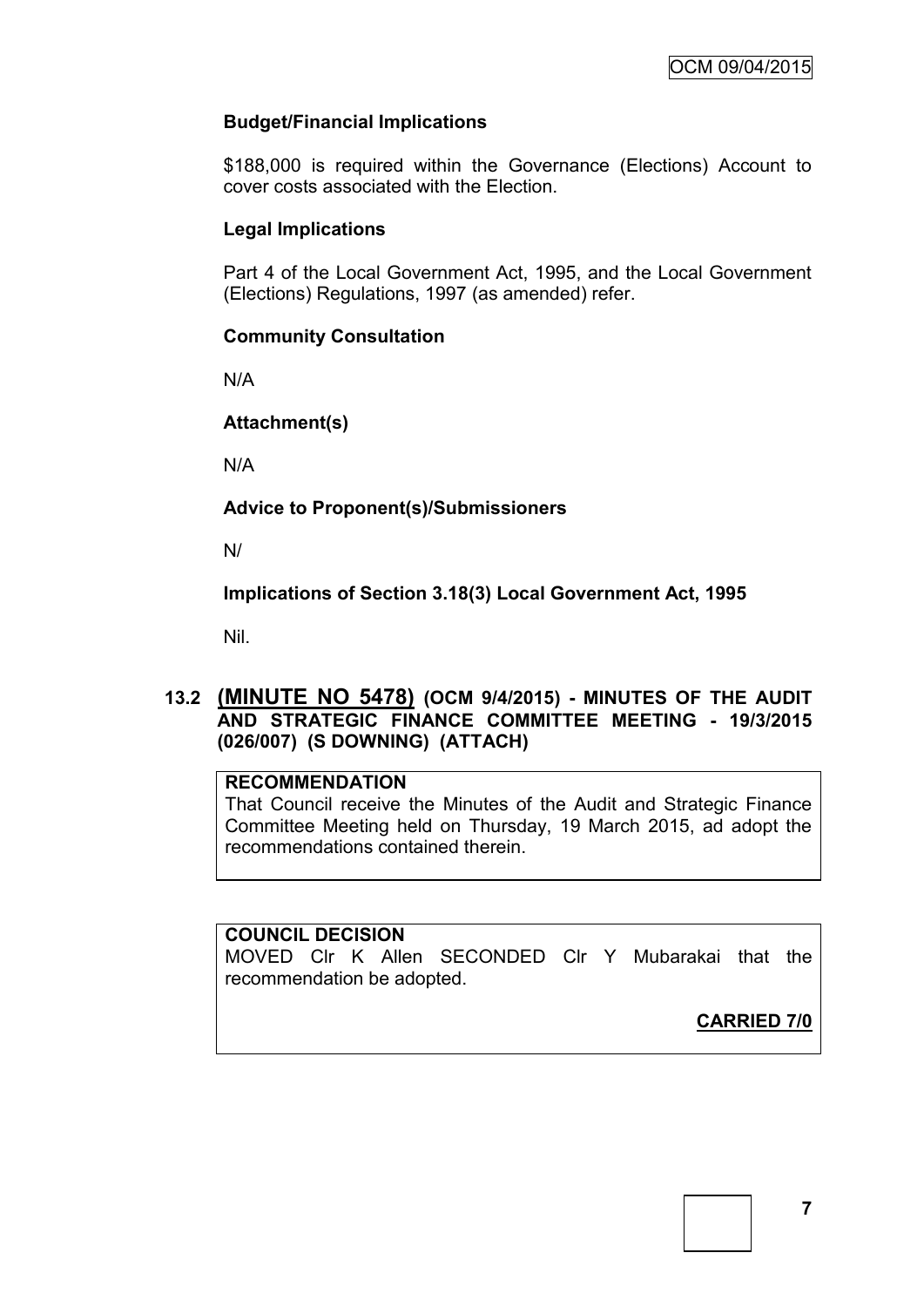## **Background**

A meeting of the Audit and Strategic Finance Committee was conducted on 19 March 2015.

#### **Submission**

N/A

#### **Report**

The Audit and Strategic Finance Committee received and considered the following items:

- 1. Chief Executive Officer's Biennial Review of Risk, Legislative Compliance and Internal Control 2014.
- 2. 2014 Local Government Statutory Compliance Audit Return.
- 3. 2014/15 External Audit Plan.
- 4. Internal Audit Employee Time-keeping.

#### **Strategic Plan/Policy Implications**

#### **Leading & Listening**

- A responsive, accountable and sustainable organisation.
- Manage our financial and infrastructure assets to provide a sustainable future.
- A culture of risk management and compliance with relevant legislation, policy and guidelines

## **Budget/Financial Implications**

As contained in the Minutes.

#### **Legal Implications**

As contained in the Minute4s.

## **Community Consultation**

N/A

## **Attachment(s)**

Minutes of the Audit and Strategic Finance Committee Meeting – 19 March 2015.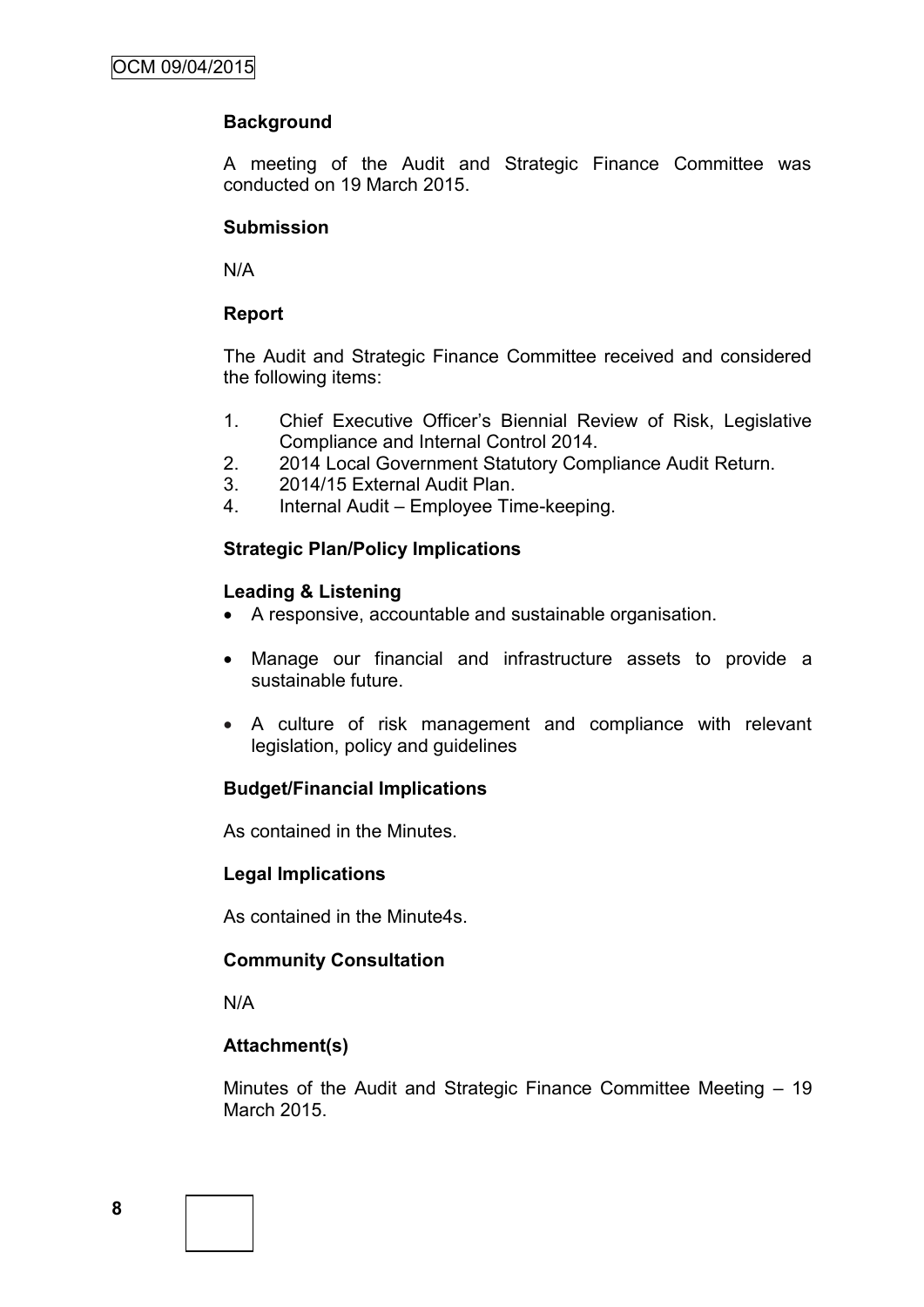## **Advice to Proponent(s)/Submissioners**

N/A

**Implications of Section 3.18(3) Local Government Act, 1995**

Nil.

## **14. PLANNING AND DEVELOPMENT DIVISION ISSUES**

## **14.1 (MINUTE NO 5479) (OCM 9/4/2015) - CONSOLIDATION OF CITY OF COCKBURN TOWN PLANNING SCHEME NO. 3 (109/002) (C CATHERWOOD) (ATTACH)**

# **RECOMMENDATION**

That Council

- (1) in accordance with Section 90(1) of the *Planning and Development Act 2005* ("Act") lodge this report on the operation of the City of Cockburn Town Planning Scheme No. 3 ("Scheme") with the Western Australian Planning Commission ("WAPC");
- (2) in accordance with Section 90(2)(b) of the Act note the receipt of no submissions on the consolidated Scheme within the 42 day consultation period;
- (3) in accordance with Section 90(2)(c) of the Act recommend the Scheme should be amended;
- (4) recommend amendments to the consolidated Scheme (dated 10 May 2012) should include those amendments detailed in Attachment One to this report; and
- (5) requests the WAPC to forward the above to the Minister for Planning with a request to consider the consolidated scheme under Section 92 of the *Planning and Development Act 2005.*

# **COUNCIL DECISION**

MOVED Clr K Allen SECONDED Clr Y Mubarakai that the recommendation be adopted.

**CARRIED 7/0**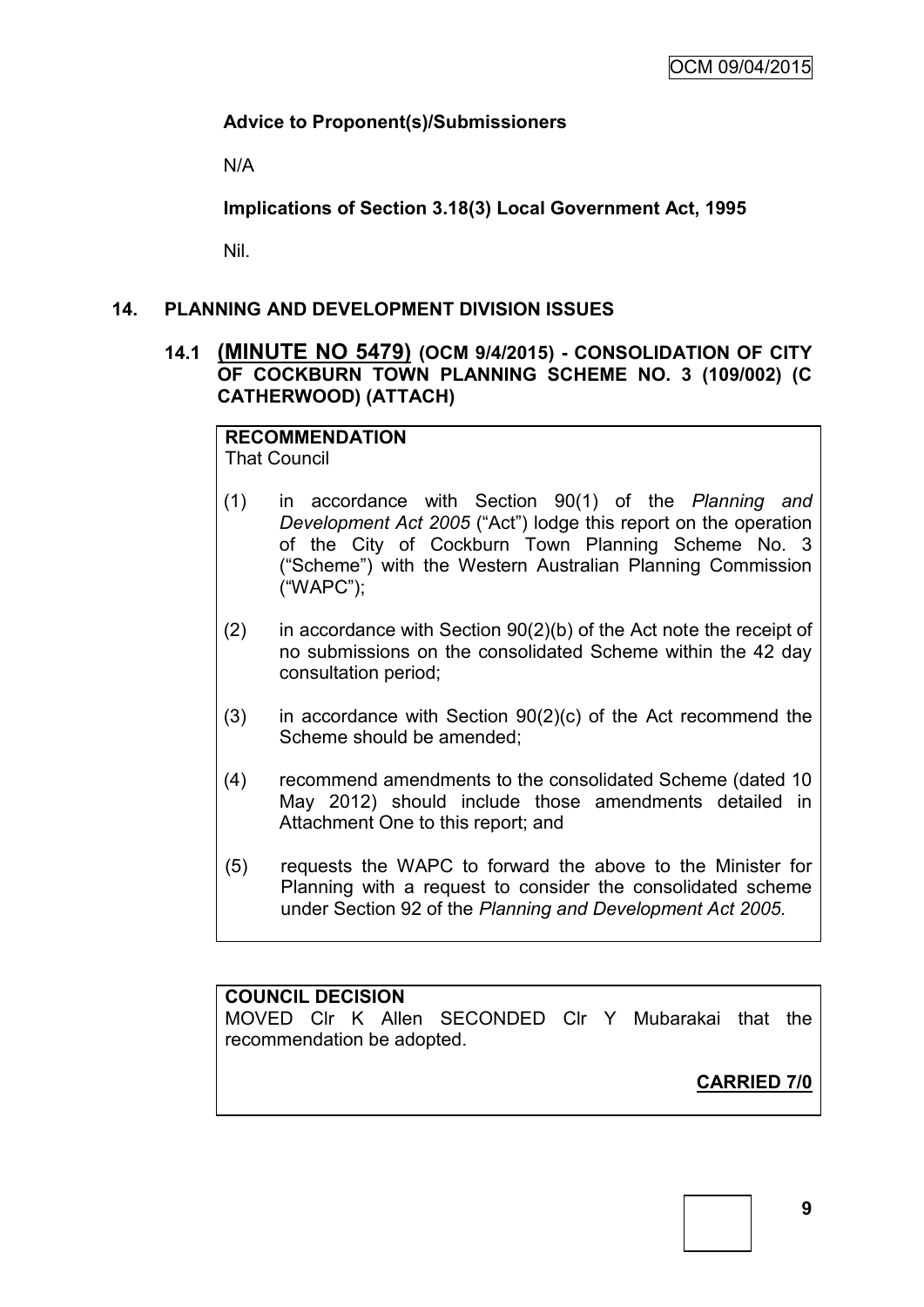## **Background**

At its Ordinary meeting held 10 May 2012, Council resolved to consolidate its Scheme. The background to this process is covered in Item 17.7 of the minutes of the 10 May 2012 meeting and is not replicated here.

The consolidation process is a procedure required by the Act to ensure the Scheme remains relevant and consistent in light of State planning policies and strategy.

As amendments to the Scheme are made these are assessed against this criteria, however this is an opportunity to confirm the City has responded to the introduction of State planning policies and strategy since the adoption of the Scheme text.

The Act requires Council to prepare a consolidated scheme text and maps and seek permission from the WAPC to advertise these. Permission was granted in January 2015, some two and half years after it was sought. The delay in granting this permission creates a complication in that the consolidation is usually effective from the date of Council's resolution (i.e. 10 May 2012). To seek to redress this situation, part four of the officer recommendation is included. This will seek to recognise all the amendments gazetted in the interim and have the consolidated scheme take effect from 17 March 2015 (date of gazettal of Amendment 94). Details of these amendments are set out in Attachment One.

Advertising for 42 days has now occurred and Council is now required to prepare a report on the Scheme and make recommendations under Section 90(2) of the Act. The officer recommendation has been specifically drafted to meet the requirements of the Act.

#### **Submission**

N/A

#### **Report**

As per Section 89(2) of the Act, submissions were sought on the following points:

- The effectiveness of the Scheme:
- The need for amendment to the Scheme; and
- The need for the making of a new Scheme.

No submissions were received during the 42 day advertising period, during which information was available via the City's website and front counter. Notice of the advertising period was made available on the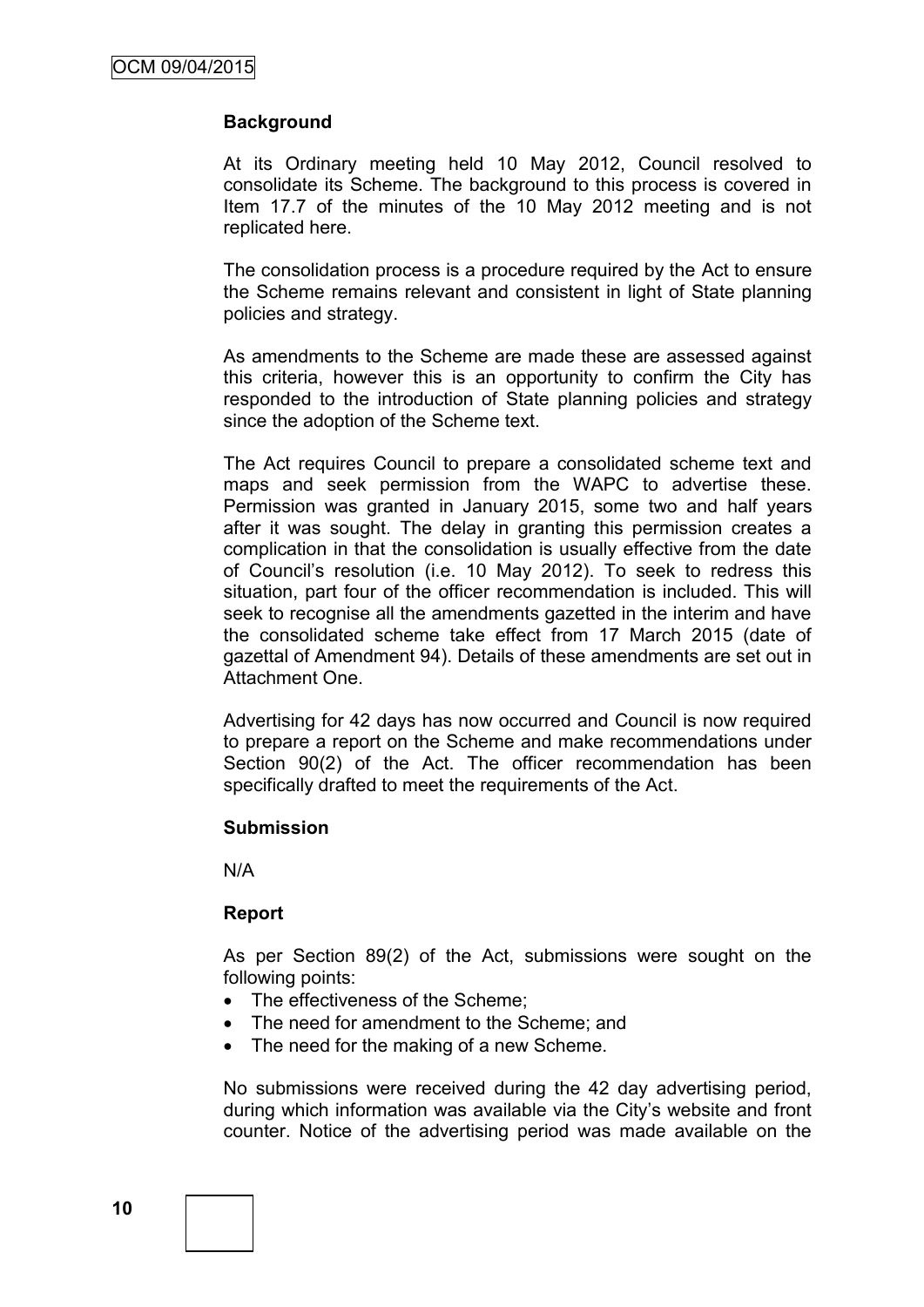City's website and via advertisement (on 27 January 2015) in the Cockburn Gazette.

As per section 90(2)(c) of the Act, Council must report on and recommend as to whether or not the Scheme:

- Is satisfactory in its existing form;
- Should be amended:
- Should be repealed and a new scheme prepared in its place; or
- Should be repealed.

The latter two options are dismissed as viable options. Neither of these was entertained as part of Council's original consideration (in May 2012) and they have become less viable as time has passed. It is noted a new Scheme will be necessary in due course and this will need to be supported by a new local planning strategy. This will take some time to prepare and consult upon, meaning the consolidation of the Scheme is necessary in the interim.

This leaves the first two options as viable options to recommend. The first would result in a consolidation date of 10 May 2012 and would enable the Scheme to continue to operate for five further years beyond that (i.e. till 10 May 2017). This doesn't leave much time for a new scheme and local planning strategy to be considered. While practically possible to recommend this option, it is preferable to look to the remaining option discussed below.

The recommended option is that the Scheme should be amended. The recommended list of amendments would be as per the gazetted amendments since Council resolved to consolidate the Scheme (i.e. amendments since 10 May 2012 until 17 March 2015).

In considering the request to advertise a consolidated scheme, the WAPC required advice from the City as to how various policies and strategic planning initiatives had been incorporated into the City's Town Planning Scheme, Structure Plan and Local Planning Policy framework.

Logic follows they would require similar advice for the period of time from January 2013 (when that advice was requested) till now. Discussion regarding each relevant new or updated State Planning Policy is set out below.

## State Planning Policy 2.5 – Land Use Planning in Rural Areas (SPP2.5)

The current version of this policy is dated May 2012. The City of Cockburn has a small amount of rural land. The majority of updates to SPP2.5 related to subdivision issues. The City of Cockburn has an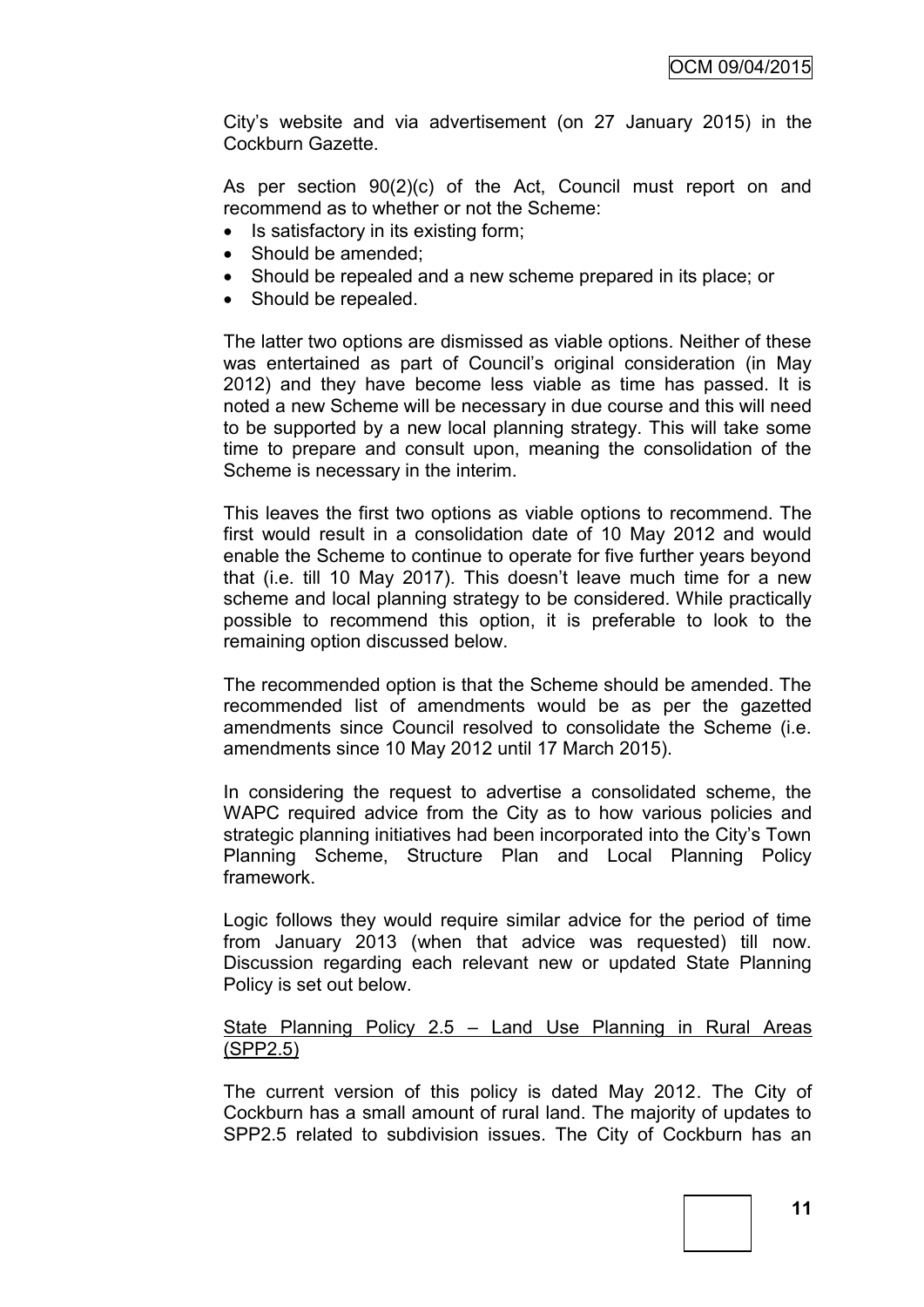adopted Local Planning Policy APD 7 Rural Subdivision which deals with this issue in a local framework. The policy was last reviewed in September 2013 and considered to be consistent with SPP2.5.

#### State Coastal Planning Policy (SPP2.6)

The current version of this policy is dated 30 July 2013. The City of Cockburn has an extensive coastline, including a development area in North Coogee known as 'Cockburn Coast'. The 'Robb Jetty' and 'Power Station' precincts of this development area are adjacent to the coastline and affected by SPP2.6.

Development Area 33 relates to Cockburn Coast and includes specific provisions which complement SPP2.6. These include the need for a Coastal Hazard Risk Assessment, Foreshore Management Plan and for any marina proposals to assess environmental and social feasibility. These provisions were introduced by Amendment 89.

The 'Robb Jetty' Local Structure Plan was assessed and adopted with regard to the requirements of SPP2.6.

The 'Power Station' Metropolitan Region Scheme request to lift Urban Deferred was also assessed with SPP2.6 in mind and a recommendation provided to WAPC.

#### Residential Design Codes (SPP3.1)

The current version of this policy is dated 2 August 2013. The City of Cockburn applies this policy in its residential areas and also has an adopted Local Planning Policy APD 58 Residential Design Guidelines which deals with this issue in a local framework. The policy was last reviewed in September 2013 and considered to be consistent with SPP3.1.

#### Draft Jandakot Groundwater Protection (draft SPP2.3)

An updated draft version of this policy was advertised August 2013. The City of Cockburn has a substantial area in its east impacted by this policy. As this is an updated version to the existing SPP, the City already has the appropriate zoning in place under its Scheme. The City has provided comments on the draft SPP2.3 concerning land use control and where the responsibility lies. At this point in time, this draft SPP is not finalised and no changes are warranted (or expected) to the Scheme which refers back to the SPP for land use permissibility. The Scheme is considered to be consistent with the draft SPP2.3.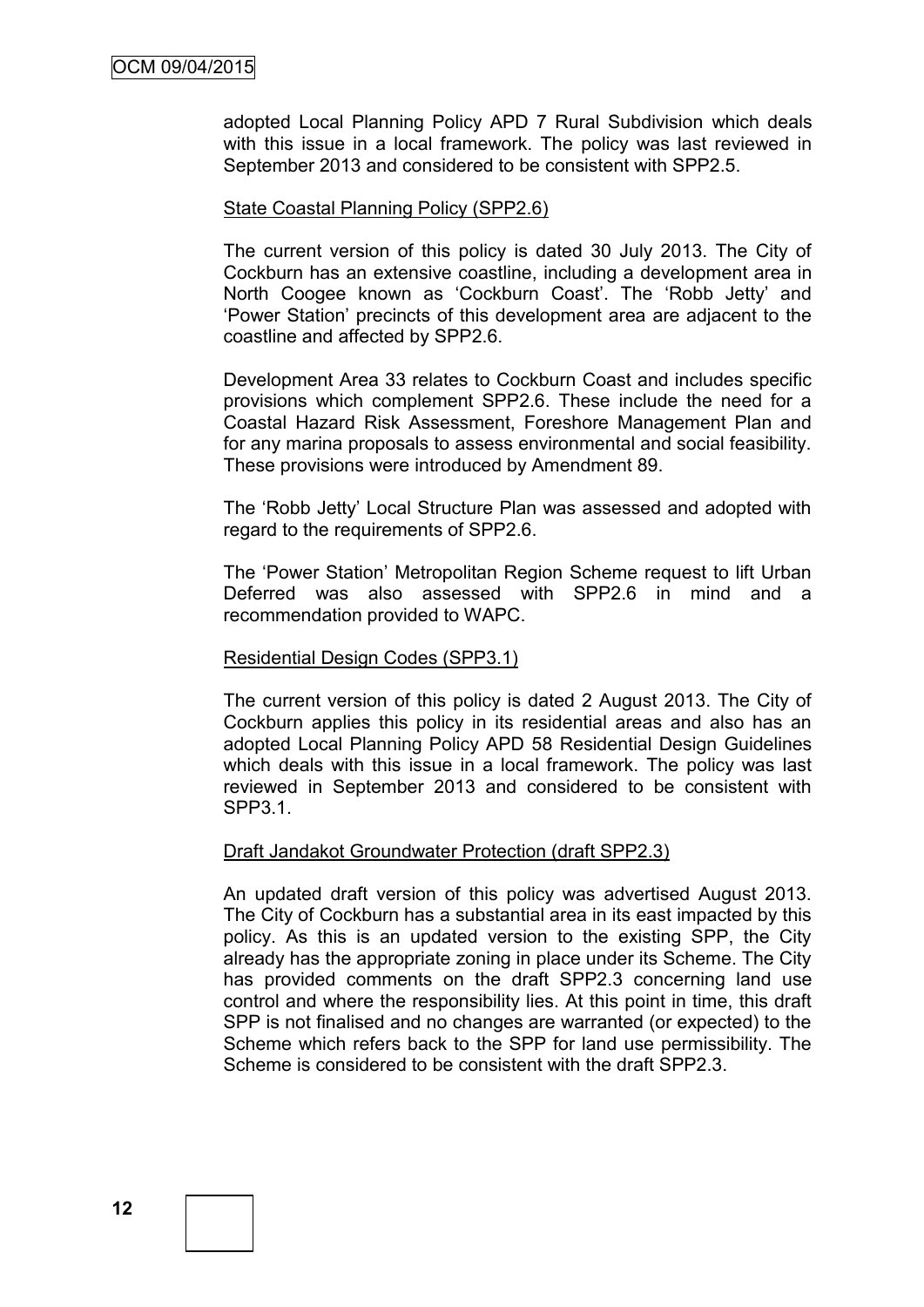## Draft Planning for Bushfire Management (draft SPP3.7)

An updated draft version of this policy was advertised May 2014. The City of Cockburn has lodged comments on the document, primarily discussing definitions. The policy is yet to be adopted; however several years ago the City initiated a scheme amendment to identify a special control area for bushfire as well as complementary provisions for mapping of these areas and development provisions. The City of Cockburn also has an adopted Local Planning Policy Bushfire Prone Areas which deals with this issue in a local framework.

Amendment 92 was gazetted 13 March 2015 and is consistent with the draft SPP3.7.

#### Draft Telecommunications Infrastructure (draft SPP5.2)

An updated draft version of this policy was advertised October 2014. The City of Cockburn chose not to lodge comments given the City's Scheme is considered to be consistent with both the existing and draft SPP5.2.

#### Draft Jandakot Airport Vicinity (draft SPP5.3)

An updated draft version of this policy was advertised July 2013. Based on the recent changes to the Perth Airport SPP, it is assumed further updates to this policy will be proposed.

The City of Cockburn is the most affected local government in relation to this policy. Comments on the draft policy (and related matters such as Jandakot Airport master planning) have been provided. The Scheme is considered to be consistent with both the existing and draft SPP5.3.

#### Scheme Amendments since 10 May 2012

A total of 18 Scheme Amendments have been gazetted since 10 May 2012 (in the period until 17 March 2015). Further detail on these amendments and their consistency with State planning initiatives is set out in Attachment One.

The majority of these amendments have been made by the City with a view to implementing objectives of Directions 2031 and/or responding to Metropolitan Region Scheme changes. These are Amendments 28, 82, 87, 89, 94, 95, 98, 100, 101 and 102. Each of these amendments has been considered consistent, or at least complementary to State planning initiatives given their approval.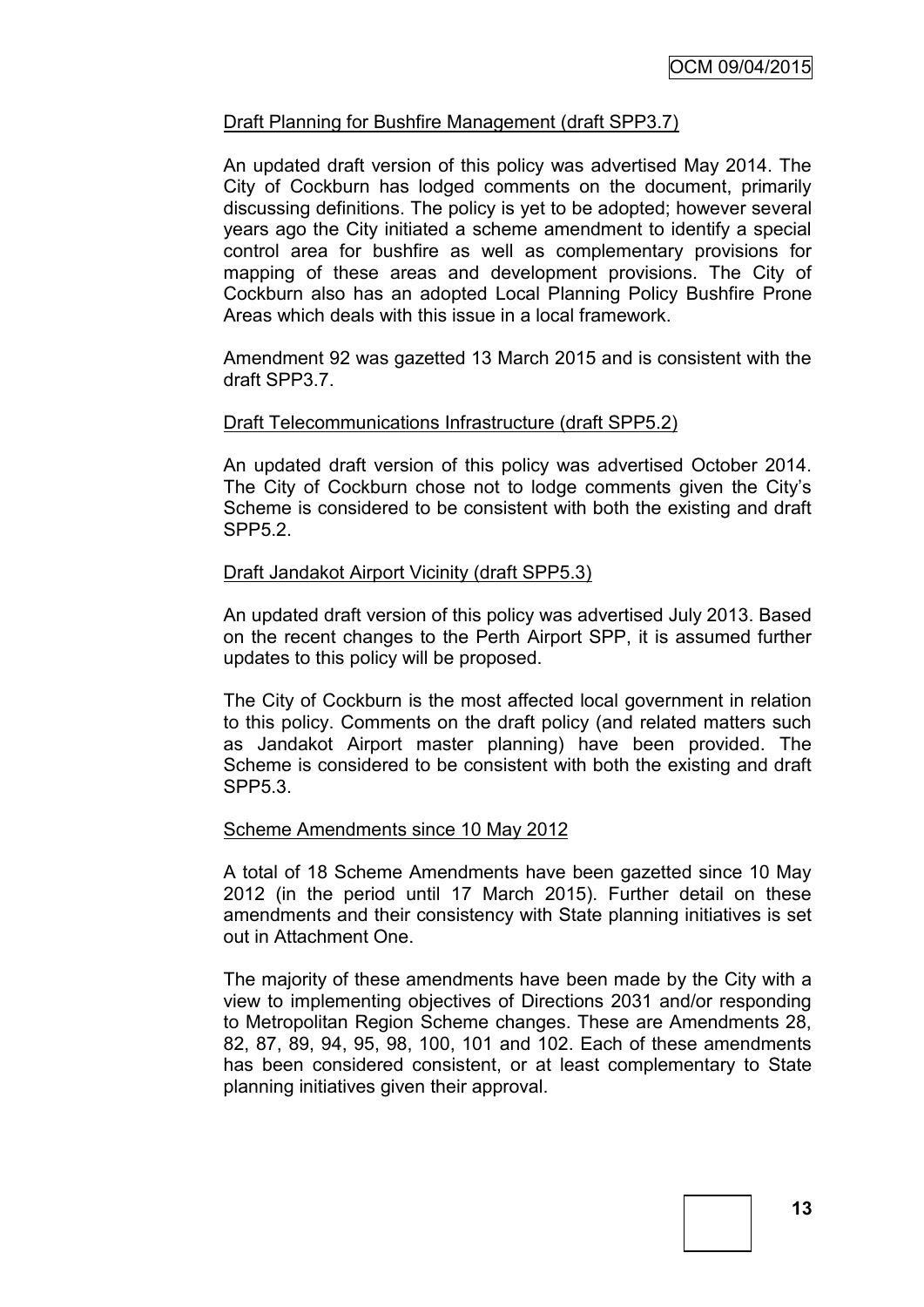Some amendments have been generated on landowner request. These are Amendments 73, 90, 91 and 93. Each of these amendments has been considered consistent, or at least complementary to State planning initiatives given their approval.

Amendment 86 made updates to the Scheme's heritage provisions to align with the updated Heritage Act and improve and clarify existing provisions as well as introduce a register for significant trees. This amendment is considered consistent, or at least complementary to State planning initiatives given its approval.

Amendment 97 was minor in nature and clarified the methodology for Development Contribution Plan 13. This amendment is considered consistent, or at least complementary to State planning initiatives given its approval.

Amendment 99 was an omnibus amendment which dealt with a number of small proposals to correct Scheme anomalies (such as unzoned parcels). This amendment is considered consistent, or at least complementary to State planning initiatives given its approval.

Amendment 92 introduced a Special Control Area for bushfire prone areas. This amendment is considered consistent, or at least complementary to State planning initiatives given its approval.

#### **Strategic Plan/Policy Implications**

#### **Growing City**

- To grow our City in a sustainable way by: using land efficiently, protecting the natural environment and conserving biodiversity.
- Development that is soundly balanced between new and existing areas.
- Diversity of housing to respond to changing needs and expectations.
- Investment in industrial and commercial areas, provide employment, careers and increase economic capacity in the City.

#### **Leading & Listening**

- Effective and constructive dialogue with all City stakeholders.
- A culture of risk management and compliance with relevant legislation, policy and guidelines.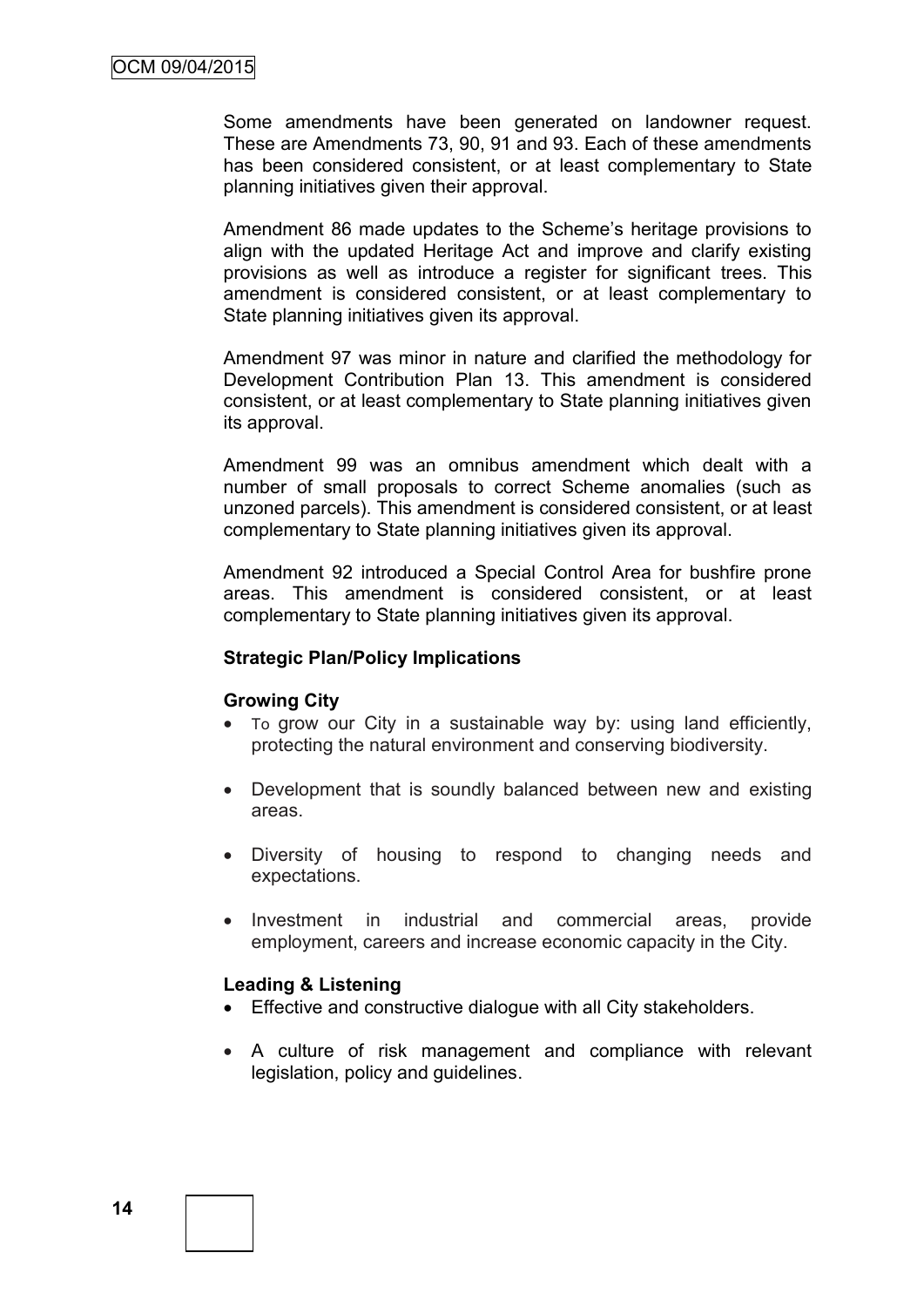# **Budget/Financial Implications**

N/A

# **Legal Implications**

Planning and Development Act 2005, Division 5 – Review of local planning schemes

# **Community Consultation**

The consolidated text and maps were advertised for a period of 42 days.

No submissions were received.

# **Attachment(s)**

Scheme Amendments list (10 May 2012 – 17 March 2015)

# **Advice to Proponent(s)/Submissioners**

N/A

**Implications of Section 3.18(3) Local Government Act, 1995**

Nil.

**14.2 (MINUTE NO 5480) (OCM 9/4/2015) - CONSIDER SUBMISSIONS AND ADOPT TOWN PLANNING SCHEME NO. 3 - AMENDMENT NO.103 - AMENDING DEVELOPMENT CONTRIBUTION PLAN 13 TO INCLUDE ADDITIONAL ITEMS (109/035) (C CATHERWOOD) (ATTACH)**

#### **RECOMMENDATION** That Council

(1) pursuant to Regulation 10 of the Local Government (Administration) Regulations 1996 (as amended) revokes Parts 2, 3 and 4 of the following decision made at the Ordinary Council Meeting conducted on 13 November 2014 (Minute No 5401):

*"That Council*

*2. endorses the Schedule of Submissions prepared in respect of Amendment 103 to City of Cockburn Town Planning Scheme No. 3 ("Scheme");*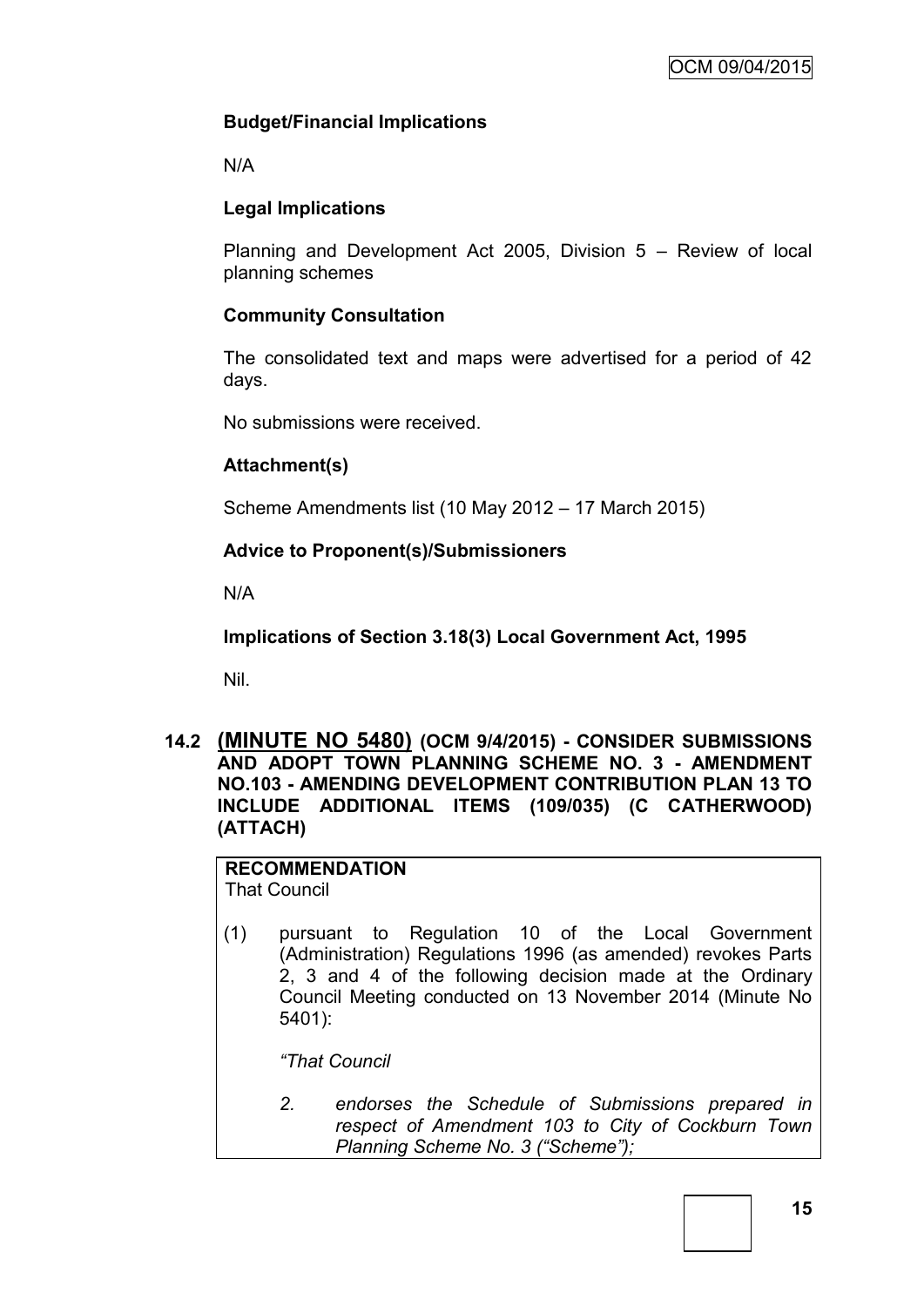- *3. advises the Western Australian Planning Commission that the City of Cockburn no longer wishes to proceed with Scheme Amendment No. 103;*
- *4. provides the Western Australian Planning Commission with a summary of reasons related to this decision not to proceed with Scheme Amendment No. 103."*
- (2) endorse the Schedule of Submissions prepared in respect of Amendment 103 to City of Cockburn Town Planning Scheme No. 3 ("Scheme");
- (3) adopt Scheme Amendment No. 103 for final approval for the purposes of:
	- 1. Amending Schedule 12 of the Scheme text by inserting the following items in Development Contribution Area 13 – Community Infrastructure, under 'Infrastructure and Administrative Items to be Funded' as follows (additional wording shown in **bold** text):

| Infrastructure<br>and<br>administrative<br>items to be<br>funded | Regional<br>Coogee Surf Club<br><b>Wetland Education Centre/Native Ark</b><br>Cockburn Central Recreation and Aquatic<br>Centre<br><b>Cockburn Central Community Facilities</b><br>Visko Park Bowling and Recreation Club<br>Coogee Golf Complex (excluding the pro<br>shop and restaurant components)<br>Bibra Lake Management Plan Proposals<br><b>Atwell Oval</b><br>Cockburn Coast Foreshore<br><b>Reserve</b><br>(excluding coastal protection measures)<br><b>Cockburn Coast Beach Parking</b> |
|------------------------------------------------------------------|------------------------------------------------------------------------------------------------------------------------------------------------------------------------------------------------------------------------------------------------------------------------------------------------------------------------------------------------------------------------------------------------------------------------------------------------------------------------------------------------------|
|                                                                  | Sub Regional-East<br>Cockburn Central Library and Community<br><b>Facilities</b><br><b>Cockburn Central Playing Fields</b><br><b>Anning Park Tennis</b><br>Cockburn Central Heritage Park<br><b>Bicycle Network-East</b>                                                                                                                                                                                                                                                                             |
|                                                                  | Sub Regional-West<br>North Coogee Foreshore Management Plan<br>Proposals (excluding rebuilding of<br>the<br>groyne)<br>Phoenix Seniors and Lifelong Learning<br>Centre                                                                                                                                                                                                                                                                                                                               |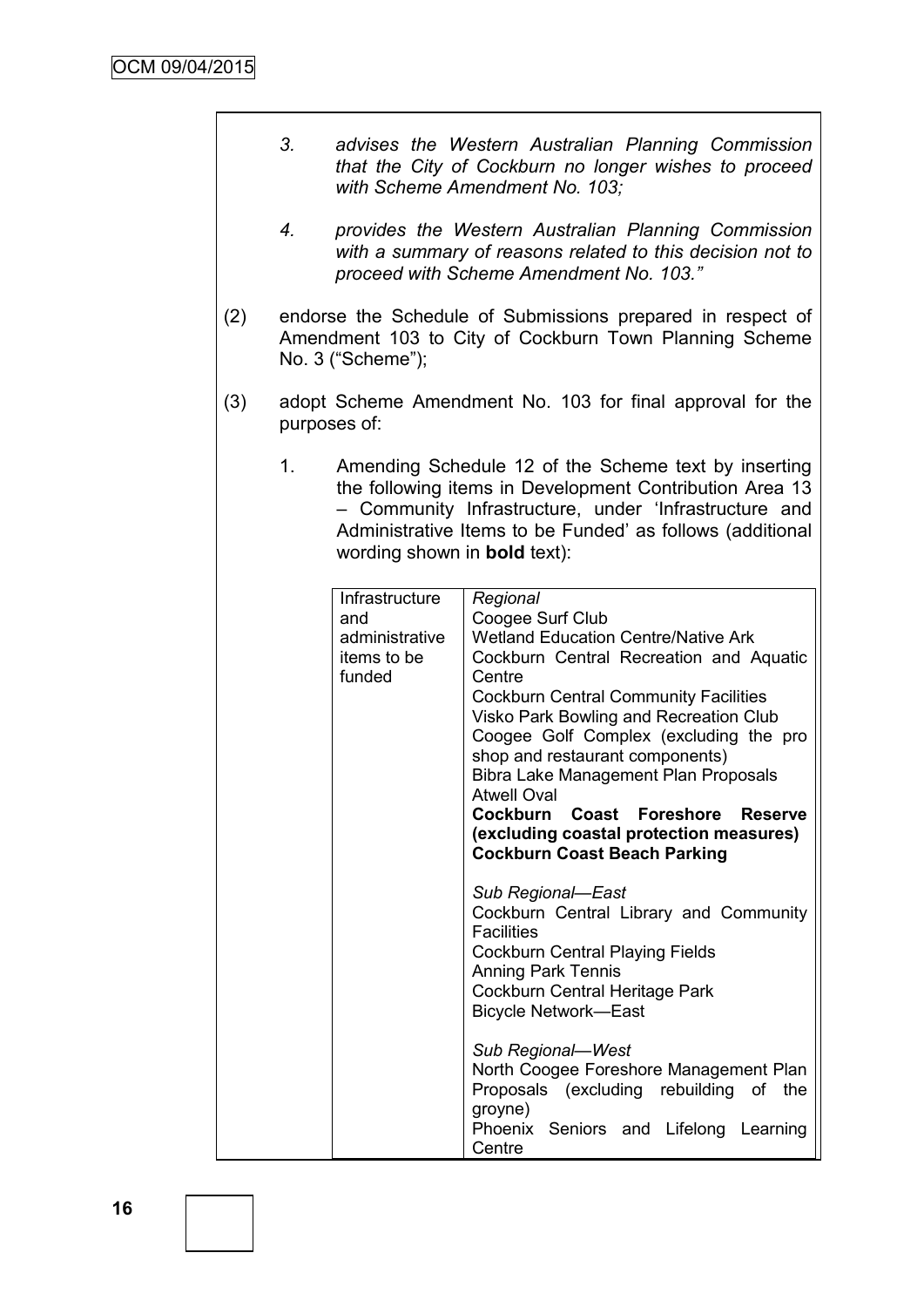| <b>Beale Park Sports Facilities</b><br><b>Western Suburbs Skate Park</b><br><b>Bicycle Network-West</b><br>Reserve/Wally<br>Hagen Facility<br>Dixon<br>(excluding<br>the<br>Development<br>café<br>component)                                                                                                                                                                                |
|----------------------------------------------------------------------------------------------------------------------------------------------------------------------------------------------------------------------------------------------------------------------------------------------------------------------------------------------------------------------------------------------|
| Local<br><b>Lakelands Reserve</b><br><b>Southwell Community Centre</b><br><b>Hammond Park Recreation Facility</b><br>Frankland<br>Reserve Recreation<br>and<br><b>Community Facility</b><br><b>Munster Recreation Facility</b><br><b>Banjup Playing Field</b><br><b>Banjup Community Centre</b><br>Cockburn<br>Coast<br><b>Sport</b><br>Oval<br>and<br><b>Clubroom (including land cost)</b> |
| Administrative costs including -<br>Costs to prepare and administer<br>the<br>Contribution Plan<br>during the period<br>$\circ$ of<br>operation (including legal<br>expenses,<br>valuation fees, cost of design and cost<br>estimates, proportion of staff salaries,<br>computer software or hardware required for<br>the purpose of administering the plan).                                |
| review estimates<br>Cost to prepare and<br>including<br>the<br>costs<br>for appropriately<br>qualified independent persons.                                                                                                                                                                                                                                                                  |
| the<br>Costs<br>to<br>prepare<br>and<br>update<br>Community Infrastructure Cost Contribution<br>Schedule.                                                                                                                                                                                                                                                                                    |
| Costs including fees and interest of any<br>loans raised by the local government to<br>undertake any of the works associated with<br>DCA13.                                                                                                                                                                                                                                                  |
| TO BE CARRIED BY AN ABSOLUTE MAJORITY OF COUNCIL                                                                                                                                                                                                                                                                                                                                             |

# **COUNCIL DECISION**

MOVED Clr K Allen SECONDED Clr Y Mubarakai that the recommendation be adopted.

# **CARRIED BY ABSOLUTE MAJORITY OF COUNCIL 7/0**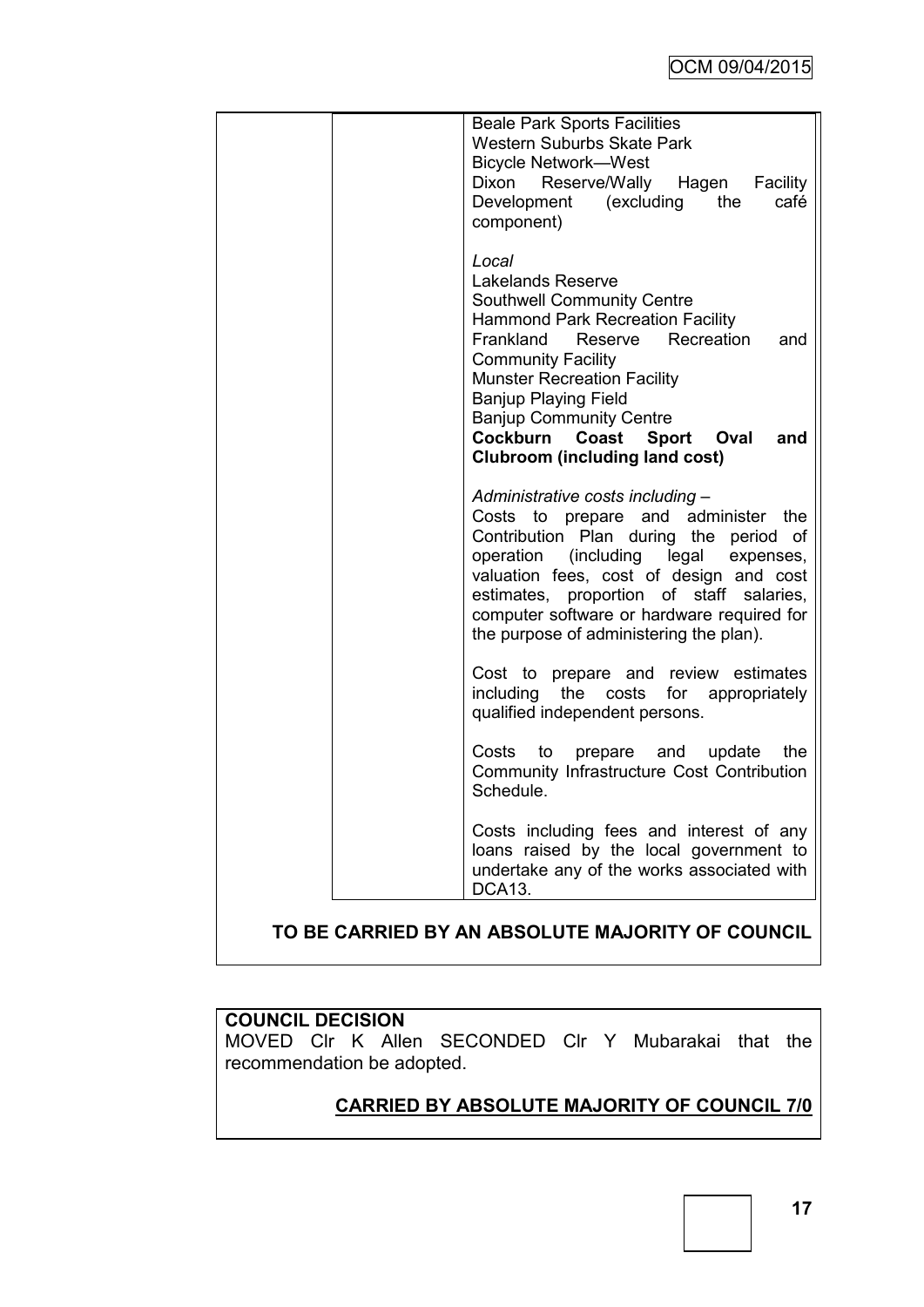## **Background**

The purpose of this report is to consider submissions and final adoption of Amendment No. 103 to the Scheme which seeks to include additional items to Development Contribution Plan 13 ("DCP13").

Council resolved to initiate the Amendment for the purposes of advertising at the Ordinary Meeting of 12 September 2013. It was advertised for public comment for a period of 42 days from 29 October to 10 December 2013. There are highly unusual circumstances related to Council's consideration of this amendment, this being the third time it has needed to be presented for Council's decision.

Firstly the item was adopted for final approval 10 April 2014 and forwarded to the WAPC. Then with the advent of local government reform proposals, this first decision was revoked at Council's ordinary meeting held 13 November 2014. At this meeting Council also determined to not proceed with the amendment given this matter would have created a financial impact the City of Fremantle needed to be allowed to consider. In recent weeks, the State Government has abandoned the local government reform proposals which affected the City of Cockburn. It is now possible to adopt this amendment once more.

DCP13 was included in the City's Scheme via Amendment No. 81, gazetted in August 2011 and relates to community infrastructure.

Community infrastructure is the land, structures and facilities which help communities and neighbourhoods function effectively. This includes facilities such as sporting and recreational facilities, community centres, child care and after school care centres, libraries and cultural facilities. They are often highly valued by their communities and add greatly to the overall quality of life by providing opportunities for physical activity and social interaction.

It is widely accepted that the use of community facilities has a direct correlation to the number of people using them. This is clear in the intent and basis of the relevant State Planning Policy 3.6 - Development Contributions for Infrastructure ("SPP3.6") as well as the City's DCP13.

This report seeks Council to consider all submissions received during the advertising and recommends revoking the November 2014 decision not to proceed and making a new decision to adopt the Amendment for final approval.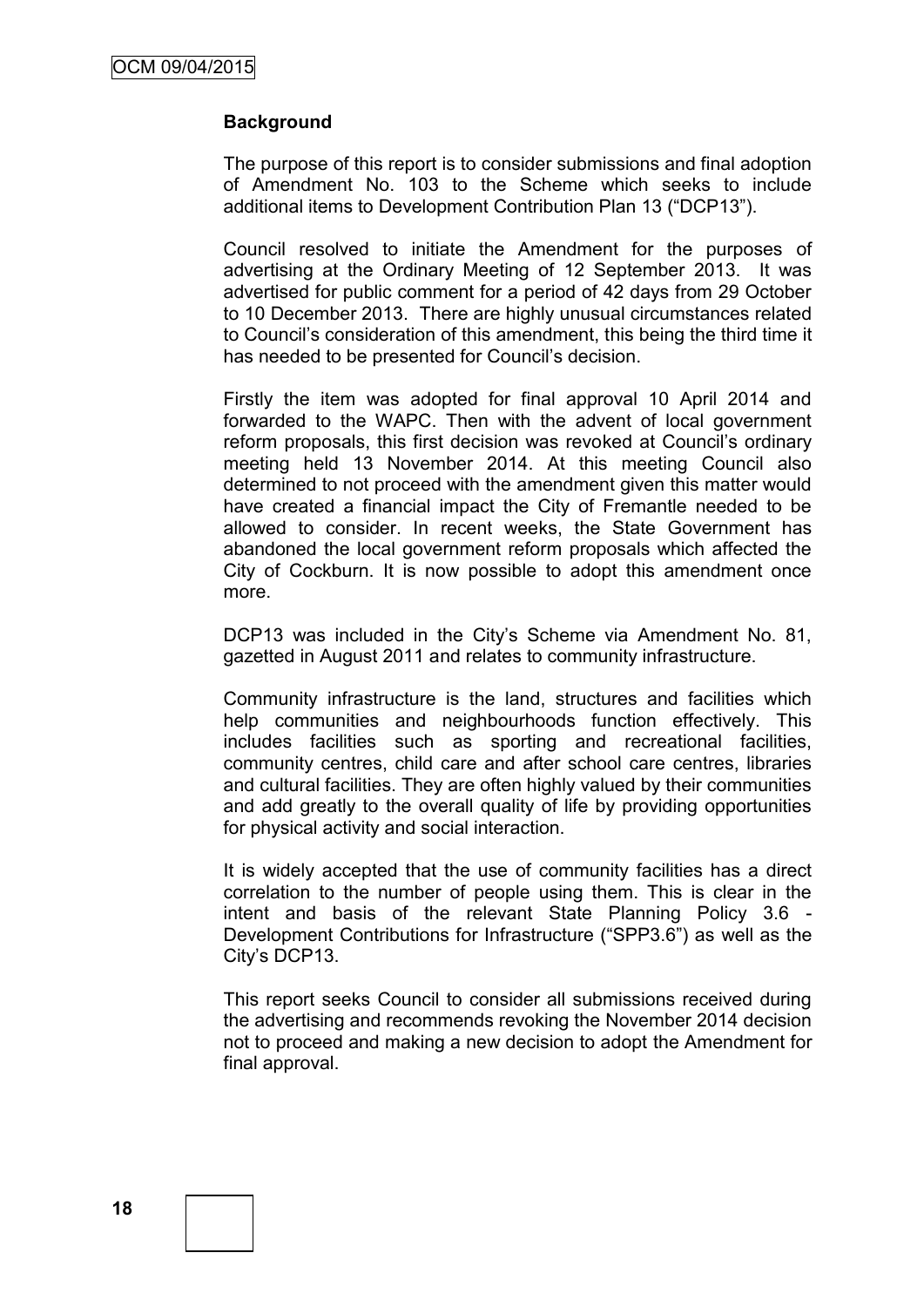## **Submission**

A Scheme Amendment has been lodged by APP on behalf of Landcorp, the proponents for the Robb Jetty and Emplacement Local Structure Plans within the Cockburn Coast development area ("subject land"). The structure plans for the subject land were considered by Council on 9 May 2013 and approved, subject to modifications. Approval of the Robb Jetty and Emplacement Local Structure Plans by the Western Australian Planning Commission ('WAPC") has now also taken place.

The local structure plans propose to develop the subject land for a mix of zones, including a dense activity centre, residential (ranging up to R160 density), public open space, mixed business, mixed use, and a primary school with a shared oval. The oval will fulfil a role in providing for junior sport for surrounding suburbs and is in addition to the local public open space a development ordinarily provides for. The subject land is also directly adjacent to coastal foreshore which is proposed to be redeveloped.

It is proposed to modify the provisions of the City's existing DCP13 to include additional items as a result of the future proposed urbanisation of the subject land to meet the requirements of future community/s in the locality.

## **Report**

## Existing Development Contribution Plan 13

The City through its existing DCP13 has catered for the requirements of community facilities and services at the local, subregional and regional level. While the existing DCP13 recognised there would be growth within the Cockburn Coast area, planning was not sufficiently advanced to include infrastructure items brought about by this development.

## Proposed Additions to Development Contribution Plan 13

The community infrastructure items proposed to be included in DCP 13 are identified in the District Structure Plan and Local Structure Plans for Cockburn Coast. The community infrastructure items proposed to be included in Schedule 12 of DCP 13 are detailed below. The addition of these items is proposed via Amendment No. 103 to the City's Town Planning Scheme No. 3.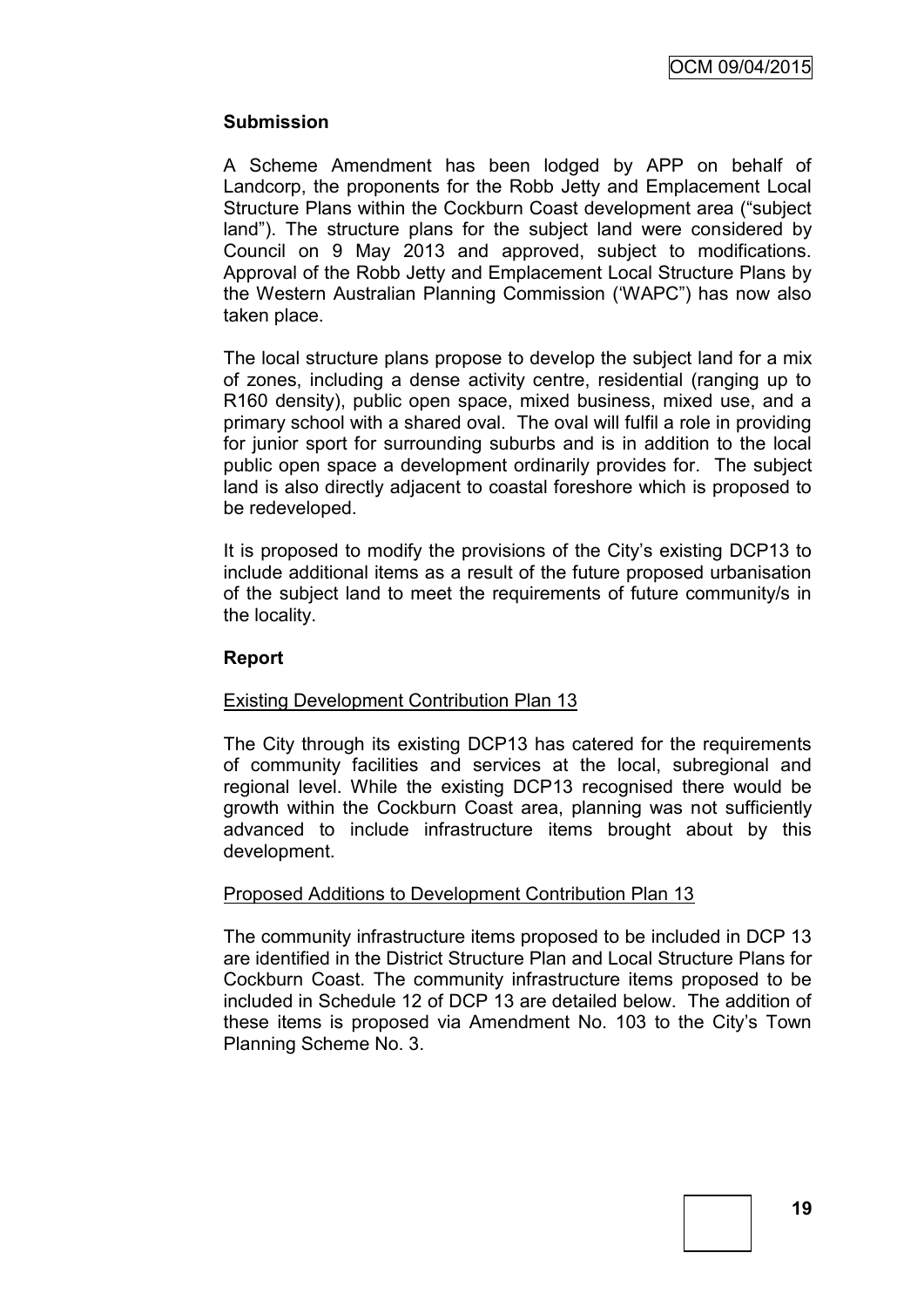#### New Regional Items: Cockburn Coast Foreshore Reserve (excluding coastal protection measures) and Cockburn Coast Beach Parking

The intensification of the project provides an opportunity to enhance the recreational and aesthetic quality of the foreshore reserve. These enhancements will increase the attraction of the foreshore to the broader area. Additional enhancement is required to the proposals covered by the North Coogee Foreshore Management Plan (existing Sub-Regional item) to reflect the scale and intensification of development now envisaged for the Cockburn Coast project area. The difference in catchment is somewhat reflected in the estimated costs.

This portion of foreshore accommodates an important role for the community, recognised by the European and Indigenous Heritage significance attributed to this section of foreshore by the City's Local Government Inventory. The value of this section of coast extends well beyond the proposed development into the rest of the Cockburn community. Improvements to this area will enable increased appreciation for this community asset.

Additional beach parking is also proposed alongside the linear (eastwest) public open space to accommodate visitors from the broader area. The parking area is located on the eastern side of the railway line for traffic management and rail safety reasons. A pedestrian access bridge is included in the foreshore works to provide safe access between the parking and the beach.

#### New Local Item: Cockburn Coast Sport Oval and Clubroom (including land cost)

The Cockburn Coast district open space comprising sports oval and clubrooms have been identified as a Local community infrastructure item. This item is only intended to support the local community needs across the catchment of Coogee/North Coogee. In addition to the Cockburn Coast residential population, this Local facility will support future residents proposed within other nearby new developments such as South Beach and Port Coogee who currently need to travel outside their locality to access playing fields.

## Community Consultation Outcomes

A total of nine submissions were received on this amendment. Five of these raised concerns with various issues which are set out below.

The main themes of concern relate to the existing DCP13 and how that functions and the proposed items for inclusion.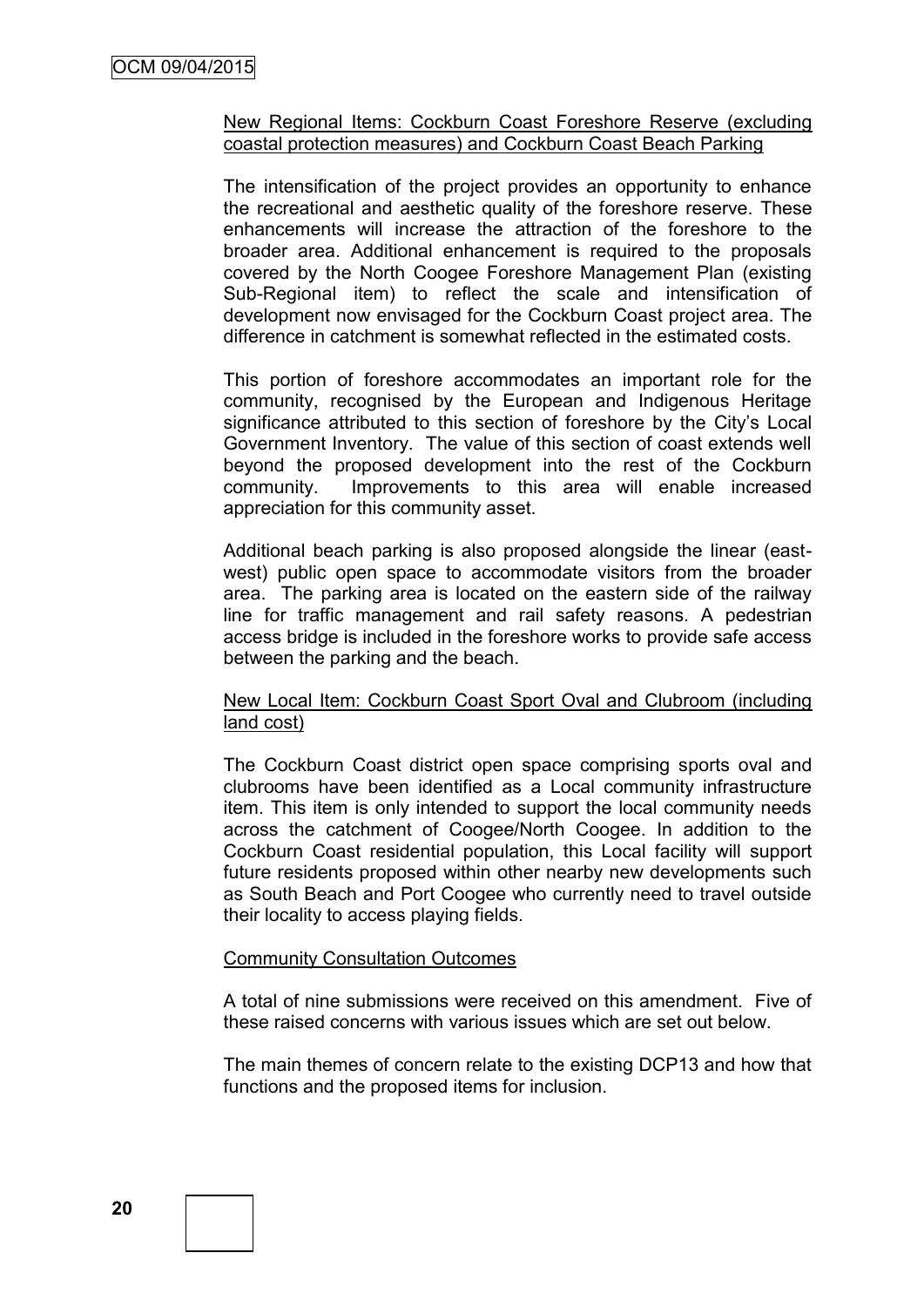Several submissions raised the issue of local government reform, the concern being that DCP13 should be disbanded altogether in light of the Minister for Local Government's proposal to disaggregate Cockburn. This proposal has now been abandoned by the State Government making these previously valid concerns no longer an issue.

As part of the scheme amendment process, Council is bound to resolve either to not proceed with the amendment, or to adopt the amendment (with or without modifications). Now that the local government reform issue has fallen away, it is appropriate to revoke the last decision (November 2014) made by Council which was not to proceed. This can be replaced with a decision to adopt the amendment.

Concern was also raised about the notion of adding items to DCP13. The perception being the content of the DCP would be fixed. While it is correct there is a degree of certainty by items being listed in the Scheme, the scheme amendment process is there to consider potential additions or deletions.

One submission proposed modifying the methodology of DCP13 from a per new lot/dwelling basis to a per hectare basis. The methodology has already been established and the DCP operational for a number of years. This amendment does not deal with the methodology and it is not considered appropriate to revise this part way through the DCP operation period.

Concern was also raised about the contribution rate and how these have changed since introduction of DCP13. The estimated contribution rate advertised for this amendment was only able to reflect the current items plus the proposed items. Since the advertised rate, Amendment 98 has been gazetted which added local items for the Banjup Quarry development and a dwelling review was undertaken (as required every five years by the Scheme). This has resulted in a lower estimated rate than what was advertised as set out earlier in this report.

In terms of changes to the rates since originally advertised, the City is required to undertake an annual review. There have now been several of these since gazettal of DCP13. City officers time these with the commencement of each financial year. There is a requirement to publish these rates, but not to provide a notice period to developers they are about to change. In this time a couple of key projects have gone through major phases and this has reflected in the contribution rates increasing. In particular, the aquatic centre has had a business plan and financial assessment undertaken as it moves from conceptual planning to detailed planning. The surf club has gone also from conceptual plans to detailed plans and construction. Important lessons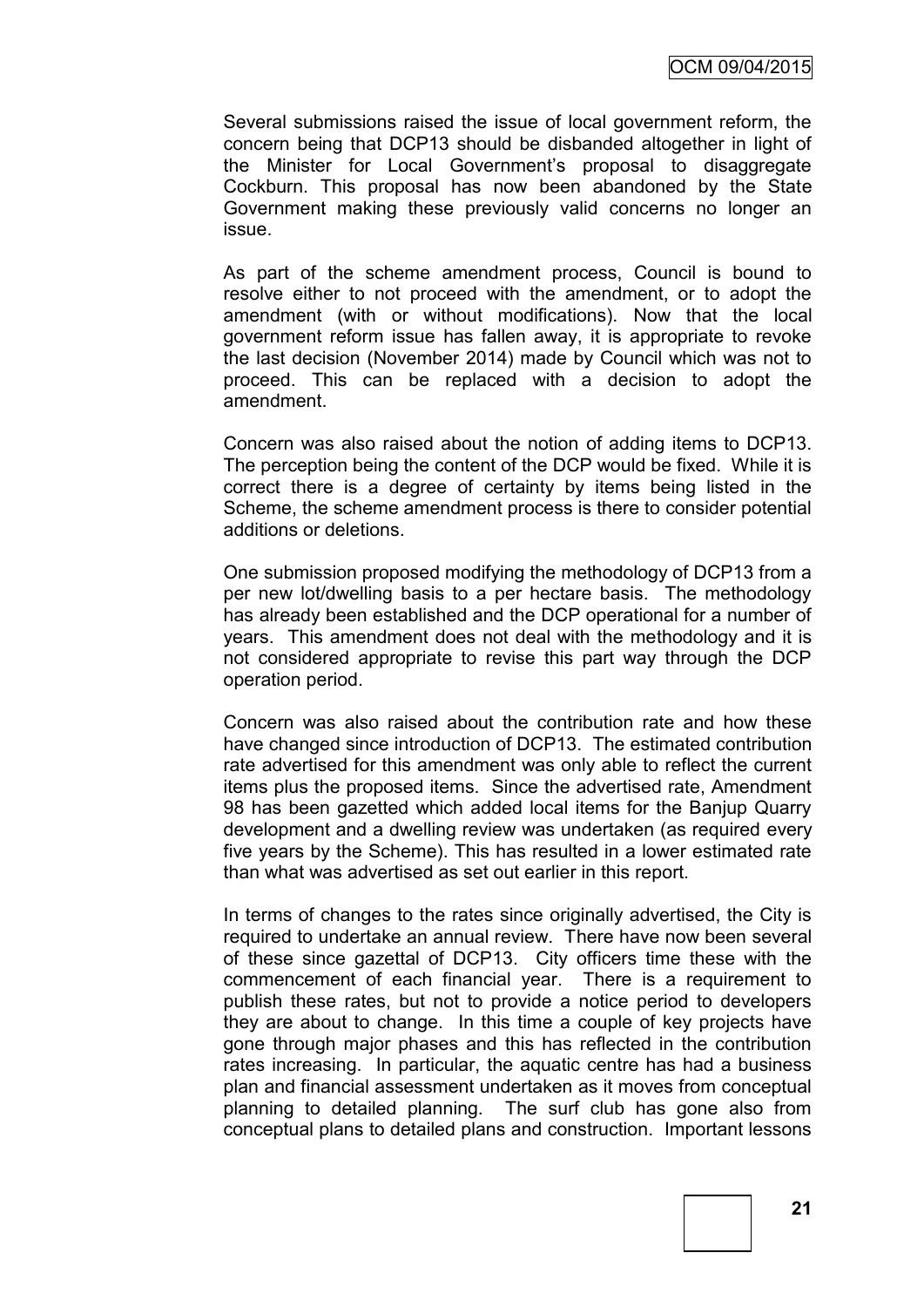have been noted from these projects in terms of costing and these are discussed further below.

Request was made in one submission to add items constructed by the developer at Port Coogee (not all of these are 'community infrastructure'). This matter was raised previously as part of a late submission on DCP13 when it was originally introduced. At the time the following response applied:

*"As noted in the Port Coogee Revised Local Structure Plan, in March 1996, the WA Planning Commission and CMD and Australand entered into a Heads of Agreement. In May 1997, the State Government and Australand signed a Project Agreement, which was revised and endorsed again by Cabinet in February 2000.* 

*The State Government made a significant investment which was given over to the developer to facilitate this development with the State's contribution of approximately 40% of the land holding plus the seabed area.*

*The structure plan also notes the following key issues of community concern:*

- *1. The loss of the northern section of Coogee beach and associated dune system;*
- *2. Impact on an area of seagrass meadows in the south western corner of the development site;*
- *3. Public accessibility to the waterfront; and*
- *4. The removal of the Omeo wreck.*

*As a result of these issues being raised and to try and resolve some of these concerns, a variety of elements were incorporated in the structure plan approved. Many of these elements are now put forth by the developer further in this submission as contributions which the broader Cockburn community should pay for".*

The request regarding Port Coogee items is dismissed in this instance also. The request does not reflect any of the principles contained within the relevant State Planning Policy 3.6, and is not supported on this basis.

Several of the submitters took the time to meet with City officers and explain their submissions, or elaborate on points raised therein. In terms of these discussions the following matters were also noted.

The final format of SPP3.6 (and the model scheme provisions) differs in many ways from how it was originally envisaged in the industry groups that provided input. Of particular note is how local governments are to cost infrastructure items. They are to use 'the best and latest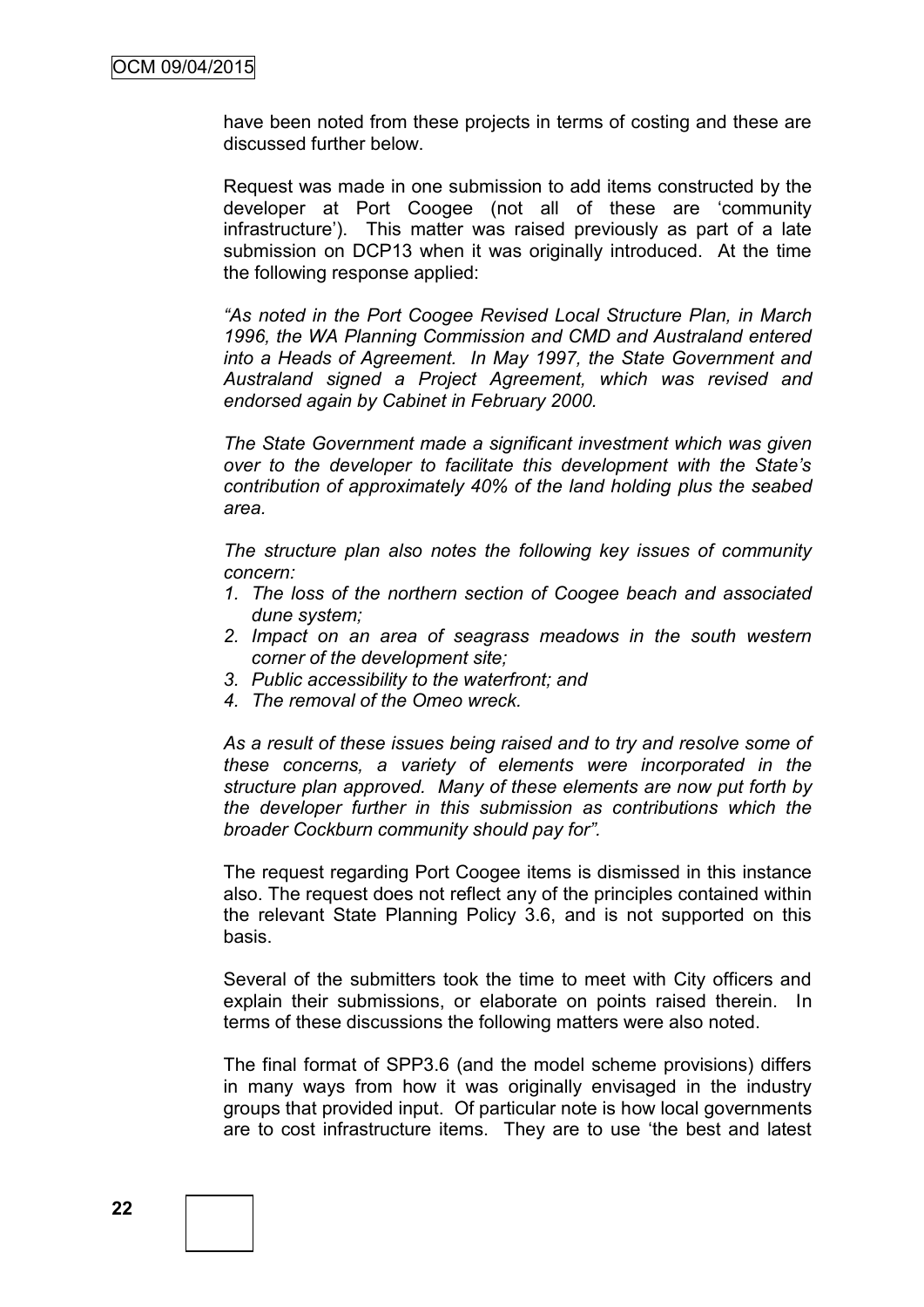estimated costs available to it'. There is no insistence that a Quantity Surveyor is used for each annual review and there is no requirement to have concept plans for costing. City officers can see that this is a far superior approach, and even though the TPS3 does not require it, this extra level of transparency and rigour should be provided for developers. City officers will be ensuring all DCP13 items are costed by a Quantity Surveyor with a view to smoothing out any sharp increases in contribution rates.

The oval adjacent to the school site was also discussed. The land value of this site is substantial (advertised value was \$9.4 million) given its coastal location. As a proposed 'local' item for the catchment 'Coogee/North Coogee' this reflects in a higher contribution rate for this area. In the Robb Jetty Local Structure Plan report, the oval is described as being in addition to the 10% local public open space. The District Structure Plan requires the school to be collocated with the oval. Use is to be shared between the school and the community. It is notable that due to the demographics and housing typology, only one school (at a greatly reduced size) was required for Cockburn Coast.

Looking at the adjacent Port Coogee Local Structure Plan, no primary school was included. This is likely to be for similar reasons to the Cockburn Coast development, however it is difficult to be certain as there is no mention in the LSP report. Where primary schools are required a condition is normally applied to subdivision approvals for a contribution to be made to the Department of Education. In the case of all the subdivision approvals issued to date for the Port Coogee development, no such condition has been applied. This would go some way to explaining the developer of Port Coogee's concern they be expected to contribute towards what they perhaps view as a 'school oval'.

While in effect, this oval would perform the role of 'school oval'. It likewise, is listed in the City's Sport and Recreation Strategic Plan as a cricket and AFL overflow location servicing the suburb of North Coogee (the Port Coogee development is within this suburb). As a Local Reserve, the specification is a basic level designed for overflow competition or training needs and would not house a senior club. This is reflected by the Robb Jetty Local Structure Plan where only the dimensions to suit a junior level oval are provided. Club room size is commensurate with other local reserve facilities. The use of such reserves is traditionally weekends and late afternoon/evenings (as far as lighting permits). This oval is proposed to be floodlit which will maximise these times. Cricket and AFL differ in terms of seasonal demand and therefore a year round community sporting use applies. It is not only a school oval. It is therefore considered more than appropriate this item be included in DCP13 and apply to all the Coogee/North Coogee catchment.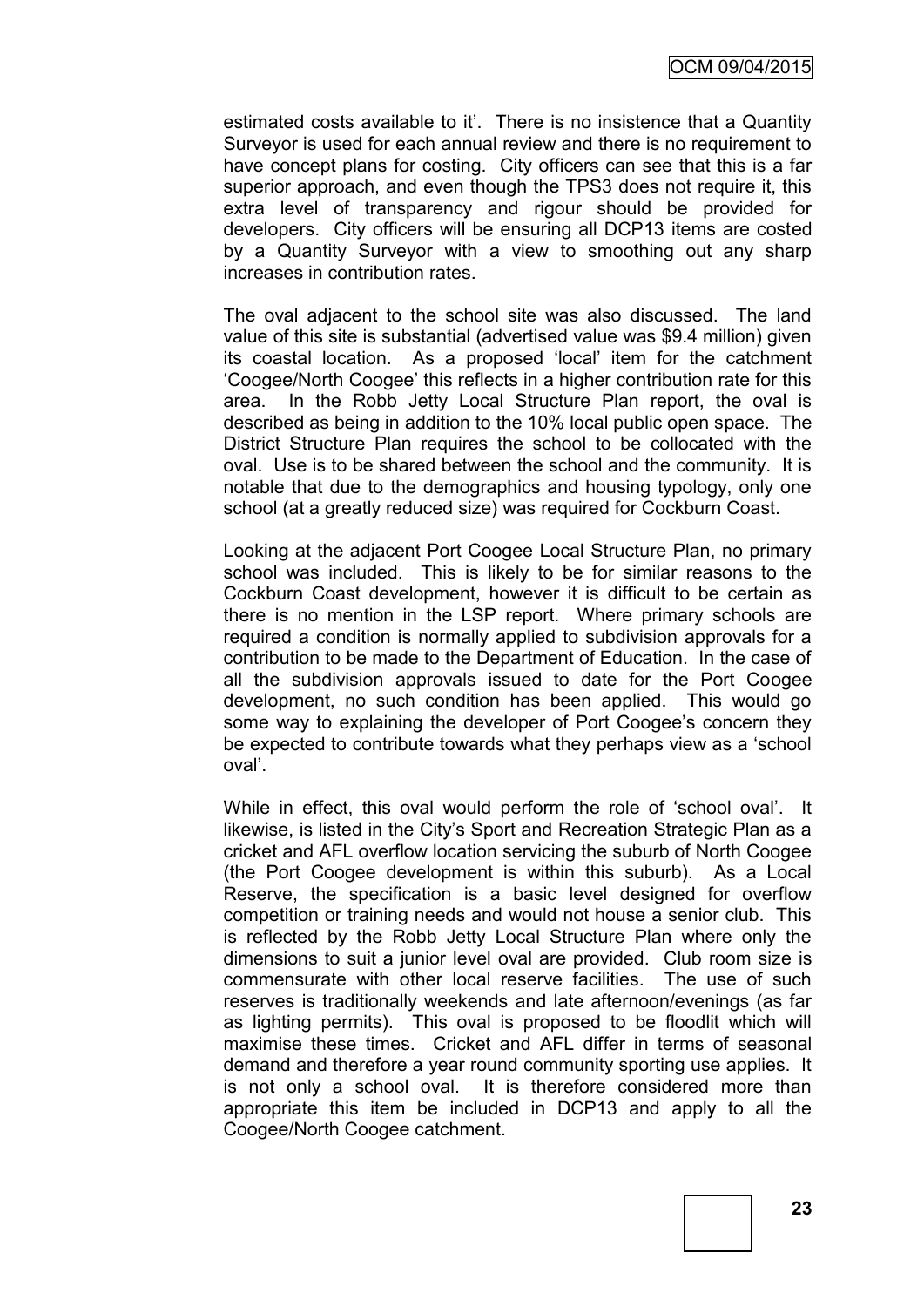A concerning issue though is the matter of the cost of this land. The cost provided by the licenced land valuer is not disputed. As part of of Amendment 1180/41 to the Metropolitan Region Scheme, a portion of Lot 2110 Bennett Avenue was rezoned from 'Parks and Recreation' to 'Urban'. This area is approximately 2.2ha. While the area may not sound large, it equates to about 78% of the proposal oval, which will sit within a 2.82ha site. Considering the advertised land value of the local public open space is \$9.4 million, it is understandable why this concern has been raised.

It is assumed as the District and Local Structure Plans designate this land now for a development lot (and space for an oval has been assigned elsewhere), they will be sold by the WAPC. The DSP mentions development contributions shall be needed for the oval which could be seen as unfair given one reserve was 'taken' away and another required but without any input from the WAPC. Unfortunately, concerns with the content of these plans or the MRS amendment did not extend to this particular issue. An inclusion in the officer recommendation is for the WAPC to consider 'seed funding' this item of DCP13 to ensure Cockburn Coast landowners and developers at Port Coogee and South Beach estates are not unfairly penalised by rationalising of these reserves.

None of the proposed issues raised is considered to warrant modifications to the amendment. However, as mentioned an additional recommendation for the WAPC's consideration has been included concerning the oval land. Additionally, as a matter of practice all DCP13 items will be reviewed by a Quantity Surveyor to provide additional rigour and transparency to the DCP13 contribution rates.

#### **Conclusion**

It is recommended that Council endorse the Schedule of Submissions and adopt the amendment for final approval.

## **Strategic Plan/Policy Implications**

#### **Infrastructure**

- Community facilities that meet the diverse needs of the community now and into the future.
- Community infrastructure that is well planned, managed, safe, functional, sustainable and aesthetically pleasing.

#### **Community & Lifestyle**

 People of all ages and abilities to have equal access to our facilities and services in our communities.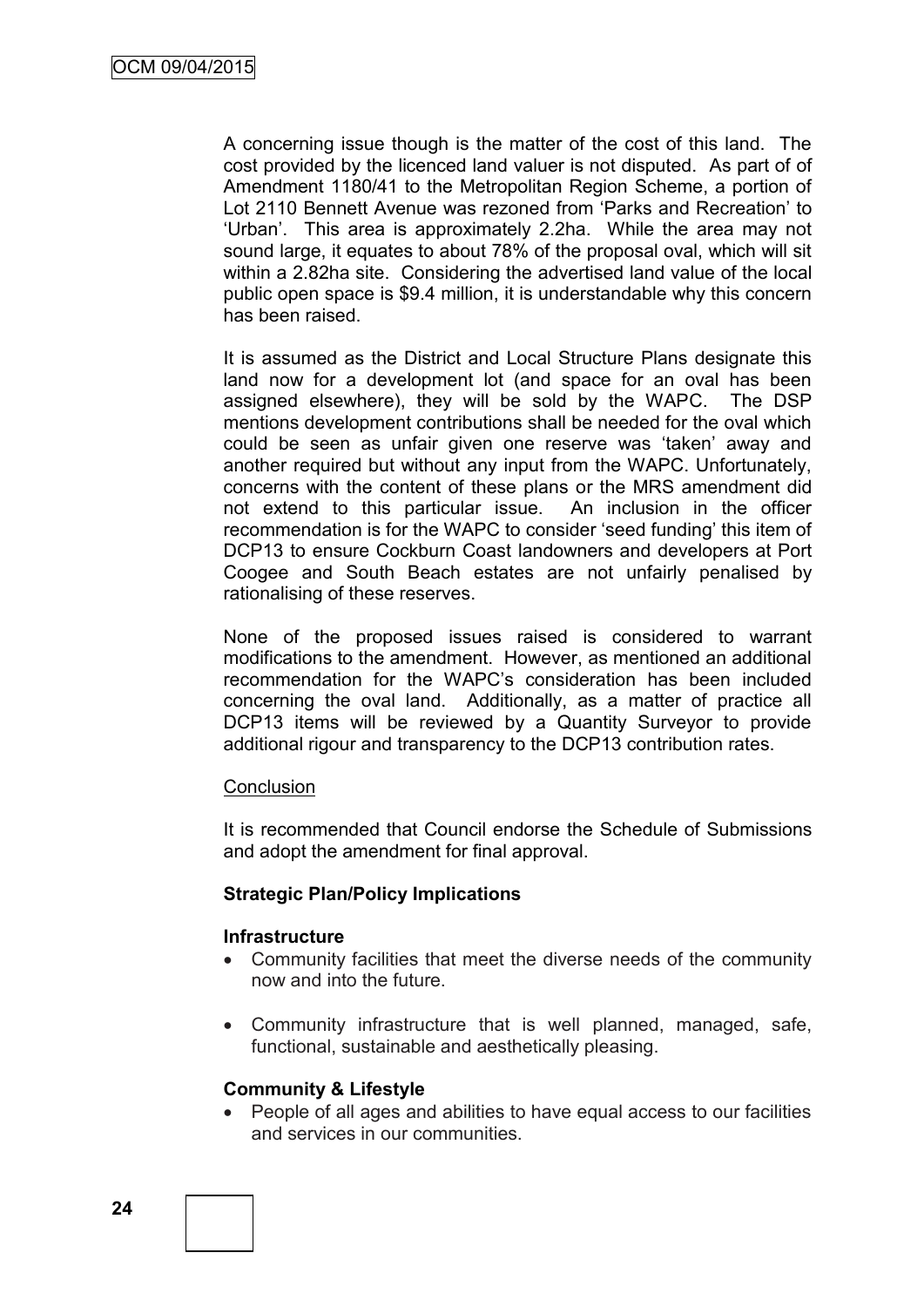## **Leading & Listening**

 Manage our financial and infrastructure assets to provide a sustainable future.

## **Budget/Financial Implications**

The 'as advertised' version of the cost per dwelling/lot for the Coogee/North Coogee catchment was \$5,321.85. This reflects the coastal items as 'Regional' catchment. It should be noted, this could not take into account the pending Amendment 98 which sought to add items for the Banjup Quarry development.

The applicant has since been asked to examine whether further cost savings via reduction in the level of embellishment are possible. Approximately \$1.5 million of infrastructure has been removed from the advertised plans/costs. This will be embedded in the descriptions of the infrastructure items in the Development Contribution Plan Report which would be revised if the amendment is gazetted. For example, significant substitution of existing timber boardwalks can be replaced with more cost effective paths.

Now the 2014 dwelling review has been carried out and the Banjup amendment gazetted, the estimated rate has reduced to \$4,733.18 for this locality.

## **Legal Implications**

*Planning and Development Act 2005 Town Planning Regulations 1967 Planning and Development Regulations 2009* City of Cockburn Town Planning Scheme No. 3

## **Community Consultation**

The Amendment was advertised for public comment for a period of 42 days from 29 October 2013 to 10 December 2013.

## **Attachment(s)**

Schedule of Submissions

## **Advice to Proponent(s)/Submissioners**

The Proponent(s) and those who lodged a submission on the proposal have been advised that this matter is to be considered at the 9 April Ordinary Council Meeting.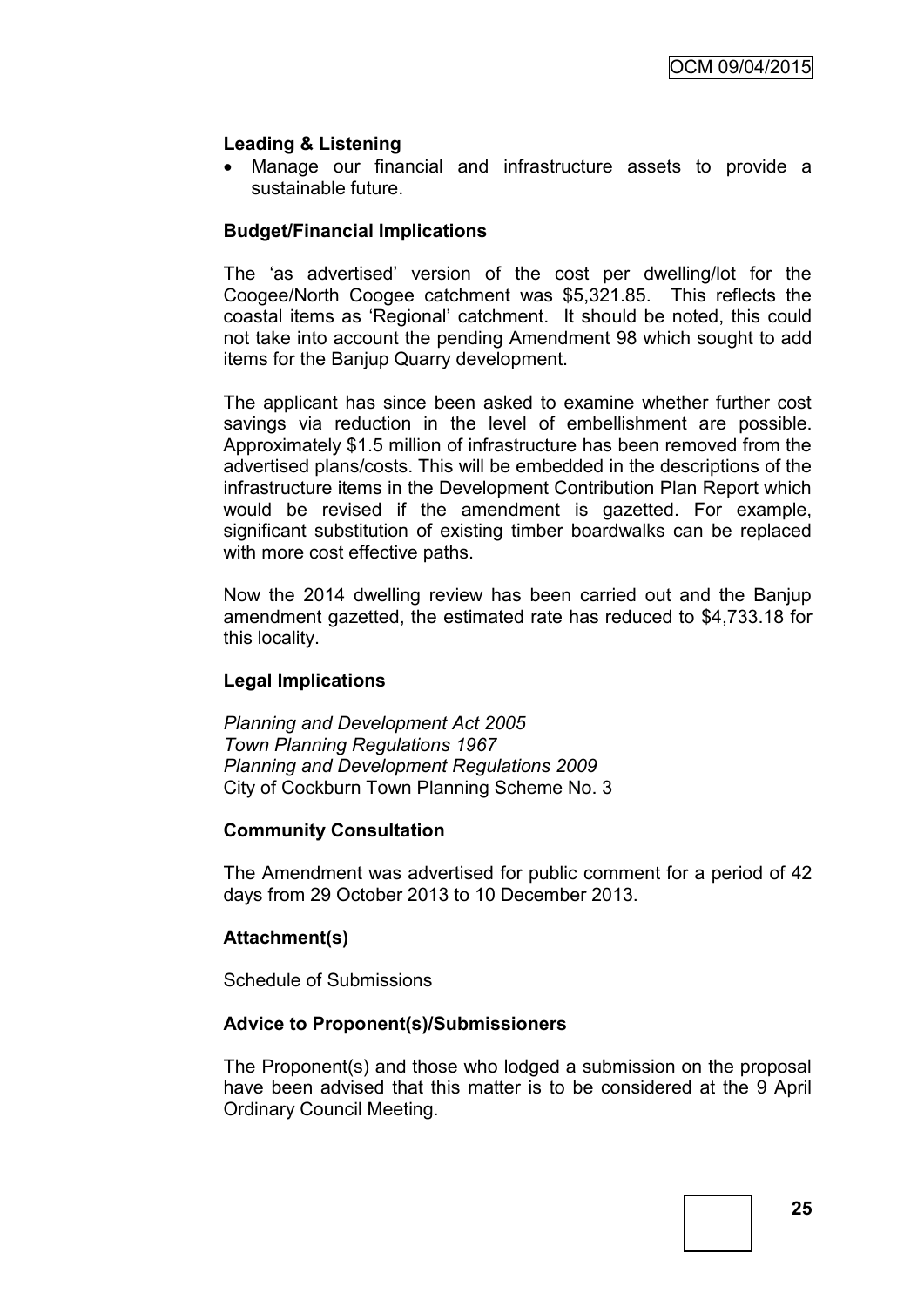## **Implications of Section 3.18(3) Local Government Act, 1995**

Nil.

**14.3 (MINUTE NO 5481) (OCM 9/4/2015) - PROPOSED STRUCTURE PLAN - LOT 8 (NO. 107) BARFIELD ROAD, HAMMOND PARK; OWNER: NICHE HAMMOND PARK DEVELOPMENT PTY LTD; APPLICANT: TPG (110/ 122) (L SANTORIELLO) (ATTACH)**

#### **RECOMMENDATION** That Council

- (1) in pursuance of Clause 6.2.9.1 (a) of City of Cockburn Town Planning Scheme No. 3 ("Scheme") adopt the Proposed Structure Plan for Lot 8 (No. 107) Barfield Road, Hammond Park;
- (2) endorse the Schedule of Submissions prepared in respect of the Proposed Structure Plan;
- (3) advise the proponent and those persons who made a submission of Council's decision; and
- (4) pursuant to Clause 6.2.10.1 of the Scheme forward the proposed Structure Plan to the Commission for its endorsement.

#### **COUNCIL DECISION**

MOVED Clr S Portelli SECONDED Clr Y Mubarakai that the recommendation be adopted.

**CARRIED 7/0**

## **Background**

The Proposed Structure Plan was received by Council on 28 November 2014. It was prepared by TPG Town Planning Urban Design and Heritage on behalf of the land owner Nicheliving. The Proposed Structure Plan relates to land within the Southern Suburbs District Structure Plan area, namely Lot 8 (No. 107) Barfield Road, Hammond Park ("subject site").

The subject site is approximately 2.8701 hectares in area with frontages of approximately 215.25 metres to Barfield Road to the west and 123.82 metres to Gaebler Road to the north, with close proximity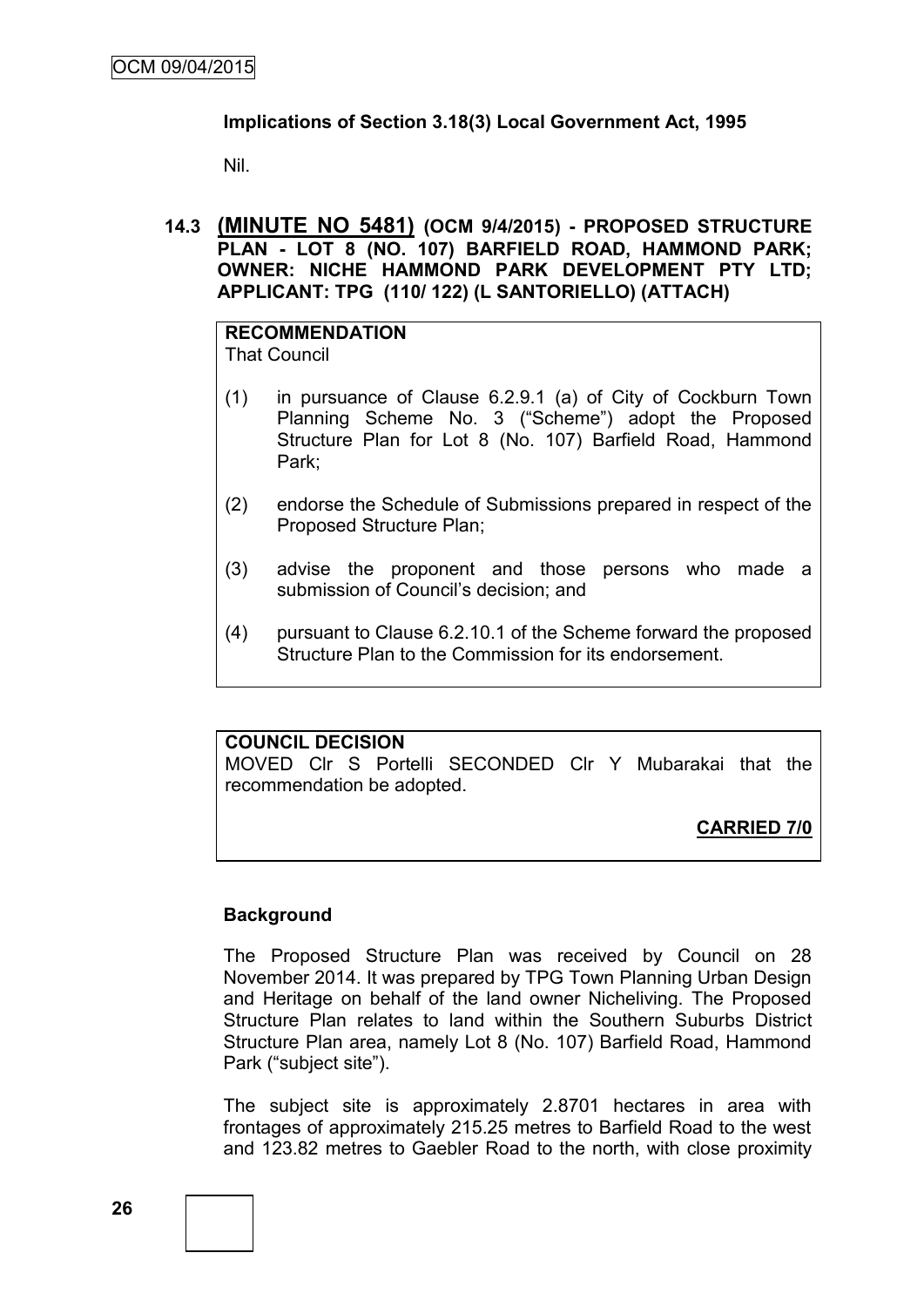to the Kwinana Freeway to the east. The land immediately to the east of the subject site is predominantly undeveloped which includes a Western Power transmission corridor containing three steel pylon high voltage lines. See Attachment 1 for details.

The Proposed Structure Plan seeks to affect a residential development outcome across the subject land. The purpose of this report is to consider the Proposed Structure Plan for adoption in light of the advertising process that has taken place.

#### **Submission**

TPG Town Planning Urban Design and Heritage on behalf of the land owners has lodged a Structure Plan for the subject land.

#### **Report**

#### Planning Background

The subject site is zoned 'Urban' under the Metropolitan Region Scheme ("MRS") and 'Development' under City of Cockburn Town Planning Scheme No. 3. The subject site is also located within Development Area No. 26 ("DA 26"), Development Contribution Area No. 9 ("DCA 9") and Development Contribution Area No. 13 ("DCA 13").

Pursuant to Clause 6.2.3.1 of the Scheme *"the development of land within a Development Area is to comply with Schedule 11".* The specific provisions applicable to DA 26 in Schedule 11 are outlined as follows;

- *1. Structure Plan/s adopted and endorsed in accordance with Clause 6.2 of the Scheme to guide subdivision, land use and development.*
- *2. To provide for residential development and compatible land uses.*
- *3. The provision of the Scheme shall apply to the land uses classified under the Structure Plan in accordance with Clause 6.2.6.3.*

#### Residential Development

The subject land is located within the Southern Suburbs District Structure Plan – Stage 3 ("SSDSP3"). The SSDSP3 prescribes a minimum of 15 dwellings per gross urban zoned hectare of land as the minimum standard. This prescribed density target is in accordance with the Western Australian Planning Commissions' Directions 2031 and Beyond ("Directions 2031") and Liveable Neighbourhoods ("LN').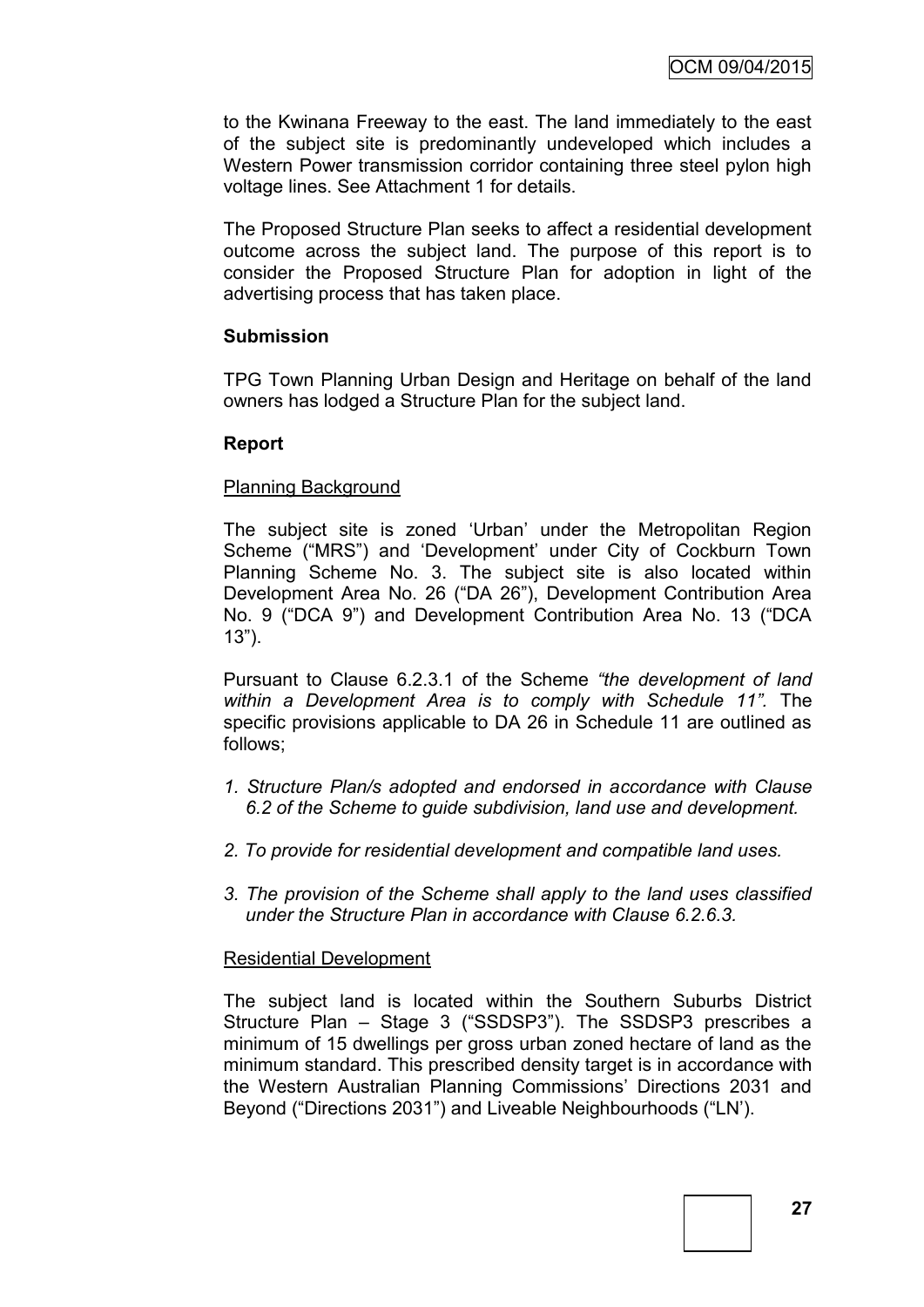The Outer Metropolitan Perth and Peel Sub-regional Strategy forms an integral part of the Directions 2031 vision. It provides information about the levels of expected population growth by local government area, and highlights development opportunities and density targets in greenfield areas, including the south-west outer sub region which the City of Cockburn is included.

The Strategy identifies the subject land as being part of the "SOU1" area which has a future dwelling target of 3000+.

The intent of the Proposed Structure Plan is to guide the subdivision and subsequent development of grouped dwellings on the subject site, along with ensuring appropriate provision of access via a new public road and the provision of a reserve for Parks and Recreation.

In total the Structure Plan designates 6 x R50 lots and 89 x R40 lots totalling 95 residential lots. This equates to an overall residential site density of approximately 39 dwellings per site hectare and approximately 22 dwelling units per gross urban hectare. The proposed Structure Plan therefore meets local and state government density targets.

In accordance with the locational criteria specified by the SSDSP3, higher densities are proposed adjacent to areas of higher amenity including adjacent to Public Open Space. The R50 proposed density opposite POS and the R40 density for the remaining areas is within the SSDSP3 prescribed density range.

The subject site also benefits from access to the high frequency 526 Transperth bus route which runs down Barfield Road and across Gaebler Road which directly passes the north western corner of the subject site. It is expected that this bus route will later extend further south upon construction of the future High School.

#### Nature of proposed development

Following the conclusion of the advertising process the City received a late submission objecting to the proposed development. The submission received states that the R40 and R50 proposed densities are inappropriate in this location, as the subject site is remote from Public Open Space, public transport and commercial facilities. The objection states that the Proposed Structure Plan does not comply with the following aspect of Liveable Neighbourhoods:

*"Smaller lots and lots capable of supporting higher density should be located close to town and neighbourhood centres, public transport and adjacent to high amenity areas such as parks."*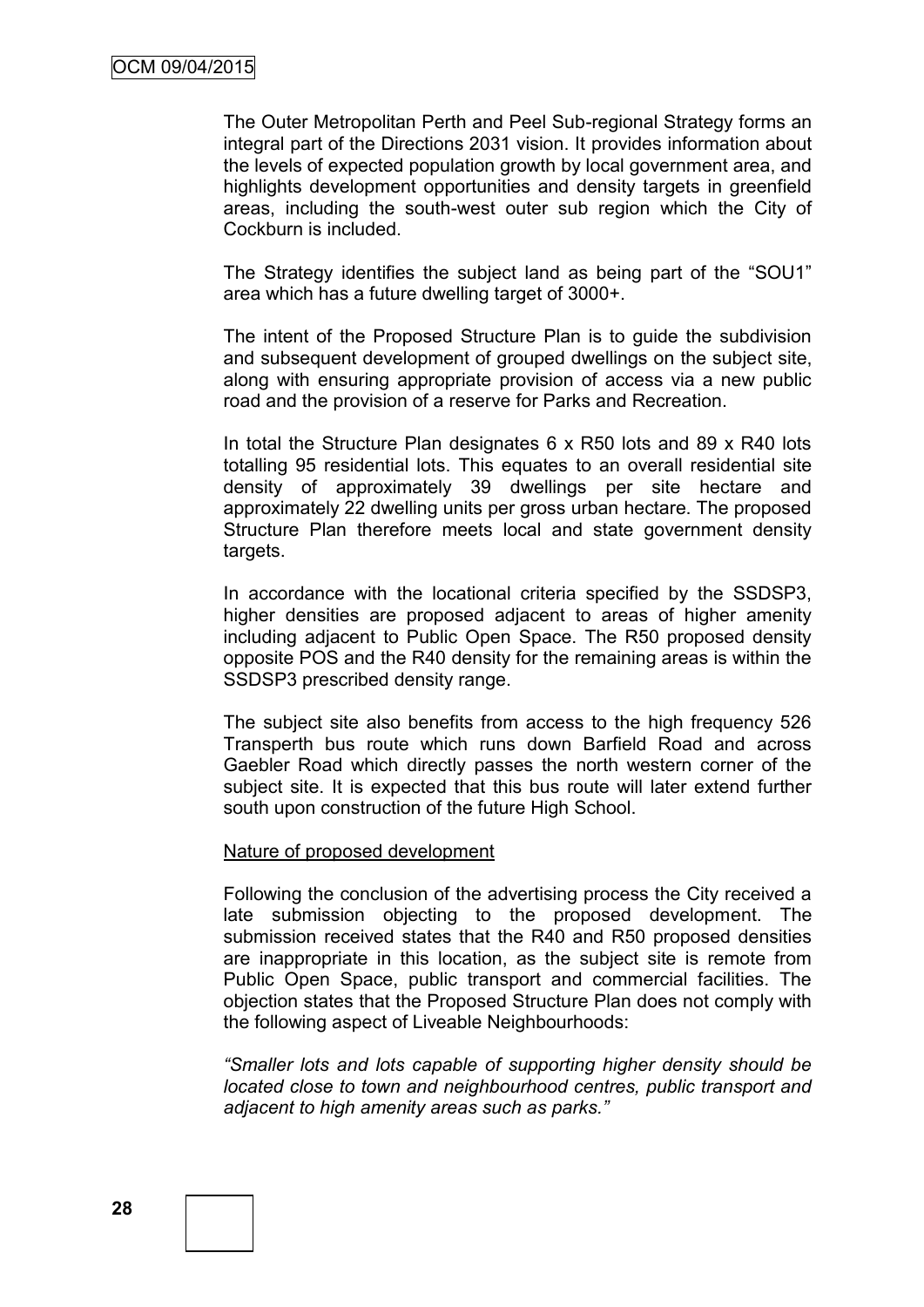In addition, the submission states that a large scale survey strata subdivision, of the type proposed, is not in keeping with the predominant single lot residential subdivision envisaged for the area by the SSDSP3.

As stated above in this report the SSDSP identifies the subject site for medium density residential development, which is considered to accord with the proposed R40 and R50 densities in that medium density development is identified as being between R30 and R60.

With respect to the above Liveable Neighbourhoods extract it is noted that SSDSP3 identifies the north west corner of the subject site is within 400 metre walkable catchment of a local centre site, located at the corner of Gaebler Road and Irvine Parade. In addition the subject site benefits from access to the high frequency 526 Transperth bus route which will service the future residents.

The proposed residential densities are considered to be consistent with the aforementioned aspect of Liveable Neighbourhood as the site is located in close proximity to a planned local centre, is in accordance with a medium density range, as prescribed by the SSDSP and the higher R50 density codes are proposed opposite an area of Public Open Space.

The SSDSP3 pursuant to 5.4.1 'Housing Principles' encourages diversity in housing choice, lot sizes and tenure. The proposed survey strata grouped dwelling development is considered to contribute to the provision of a diverse range of housing options in the locality, in accordance with the objectives of Liveable Neighbourhoods and the intent of the SSDSP3. The above mentioned objection is discussed in further detail within Attachment 4 of this report. The objection is dismissed, in that it does not generate any reason not to support the Proposed Structure Plan. The reasons have been considered and discussed, and are not considered to be sustained on planning grounds.

#### Public Open Space

Both the Western Australian Planning Commissions' Liveable Neighbourhoods and Development Control Policy 2.4 require a minimum contribution of 10% of the gross subdivisible area to be given up for Public Open Space ('POS').

The Proposed Structure Plan Map (see Attachment 3 for details) indicates a  $2983m<sup>2</sup>$  POS area to the south of the subject site, representing 10.4% of the gross subdivisible area.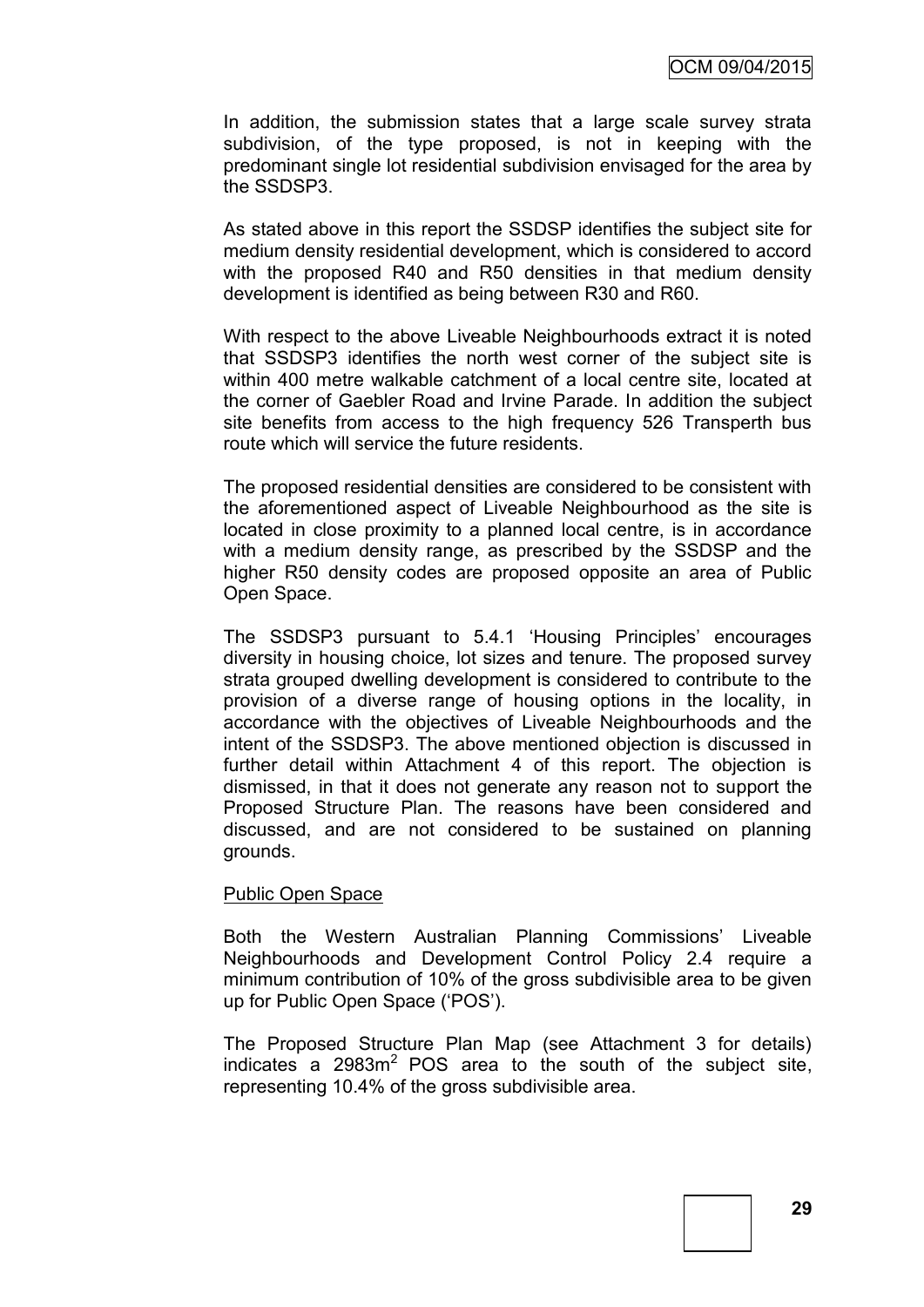0.5% of the total site area is provided as restricted use POS and is for the purpose of accommodating drainage requirements associated with the indicative subdivision and development concept. This is in accordance with the provisions of Liveable Neighbourhoods with respect to restricted use POS.

The location of the POS area along the southern boundary of the lot is consistent with the intent of the SSDSP3 in terms of encouraging colocation of POS areas between landholdings. The POS has been located along the full length of the common boundary with the adjoining property to the south this design mitigates the bushfire risk associated with the remnant bushland on the adjoining property. A 25 metre 'nobuilding zone' is also provided as shown on the Structure Plan Map (see Attachment 3).

The proposed Structure Plan will include 'private' roads to service the grouped dwelling site. The Structure Plan has been designed to include a public road adjacent to the POS to allow public access to the POS for residents from outside of the proposed grouped dwelling site. The subdivision concept plan included within the proposal identifies 9 parking spaces along the public road which will service the POS area.

#### Bushfire Management

The subject site is surrounded by native vegetation which has been classified as a 'moderate' bushfire risk under the criteria within the State Governments Draft May 2014 *Planning for Bushfire Risk Management Guidelines*. Accordingly a Bushfire Management Plan ('BMP') has been included within the proposed Structure Plan report which identifies appropriate Bushfire Attack Levels ('BAL') in accordance with *AS3959-2009 (Construction of Buildings in Bushfire Prone Areas).*

The BMP provides guidance on how to plan for and manage the potential bushfire threat to the site and its subsequent development. The BMP prescribes a Bushfire Attack Level of 12.5 for a portion of the R40 coded lots and a Bushfire Attack Level of 19 for the R50 coded lots located to the south of the subject site.

The southern proposed POS provides a buffer between the proposed residential development and the site immediately to the south. The lot to the south of the subject site contains a substantial amount of native bushland which is rated as a moderate bushfire risk.

The POS area is to be landscaped so as to not increase the fire risk to the proposed development and provide a Building Protection Zone ('BPZ') and a no-building zone between the identified bushfire hazard and proposed residences. Part of this no-building zone extends to the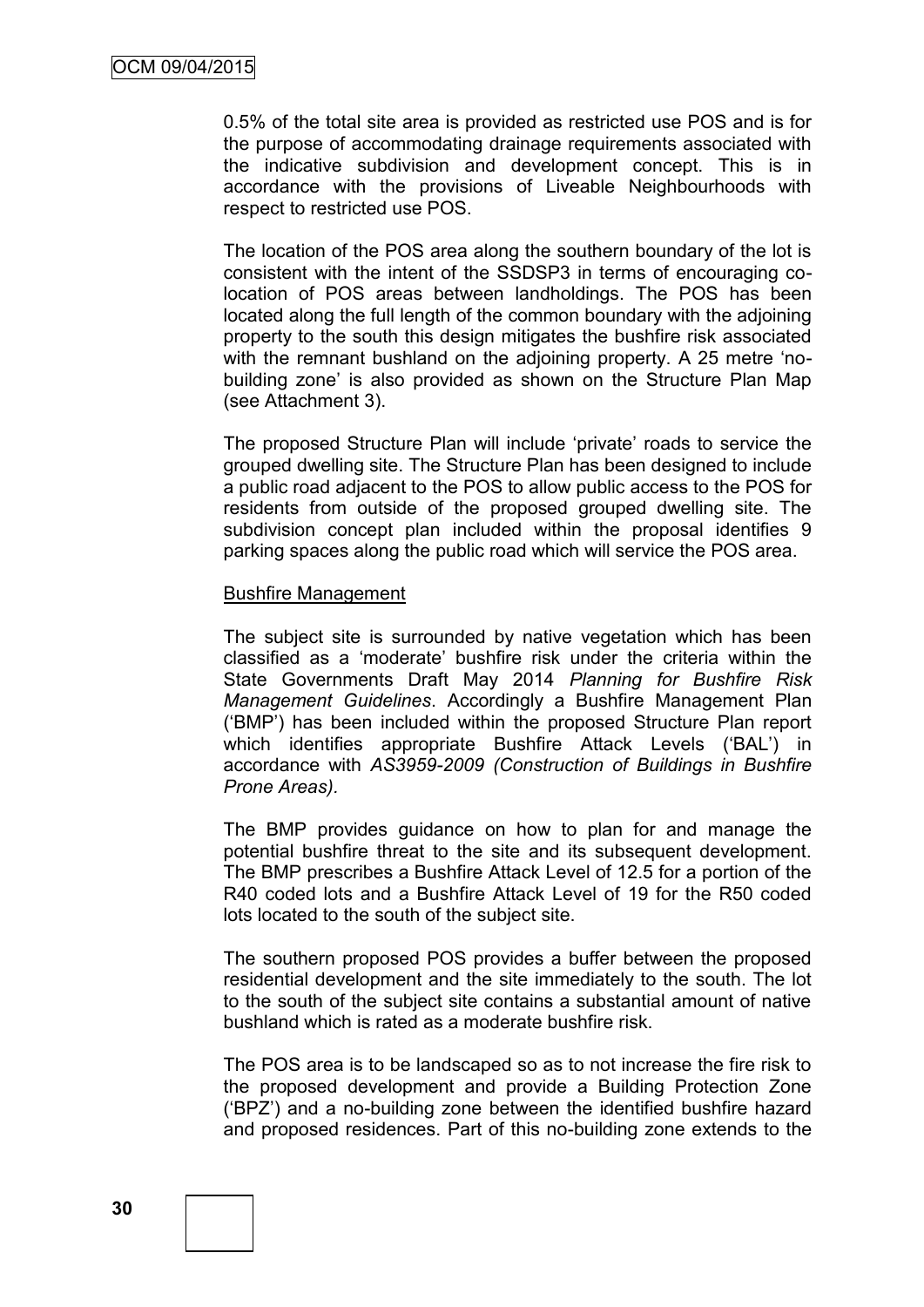R50 coded residential lots. The Structure Plan, pursuant to the statutory section in Part One, mandates the requirement for a Detailed Area Plan (or Local Development Plan) to be required at subdivision stage for lots affected by a bushfire hazard. This will mandate that no portion of the residential structures or any compostable structures will be permitted within the front two metres of the R50 coded residential lots.

#### Power Transmission Corridor

As outlined earlier in this report a Western Power transmission corridor containing three steel pylon high voltage lines is located along the eastern side of the subject site and the full extent of the eastern side of the SSDSP3 area. Some of this land is owned by Western Power whilst some remains in private and State Government agency ownership.

It is understood that the transmission corridor accommodates all easement requirements associated with the power lines and there are no restrictions on development outside of the corridor area. This understanding was documented within section 4.7 of the Southern Suburbs District Structure Plan report.

During the advertising period the City forwarded the proposed Structure Plan to Western Power for comment. Western Power reminded the City of Cockburn in their submission that the pylon high voltage lines consists of one 132 kilovolt line closest to the subject site with two remaining lines being 330 kilovolts.

Western Powers' submission advises the City that the existing 132 kilovolt power line may be upgraded to a 330 kilovolt power line at some point in the future. The timing of these works will depend on development in the area. Western Power further advises that they seek to provide a clearance of 35 metres from this line which allegedly could affect up to 15m of the subject site on its eastern boundary.

To achieve this clearance requirement, Western Power recommends that the proposed POS area identified along the southern boundary of the proposed Structure Plan be realigned along the eastern boundary of the property.

Providing POS along the eastern boundary, as requested by Western Power, would result in a narrow strip of land which is unsuitable for public open space, in that it would not accommodate the necessary drainage function, allow for active use nor is it likely to extend along the full extent of the eastern boundary of the subject site.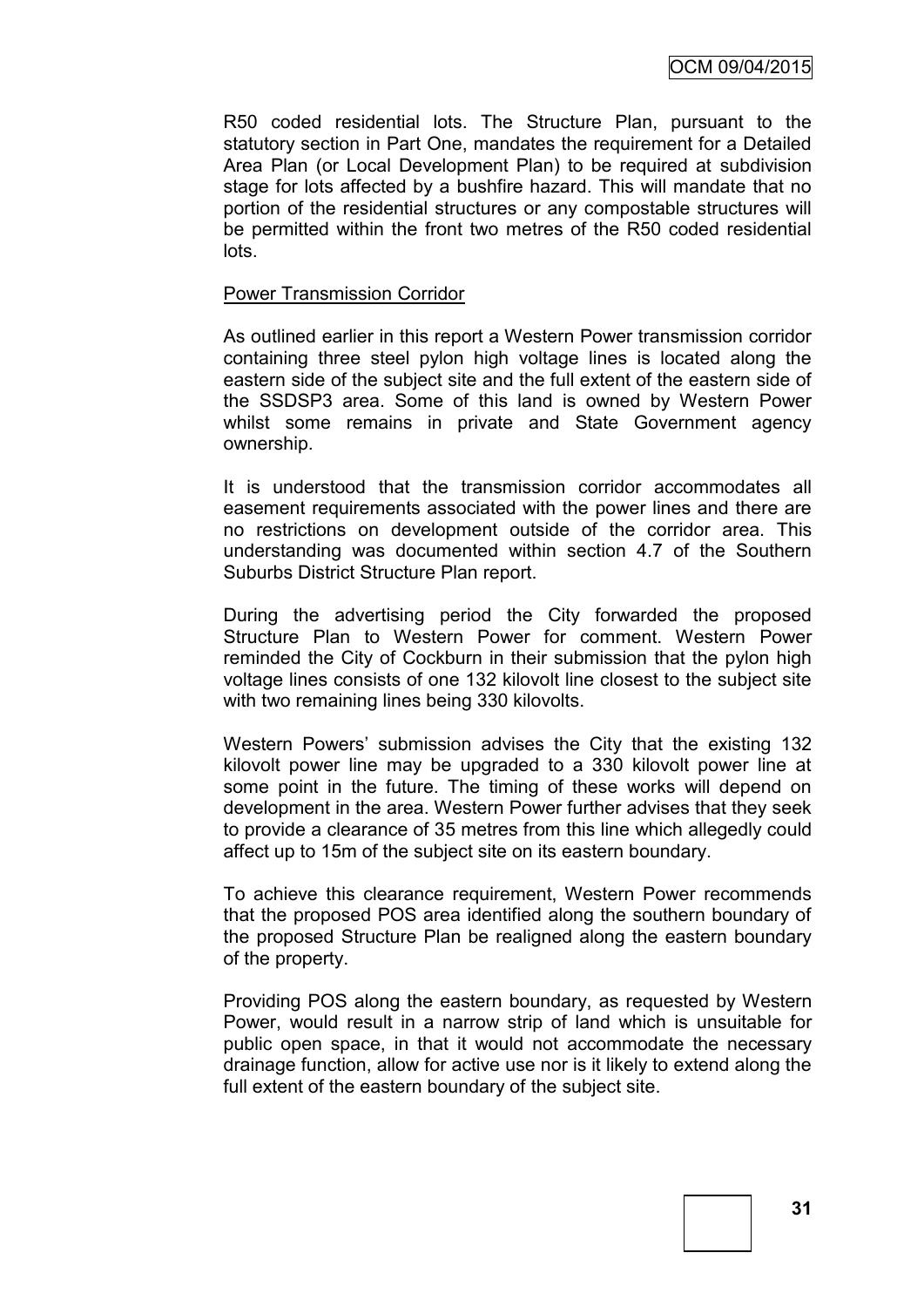The proposed residential zoned land within the Structure Plan is entirely consistent in location with the Council adopted Southern Suburbs District Structure Plan which was advertised and finally endorsed by the City of Cockburn in 2012. Since this time there have been a number of Structure Plan adoptions which allow for residential development abutting the 132 kilovolt power line - that is, the consistent position that has been taken and supported by referral agencies is reflected in this Structure Plan. For instance the property to the north includes an existing survey strata development which includes residential development with boundary walls on the eastern boundary (closest to the power line). The governing Structure Plan for this land was adopted by Council on 14 December 2006 with no objections raised at that time by Wester Power. In addition Council adopted the southern 'Barfield Road' Structure Plan on 14 November 2013. This Structure Plan allows for residential development abutting the power line easement. It is noted that Western Power did not object to this proposal during the advertising period.

During a follow up telephone conversation with the responsible Western Power officer it was mentioned that Western Power has the ability to upgrade the 132 kilovolt power line to a 330 kilovolt line in a manner that 'may' not require a setback within the subject site. On this basis and for reasons discussed above it is recommended that the Structure Plan not be modified in accordance with Western Powers request. Rather, that consistent with the pattern of development and planning that has occurred through Structure Plans to the north and south, Western Power look to accommodate their upgrades via containment of and need for increased setback within its boundary.

#### **Conclusion**

The Proposed Structure Plan yields a density of approximately 22 dwelling units per gross urban hectare. The density targets are above the minimum expectation of Directions 2031, Liveable Neighbourhoods and the District Structure Plan. In addition the Proposed Structure Plan indicates an area of approximately 10% for public open space which is designed to the south of the subject site in an east-west orientation in accordance with the District Structure Plan.

The Structure Plan includes a Bushfire Management Plan which prescribes additional building construction standards for future dwellings. The additional building standards will provide protection from the surrounding bushland.

Western Powers' comments are noted however it is recommended that the Proposed Structure Plan is not modified to relocate the Public Open Space to the eastern boundary. Furthermore these comments are inconsistent in that the District Structure Plan and a series of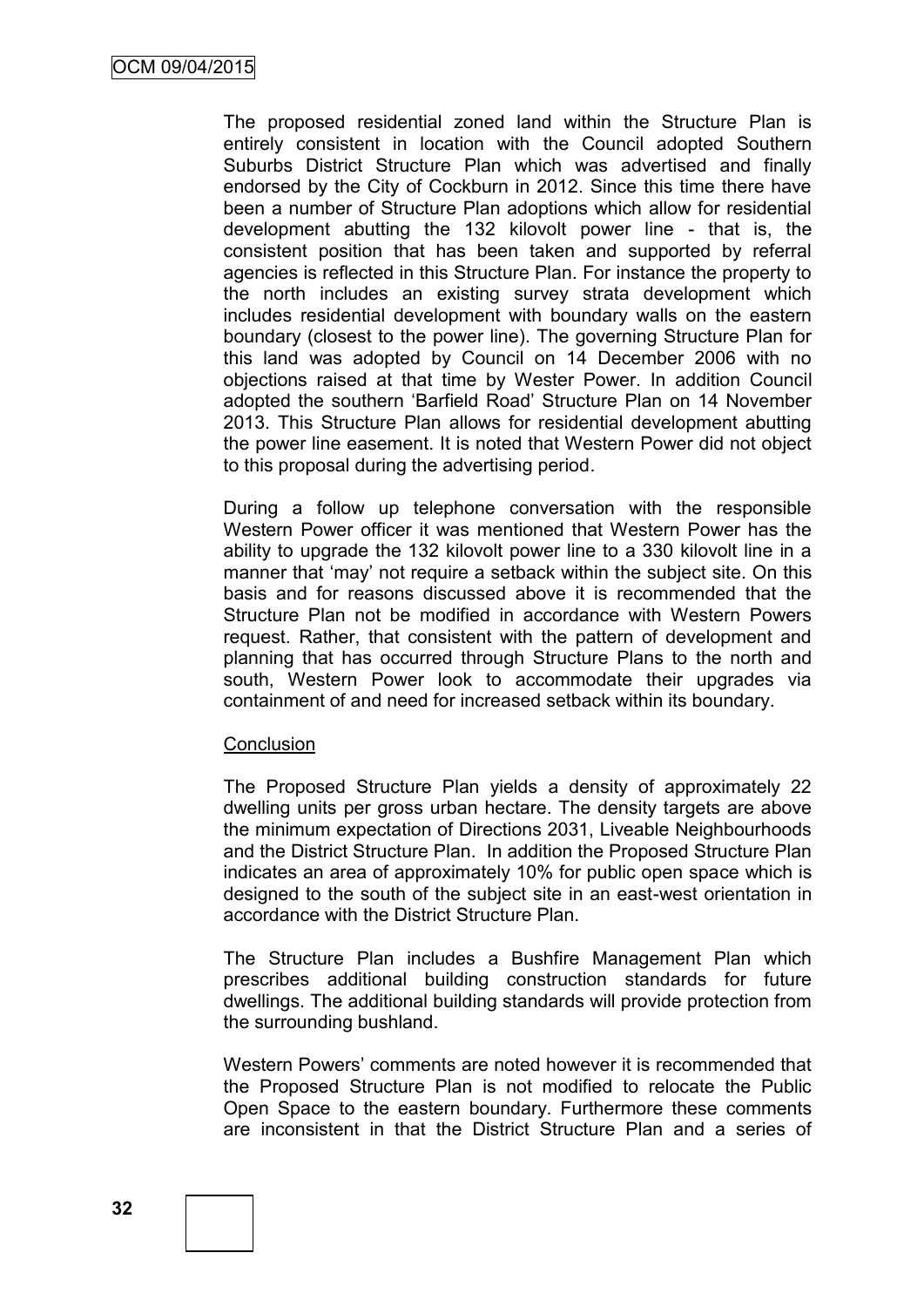Structure Plans have been approved allowing for residential development abutting the power line easement.

As such it is recommended that Council adopts the Proposed Structure Plan and forward the adopted Structure Plan, pursuant to Clause 6.2.10.1 of the scheme, to the Western Australian Planning Commission within 7 days for endorsement.

#### **Strategic Plan/Policy Implications**

#### **Growing City**

- To grow our City in a sustainable way by: using land efficiently, protecting the natural environment and conserving biodiversity.
- Development that is soundly balanced between new and existing areas.
- Diversity of housing to respond to changing needs and expectations.

#### **Community & Lifestyle**

 Community environments that are socially cohesive and embrace diversity.

#### **Moving Around**

• Infrastructure that supports the uptake of public transport and pedestrian movement.

#### **Budget/Financial Implications**

The required fee was calculated on receipt of the proposed Structure Plan and has been paid by the proponent. There are no other direct financial implications associated with the Proposed Structure Plan.

#### **Legal Implications**

N/A

#### **Community Consultation**

The Proposed Structure Plan was advertised for a period of 21 days in accordance with Clause 6.2.8 of the Scheme. The advertising period commenced on the 17 February 2015 and concluded on 10 March 2015. In total the City received 3 submissions of which 1 was on behalf of a prospective developer of the land to the west of the subject site and the remaining 2 were from government and servicing agencies. One submission objected to the proposal and the remaining two were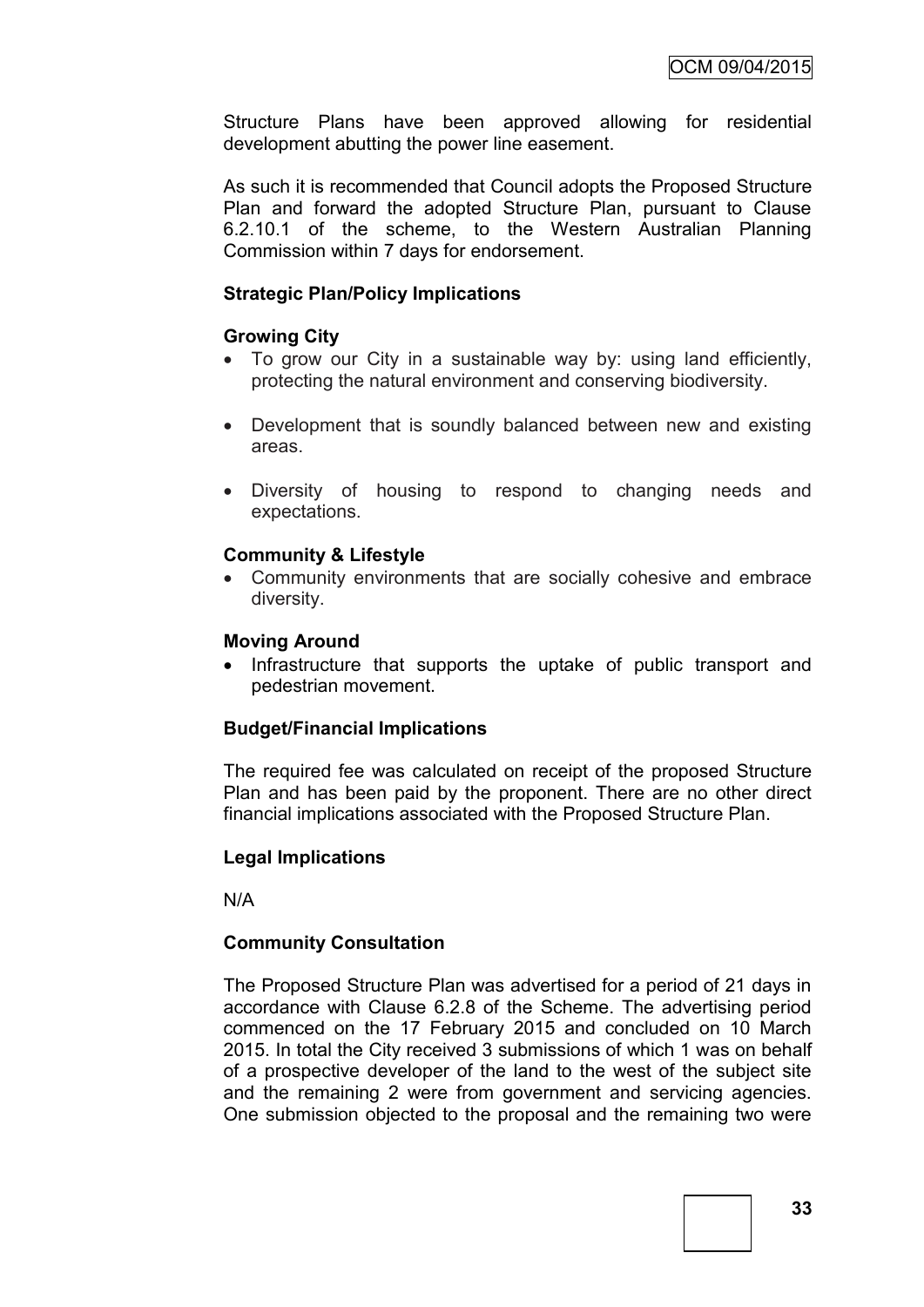in support of the proposal. All submissions are addressed in detail within Attachment 4 of this report.

## **Attachment(s)**

- 1. Location Plan
- 2. Aerial Photograph
- 3. Structure Plan Map
- 4. Schedule of Submissions

### **Advice to Proponent(s)/Submissioners**

The Proponent(s) and those who lodged a submission on the proposal have been advised that this matter is to be considered at the 9 April 2015 Council Meeting.

#### **Implications of Section 3.18(3) Local Government Act, 1995**

Nil.

# **14.4 (MINUTE NO 5482) (OCM 9/4/2015) - PROPOSED LOCAL STRUCTURE PLAN - LOT 20 ROCKINGHAM ROAD, MUNSTER - OWNER: FEYMORE PTY LTD - APPLICANT: WHELANS TOWN PLANNING (110/115) (C HOSSEN) (ATTACH)**

# **RECOMMENDATION**

That Council

- (1) pursuant to Clause 6.2.9.1 of City of Cockburn Town Planning Scheme No. 3 ("Scheme") adopts the Proposed Structure Plan for Lot 20 Rockingham Road, Munster, subject to the following modifications:
	- 1. Remove the indicative subdivision layout from the Structure Plan Map (Plan 1).
	- 2. The truncations as shown on Lot 19 Rockingham Road where it adjoins the subject site as depicted on the Structure Plan Map (Plan 1)
- (2) subject to compliance with (1) above, pursuant to Clause 6.2.10.1 of the Scheme, send the Structure Plan once modified to the Western Australian Planning Commission for endorsement;
- (3) endorse the Schedule of Submissions prepared in respect to the Structure Plan;
- (4) advise the landowners within the Structure Plan area and those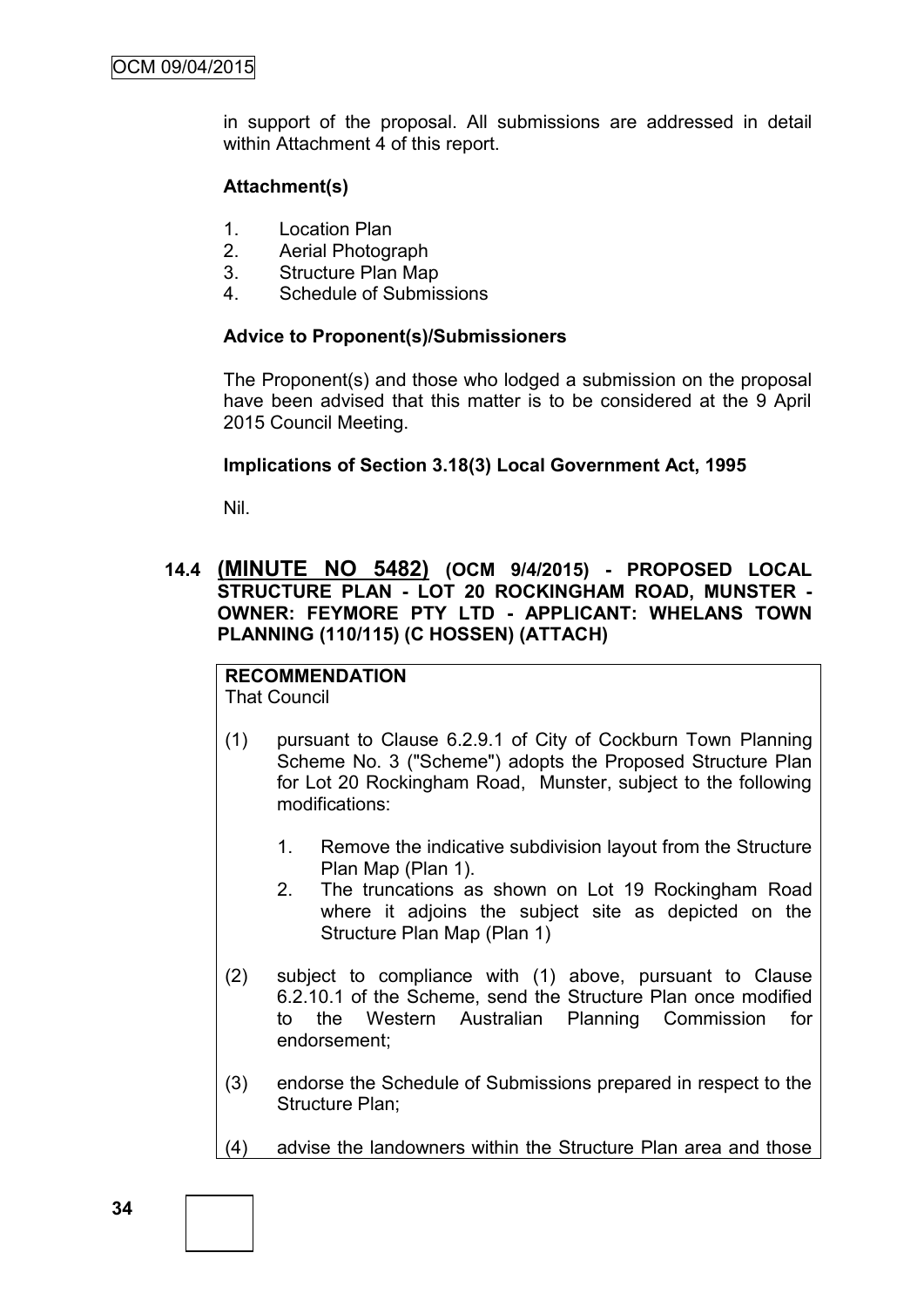who made a submission of Council's decision accordingly; and

(5) advise the proponent that the site is subject to Development Contribution Area No. 13 and No. 6.

#### **COUNCIL DECISION**

MOVED Clr K Allen SECONDED Clr Y Mubarakai that the recommendation be adopted.

# **CARRIED 7/0**

#### **Background**

The subject land area is 9,500m² in size; it is bound by the existing residential development to the south, Rockingham Road to the east, undeveloped land to the north and Market Garden Swamp No. 3 to the west. See attachment 1.

There are no existing structures or vegetation on the subject site and it is not utilised for any use.

The subject area is zoned 'Urban' under the Metropolitan Region Scheme (MRS).

The subject area is zoned 'Development' under the City of Cockburn Town Planning Scheme No.3 (Scheme). The subject land is located within Development Area 5 (DA 5), Development Contribution Area No. 13 (DCA 13) and Development Contribution Area No. 6 (DCA 6).

Pursuant to Clause 6.2.4 and Schedule 11 of the Scheme; a Structure Plan is required to be prepared and adopted to guide future subdivision and development.

#### **Submission**

Whelans Town Planning on behalf of the landowner has lodged a structure plan for the subject land.

#### **Report**

The Proposed Structure Plan as shown within Attachment 2 provides for residential development ranging from R30 to R60, with an area of public open space (POS) and associated road network; it is anticipated that the Proposed Structure Plan will yield approximately 17 lots and 27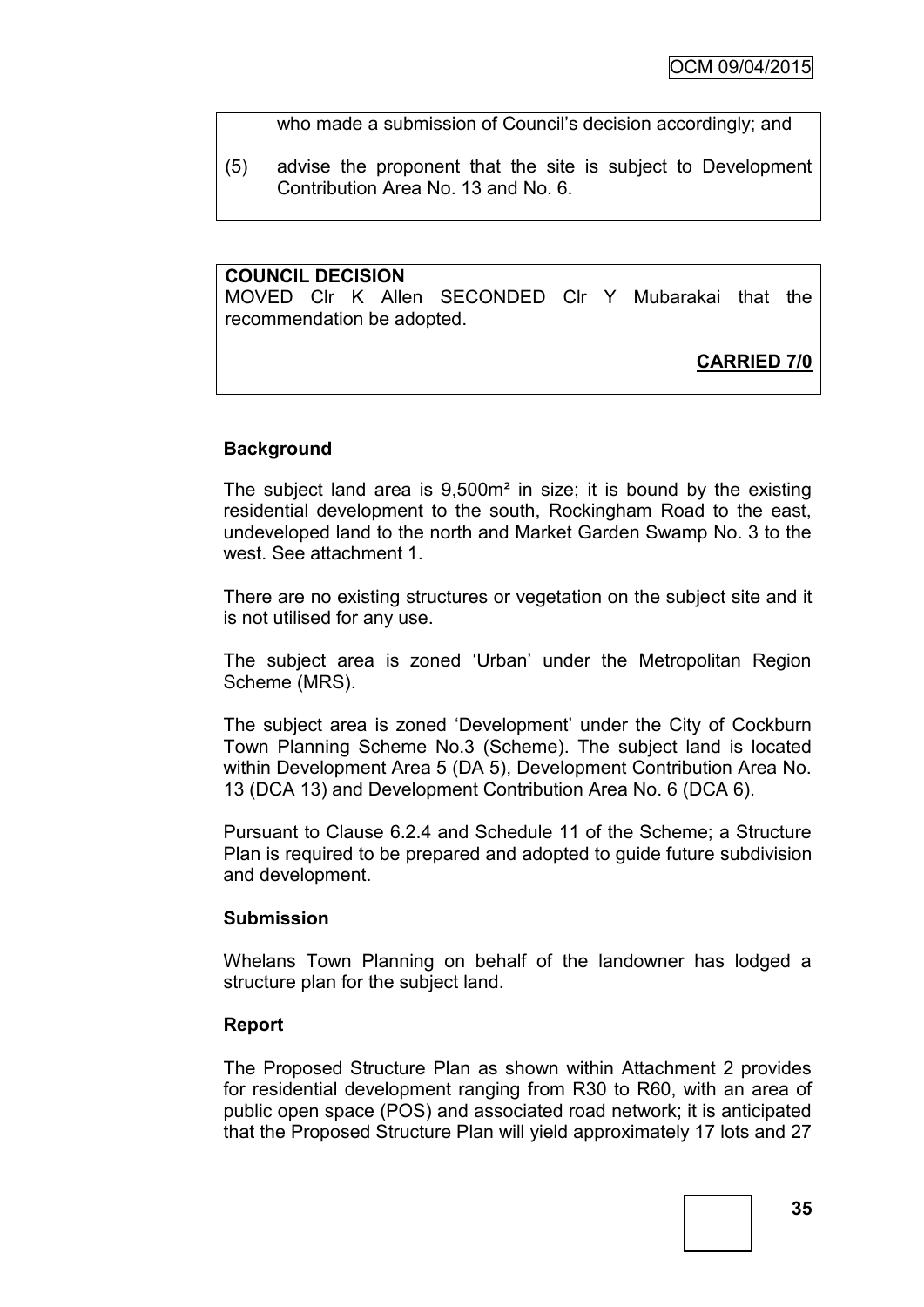dwellings. An expected residential population of 62 persons can be expected on completion of the subject area.

The Proposed Structure Plan generally satisfies the density objectives, POS requirements and provides a suitable road network. There is however a number of minor matters that will require modification of the Proposed Structure Plan, these are discussed following. Subject to these modifications, the Proposed Structure Plan is recommended for adoption.

#### Residential Density

Proposed densities allow for the provision of variety in lot sizes and are conducive to the densities outlined in Directions 2031.

The projected density of the subject site is 28 dwellings per gross hectare or 38 dwellings per site hectare. This exceeds the requirements of Liveable Neighbourhoods and Directions 2031.

The proposed residential densities closely correspond to those found on the adjoining endorsed Structure Plans. Higher densities are located on Rockingham Road to take advantage of the high frequency bus routes and to provide a more urban scale on that important road.

#### Public Open Space

The proposed Structure Plan allocates 0.098 hectares of the subject site for the purposes of Public Open Space ('POS'). The POS is located in the western portion of the site and allows colocation with the future POS contribution of the adjoining lot. The POS area features drainage functions and open play areas.

The proposed POS will be utilised as a drainage basin for part of the proposed road network.

#### Traffic

Due to the low number of lots proposed on the Structure Plan a Traffic Assessment was not provided as part of the supporting documentation, this is consistent with previous Structure Plans of this size and scale. Regardless the Structure Plan has been reviewed by the City's Traffic Engineer and found to be sound and logical extension of the existing approved road network.

The Structure Plan design has been broadly guided by the endorsed Structure Plans to the south and to the west. This has locked in several critical features that lead to the final design.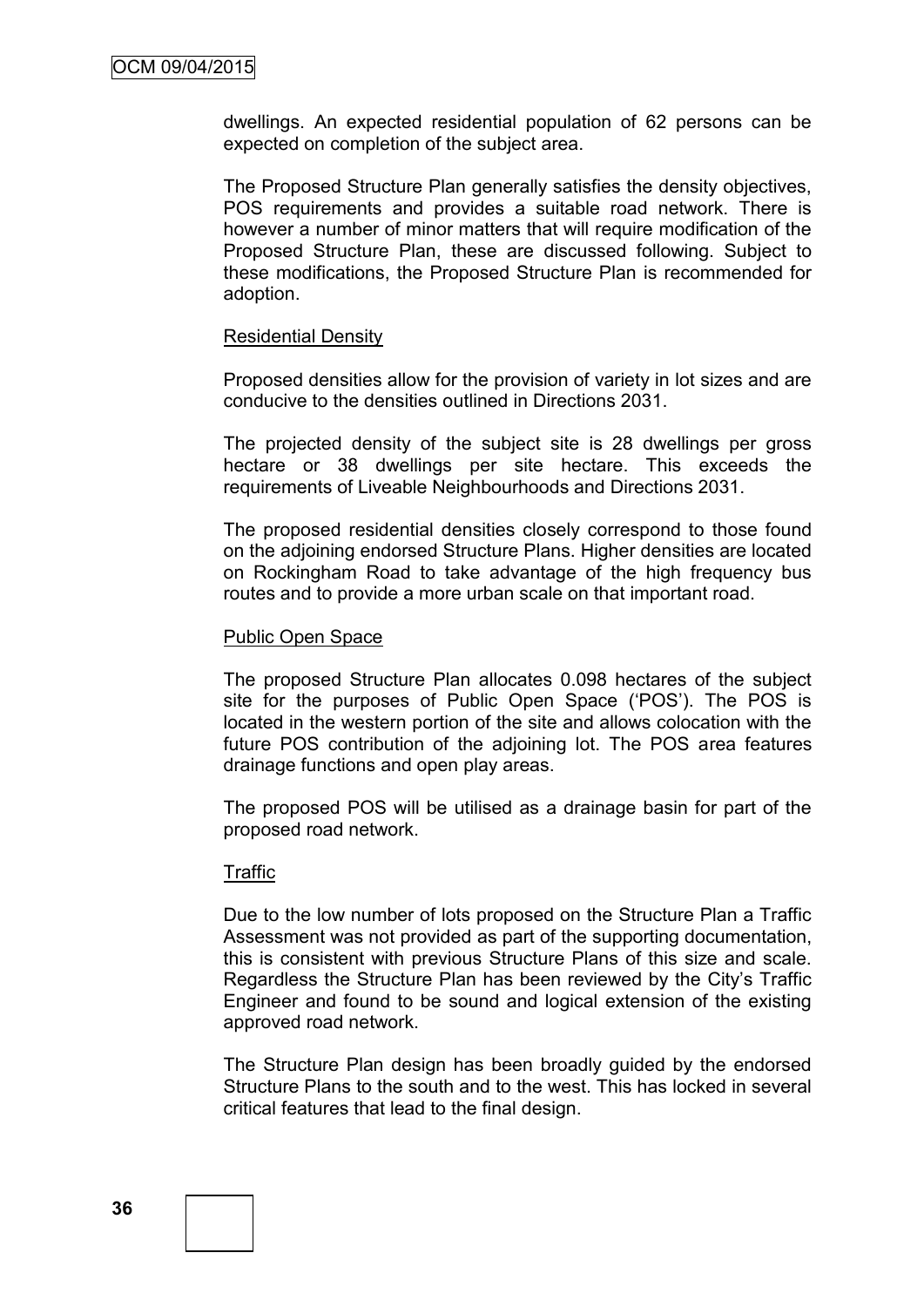A number of adjoining landowners raised queries regarding the design of the proposed road network in submissions. These matters are discussed in the community consultation section below.

#### Bushfire Management

The subject site does not propose any residential lots within 100m of identifiable vegetation and as such has not been supported by a Bushfire Management Plan.

#### Community Consultation

The proposed Structure Plan was advertised for public comment from 10 February 2015 and 3 March 2015. All submissions that were received are set out and addressed in the Schedule of Submissions (Attachment 3). A total of nine submissions were received

Six submissions were received from government agencies and servicing authorities; none of these objected to the proposal. A number of submissions raised points of comment which have been addressed in the schedule of submission.

A total of three submissions were lodged by adjoining landowners or their representatives. Two raised queries regarding certain design elements but did not state a clear objection to the proposal, one provided clear objection to the proposal. Below, the broad matters raised in the three submissions are outlined.

A number of submitters noted concern with the indicative road and POS design on the undeveloped lots to the north and west. The Council recommendation proposes a recommendation to have these removed from the Structure Plan Map (Plan 1). Regardless the indicative layout, located outside the Structure Plan boundary has no statutory weight.

Further to this point, the submission from the adjoining landowner to the west, Lot 51 Mayor, raised a number of concerns regarding the Structure Planning of Lot 20 in isolation. Noting their concern that such an approach will lock in undesirable development outcomes for their lot.

The Development of Lot 51 is currently largely determined by two endorsed Structure Plans, being to the west (Lot 50) and to the South (Lot 19), these plans set road levels and road locations. The proposed Structure Plan for Lot 20 Rockingham Road will have the lot levels determined by the current development on Lot 19 Rockingham Road and the current level of Rockingham Road itself. Therefore the development of the southern portion of Lot 51 and eastern portion of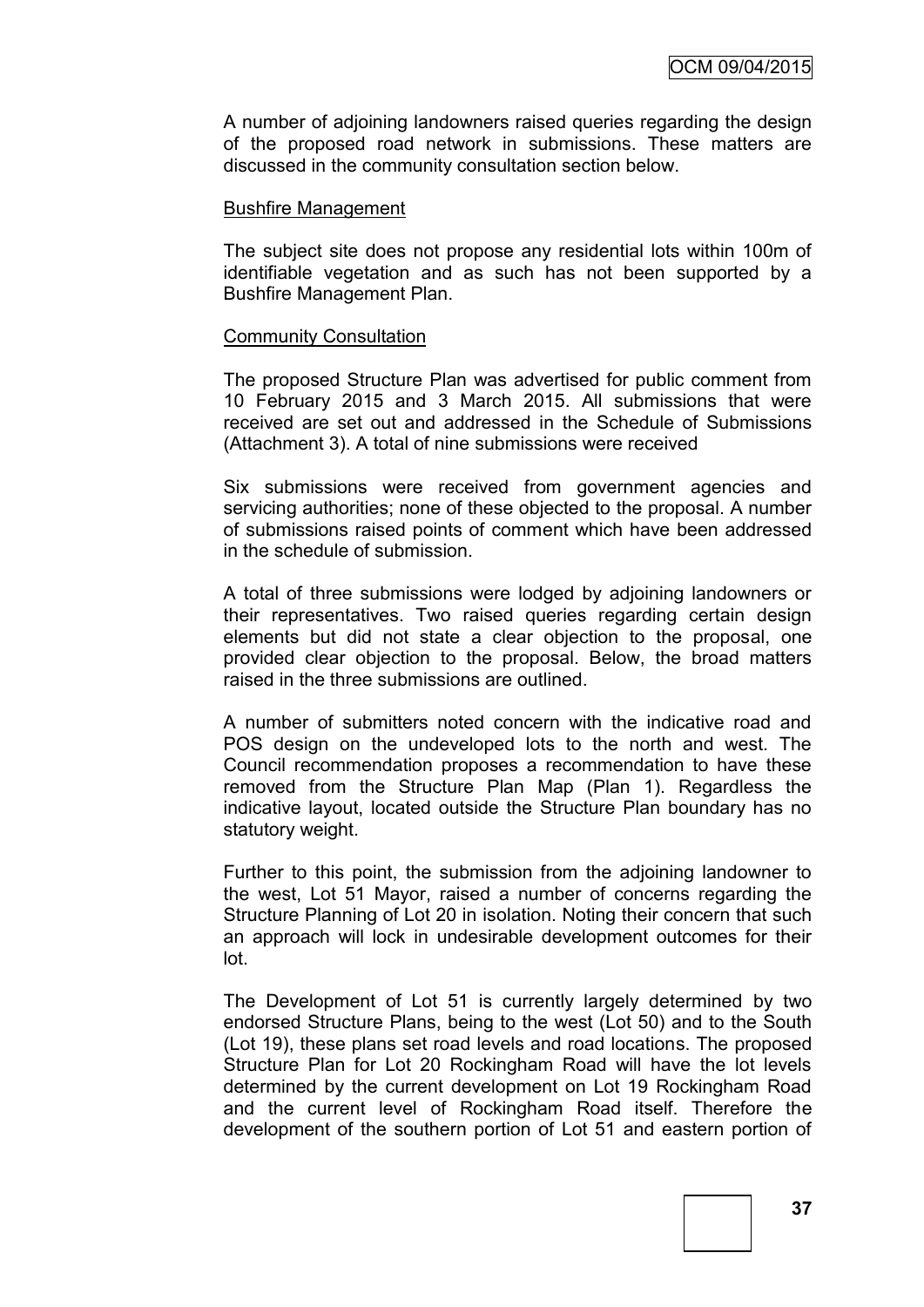Lot 20 are both set by the approved development on Lot 19 Rockingham Road. Therefore the likelihood that the development of Lot 20 Rockingham Road in the current form will restrict development on Lot 51 in a manner greater than already established is negligible.

The submission requested an extension where possible to allow the representative of Lot 51 to discuss the Structure Planning of the area with the applicant. In accordance with Clause 6.2.8.2 of the Scheme the City is to consider all submissions received within 60 days of the latest date specified in the notice of advertisement. The City is obliged to follow this requirement of the Scheme. The 60 day period as prescribed by the Scheme will expire on 2 April 2015. The matter is to be presented to the Council meeting dated 9 April. The City believes that the matters raised by the submitter can be adequately addressed, as outlined above, and do not restrict or encumber the adjoining neighbours in a manner restricting development. Therefore the proposal does not warrant a delay in the processing of the Structure Plan and non-compliance with the Scheme.

One submitter, the owner of the land to the south, raised that the design of the proposed eastern road indicated that truncations were present on the lots within their land. This would be inconsistent with the approved deposited plan for that development. The matter was raised with the applicant and the City has been provided with additional details indicating how the current Structure Plan design allows for no truncation on the neighbouring land. The Council resolution features a modification to remove the truncation from all statutory plans within the Structure Plan.

The objecting submitter raised matter largely connected to the proposed indicative subdivision design that was depicted on the Structure Plan. As noted above these plans have no statutory weight, but their removal forms part of the Council Recommendation for clarity purposes.

#### **Conclusion**

It is recommended that Council adopt the Local Structure Plan, for Lot 20 Rockingham Road, Munster subject to modification and pursuant to clause 6.2.10 of the Scheme refer it to the Western Australian Planning Commission for their endorsement.

#### **Strategic Plan/Policy Implications**

#### **Growing City**

 To grow our City in a sustainable way by: using land efficiently, protecting the natural environment and conserving biodiversity.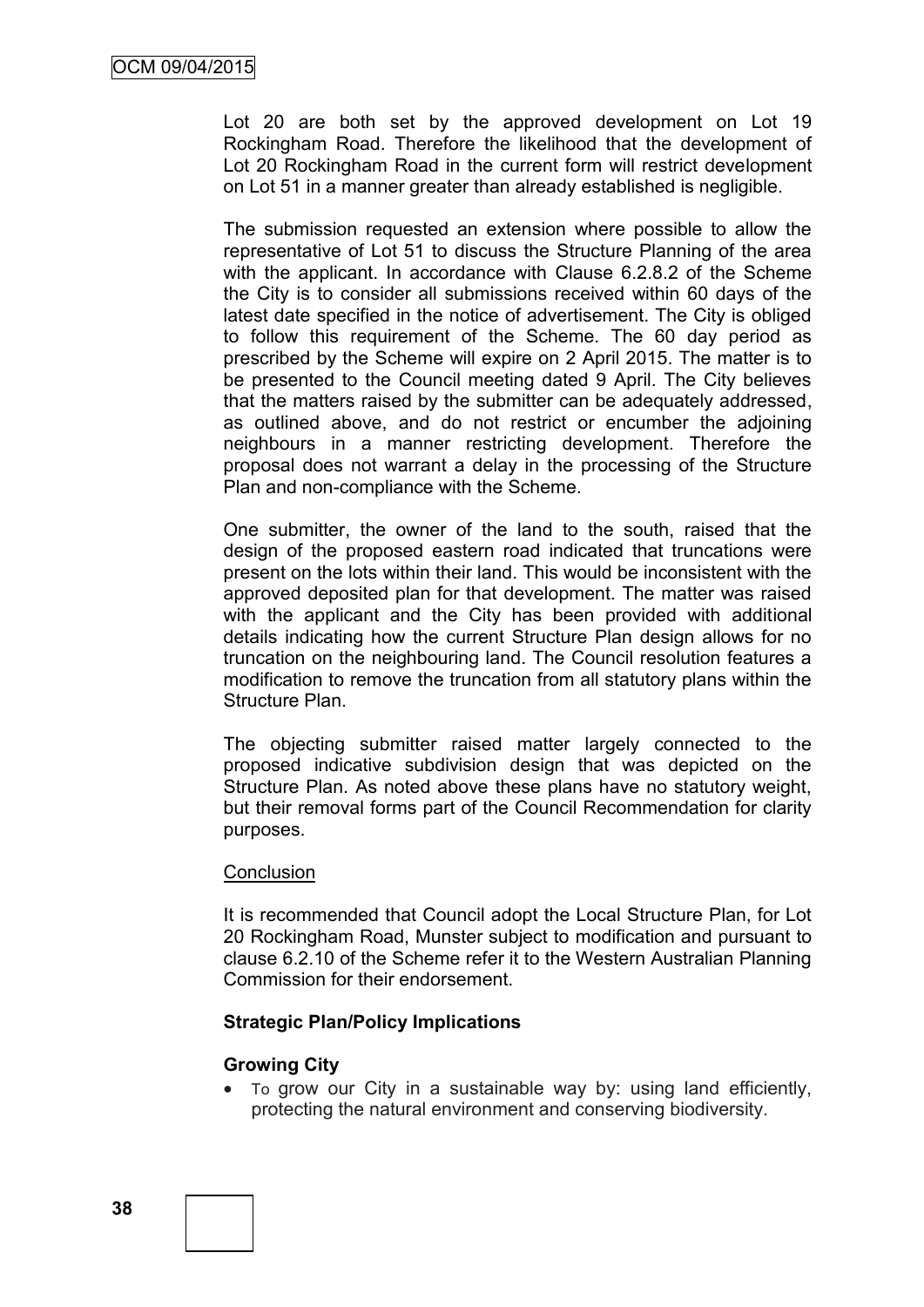- Development that is soundly balanced between new and existing areas.
- Diversity of housing to respond to changing needs and expectations.

# **Community & Lifestyle**

 Communities that are connected, inclusive and promote intergenerational opportunities.

# **Budget/Financial Implications**

The required fee was calculated on receipt of the proposed Structure Plan and has been paid by the proponent.

# **Legal Implications**

Clause 6.2.9.1 of the Scheme requires Council to make a decision on the application within 60 days from the end of the advertising period of such longer period as may be agreed by the applicant. The advertising period concluded on 3 March 2015.

# **Community Consultation**

Public consultation was undertaken between 10 February 2015 and 3 March 2015. This included a notice in the Cockburn Gazette, letters to landowners within the Structure Plan area, adjoining landowners and State Government agencies.

Analysis of the submissions has been undertaken within the 'Report' section above, as well as the attached Schedule of Submissions (Attachment 3).

### **Attachment(s)**

- 1. Location Plan
- 2. Proposed Local Structure Plan
- 3. Schedule of Submissions

### **Advice to Proponent(s)/Submitters**

The proponent(s) and those who lodged a submission on the proposal have been advised that this matter is to be considered at the 9 April 2015 Ordinary Council Meeting.

### **Implications of Section 3.18(3) Local Government Act, 1995**

Nil.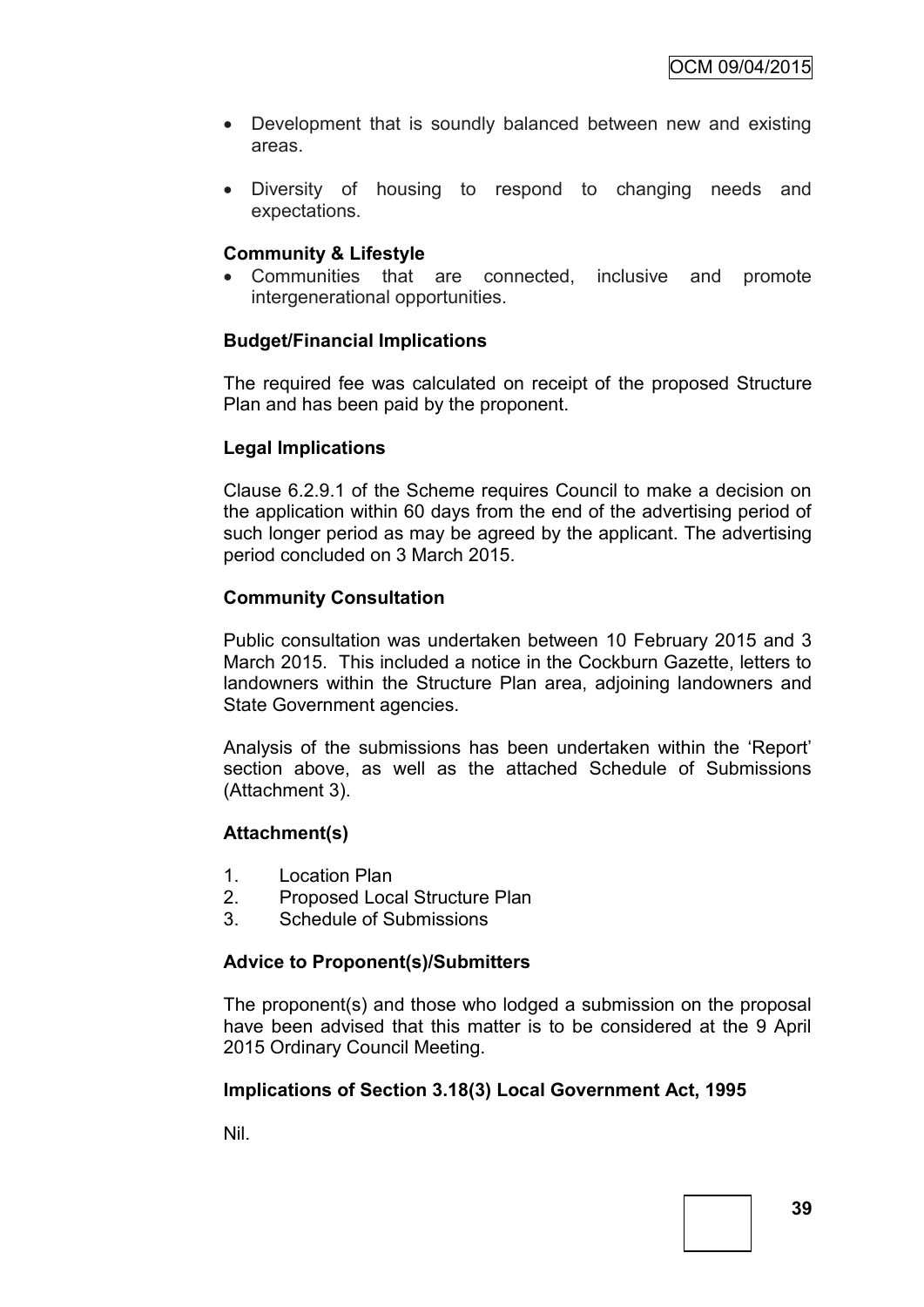**14.5 (MINUTE NO 5483) (OCM 9/4/2015) - PROPOSED STRUCTURE PLAN - LOTS 109 & 110 WATTLEUP ROAD, HAMMOND PARK - OWNERS: ANICA DROPULICH & SAIL HOLDINGS PTY LTD - APPLICANT: BURGESS DESIGN GROUP (110/123) (L SANTORIELLO) (ATTACH)**

**RECOMMENDATION** That Council

- (1) in pursuance of Clause 6.2.9.1 (a) of City of Cockburn Town Planning Scheme No. 3 ("Scheme") adopt the Proposed Structure Plan for Lots 109 & 110 Wattleup Road, Hammond Park, subject to the following modifications:
	- 1. Update the Transport Assessment in line with the comments received from Main Roads Western Australia dated 23 February 2015.
- (2) endorse the Schedule of Submissions prepared in respect of the Proposed Structure Plan for Lots 109 & 110 Wattleup Road, Hammond Park;
- (3) advise the proponent and those persons who made a submission of Council's decision; and
- (4) pursuant to Clause 6.2.10.1 of the Scheme forward the proposed Structure Plan to the Commission for its endorsement.

# **COUNCIL DECISION**

MOVED Clr K Allen SECONDED Clr Y Mubarakai that the recommendation be adopted.

# **CARRIED 7/0**

### **Background**

The Proposed Structure Plan was received by Council on the 5 December 2014. It was prepared by Burgess Design Group on behalf of the respective land owners and relates to land within the Southern Suburbs District Structure Plan area, namely Lots 109 and 110 Wattleup Road, Hammond Park ("subject site").

The subject site is 8.09 hectares in area, bounded by Wattleup Road to the south and the Harry Waring Marsupial Reserve to the north. The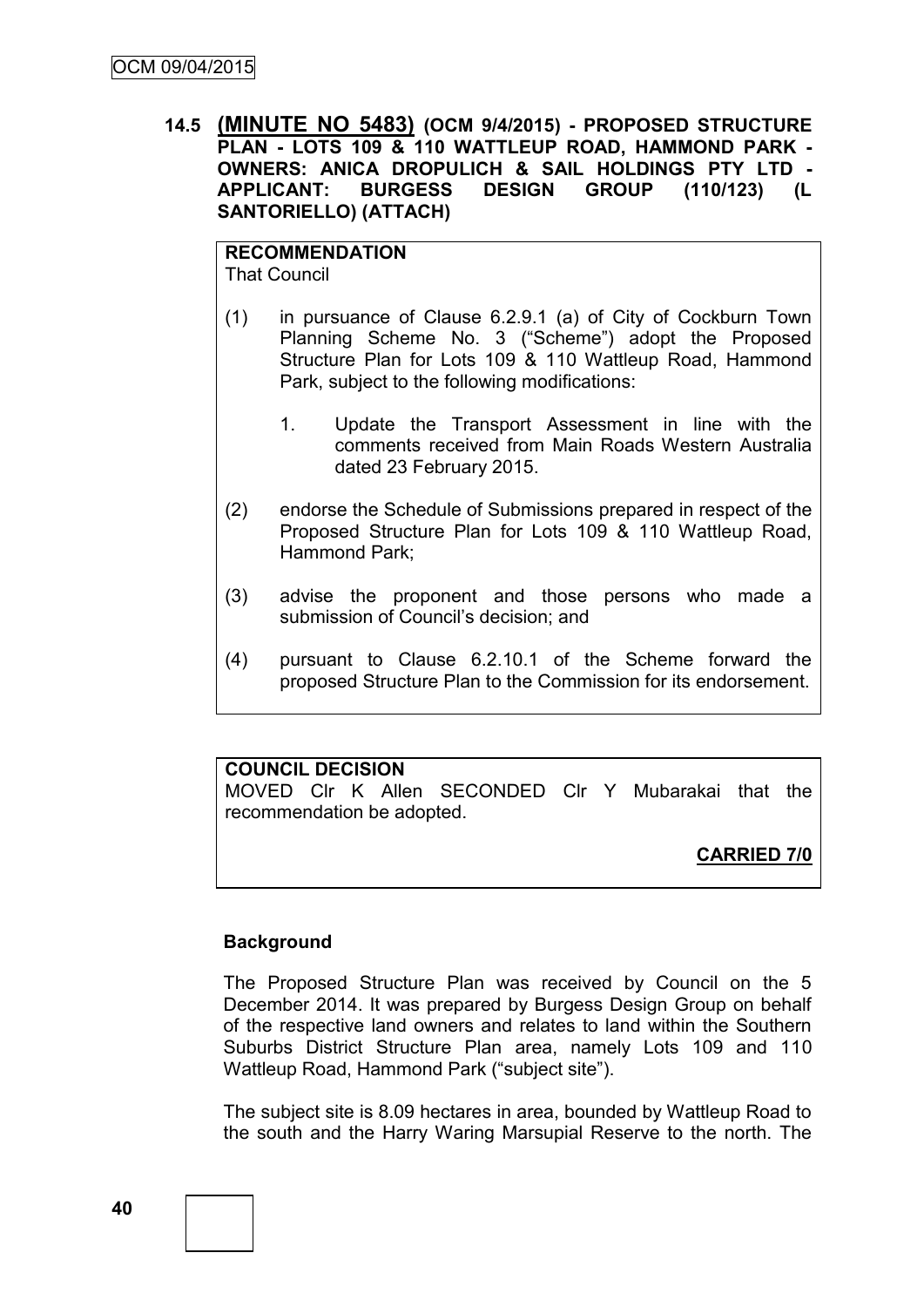land to the east and west is undeveloped urban zoned land. See Attachment 1 for details.

The Proposed Structure Plan seeks to affect a residential development outcome across the subject land. The purpose of this report is to consider the Proposed Structure Plan for adoption in light of the advertising process that has taken place.

#### **Submission**

Burgess Design Group on behalf of the land owners has lodged a structure plan for the subject land.

#### **Report**

#### Planning Background

The subject land is zoned 'Urban' under the Metropolitan Region Scheme ("MRS") and 'Development' under City of Cockburn Town Planning Scheme No. 3. The subject land is also located within Development Area No. 27 ("DA 27"), Development Contribution Area No. 10 ("DCA 10") and Development Contribution Area No. 13 ("DCA 13").

Pursuant to Clause 6.2.3.1 of the Scheme *"the development of land within a Development Area is to comply with Schedule 11".* The specific provisions applicable to DA 27 in Schedule 11 are outlined as follows;

- *1. Structure Plan/s adopted and endorsed in accordance with Clause 6.2 of the Scheme to guide subdivision, land use and development.*
- *2. To provide for residential development and compatible land uses.*
- *3. The provision of the Scheme shall apply to the land uses classified under the Structure Plan in accordance with Clause 6.2.6.3.*

#### Residential Development

Directions 2031 and Beyond ("Directions 2031") and Liveable Neighbourhoods ("LN") promote a minimum of 15 dwellings per hectare, as the 'standard' density for new Greenfield development in urban areas.

The Outer Metropolitan Perth and Peel Sub-regional Strategy forms an integral part of the Directions 2031 vision. It provides information about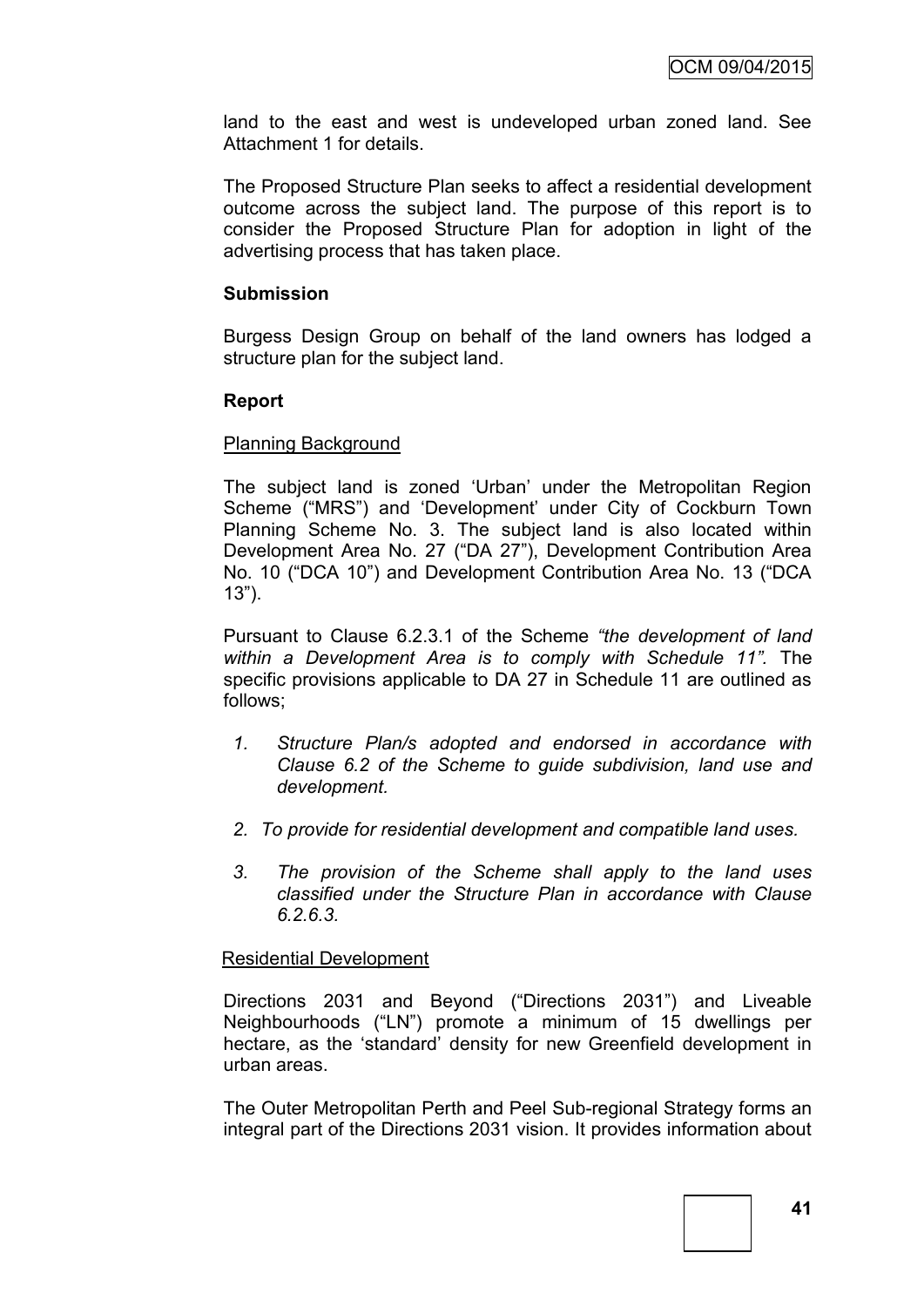the levels of expected population growth by local government area, and highlights development opportunities and increased densities in Greenfields areas, including the south-west outer sub region which the City of Cockburn is included.

The Strategy identifies the subject land as being part of the "SOU1" area which has a future dwelling target of 3000+.

The LSP aims to accommodate approximately 152 residential lots, including up to five duplex lots. A total of 157 dwellings are expected achieving an overall residential site density of approximately 32 dwelling units per site hectare and approximately 19 dwelling units per gross urban hectare. The Structure Plan should ultimately accommodate approximately 439 residents, if fully developed. The proposed Structure Plan therefore meets Liveable Neighbourhoods minimum dwelling targets whilst providing a future diversity of housing stock in the "SOU1" area as planned for by the State Government.

The Southern Suburbs District Structure Plan ("SSDSP"), as adopted by Council, designates the subject site as a 'Medium Density' area. Residential R30 is identified as the minimum base coding in the 'Medium Density' areas of the Southern Suburbs District Structure Plan.

The proposed Structure Plan provides for a minimum base coding of R30 which will allow for the provision of traditional front-loaded single dwelling lots, ranging upwards from  $260m^2$ .

The density range locational criteria, as prescribed by the Southern Suburbs District Structure Plan, for Medium density sites ranges from Residential R35 to Residential R60 where Residential land is opposite areas of Public Open Space ("POS").

The Structure Plan proposes an increased density of R60, for laneway lots, and R50, for the homestead site, in accordance with the criteria for varying the Residential R30 base coding. The southern proposed Public Open Space area provides increased levels of visual amenity to a higher proportion of housing products, which in return, enhances passive surveillance of the POS. The densities proposed under Plan 1 (see Attachment 3 for details) indicate a good rage of housing products will be made available which meets both the State and Local Government density targets.

#### Public Open Space

Public Open Space within the Structure Plan proposal comprises two areas, a 'Local Park' located to the north and a 'Neighbourhood Park'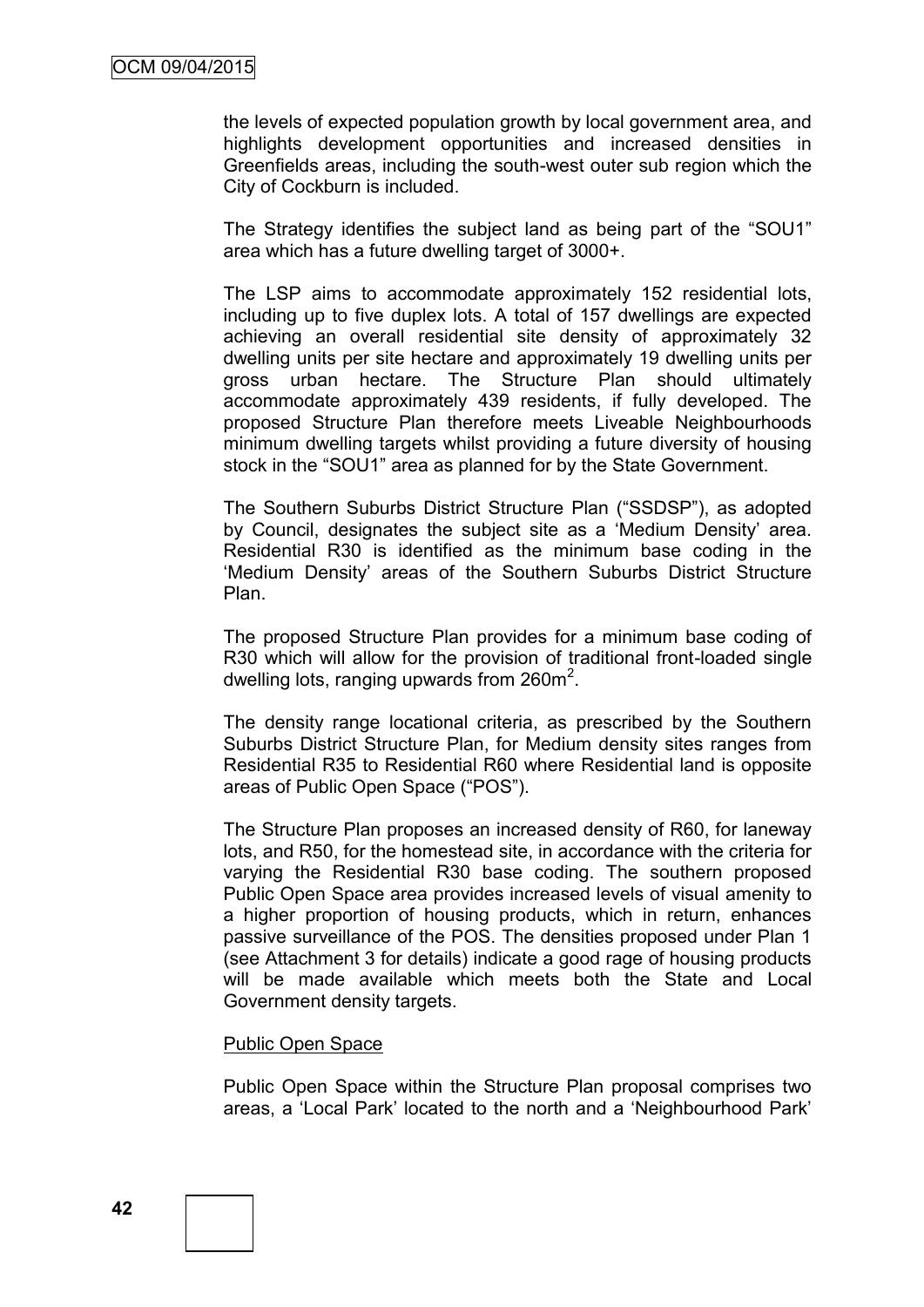to the south, totalling 0.8559 hectares in area which equates to 10.64% of the site.

The northern POS will accommodate storage of the rain flood events, with the frequent events stored within a vegetated bio-retention basin and the infrequent events will be stored within a larger contoured turf basin. The northern POS is approximately 3700m<sup>2</sup> in area which will also include open turf for informal kick-about.

The northern POS abuts the Harry Waring Marsupial Reserve to the north of the subject site, which includes Bush Forever Site No. 392. The vegetation within this reserve poses an ongoing bushfire risk however the northern proposed POS provides a sufficient fire management buffer to residential lots by accommodating a 20 metre Building Protection Zone ("BPZ") which manages permanent bushfire hazard implications.

The southern POS portion is larger at approximately  $5000m^2$  in area which unlike the northern POS does not serve a drainage function. This area of POS will be embellished with a pedestrian network path connecting to the wider pathway network, open turf for active play, shade trees and native shrub planting.

The two open space areas within the site pose different functions yet will provide the community with parklands predominantly designed for informal recreational activities. The parkland will be characterised with local planting reflecting the historical flora of the area and the Harry Waring Marsupial Reserve. The northern POS plant selection will also consider the requirements associated with a bushfire protection zone.

#### **Traffic**

The applicant engaged the services of a Traffic Engineer to prepare a Traffic Assessment which has been included as a supporting document within the proposed Structure Plan report. The Traffic Assessment was provided to the City of Cockburn Traffic Engineers for comment and forwarded to Main Roads Western Australia during the formal advertising period.

The City's Traffic Engineers have reviewed the Traffic Assessment and consider it to be acceptable for approval purposes. Main Roads Western Australia provided comment which includes their ultimate road planning design for future Rowley Road. This design does not permit access onto Rowley Road from Barfield Road. Accordingly Main Roads Western Australia requested the updated Rowley Road design plan to be included within a revised version of the Traffic Assessment.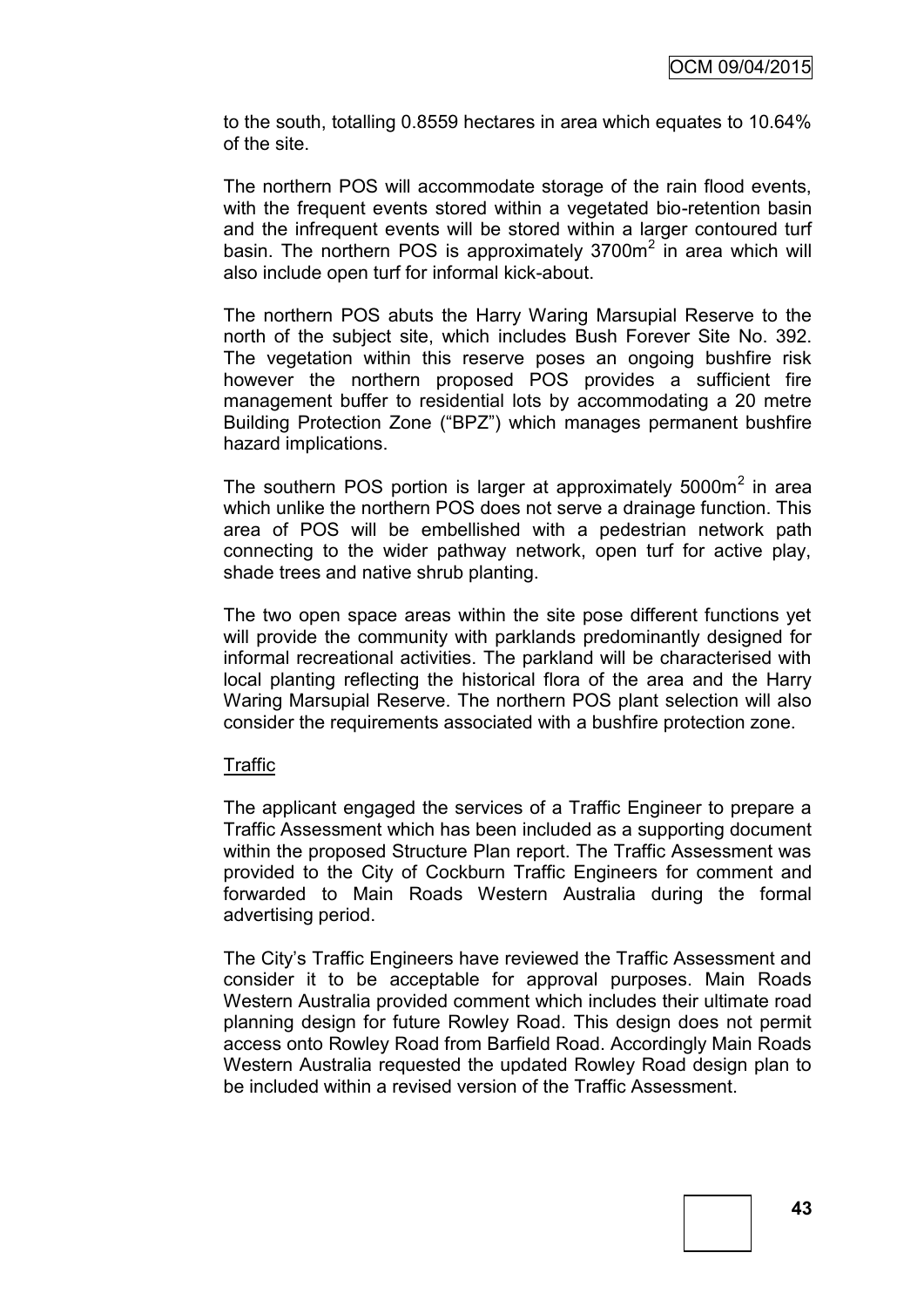Main Roads Western Australia's submission included an additional section titled 'Advice to the Applicant' which raises the potential issue of road 'vibration' from freight vehicles which will continue to use Wattleup Road until Rowley Road is constructed. The advice to the applicant suggests careful consideration should be given to the impact of noise and vibration on the planned residential lots in the vicinity of the current Wattleup Road alignment and a noise assessment and noise mitigation measures should be undertaken.

It is noted under State Planning Policy 5.4 *(Road and Rail Transport Noise and Freight Considerations in Land Use Planning)* that vibration is specifically excluded under the definition of 'noise'. Vibration is however discussed in the Implementation Guidelines for State Planning Policy 5.4. The Guidelines specify ground-borne vibration is most commonly associated with rail transport, and at close distances can lead to a loss of amenity in noise sensitive areas.

The Structure Plan area is not within proximity to rail but rather Wattleup Road which has an average weekday traffic count of 4443 vehicles. Wattleup Road is classified as a Regional Distributor.

State Planning Policy 5.4 defines a 'Major Road' as a Primary Distributor or other urban roads that carry more than 20 000 vehicles per day. Wattleup Road therefore does not meet the criteria to fall within the definition of a 'Major Road'. On this basis it is not considered appropriate to request the applicant to prepare a noise and vibration report and address noise and vibration through the Structure Plan process. The applicant has however been made aware of the advice provided by Main Roads Western Australia as per their request.

The realigned Wattleup Road runs through the Subject Site and will provide east west movement for private vehicles, cyclists and pedestrians and is likely to carry public transport services once the area develops.

The realigned Wattleup Road also directly connects the future primary School, future Hammond Park Town Centre and future Hammond Park High School.

Due to the important connectivity benefits provided by this road the City has developed a preferred road cross section to guide developers in the delivery of the road. The proposed width of the realigned Wattleup Road through the subject area is consistent with this plan and will provide adequate road reservation to facilitate the intended design outcomes.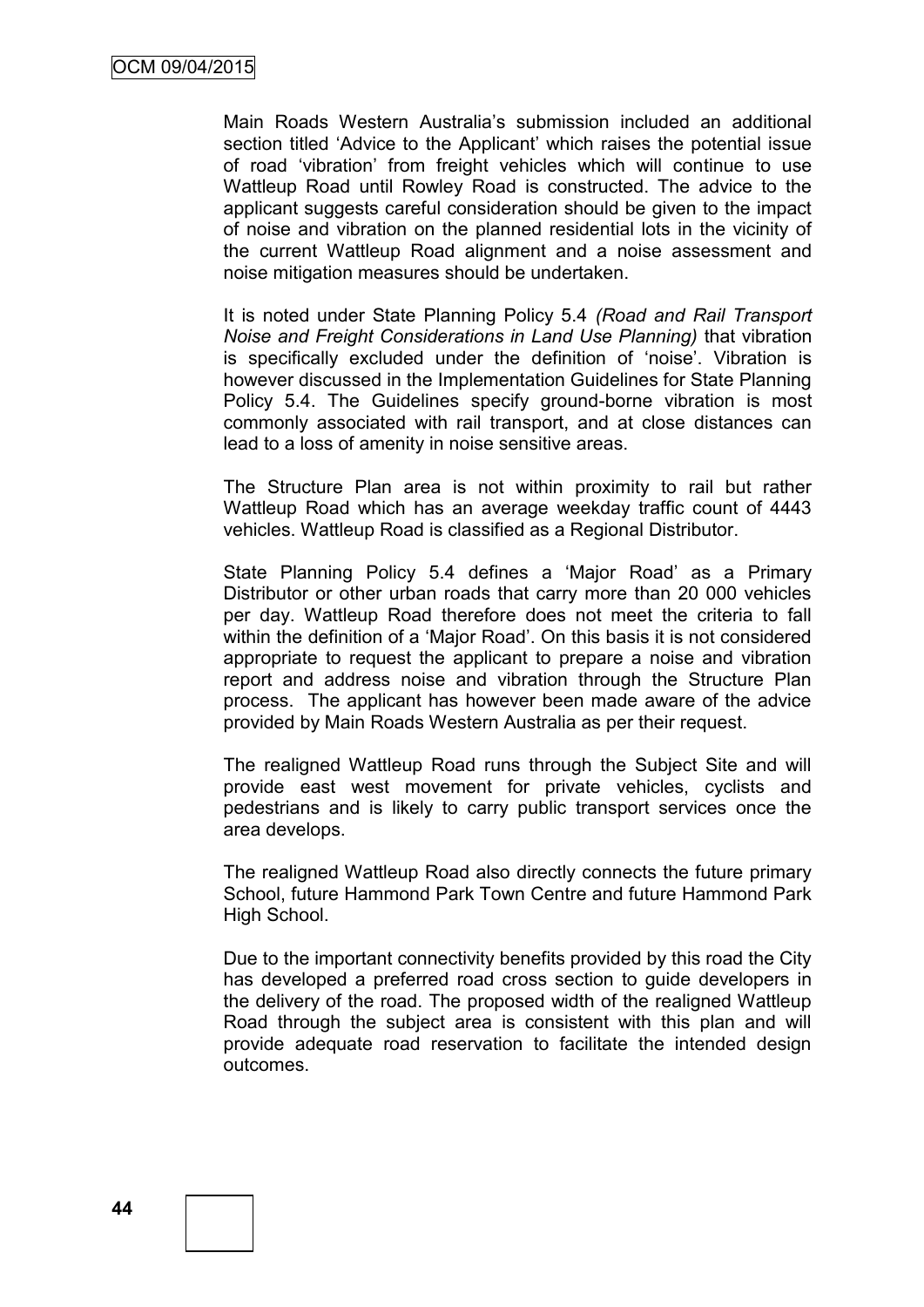#### Bushfire Management

An imperative design consideration of the proposed Structure Plan is the aforementioned interface with the northern Bush Forever Site No. 392 (Harry Waring Marsupial Reserve).

The reserve contains extensive woodland vegetation which poses a long term bushfire hazard for residential development. This vegetation is classified as an 'extreme' bushfire hazard under the criteria within the State Governments Draft May 2014 *Planning for Bushfire Risk Management Guidelines*.

The site is surrounded by 'urban' zoned land with the exception of the Bush Forever site. The Structure Plan is supported by a Fire Management Plan which provides a vegetation class map outlining the existing vegetation classifications within 100 metres of the subject site.

Neighbouring vegetation to the west and east of the site may pose a temporary hazard to residential development within the subject site. These areas are subject to future urban development in accordance with the Council adopted Southern Suburbs District Structure Plan. Once native vegetation is cleared on these neighbouring properties, to accommodate development, a proportion of the identified hazards may no longer result in the need for Bushfire mitigation measures to be applied to the subject site.

The Fire Management Plan is not reliant upon any clearing outside of the Structure Plan boundary within the short or long term. This includes the reserve to the north which is appropriately setback from proposed residential development by the northern proposed Public Open Space as discussed earlier in this report.

Any new dwellings constructed within 100 metres of identified classified vegetation will require consideration of the need for increased construction requirements to address *AS3959-2009 (Construction of Buildings in Bushfire Prone Areas).*

A Bushfire Attack Level ('BAL') assessment will be undertaken as part of the subdivision process to confirm the BAL ratings for each individual new lot created. Final BAL ratings will be determined through the subdivision process and temporary hazards, or even hazards that were expected to be permanent, may not remain at subdivision stage. For instance Lots 1, 810 and 111 Wattleup Road, Hammond Park (land to the east) is governed by a Structure Plan which was adopted by Council on 11 December 2014. It is probable this land is likely to be cleared of native vegetation prior to the lodgement of the future subdivision plan over the subject site.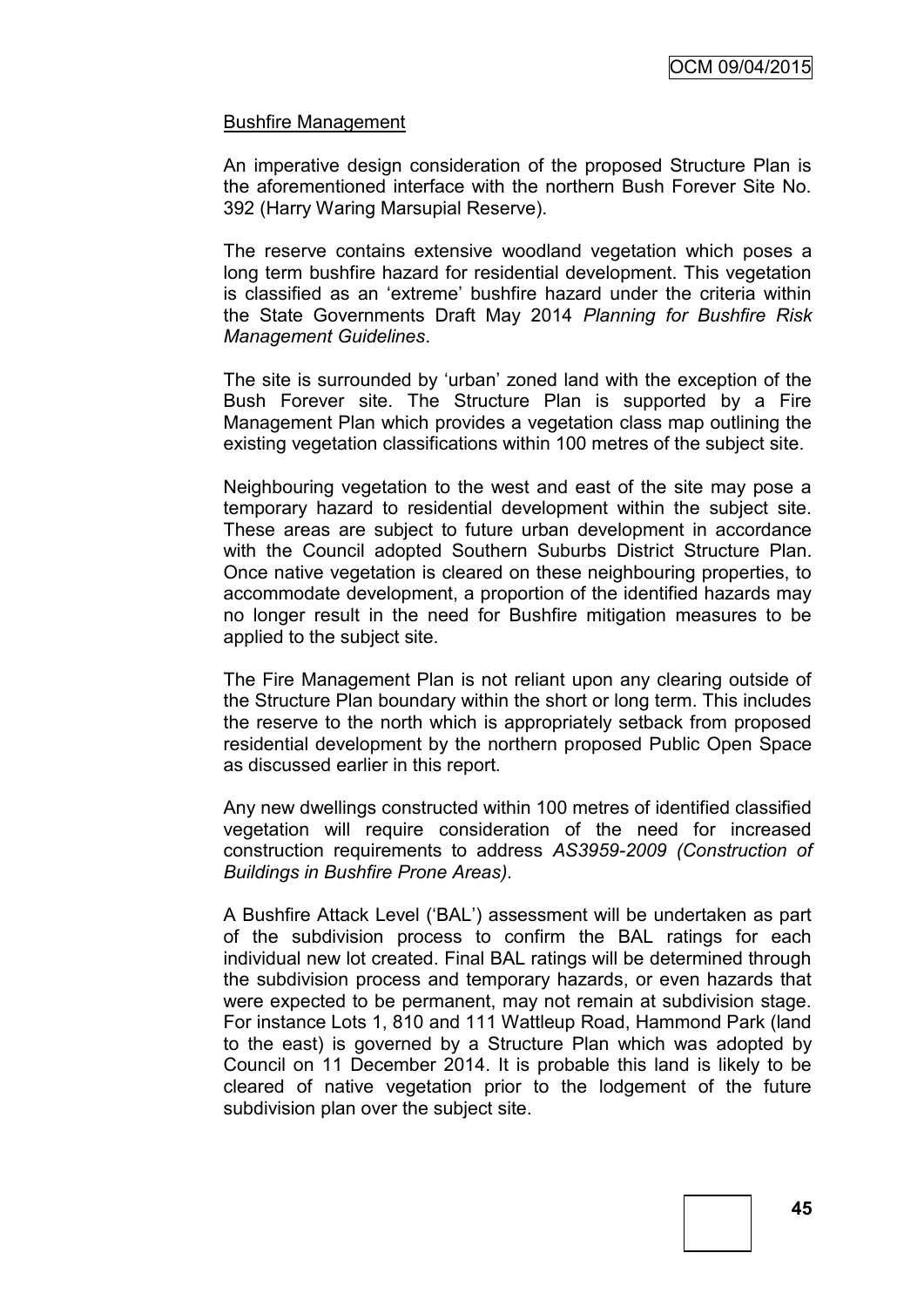The Fire Management Plan is considered to comply with the State Governments Draft May 2014 *Planning for Bushfire Risk Management Guidelines* and will be implemented at subdivision stage. The Structure Plan, pursuant to the statutory section in Part 1, designates land within 100 metres of the subject site as 'Designated Bushfire Prone.' This provides the appropriate head of power to enforce AS3959-2009 under the Building Code of Australia at building licence stage and at subdivision stage.

#### **Conclusion**

The proposed Structure Plan yields a density of approximately 19 dwelling units per gross urban hectare and 32 dwellings per net site hectare.

The density targets are above the minimum expectation of Directions 2031, Liveable Neighbourhoods and the District Structure Plan. In addition the proposed Structure Plan indicates two locations with a total a combined area of approximately 10% for public open space.

The design incorporates appropriate bushfire mitigation measures for the identified bushfire hazards. The Fire Management Plan includes a pragmatic approach with respect to the urban zoned land to the east and west.

The Structure Plan requires a further hazard assessment to be prepared at subdivision stage to re-evaluate the hazards which may be cleared at that time. As such it is recommended that Council adopts the proposed Structure Plan subject to the mentioned modifications as prescribed by Main Roads Western Australia.

### **Strategic Plan/Policy Implications**

### **Growing City**

- To grow our City in a sustainable way by: using land efficiently, protecting the natural environment and conserving biodiversity.
- Development that is soundly balanced between new and existing areas.
- Diversity of housing to respond to changing needs and expectations.

### **Community & Lifestyle**

 Communities that are connected, inclusive and promote intergenerational opportunities.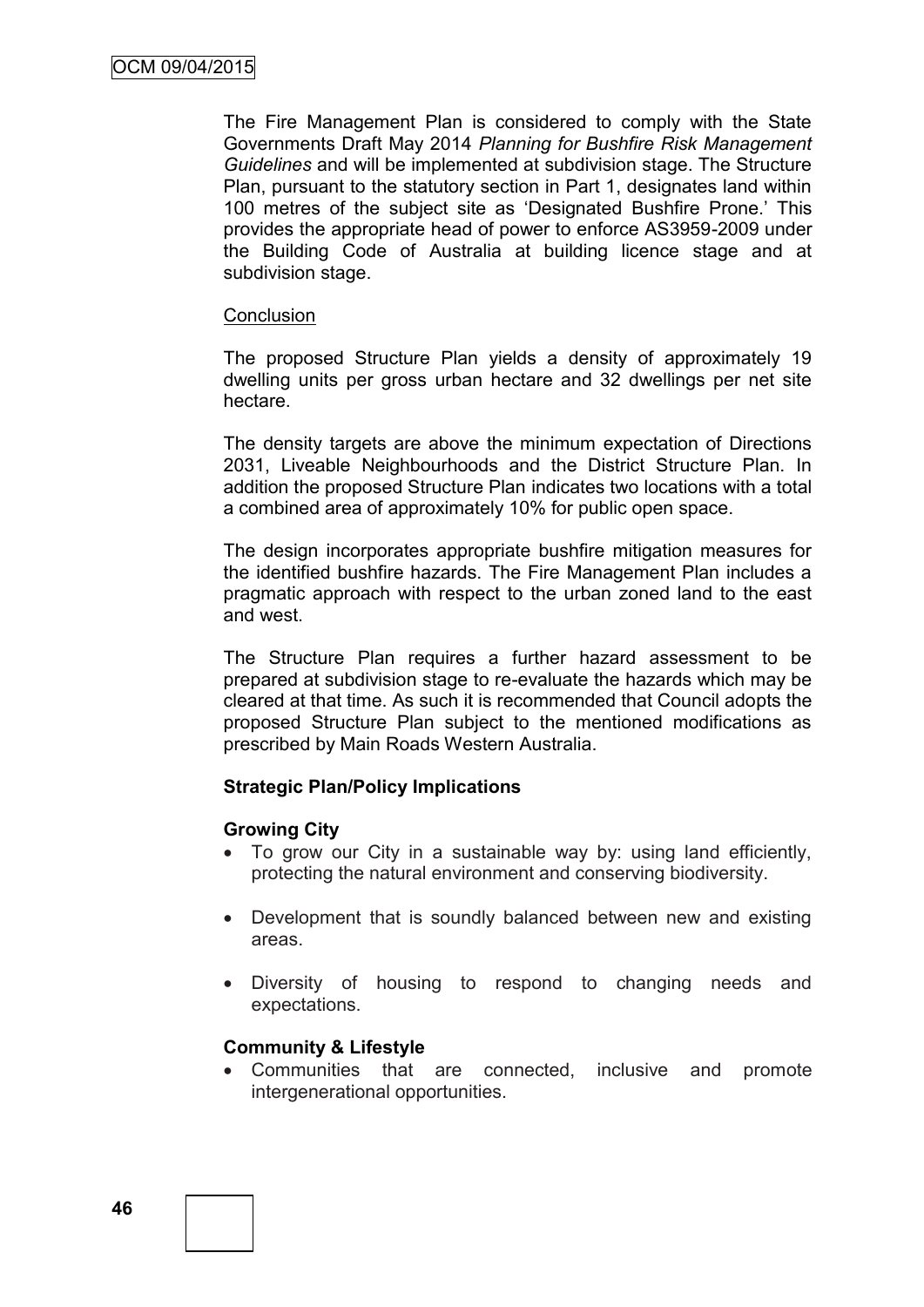# **Budget/Financial Implications**

The required fee was calculated on receipt of the proposed Structure Plan and has been paid by the proponent. There are no other direct financial implications associated with the Proposed Structure Plan.

### **Legal Implications**

Clause 6.2.9.1 of the Scheme requires Council to make a decision on the application within 60 days from the end of the advertising period. The advertising period formally concluded on the 3 March 2015.

# **Community Consultation**

In pursuance of Clause 6.2.8 of the City's Scheme, public consultation was undertaken for a period of 21 days. The advertising period commenced on 10 February 2015 and concluded on 3 March 2015.

Advertising included a notice in the Cockburn Gazette, letter to the selected landowners within and surrounding the Structure Plan area and State Government agencies.

In total Council received six (6) submissions from government agencies and service providers. No submissions were received from members of the community however the assessing officer did discuss the application telephonically with a number of residents who made enquiry about the proposal. All submissions were in support of the proposal.

Analysis of the submissions has been undertaken within the 'Report' section above, as well as the attached Schedule of Submissions. See Attachment 4 for details.

### **Attachment(s)**

- 1. Location Plan
- 2. Aerial Photograph
- 3. Structure Plan Map (Plan 1).
- 4. Schedule of Submissions

### **Advice to Proponent(s)/Submissioners**

The Proponent(s) and those who lodged a submission on the proposal have been advised that this matter is to be considered at the 9 April Council Meeting.

### **Implications of Section 3.18(3) Local Government Act, 1995**

Nil.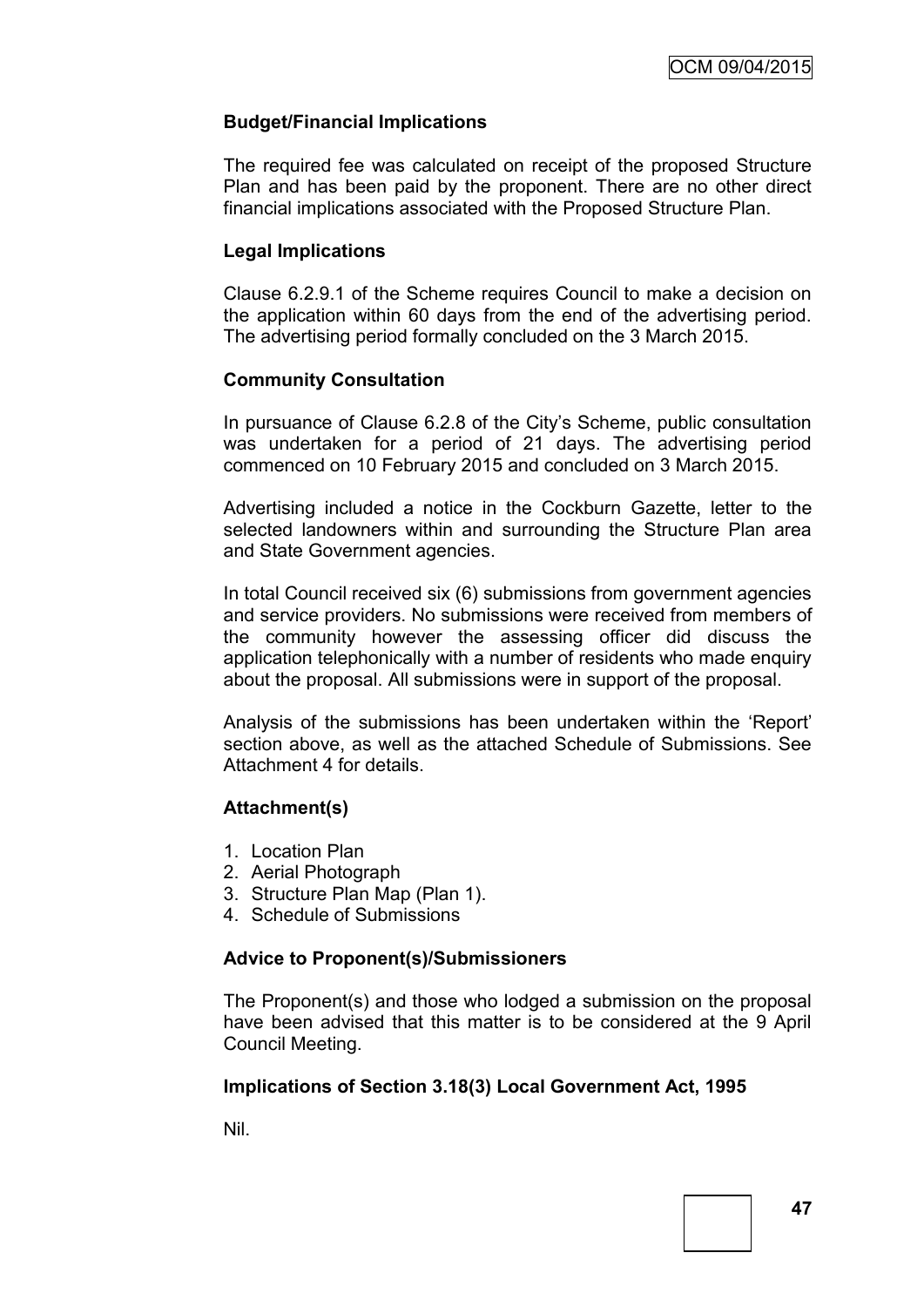# **14.6 (MINUTE NO 5484) (OCM 9/4/2015) - PROPOSED LOCAL STRUCTURE PLAN - LOT 3 SCIANO AVENUE, SUCCESS - OWNER: JARDIM HOLDINGS PTY LTD - APPLICANT: MW URBAN (110/118) (C HOSSEN) (ATTACH)**

# **RECOMMENDATION**

That Council

- (1) pursuant to Clause 6.2.9.1 of City of Cockburn Town Planning Scheme No. 3 ("Scheme") adopts the Proposed Structure Plan for Lot 3 Sciano Avenue, Success, subject to the following modifications:
	- 1. The Fire Management Plan be updated to reflect recent advice from the WAPC relating to the use of neighbouring land to address bushfire planning requirements and the updated Plan being incorporated into the Structure Plan documentation.
- (2) subject to compliance with (1) above, pursuant to Clause 6.2.10.1 of the Scheme, send the Structure Plan once modified to the Western Australian Planning Commission for endorsement;
- (3) endorse the Schedule of Submissions prepared in respect to the Structure Plan;
- (4) advise the landowners within the Structure Plan area and those who made a submission of Council's decision accordingly; and
- (5) advise the proponent that the site is subject to Development Contribution Area No. 13 and No. 1.

### **COUNCIL DECISION**

MOVED Clr K Allen SECONDED Clr Y Mubarakai that the recommendation be adopted.

**CARRIED 7/0**

### **Background**

The subject land area is 4.34 hectares in size; it is bound by the existing residential development to the north and south, Wentworth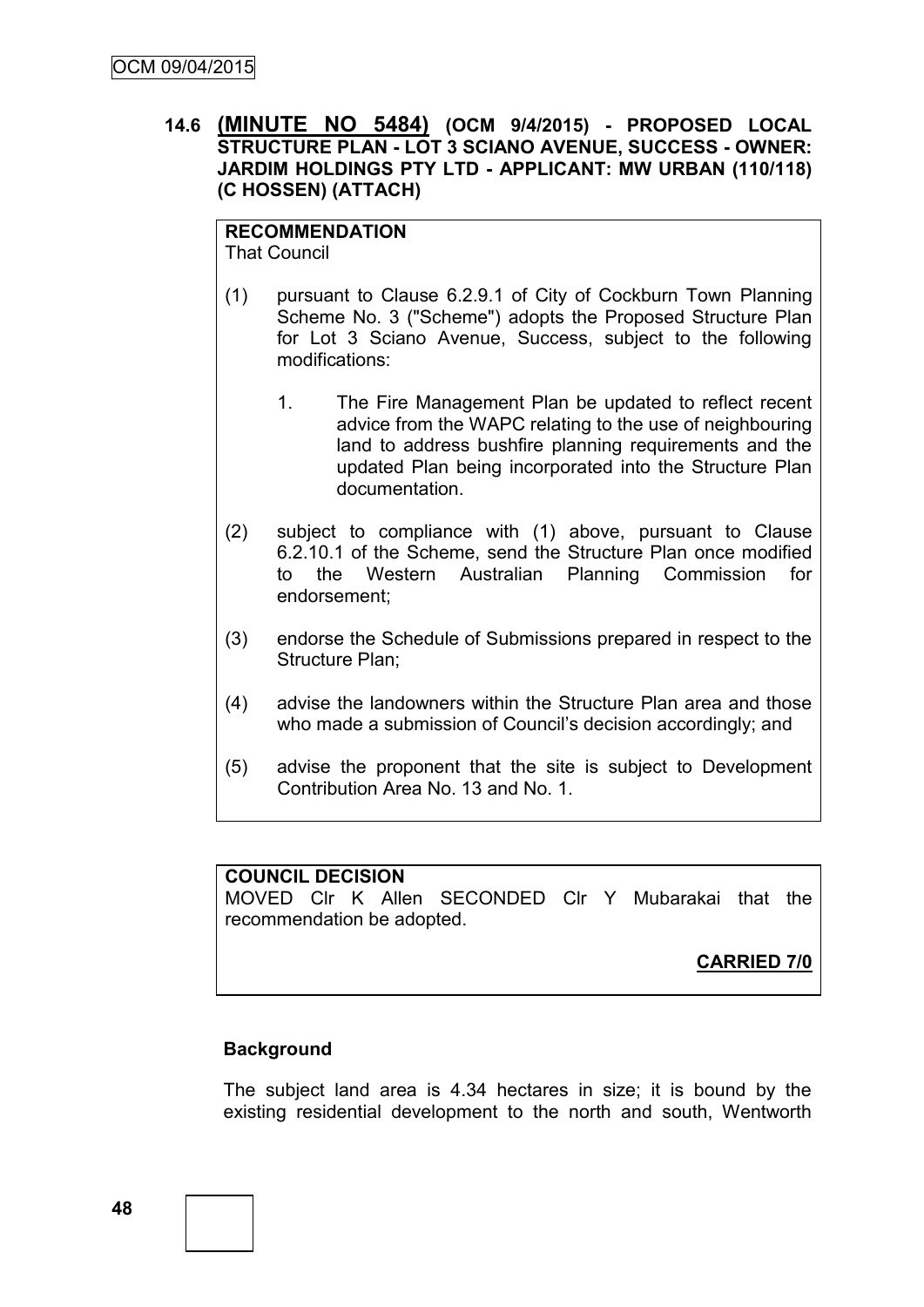Parade to the east and the Western Power transmission line easement to the west. See attachment 1.

Two existing residences exist on the subject site with the remainder of the site not utilised for any use.

The subject area is zoned 'Urban' under the Metropolitan Region Scheme (MRS).

The subject area is zoned 'Residential R30' and under the City of Cockburn Town Planning Scheme No.3 (Scheme). The subject land is located within Development Area 14 (DA 14), Development Contribution Area No. 13 (DCA 13) and Development Contribution Area No. 1 (DCA 1).

Unusually the subject site is zoned Residential under the scheme with an associated density code but also requires a Structure Plan to be undertaken. Typically development areas are also zoned development. This arrangement is historical and is due to the zoning of the land under the rescinded Town Planning Scheme No. 2 flowing through to the current Scheme. Importantly structure planning is still important, particularly in considering how structural elements like road connections and placement of open space will occur in the context of the existing neighbourhood.

Pursuant to Clause 6.2.4 and Schedule 11 of the Scheme; a Structure Plan is required to be prepared and adopted to guide future subdivision and development.

#### **Submission**

MW Urban on behalf of the landowner has lodged a structure plan for the subject land.

### **Report**

The Proposed Structure Plan as shown within Attachment 2 provides for residential development, with an area of public open space (POS) and associated road network; it is anticipated that the Proposed Structure Plan will yield approximately 86 lots and a similar number of dwellings. An expected residential population of 260 persons can be expected on completion of the subject area.

The Proposed Structure Plan generally satisfies the density objectives, POS requirements and provides a suitable road network. There is however a number of minor matters that will require modification of the Proposed Structure Plan, these are discussed following. Subject to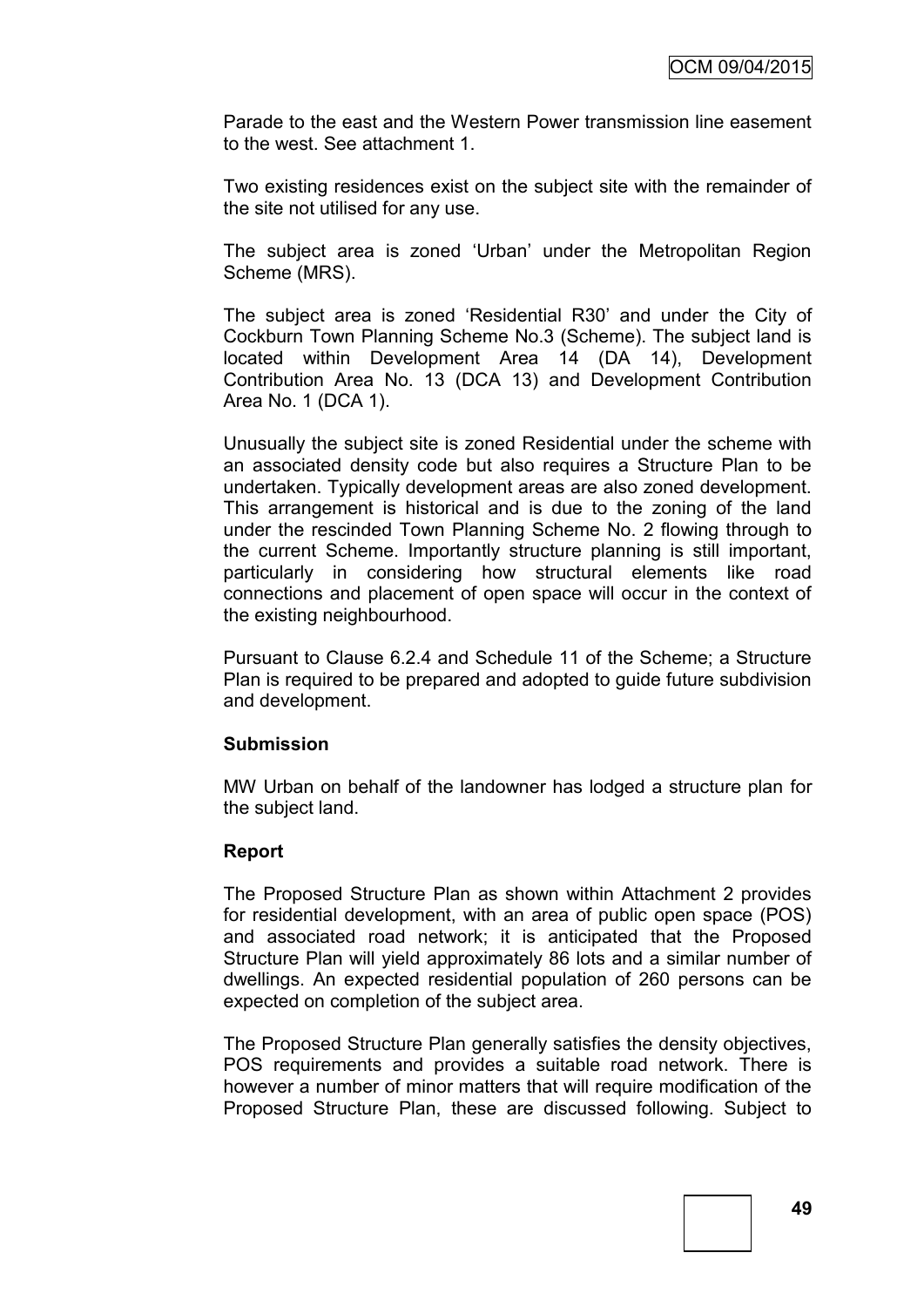these modifications, the Proposed Structure Plan is recommended for adoption.

#### Residential Density

Proposed densities allow for the provision of variety in lot sizes and are conducive to the densities outlined in the Southern Suburbs District Structure Plan Stage 3 (SSDSP3).

The projected density of the subject site is 17.5 dwellings per gross hectare or 30 dwellings per site hectare. This exceeds the requirements of Liveable Neighbourhoods and is generally consistent with the SSDSP3.

The recently endorsed Cockburn Central Activity Centre Plan identifies a desire by Council for all undeveloped land within the suburb of Success to achieve a minimum residential gross density of 30 dwellings per hectare. As it stands the proposal does not achieve this objective. The subject site is restricted in this regard due to the underlying zoning of the land, namely in that it restricts high densities which would normally be supported in such locations.

To assist in achieving this goal the City has supported variations to the deemed to comply with provisions of the R-Codes where they related with Multiple Dwellings. The Part 1 of the Structure Plan proposes to alter the minimum allowable plot ratio from 0.5 to 0.7 and to further alter the height allowable to the equivalent of 3 stories. These changes are in line with the allowances of the R60 coding; however all other relevant standards will be as per the R 30 standards. These changes will only apply to multiple dwellings and not to single of grouped dwellings. No comments were received during community consultation relating to these changes.

These changes have been supported due to the proximity of the site to the Cockburn Central Activity Centre, proximity to high quality public transport routes and the need to bring the proposal closer in line with Council's decision to support the implementation framework of the Cockburn Central Activity Centre Plan.

#### Public Open Space

The proposed Structure Plan allocates 0.4498 hectares of the subject site for the purposes of Public Open Space ('POS'). The POS is located in the southern portion of the site and allows colocation with the future POS contribution of the adjoining lot. The POS area features drainage functions, open play areas and also allows for the retention of some remanent vegetation.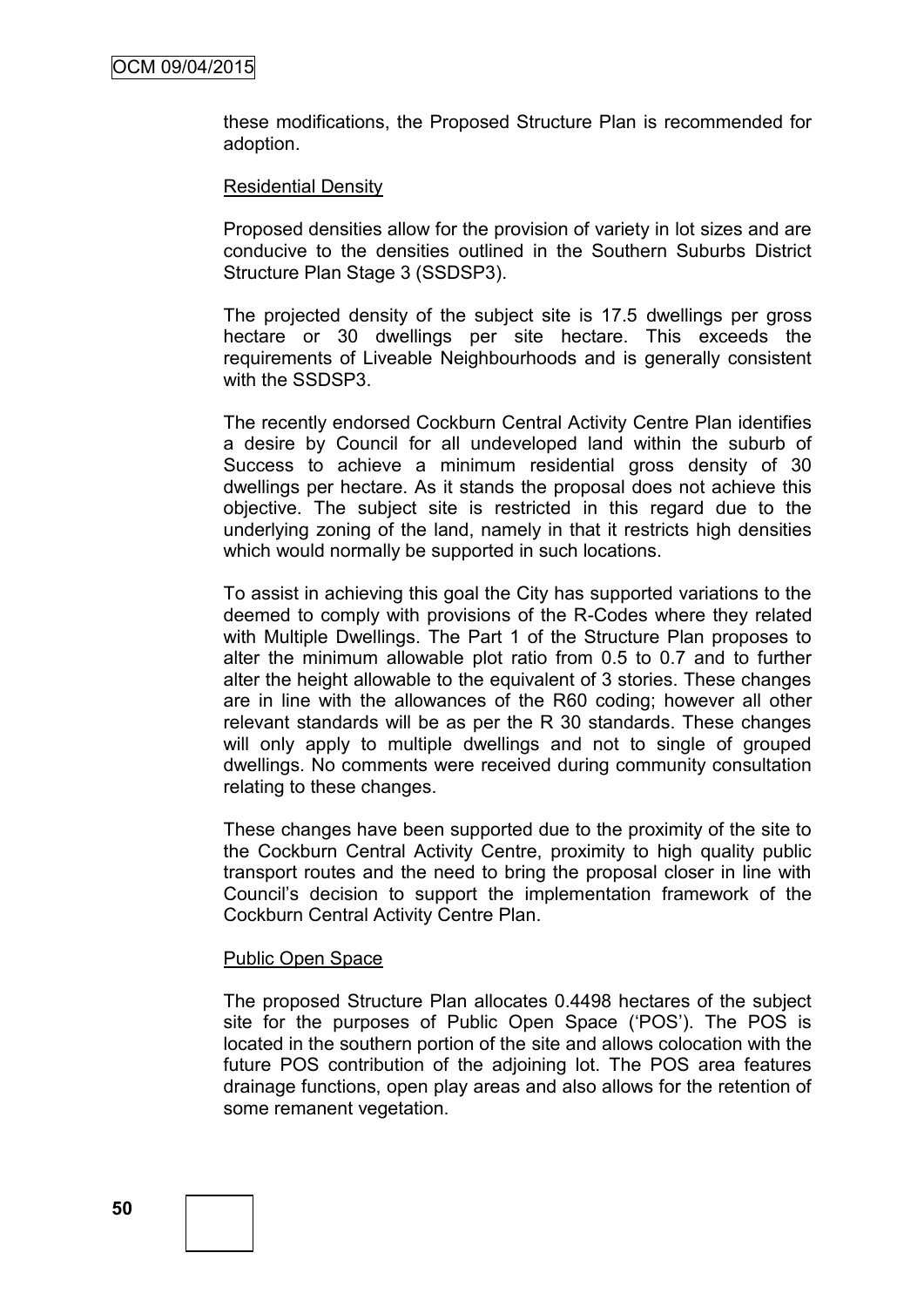Following the future development of Lot 2 Sciano Avenue the combined area of POS will be in the vicinity of 8,000m².

#### Traffic

The applicant has undertaken a Traffic Assessment as part of the supporting documentation for the Structure Plan. This plan has been reviewed by the City's Traffic Engineer and found to be sound and broadly consistent with relevant standards and based on sounds assumptions.

The design of the Structure Plan area has been structured around equally spreading the expected traffic flows between the existing streets (Hamstead Gate and Greenwich Way) and the proposed access road onto Sciano Avenue.

Long term design of the precinct is likely to see access available through Lot 2 Sciano Avenue to Wentworth Parade and access to the south via Benmore Rise. Such long term road planning will ensure that traffic is equally distributed across the wider street network.

One submitter raised a matter of objection to do with future connections/extension of Wakehurst Loop; this matter is discussed in the community consultation section below.

#### Bushfire Management

The subject site adjoins the Western Power power line easement to the west and undeveloped land to the east. Both of these areas are vegetated; therefore the proposed Structure Plan is supported by a Bushfire Management Plan (BMP). The BMP has been undertaken in line with the relevant State Government State Planning Policy and the Planning for Bushfire Protection Guidelines. Therefore a bushfire management plan has been prepared in line with the Department of Planning's guidelines.

The BMP at time of advertising proposed to undertake clearing within the power line easement, which is private freehold land, to reduce the bushfire attack level rating on dwellings in the west of the subject area. In general there should be no expectations placed on adjoining landowners by applicants to address their bushfire risk. This approach is also not supported by the Department of Planning.

The Council recommendation includes a requirement that the BMP be updated to remove the requirement for clearing under the power line easement and that the subject site address their fire risk within their own site.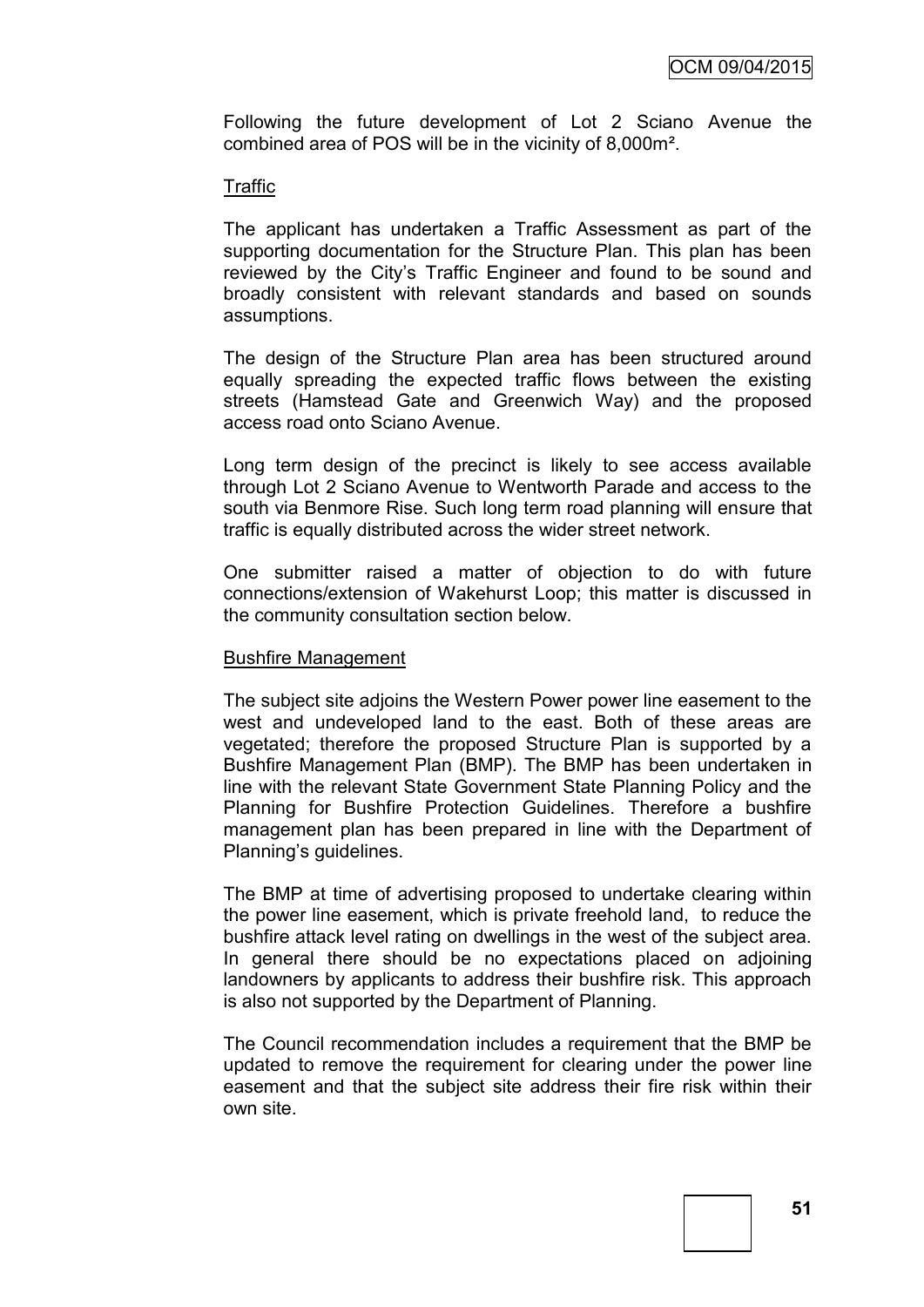#### Community Consultation

The proposed Structure Plan was advertised for public comment from 10 February 2015 and 3 March 2015. All submissions that were received are set out and addressed in the Schedule of Submissions (Attachment 3). A total of 10 submissions were received

Nine submissions were received from government agencies and servicing authorities; none of these objected to the proposal. A number of submissions raised points of comment which have been addressed in the schedule of submission.

A submission was lodged on behalf of a number of landowners on Wakehurst Loop, Success. Wakehurst Loop currently terminates in a bead-end arrangement at the boundary of Lot 2 Sciano Avenue, Success. Residents raised their desire for their street to not be modified in a manner that allows through movement of traffic. Noting that any move to change the street would remove the 'community feel' and close knit networks they have developed over time. The residents also lodged preferences concerning the citing of built form and future POS in any eventual development of Lot 2 Sciano.

The proposed Structure Plan for Lot 3 Sciano Avenue does not propose to alter the current arrangements for Wakehurst Loop, Success. Wakehurst Loop ends at the boundary of Lot 2 Sciano Avenue. The City has not received any Structure Plan for Lot 2 Sciano Avenue at this time.

The proposed Local Structure Plan for Lot 3 Sciano Avenue does not lock in any arrangement for the future of Wakehurst Loop and such matters are able to be addressed at the time of lodgement of a Structure Plan over Lot 2 Sciano. The affected community will be consulted at the appropriate time.

The desires and concerns of the residents of Wakehurst Loop are acknowledged and will be considered during pre-lodgement discussions with any future proponent for a Structure Plan lodged over Lot 2 Sciano Avenue.

As no information is known about the final design of any Structure Plan lodged for Lot 2 Sciano Avenue the City has the following comments related to locations of parks and built form.

1. It would be an expectation of the City that any POS placed on Lot 2 Sciano be co-located with the POS location on Lot 3 Sciano Structure Plan. This location is not adjoining Wakehurst Loop.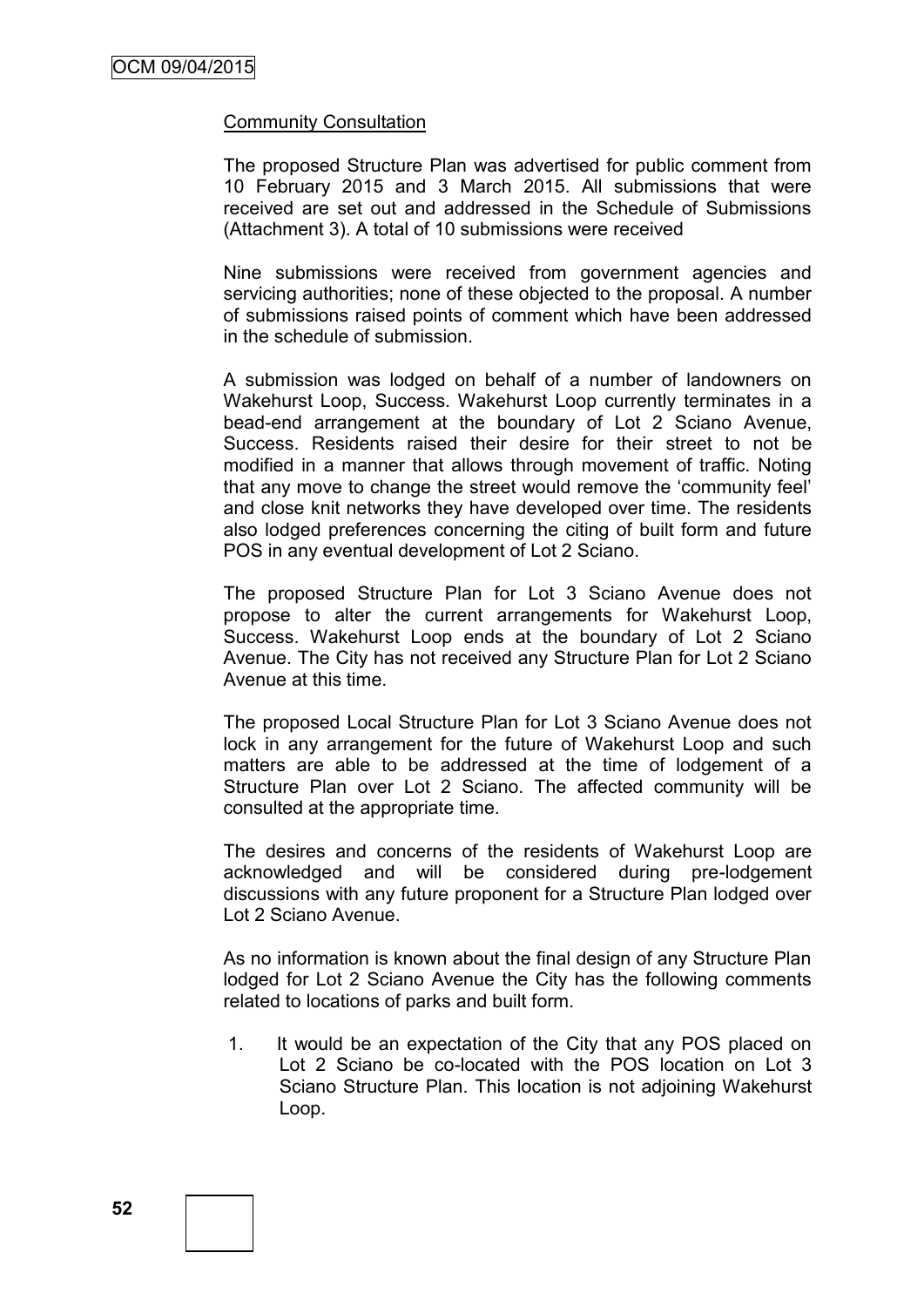2. The zoning on Lot 2 Sciano is R30 and although this would allow the establishment of multiple dwellings, once a structure plan is approved, proper planning practice is for the gradual stepping of intensity of development. Therefore should any apartments be proposed on Lot 2 it would be expected that their location would be done sympathetically to the existing residential scale.

## **Conclusion**

It is recommended that Council adopt the Local Structure Plan, for Lot 3 Sciano Avenue, Success subject to modification and pursuant to clause 6.2.10 of the Scheme refer it to the Western Australian Planning Commission for their endorsement.

# **Strategic Plan/Policy Implications**

#### **Growing City**

- To grow our City in a sustainable way by: using land efficiently, protecting the natural environment and conserving biodiversity.
- Development that is soundly balanced between new and existing areas.
- Diversity of housing to respond to changing needs and expectations.

### **Community & Lifestyle**

 Communities that are connected, inclusive and promote intergenerational opportunities.

### **Budget/Financial Implications**

The required fee was calculated on receipt of the proposed Structure Plan and has been paid by the proponent.

### **Legal Implications**

Clause 6.2.9.1 of the Scheme requires Council to make a decision on the application within 60 days from the end of the advertising period of such longer period as may be agreed by the applicant. The advertising period concluded on 3 March 2015.

### **Community Consultation**

Public consultation was undertaken between 10 February 2015 and 3 March 2015. This included a notice in the Cockburn Gazette, letters to landowners within the Structure Plan area, adjoining landowners and State Government agencies.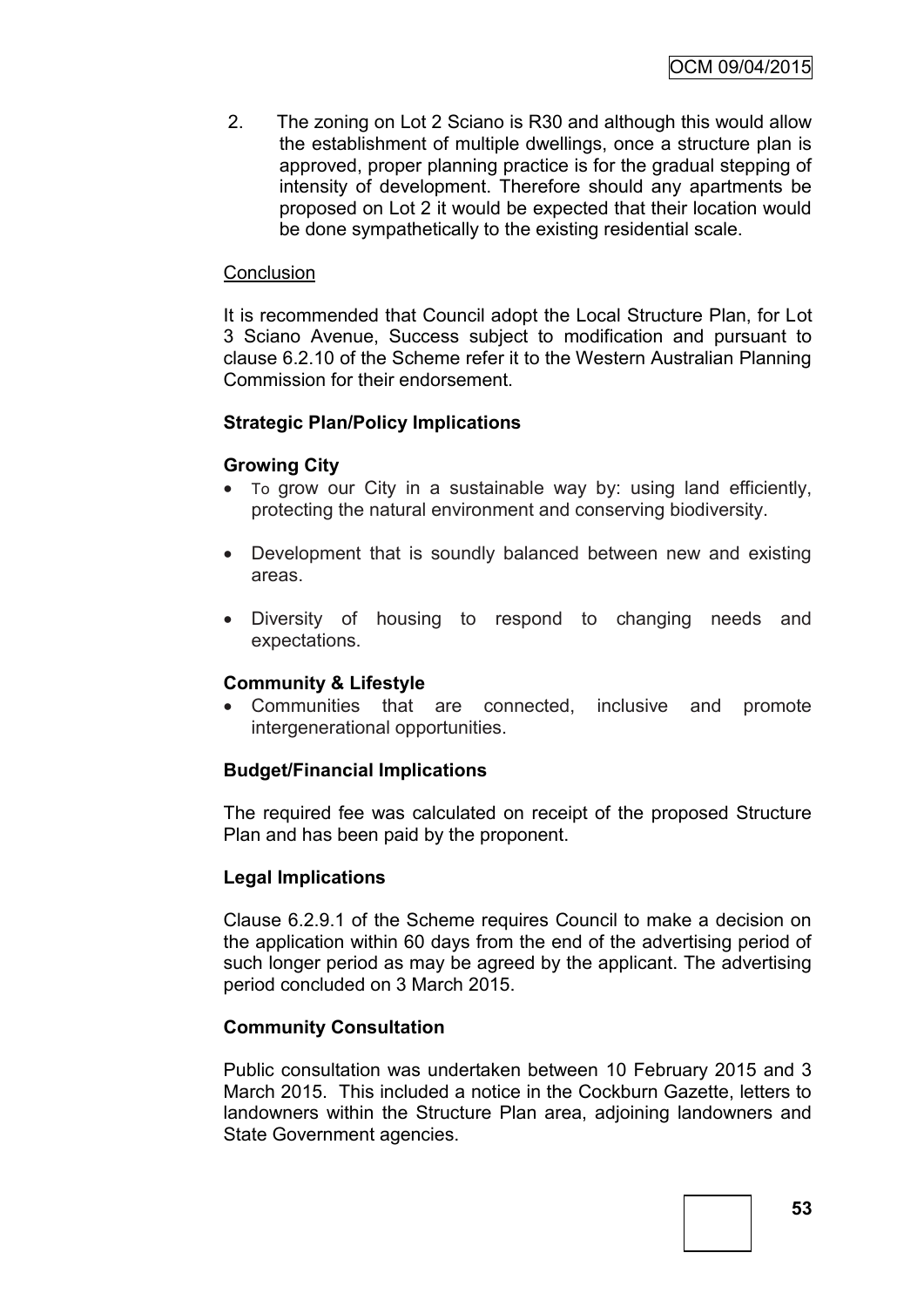Analysis of the submissions has been undertaken within the 'Report' section above, as well as the attached Schedule of Submissions (Attachment 3).

## **Attachment(s)**

- 1. Location Plan
- 2. Proposed Local Structure Plan
- 3. Schedule of Submissions

# **Advice to Proponent(s)/Submitters**

The proponent(s) and those who lodged a submission on the proposal have been advised that this matter is to be considered at the 9 April 2015 Ordinary Council Meeting.

# **Implications of Section 3.18(3) Local Government Act, 1995**

Nil.

# **14.7 (MINUTE NO 5485) (OCM 9/4/2015) - PROJECT PLANS - PHOENIX AND COCKBURN CENTRAL ACTIVITY CENTRE STRUCTURE PLANS (110/088 & 110/043) (R PLEASANT/D DI RENZO) (ATTACH)**

#### **RECOMMENDATION** That Council

- (1) supports the preparation of the Cockburn Central Activity Centre Structure Plan, and endorses the approach as described in the Project Plan contained within Attachment 1, subject to adjustments as recommended by the Department of Planning; and
- (2) supports the preparation of the Phoenix Activity Centre Structure Plan, and endorses the approach as described in the Project Plan contained within Attachment 2, subject to adjustments as recommended by the Department of Planning.

### **COUNCIL DECISION**

MOVED Clr K Allen SECONDED Clr Y Mubarakai that the recommendation be adopted.

**CARRIED 7/0**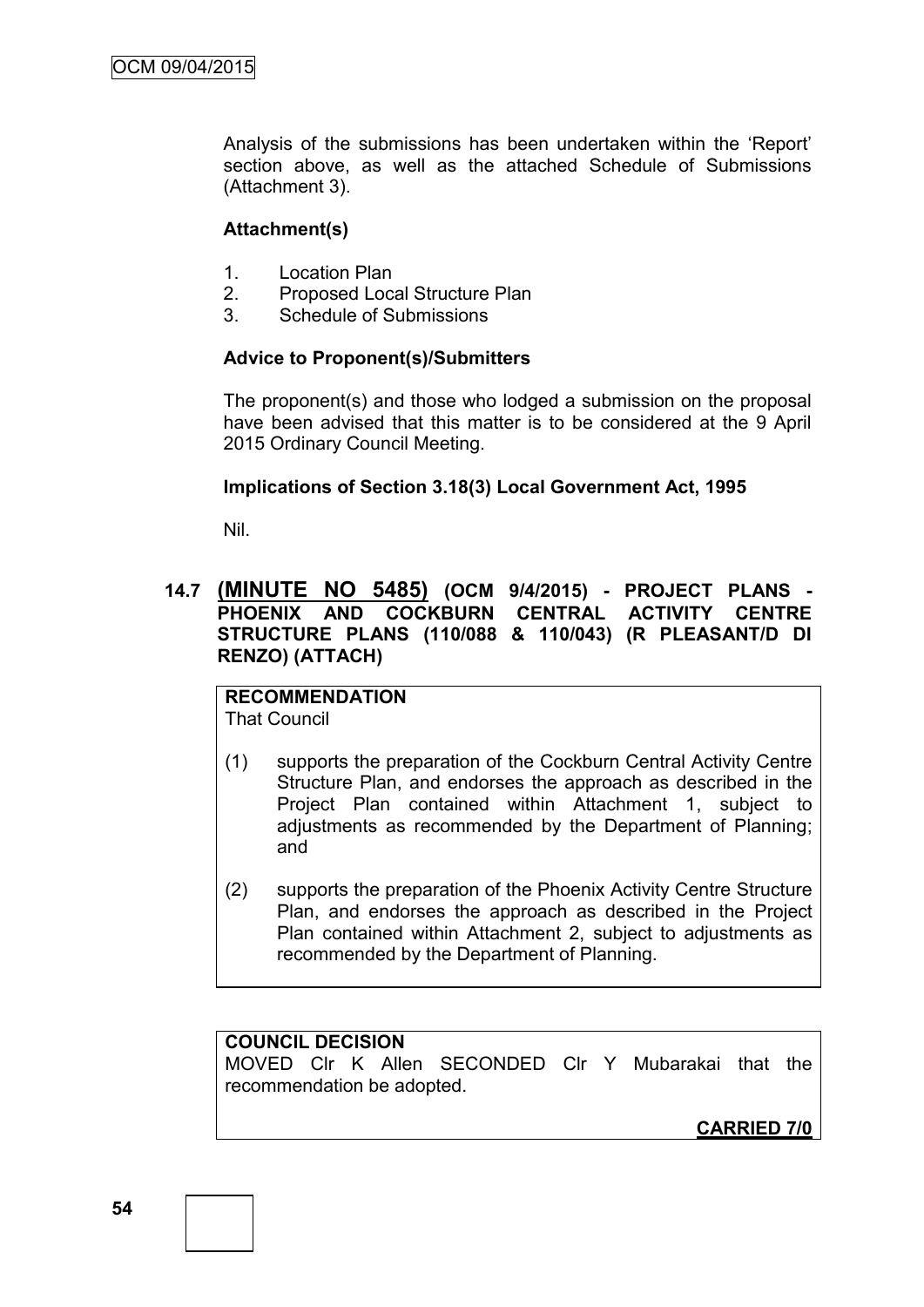### **Background**

State Planning Policy 4.2 Activity Centres For Perth and Peel ("SPP 4.2") was gazetted in 2010, and its main purpose is to specify broad planning requirements for the planning and development of new activity centres, and the redevelopment and renewal of existing centres in Perth and Peel.

Activity centres are community focal points. They include activities such as commercial, retail, higher-density housing, entertainment, tourism, civic/community, higher education and medical services. They should be designed to be well-serviced by public transport, and to be highly accessible.

SPP 4.2 sets out a policy requirement for activity centre structure plans to be prepared for all district level centres and above.

Activity centre structure plans set out the spatial plan and strategy to achieve a compact, pedestrian-friendly, mixed use activity centre that will offer a range of lifestyle choices, reduce car dependency, and limit environmental impact. They are important strategic planning documents which guide land use, urban form, transport and infrastructure planning for larger activity centres.

The City of Cockburn's Local Commercial and Activity Centres Strategy ("LCACS") was adopted by Council in 2012 and sets out the strategic vision and broad framework to guide the planning and development of the City's activity centres over the next 15 years.

The LCACS sets out that that its successful implementation will require early, targeted activity centre structure planning for major commercial activity centres likely to experience significant future growth in the short-medium term. It sets out the requirement for activity centre structure plans to be prepared for district and larger centres.

It is therefore proposed that activity centre structure plans be prepared for Cockburn Secondary Centre and Phoenix District Centre in line with SPP 4.2 and the LCACS.

There has already been a considerable amount of strategic planning work completed for both the Phoenix and Cockburn Centres. Cockburn Secondary Centre has several local structure plans and associated design guidelines adopted over much of the land within the proposed activity centre structure plan boundary. It also has a high level Strategic Plan adopted, which articulates the updated vision and high level objectives that the City holds for the centre.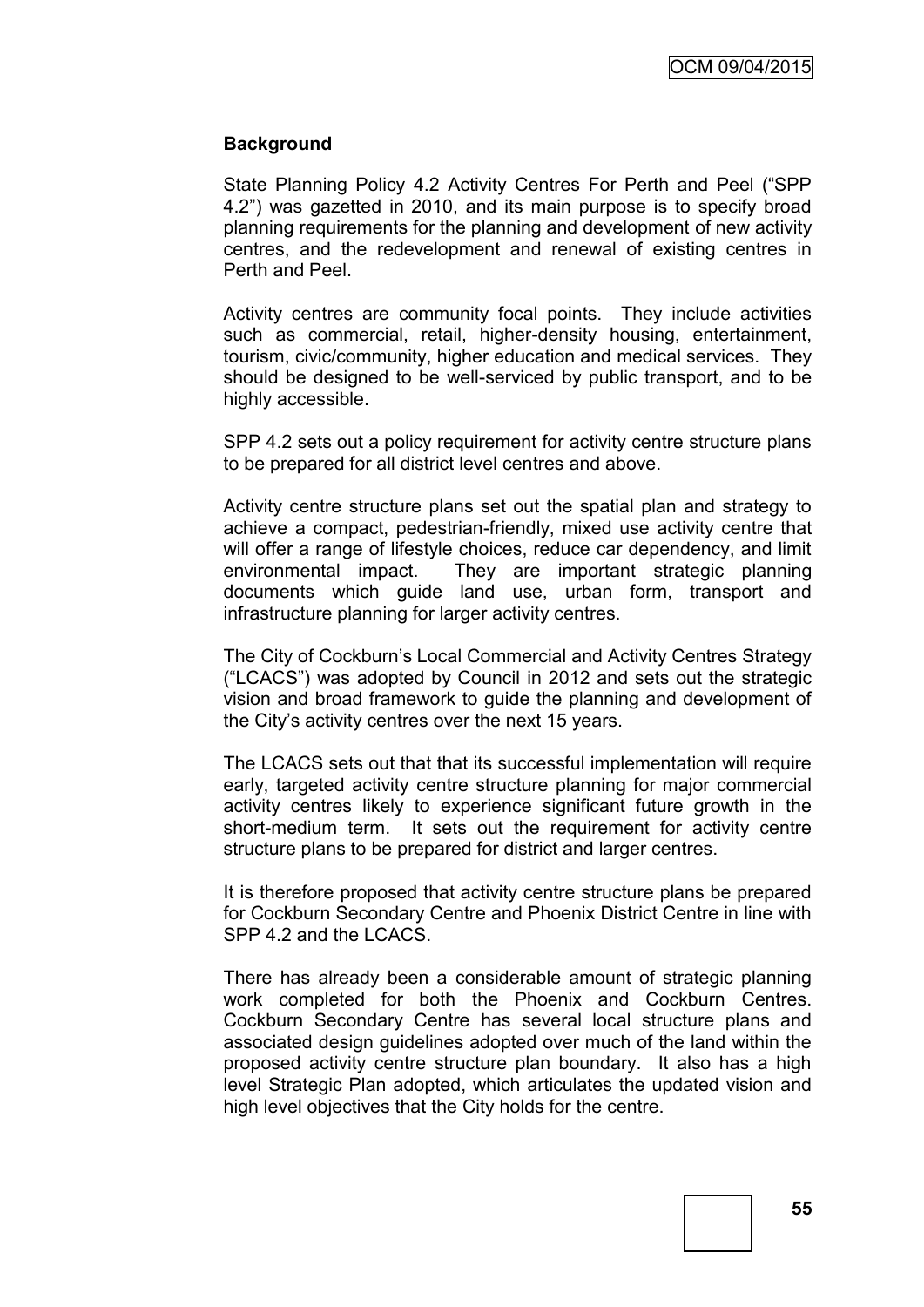The Phoenix Revitalisation Strategy was adopted by Council for the Phoenix Centre in 2009. In line with the recommendations of the Revitalisation Strategy, there has been an increase to the residential densities within the 800m catchment around the centre, and numerous improvements to the public realm.

Gateways Shopping Centre will be seeking expansion opportunities in the near future and at some point the Phoenix Shopping Centre is likely to undergo refurbishment and possible expansion. Both Centres require ongoing improvements to movement and connectivity, and opportunities also exist to improve the current land use provision within the 400m catchment of Cockburn Central.

The activity centre structure plans will address these issues and identify future retail projections, land use requirements, and identify infrastructure needs that have not yet been holistically understood at an activity centre level to support the maturity of these centres.

#### **Submission**

N/A

### **Report**

The purpose of this report is for Council to consider adopting project plans for the Cockburn Secondary Centre and Phoenix District Centre activity centre structure plans (Attachments 1 and 2).

#### Proposed Content and Scope

SPP 4.2 sets out the required content for activity centre structure plans, and is to be read in conjunction with the LCACS, the Western Australian Planning Commission ("WAPC") Structure Plan Preparation Guidelines and the Model Centre Framework set out in SPP 4.2. The Model Centre Framework provides guidance on the preparation of activity centre structure plans.

The proposed project plans (Attachments 1 and 2) encompass these requirements, however the intent is not to replicate existing local structure plans. The activity centre structure plans will be more strategic in nature. In particular this will include a focus on activity and movement elements as identified in SPP 4.2.

The activity centre structure plans will address the other elements as set out in SPP 4.2 where required. However, it is not intended to produce activity centre structure plans that focus on statutory provisions to guide built form – this would be achieved through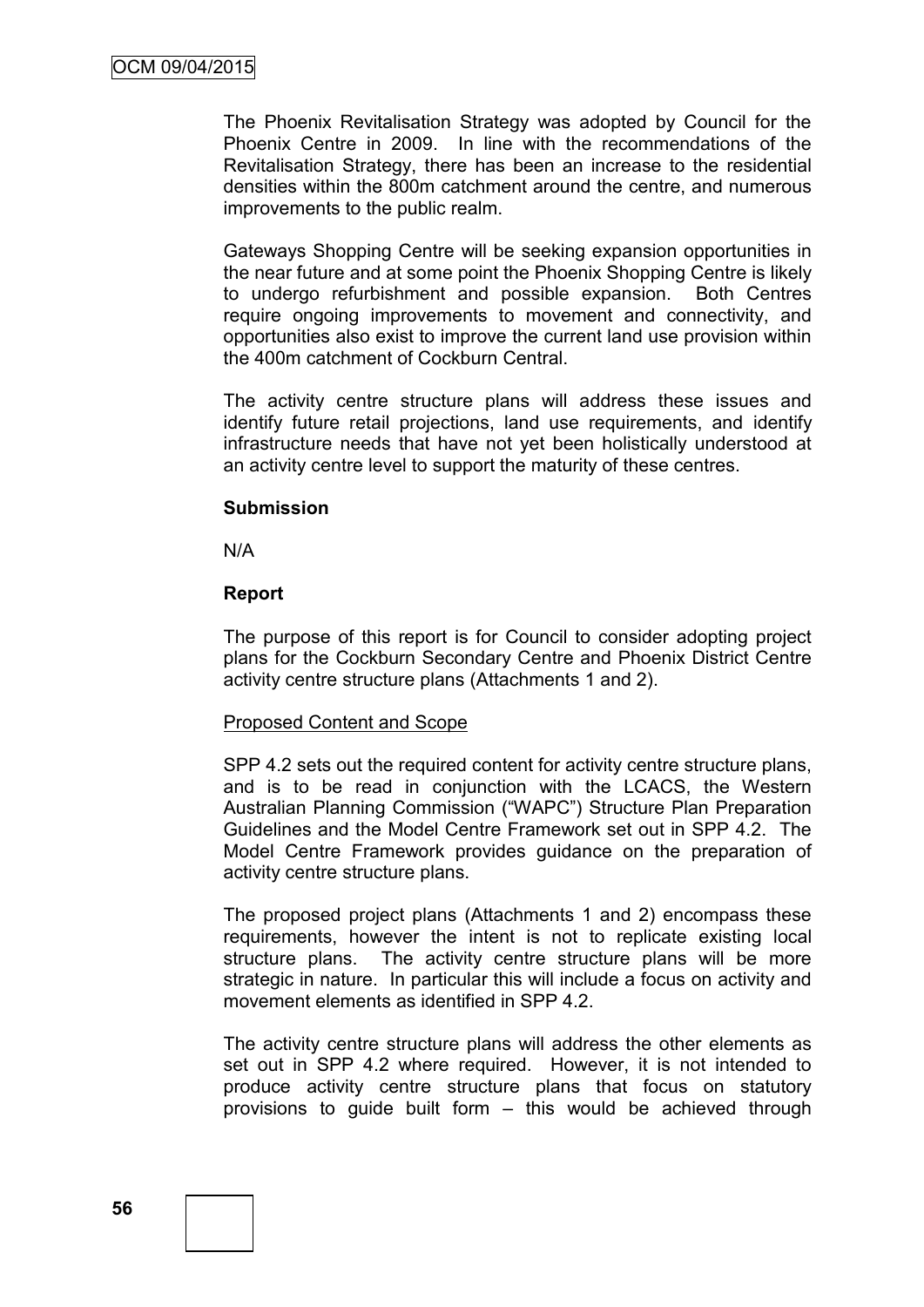modifications to local structure plan(s), or through the adoption of local planning policies if and where required.

In accordance with SPP 4.2 the activity centre structure plans will require the adoption of the Western Australian Planning Commission ("WAPC"). Therefore the City has been in discussions with the Department of Planning regarding the scope and content of the activity centre structure plans to inform the preparation of the project plans. Written advice on the matter is now also pending, and based on formal advice provided by the Department of Planning there may be minor modifications to the project plans.

#### Cockburn Secondary Centre

The draft Project Plan for the Cockburn Secondary Centre Activity Centre Structure Plan is included at Attachment 1, and is based on consideration of SPP 4.2, the Model Centre Framework and the LCACS.

It is proposed that the activity centre structure plan will build on the existing strategic planning framework for this area. This includes the Cockburn Central Activity Centre Plan that was adopted by Council 12 February 2015. The Plan is a City level strategic document designed to provide broad direction for the development of Cockburn Central Activity Centre through to 2031.

Cockburn Secondary Centre also has several local structure plans and associated design guidelines adopted over much of the land within the proposed Activity Centre Structure Plan boundary. However, none of these strategically assess the centre's current capacity for growth, including recommendations and strategies to support the centres maturity.

Cockburn Central is strongly positioned to form a role as a Strategic Metropolitan Centre by 2031, however further work is required to demonstrate where growth should be focussed within the activity centre to ensure there is not a piecemeal approach between the separate quadrants that comprise the centre.

It is likely that Gateways Shopping Centre will seek further expansion opportunities and work is required to balance this need with the retail/commercial/office land use needs within the town centre and Cockburn Central West areas.

### *Proposed Activity Centre Structure Plan boundary*

The proposed activity centre structure plan boundary is identified within the Cockburn Central Activity Centre Plan as the Core Area (Figure 1).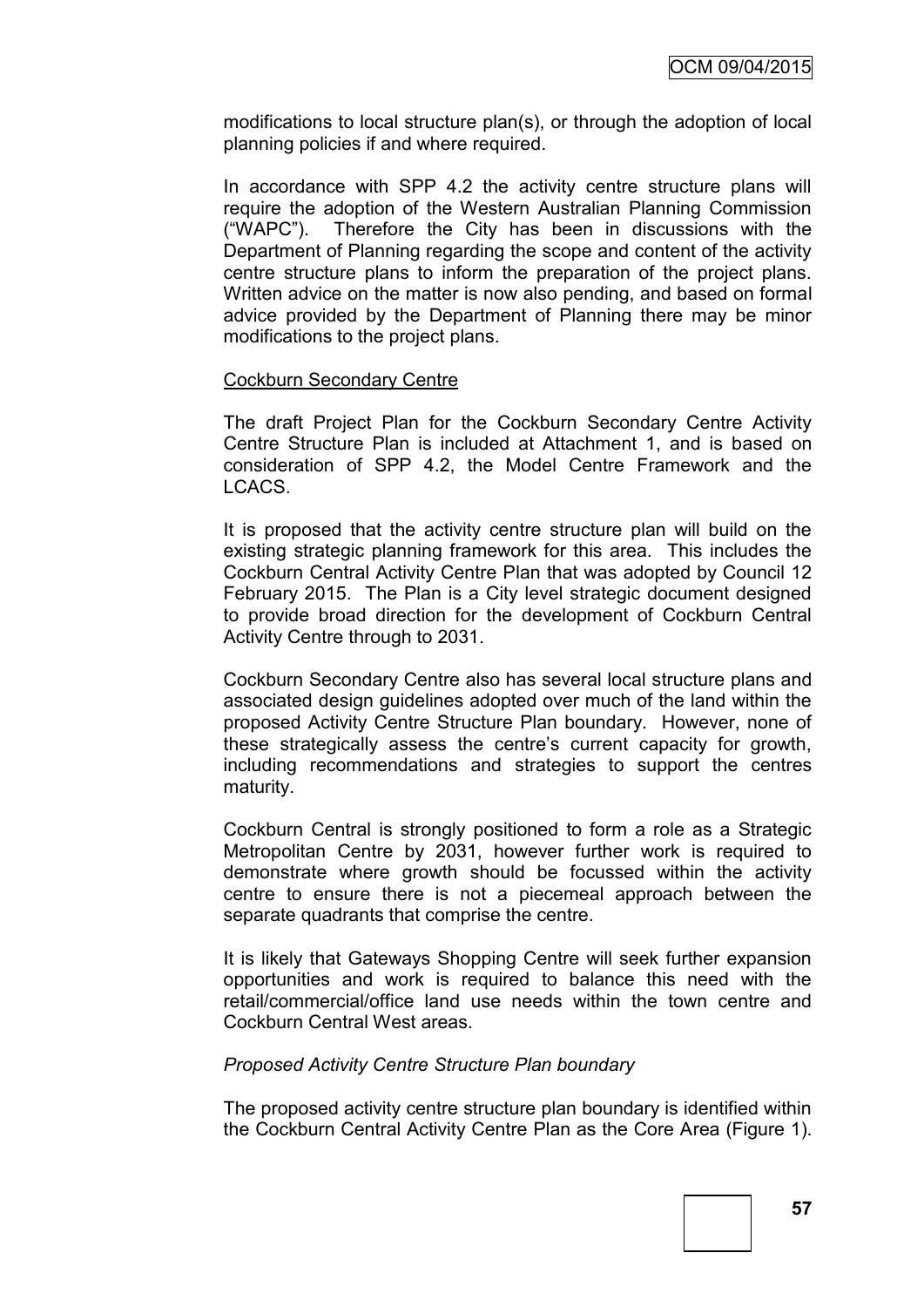The area is larger than that described in LCACS, and includes land to the East of Cockburn Central Town Centre. This area has been predominantly developed for 'Light and Service Industry' and 'Mixed Business' land uses. There is significant undeveloped land present in the west of the precinct directly adjoining the Cockburn Central Train Station.

It is considered that there is strategic planning merit for the expanded catchment, due in part its close proximity to the Cockburn Central Train Station. An economic, employment and retail review will provide further justification for this expansion, complemented with an industrial supply and demand assessment. This will include investigating opportunities for light industrial land opportunities across the City that are not within a 400m walkable catchment of an important mixed-use centre to replace the land that what could be potentially changed from industrial in Cockburn Central east.

#### *Improving the movement network*

A key outcome sought through the proposed activity centre structure plan is the need to improve the movement network in and around the activity centre. Specifically it will identify ways in which public transport and pedestrian transport can be better facilitated. There are copious amounts of transport assessments that have been undertaken, yet little emphasis placed on modes other than private vehicles. Addressing transport and congestion issues within the centre is vital in order to Cockburn central becoming a successful Strategic Metropolitan Centre.

#### Spearwood District Centre

The Phoenix Revitalisation Strategy was adopted by Council for the Phoenix Centre in 2009. The Strategy was the first of the City's revitalisation strategies that sought to identify infill development opportunities in line with Directions 2031 objectives. It also addressed infrastructure needs resulting from the planned growth. The Strategy is focused on residential infill development, improvements to public open space and streetscapes, and opportunities for improved public spaces.

The Revitalisation Strategy has resulted in an increase to the residential densities within the 800m catchment around the centre, and the proposed introduction of a new 'Mixed Use' zoning on the western side of Rockingham Road. This has facilitated significant development of grouped and multiple dwellings throughout the area.

There have also been a number of improvements to the public realm, including parks upgrades and street tree planting in line with the Revitalisation Strategy.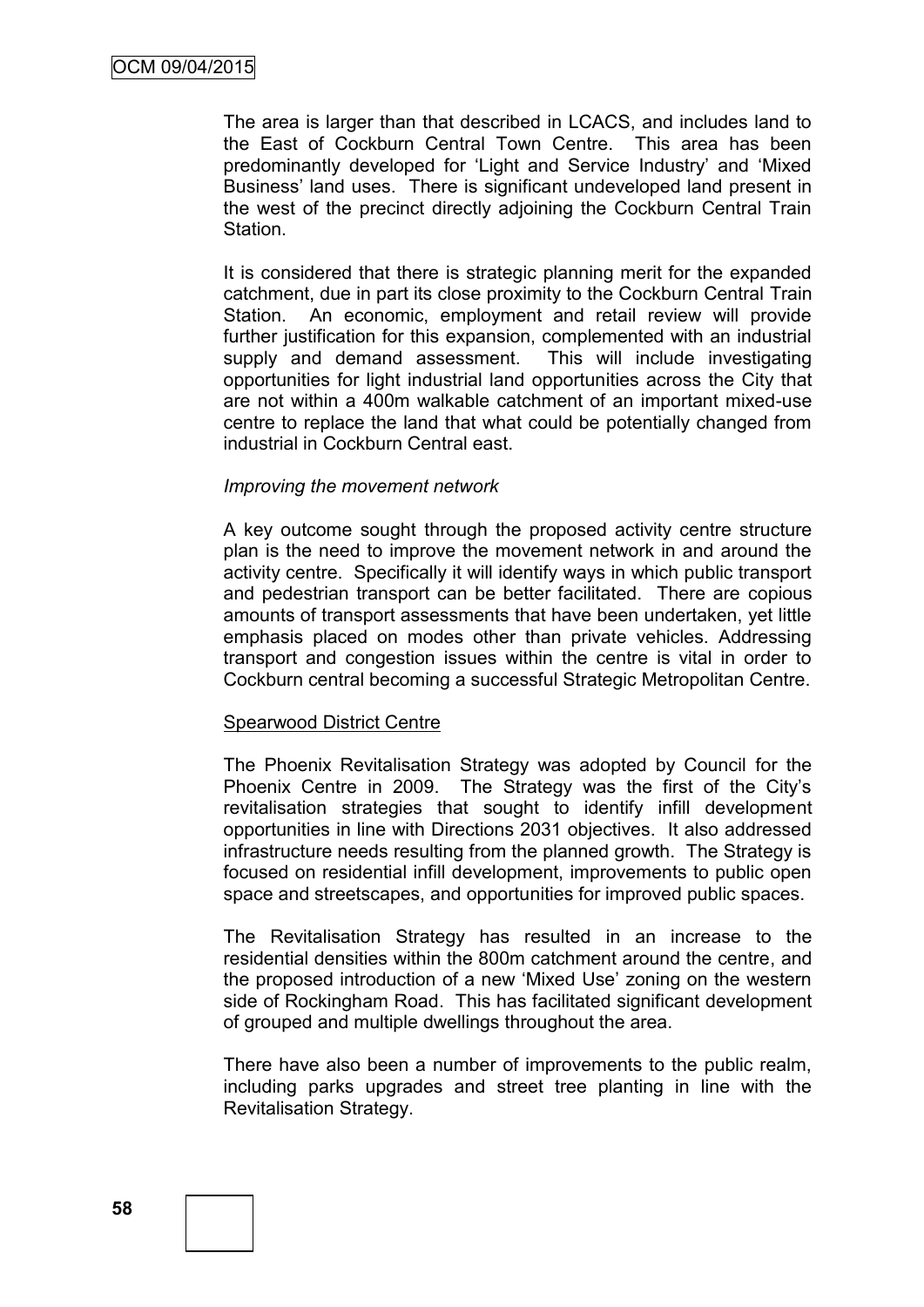Similarly to the points raised regarding Cockburn Central, the existing strategic planning work does not address the need to identify future retail projections, land use requirements, and to understand infrastructure needs holistically at an activity centre level to support the maturity of the centre.

The Phoenix Shopping Centre is likely to require refurbishing in the near future, and is also likely to increase its floor area. Therefore, further guidance is required to identify how this large format shopping centre will respond and integrate with the adjacent emerging medium density residential developments.

The proposed activity centre structure plan will have a particular focus on built form, connectivity and movement. Many of these issues were identified in the Revitalisation Strategy, and the activity centre structure plan will provide the opportunity to examine these matters in further detail.

Critically, the activity centre structure plan will also examine how this retail dominant centre can evolve into a successful mixed use centre, in line with the vision for this area as set out in the Revitalisation Strategy and the LCACS.

### *Proposed Activity Centre Structure Plan boundary*

The proposed Phoenix Centre activity centre boundary is consistent with that set out in the LCACS. It encompasses the 'District Centre' zoned land, the proposed 'Mixed Use' zoned land on the western side of Rockingham Road, some adjacent residential zoned lots, and the City's administration site. This area will enable comprehensive consideration of land use and movement.

#### **Conclusion**

The activity centre structure plan project plans for Cockburn Secondary Centre and Phoenix District Centre will facilitate the preparation of activity centre structure plans in line with SPP 4.2 and the LCACS.

The activity centre structure plans will build on the existing strategic planning frameworks to support the growth and maturity of the town centres, including any future expansion of the centres.

It is therefore recommended that Council adopt the project plans as shown in Attachments 1 and 2, subject to any minor modifications that may be required based on advice received from the Department of Planning.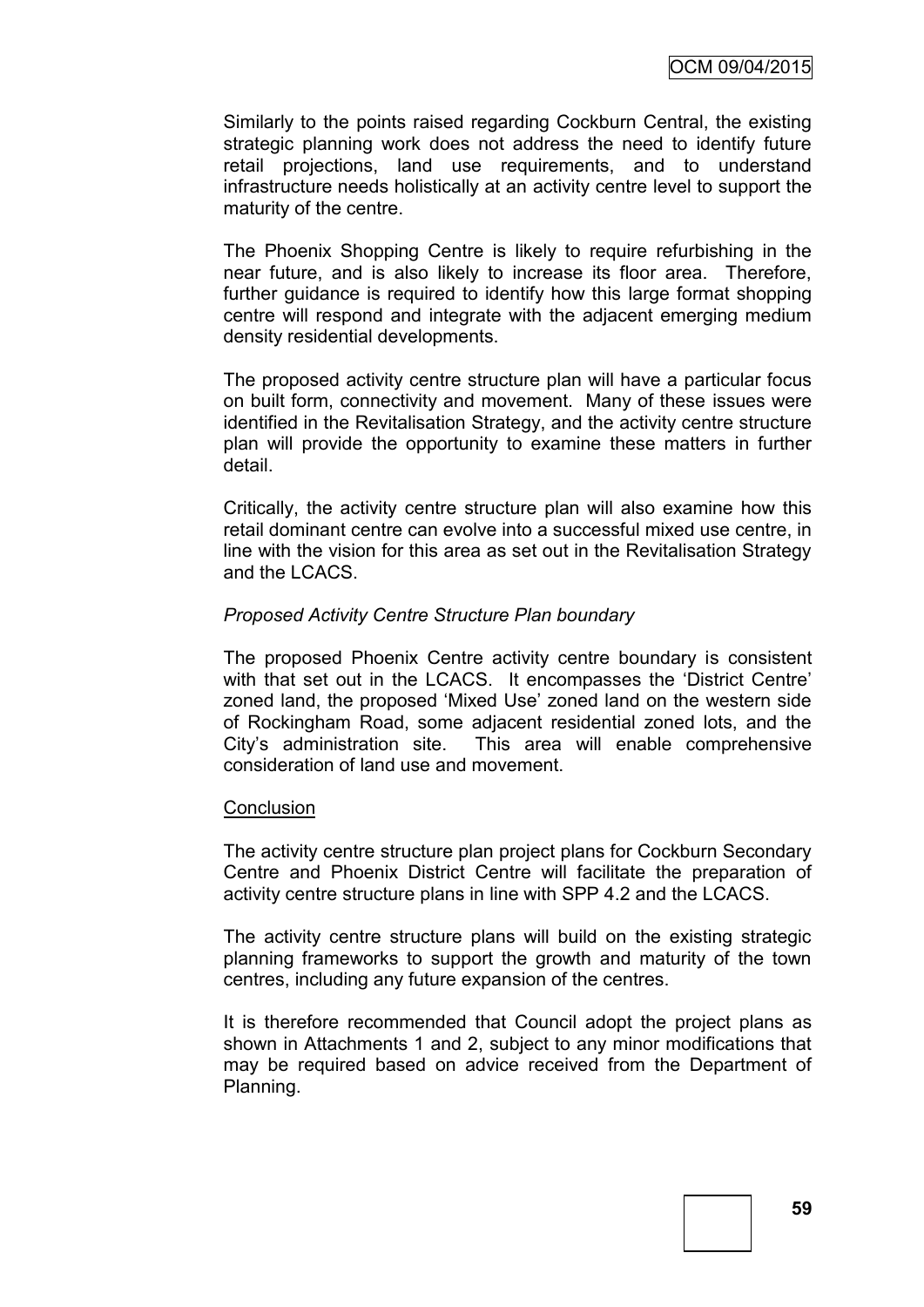## **Strategic Plan/Policy Implications**

#### **Growing City**

 Diversity of housing to respond to changing needs and expectations.

#### **Infrastructure**

 Community infrastructure that is well planned, managed, safe, functional, sustainable and aesthetically pleasing.

### **Community & Lifestyle**

• Promotion of active and healthy communities.

### **A Prosperous City**

 Sustainable development that ensures Cockburn Central becomes a Strategic Regional Centre.

#### **Moving Around**

- Facilitate and promote healthy transport opportunities.
- Infrastructure that supports the uptake of public transport and pedestrian movement.

#### **Budget/Financial Implications**

The preparation of the activity centre structure plans will be funded through the Strategic Planning budget, with further budgeting required at a later stage as the structure plans are formulated.

### **Legal Implications**

N/A

### **Community Consultation**

It is proposed that targeted preliminary consultation be undertaken with directly affected stakeholders subsequent to the stage one analysis (as outlined in the project plans), given that this work will assist in identifying the relevant stakeholders. This consultation will inform the preparation of the draft activity centre structure plans.

Once the draft activity centre structure plans have been prepared and adopted by Council they will be advertised for a period of 60 days to relevant landowners, business owners, government agencies and community groups.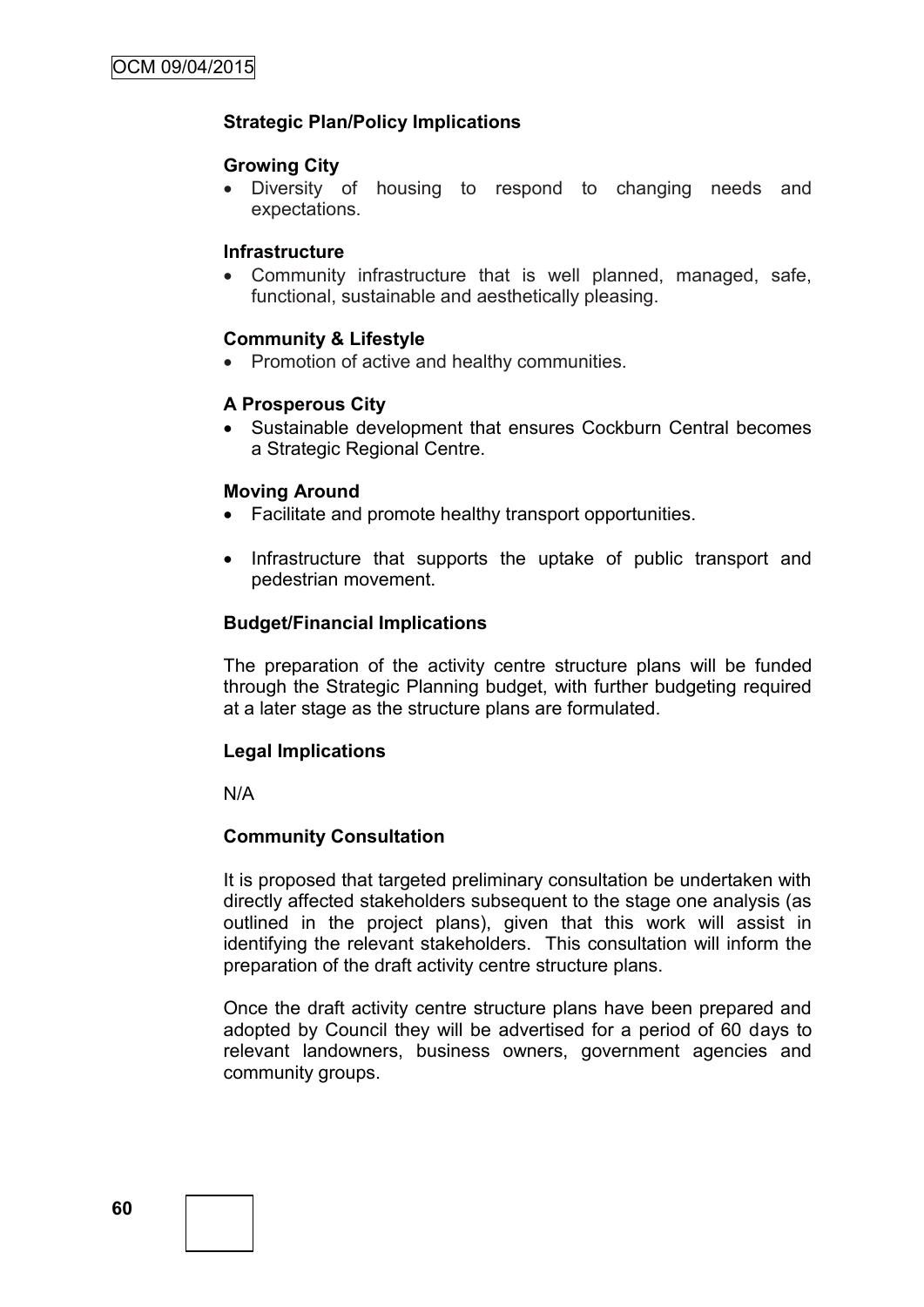# **Attachment(s)**

- 1 Cockburn Secondary Centre Activity Centre Structure Plan Project Plan.
- 2: Phoenix District Centre Activity Centre Structure Plan Project Plan.

# **Advice to Proponent(s)/Submissioners**

N/A.

# **Implications of Section 3.18(3) Local Government Act, 1995**

Nil.

# **14.8 (MINUTE NO 5486) (OCM 9/4/2015) - STATE ADMINISTRATION TRIBUNAL - PLANNING APPEALS (054/001) (A LEFORT)**

## **RECOMMENDATION**

That Council note the report.

## **COUNCIL DECISION**

MOVED Clr K Allen SECONDED Clr Y Mubarakai that the recommendation be adopted.

**CARRIED 7/0**

# **Background**

At Council's Ordinary Meeting held on 12 February 2015, under 'Matters to be noted for without debate' Clr L Smith requested that a report be prepared and presented to Council on the following:

- *'1. How many matters over the last three years have been referred to SAT as a result of Elected Members going against Council recommendations; and*
- *2. How much and at what cost has this come to the ratepayers'*

### **Report**

The following information provides some key data that may be of interest to elected members in relation to Statutory Planning appeals: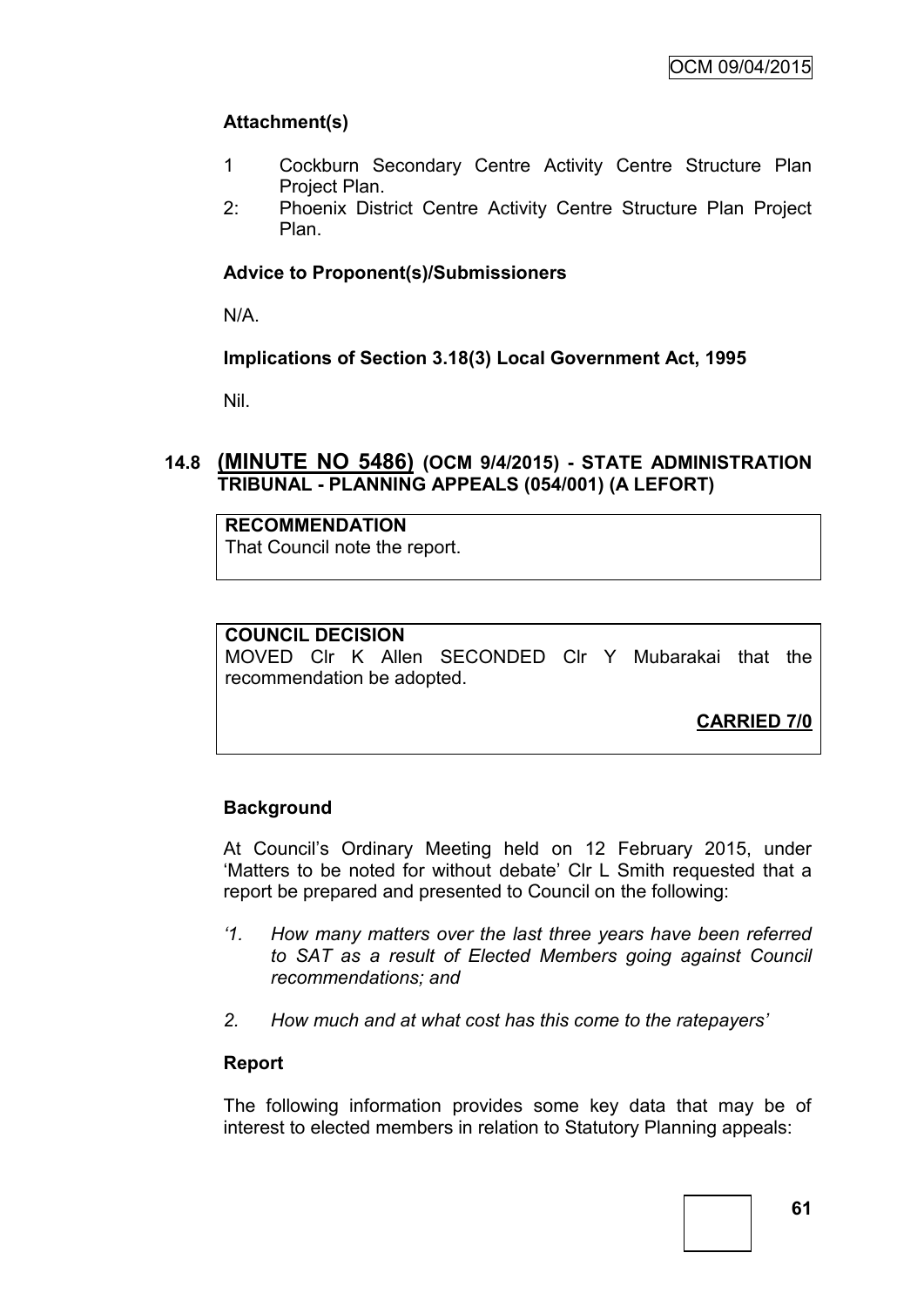- 1. There have been a total of 18 applications for review to the State Administrative Tribunal related to Statutory Planning decisions between March 2012 – March 2015.
- 2. Out of the total applications, three of those decisions were made against the officer's recommendation.
- 3. The cost of defending those three matters in SAT (including the estimate of current applications under review) including legal representation and consultants engaged are approximately \$45,000.
- 4. The total cost of defending all SAT applications in this period was approximately \$63,000, given the majority of the matters did not require the City to engage legal or planning consultancy services. Therefore, those matters where Council have made decisions against staff recommendations represent over 70% of Council spend on legal and planning consultancy fees.
- 5. The total planning application fees paid to the City for the three applications was \$9,869.

The following table provides information relating to the three applications made against staff recommendation which resulted in an application to the SAT:

| Date of<br><b>SAT</b><br><b>Application</b> | <b>Officer</b><br><b>Recommendation</b> | <b>Council</b><br><b>Decision</b> | <b>SAT</b><br><b>Determination</b>                                                                   | Cost to<br><b>Council</b>                                   | DA<br>Fee |
|---------------------------------------------|-----------------------------------------|-----------------------------------|------------------------------------------------------------------------------------------------------|-------------------------------------------------------------|-----------|
| 08/08/2013                                  | Approval                                | Refusal                           | Approval<br>through<br>mediation<br>and<br>Council<br>reconsideration.                               | \$12,036                                                    | \$278     |
| 14/11/2013                                  | Approval                                | Refusal                           | Withdrawn.<br>Applicant<br>re-<br>lodged<br>as<br><b>JDAP</b><br>and<br>application was<br>approved. | \$22,750                                                    | \$5,321   |
| 04/03/2015                                  | Approval                                | Refusal                           | Currently under<br>review                                                                            | Unknown<br>at this<br>stage.<br><b>Estimate</b><br>\$10,000 | \$4,270   |
| TOTAL                                       |                                         |                                   |                                                                                                      |                                                             | \$9,869   |

By comparison, the following table provides information relating to decisions issued under delegated authority in the same period: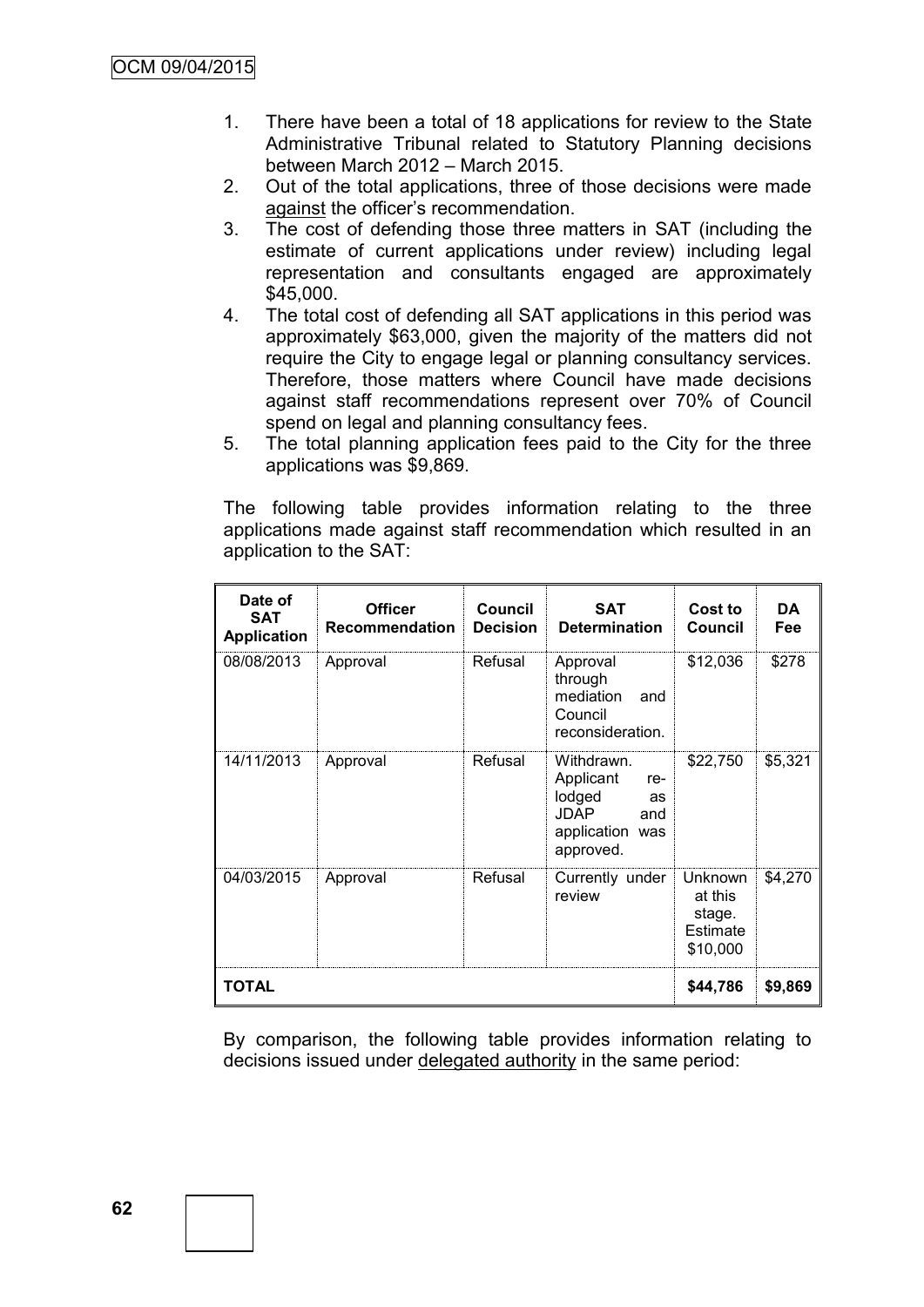| Date of<br><b>SAT</b><br><b>Application</b> | <b>Officer</b><br><b>Determination</b> | <b>SAT Determination</b><br>or Outcome    | Cost     | <b>DA Fee</b> |
|---------------------------------------------|----------------------------------------|-------------------------------------------|----------|---------------|
| 06/08/2012                                  | Approval subject to<br>conditions      | Approval through<br>mediation             | N/A      | \$139         |
| 06/06/2012                                  | Refusal                                | Approval through<br>mediation             | \$10,864 | \$288         |
| 28/02/2013                                  | Refusal                                | Approval through<br>mediation             | N/A      | \$417         |
| 27/03/2013                                  | Refusal                                | Approval through<br>mediation             | N/A      | \$139         |
| 15/03/2013                                  | Refusal                                | Withdrawn                                 | \$14,584 | \$960         |
| 27/03/2013                                  | Refusal                                | Approval through<br>mediation             | N/A      | \$720         |
| 24/04/2013                                  | Refusal                                | Approval through<br>mediation             | N/A      | \$139         |
| 17/05/2013                                  | Refusal                                | Approval through<br>mediation             | N/A      | \$139         |
| 19/06/2013                                  | Refusal                                | Withdrawn                                 | N/A      | \$139         |
| 19/03/2014                                  | Refusal                                | Approval through<br>mediation             | N/A      | \$1315        |
| 09/04/2014                                  | Refusal                                | Withdrawn                                 | N/A      | \$835         |
| 04/06/2014                                  | Refusal                                | Approval through<br>mediation             | \$2,485  | \$576         |
| 29/04/2014                                  | Refusal                                | Full Hearing - City's<br>decision upheld. | N/A      | \$441         |
| 01/12/2014                                  | Refusal                                | Approval through<br>mediation             | N/A      | \$480         |
| 11/02/2015                                  | Refusal                                | Mediation in progress                     | N/A      | \$441         |
| <b>TOTAL</b>                                | \$27,933                               | \$7168                                    |          |               |

# **Strategic Plan/Policy Implications**

# **Growing City**

- To grow our City in a sustainable way by: using land efficiently, protecting the natural environment and conserving biodiversity.
- Development that is soundly balanced between new and existing areas.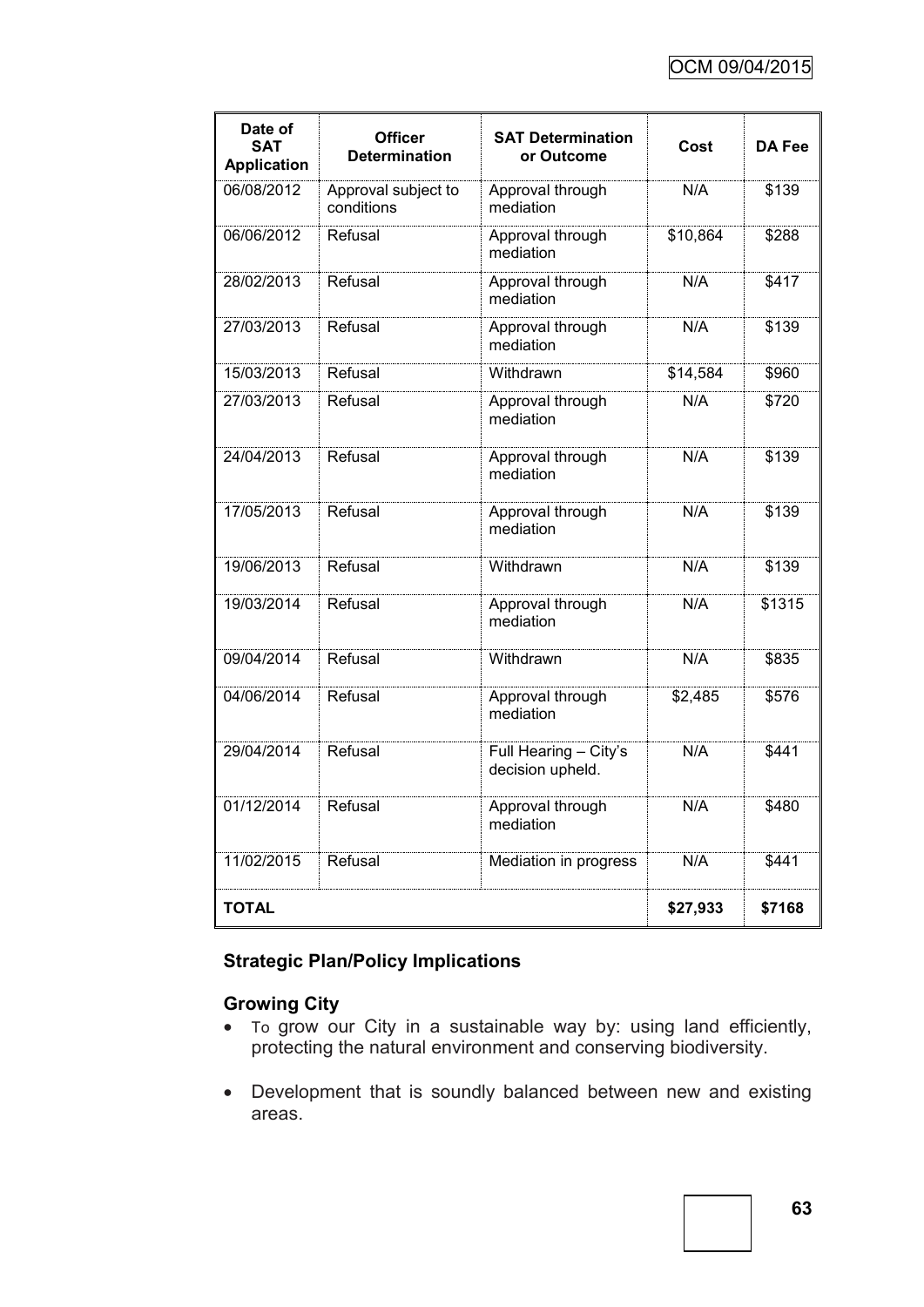## **Leading & Listening**

- A responsive, accountable and sustainable organisation.
- A culture of risk management and compliance with relevant legislation, policy and guidelines.

### **Budget/Financial Implications**

N/A

**Legal Implications**

N/A

**Community Consultation**

N/A

**Attachment(s)**

N/A

**Advice to Proponent(s)/Submissioners**

N/A

**Implications of Section 3.18(3) Local Government Act, 1995**

Nil.

# **14.9 (MINUTE NO 5487) (OCM 9/4/2015) - SALE OF LAND - PORTION OF LOT 9003 (PROPOSED LOT 803) DURNIN AVENUE, YANGEBUP (6015949) (K SIM) (ATTACH)**

**RECOMMENDATION** That Council

- (1) accepts the offer from Yangebup 803 Pty Ltd to sell Portion of Lot 9003 (Proposed Lot 803) Durnin Avenue, Yangebup for a consideration of \$2,200,000 (incl. GST utilising the margin scheme) subject to the completion of all statutory requirements of Section 3.58 of the *Local Government Act 1995*; and
- (2) amend the 2014/15 adopted municipal budget by adding capital income of \$2,200,000 from the sale proceeds against a new CW project – Sale of Proposed Lot 803 Durnin Avenue, Yangebup and transferring these into the Land Development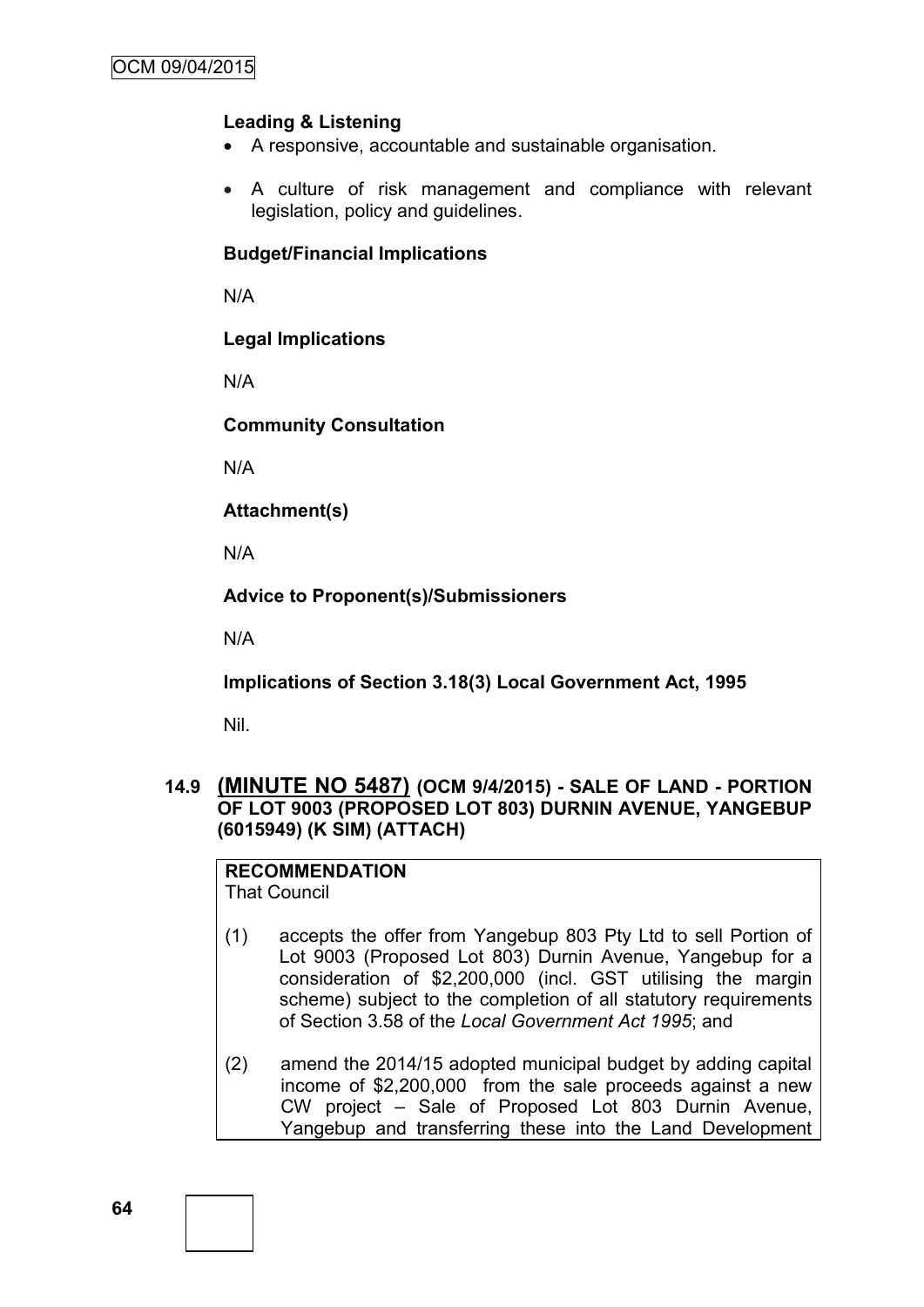and Investment Fund Reserve.

# **TO BE CARRIED BY AN ABSOLUTE MAJORITY OF COUNCIL**

#### **COUNCIL DECISION**

MOVED Clr S Portelli SECONDED Clr P Eva that the recommendation be adopted.

# **CARRIED BY ABSOLUTE MAJORITY OF COUNCIL 7/0**

#### **Background**

Proposed Lot 803 is a portion of Lot 9003 Beeliar Drive, Beeliar. Lot 9003 is a freehold lot created as a balance lot following the sale of Lots 801 and 802 Ivankovich Avenue, Beeliar to the Coles Group in 2013. Lot 9003 as a balance title consists of three discrete parcels of land.

Council at its meeting held on 11 December 2014 resolved to sell the middle parcel of land, comprising a 2.9999 ha portion of Lot 9003. The area of Proposed Lot 803 is 3317 square metres, or 0.3317ha. The land is situated on the northwest corner of the intersection of Beeliar Drive and Durnin Avenue, Beeliar.

#### **Submission**

N/A

#### **Report**

This intersection of Beeliar Drive and Durnin Avenue is controlled by a traffic roundabout, with development having been completed on two of the parcels which comprise the southern side of the intersection. This location will become a landmark location into the new town centre, and has generated significant buyer interest as a result. Officers have had several inquiries from potential purchasers of the subject land.

Discussions with two of the interested parties revealed a concern with the fenced drainage sump which is situated between the roundabout and the subject land. Discussion with the City's Engineering Team revealed that the drainage sump is required to be retained at that location, and that there is no possibility to reshape it into a swale configuration or the like. A second carriageway is to be constructed along Beeliar Drive, and the sump being at the low point will take more stormwater on completion of the second carriageway.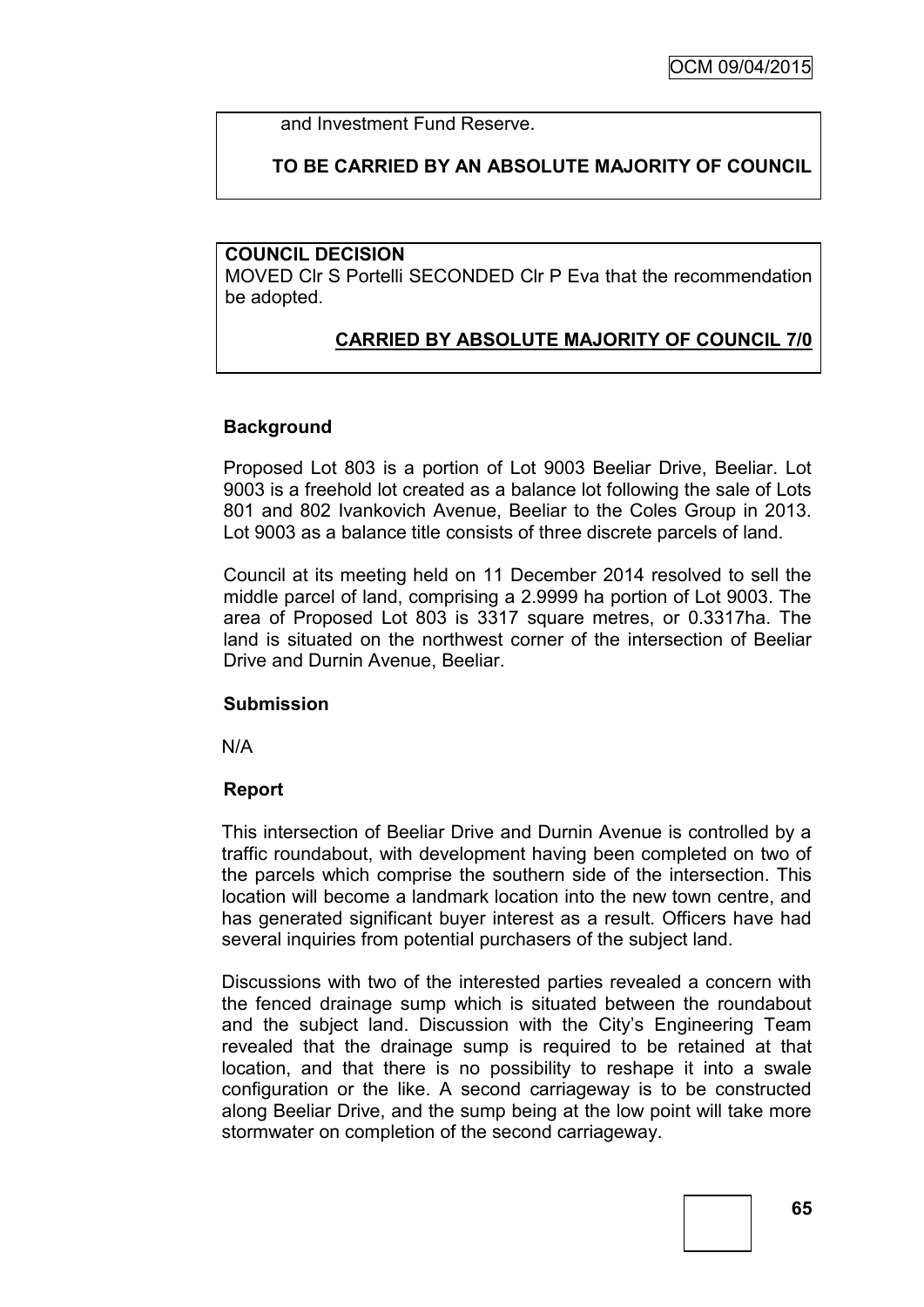To alleviate the unsightly nature of the sump site, a proposal to place underground tanks in the sump location was undertaken but the cost at approximately \$420,000 was prohibitive. The site is additionally impacted on by a Water Corporation main drain easement which is located beneath the drainage sump. The cost to replace the open sump with underground tanks did not result in a corresponding lift in the site's value, meaning it would diminish the value of the City's overall asset base.

Upon realising that the drainage sump could not be relocated, the initial proposal needed to change. Initially it was proposed to sell the entire residential and sump site as one 4967 square metre lot, and protect the sump with an easement. However, upon recognising that the sump will need to be retained in perpetuity, and that the City will need to redesign the sump upon commencement of the Beeliar Drive upgrading, it was determined that the best outcome was for the City to retain ownership of that portion of the land. The purchaser also requested that they only purchase the land beyond the drainage sump. This is agreed and is the basis of this Council report.

The subdivision will create a residential lot with an area of 3317 square metres, and a drainage reserve of 1650 square metres. At the conclusion of the second carriage-way construction, it is proposed that the City replace the woven wire sump fence with an aesthetically pleasing wall on the boundary facing the roundabout. This will help manage some of the amenity impacts that are currently associated with the fenced sump.

The offer of \$2,200,000.00 (inc GST utilising the margin scheme) from Yangebup 803 Pty Ltd is in line with a recent valuation of the site by a licensed valuer.

Section 3.58 of the Local Government Act 1995 requires that a Local Authority advertise any proposal to sell land by private treaty. The advertisement must be in a newspaper with state-wide circulation, giving details of the property and the proposed disposition. The advertisement is to give notice inviting submissions to be made on the proposal and allowing such submissions for a period not less than 2 weeks from the date of the advertisement.

Notice concerning the proposal will be placed in the West Australian newspaper. The officer recommendation to Council is framed in such a way that it is subject to no objection being received as a result of the public advertising of the Section 3.58 disposition of land notice. If any objections are received within the statutory advertising period, the matter will be brought back to the next Council meeting for determination.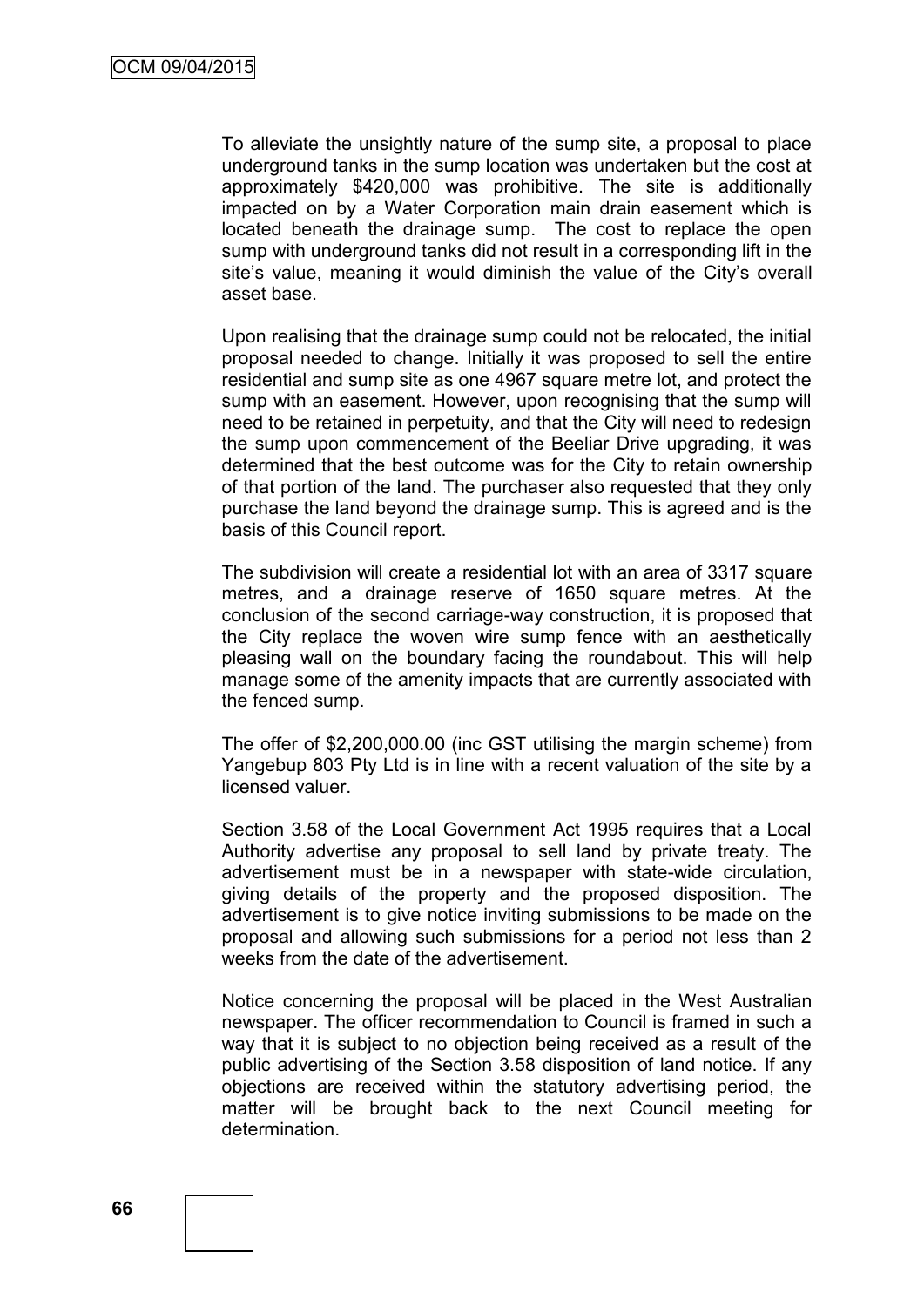A subdivision application for this proposal and the creation of three additional lots has been made to the Western Australian Planning Commission. Subdivision estimated costs, which will include the provision of all services, have been provided by a consulting Engineer. The costs of the services required by the subdivision are estimated at \$1,000,000, but importantly cover all four lots being the subject of the subdivision. These will significantly value add to the remaining portions of Lot 9003, which will enable highest realisation of this asset.

It is recommended that Council support the disposition of land.

#### **Strategic Plan/Policy Implications**

#### **Demographic Planning**

• To ensure the planning of the City is based on an approach that has the potential to achieve high levels of convenience and prosperity for its citizens.

#### **Governance Excellence**

• To conduct Council business in open public forums and to manage Council affairs by employing publicly accountable practices.

#### **Budget/Financial Implications**

Amend the 2014/15 adopted municipal budget by adding capital income of \$2,200,000 (ex-GST) from the sale proceeds against a new CW project – Sale Lot 803 Durnin Avenue Beeliar and transferring these into the Land Development & Investment Fund Reserve. Funds provided from the sale of this land will be earmarked, if Council supports, the development of affordable housing on a lot owned by the City at Lot 23 Russell Road, Hammond Park (near the new Aubin Grove rail station).

#### **Legal Implications**

Provisions of Section 3.58 of the *Local Government Act 1995* apply.

#### **Community Consultation**

As required by Section 3.58 of the *Local Government Act 1995*. Details of the proposed disposal have been advertised in the newspaper for State-wide publication, for a period of two weeks commencing on 25. September 2014.

No objections to the sale were received by the closing date of the advertising being 17 March 2015.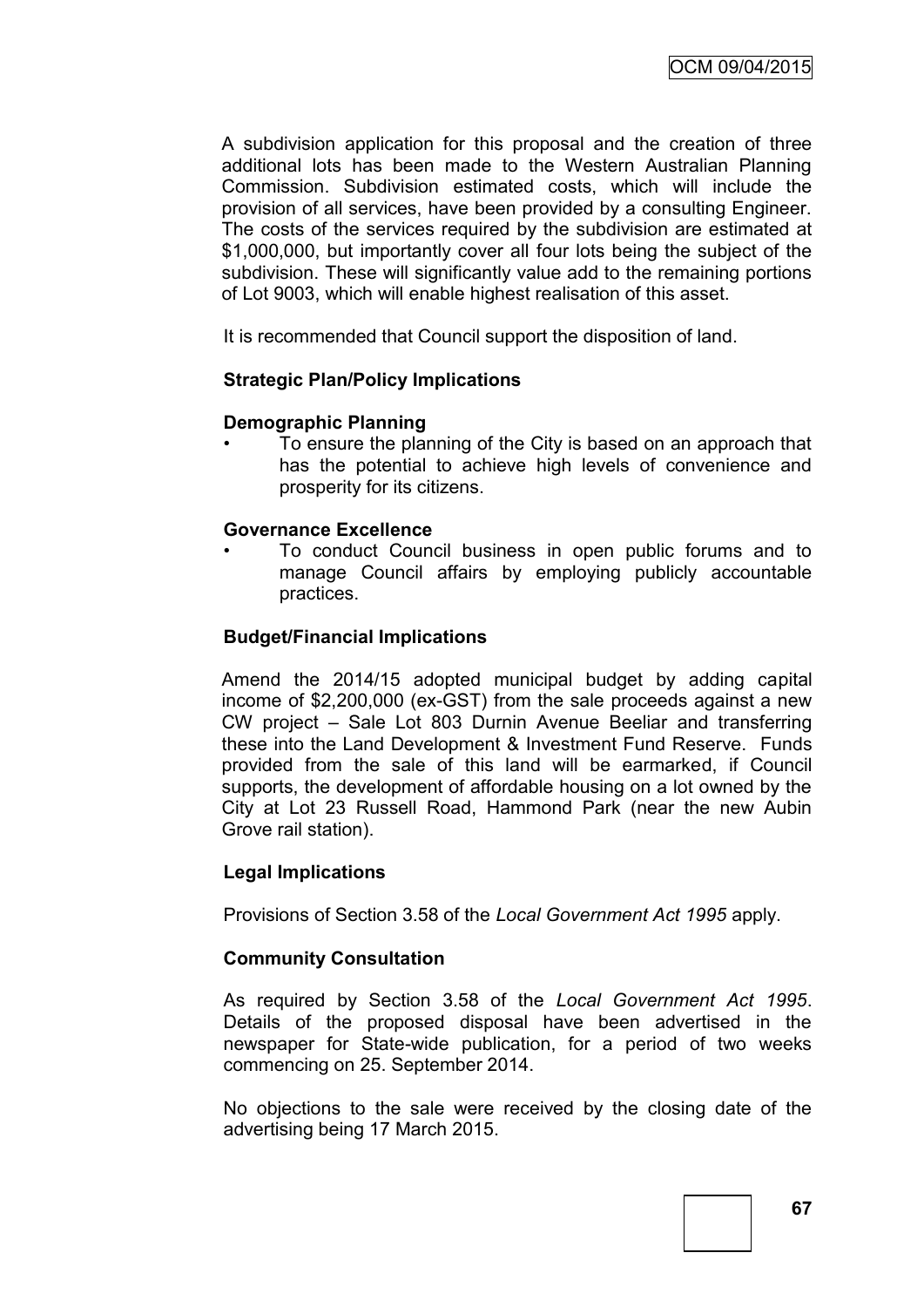# **Attachment(s)**

- 1. Location Plan
- 2. Valuation

# **Advice to Proponent(s)/Submissioners**

The Proponent(s) have been advised that this matter is to be considered at the 9 April Ordinary Council Meeting.

### **Implications of Section 3.18(3) Local Government Act, 1995**

Nil.

# **15. FINANCE AND CORPORATE SERVICES DIVISION ISSUES**

# **15.1 (MINUTE NO 5488) (OCM 9/4/2015) - LIST OF CREDITORS PAID - FEBRUARY 2015 (076/001) (N MAURICIO) (ATTACH)**

## **RECOMMENDATION**

That Council adopt the List of Creditors Paid for February 2015, as attached to the Agenda.

### **COUNCIL DECISION**

MOVED Clr K Allen SECONDED Clr Y Mubarakai that the recommendation be adopted.

**CARRIED 7/0**

# **Background**

It is a requirement of the Local Government (Financial Management) Regulations 1996, that a List of Creditors be compiled each month and provided to Council.

## **Submission**

N/A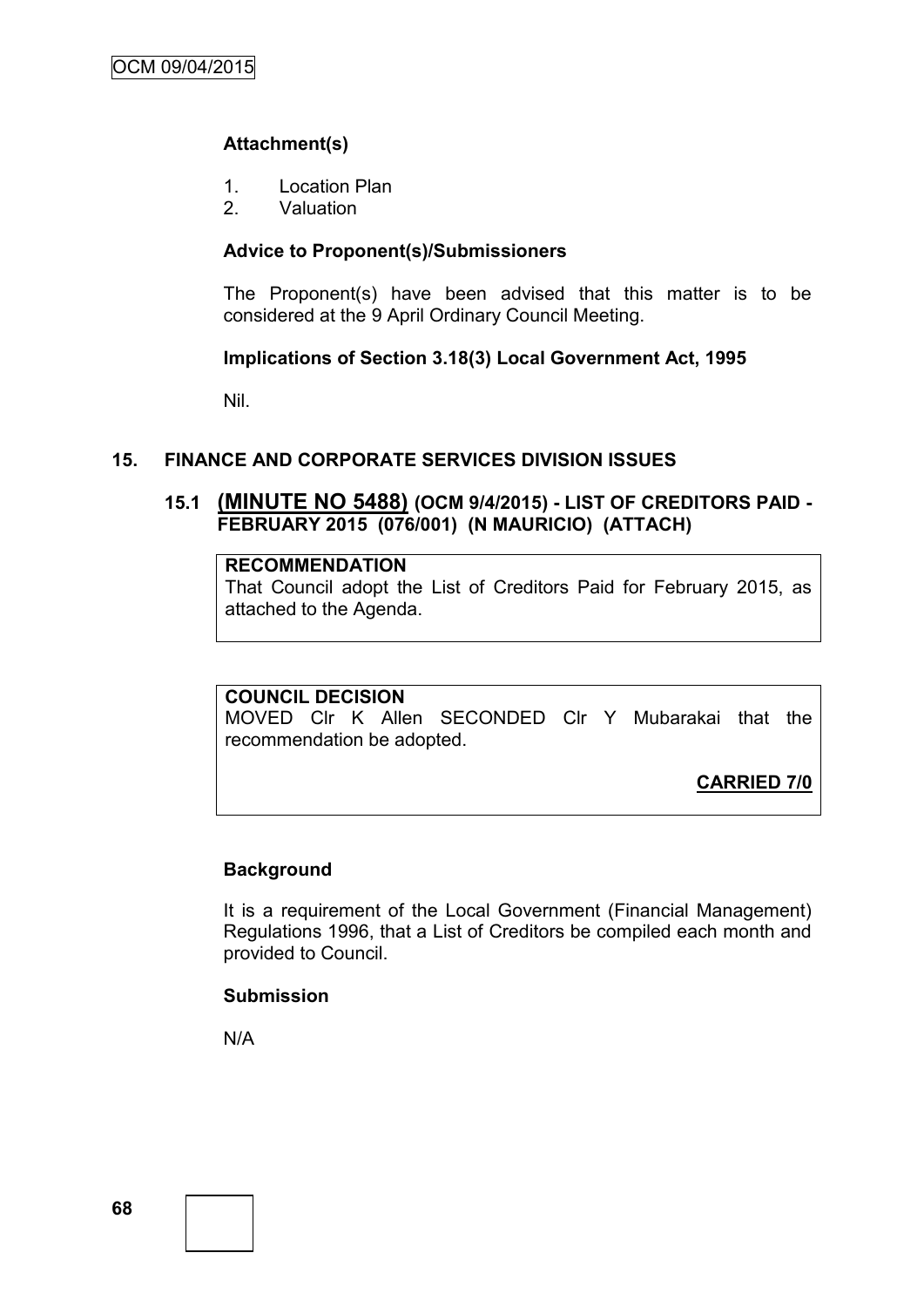# **Report**

The List of Accounts for February 2015 is attached to the Agenda for consideration. The list contains details of payments made by the City in relation to goods and services received by the City.

# **Strategic Plan/Policy Implications**

# **Leading & Listening**

- Effective and constructive dialogue with all City stakeholders.
- A responsive, accountable and sustainable organisation.

# **Budget/Financial Implications**

N/A

**Legal Implications**

N/A

# **Community Consultation**

N/A

# **Attachment(s)**

List of Creditors Paid – February 2015.

# **Advice to Proponent(s)/Submissioners**

N/A

**Implications of Section 3.18(3) Local Government Act, 1995**

Nil

# **15.2 (MINUTE NO 5489) (OCM 9/4/2015) - STATEMENT OF FINANCIAL ACTIVITY AND ASSOCIATED REPORTS - FEBRUARY 2015 (071/001) (N MAURICIO) (ATTACH)**

# **RECOMMENDATION**

That Council

(1) adopt the Statement of Financial Activity and associated reports for February 2015, as attached to the Agenda; and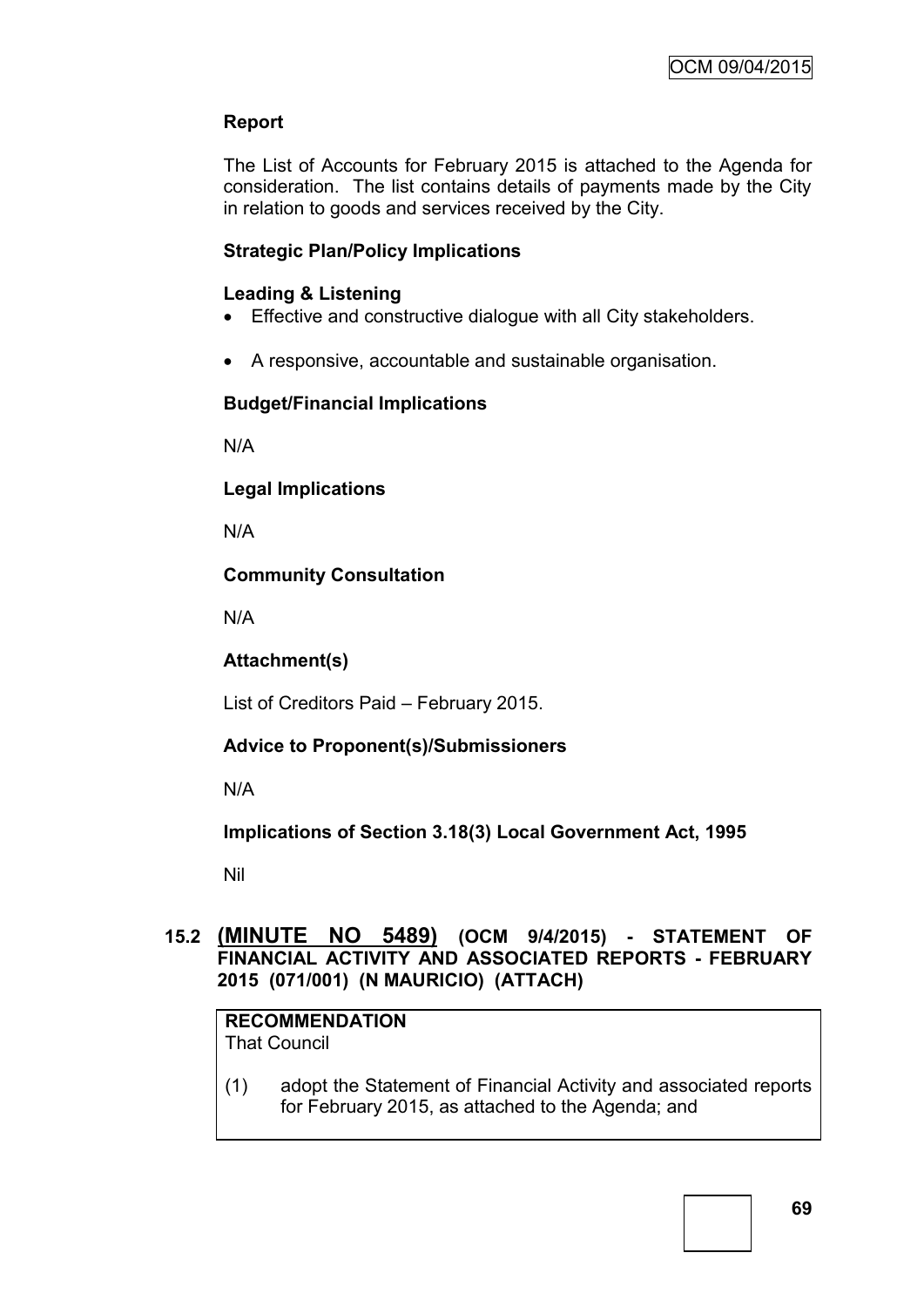- (2) amend the 2014/15 Municipal Budget by:
	- 1. Adding \$1,614,548 of revenue from redeemed bank guarantees against the Cockburn Integrated Health and Community Facility project (CW 4512-5756).
	- 2. Transferring \$1,614,548 to the Cockburn Integrated Health and Community Facility Building Maintenance Financial Reserve (CW 4512-7852).
	- 3. Adding \$85,000 of carried forward funding held in the Restricted Grants and Contributions Reserve, expenditure of \$76,500 and internal charges of \$8,500 to the Medicare Local Co-Health project budget (OP 8291).

# **TO BE CARRIED BY AN ABSOLUTE MAJORITY OF COUNCIL**

# **COUNCIL DECISION**

MOVED Clr Y Mubarakai SECONDED Clr B Houwen that the recommendation be adopted.

# **CARRIED BY ABSOLUTE MAJORITY OF COUNCIL 7/0**

# **Background**

Regulations 1996 prescribes that a local government is to prepare each month a Statement of Financial Activity.

Regulation 34(2) requires the Statement of Financial Activity to be accompanied by documents containing:–

- (a) details of the composition of the closing net current assets (less restricted and committed assets);
- (b) explanation for each material variance identified between YTD budgets and actuals; and
- (c) any other supporting information considered relevant by the local government.

Regulation 34(4)(a) prescribes that the Statement of Financial Activity and accompanying documents be presented to Council within 2 months after the end of the month to which the statement relates.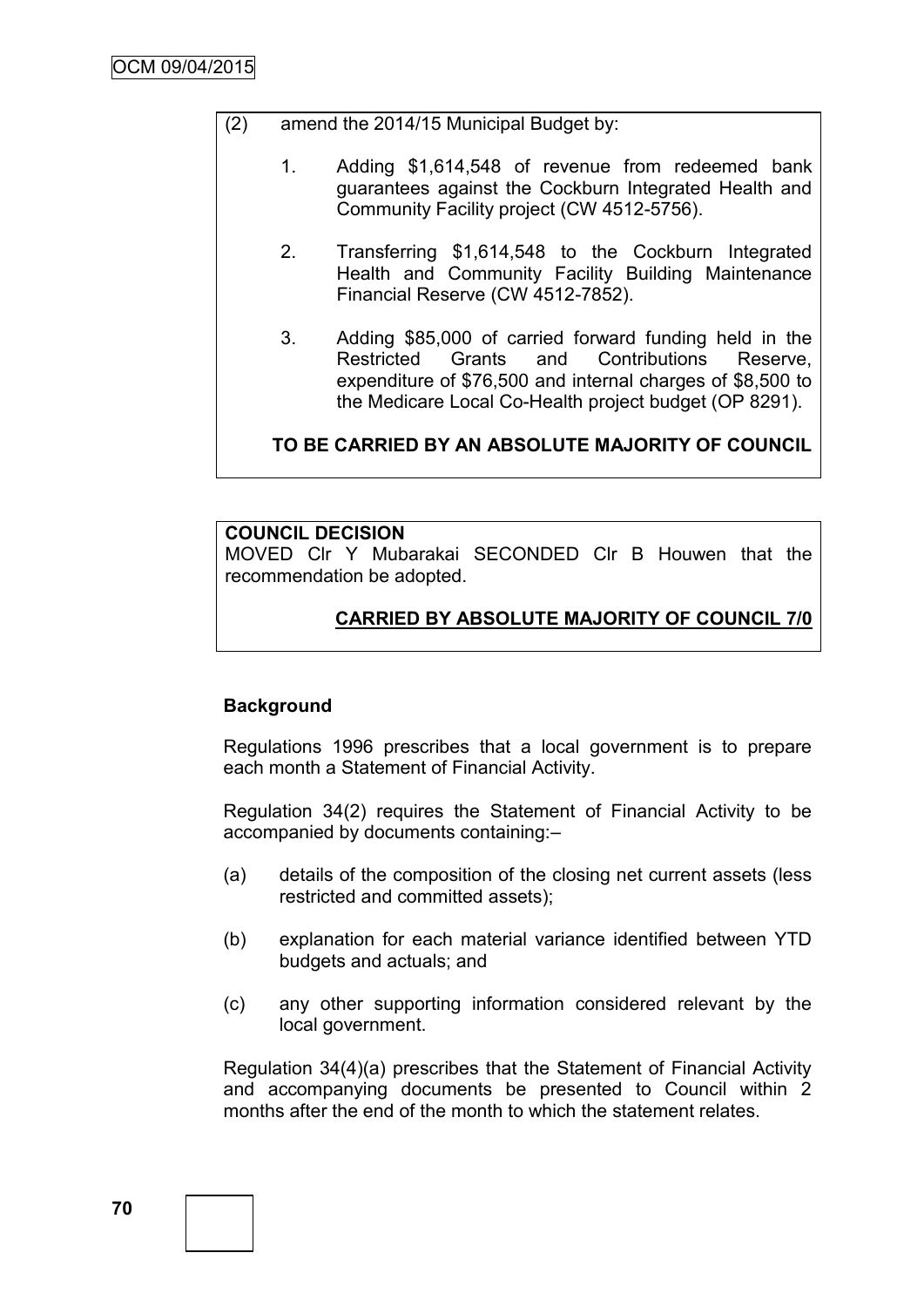The regulations require the information reported in the statement to be shown either by nature and type, statutory program or business unit. The City chooses to report the information according to its organisational business structure, as well as by nature and type.

Local Government (Financial Management) Regulations - Regulation 34 (5) states:

*(5) Each financial year, a local government is to adopt a percentage or value, calculated in accordance with the AAS, to be used in statements of financial activity for reporting material variances.*

This Regulation requires Council to annually set a materiality threshold for the purpose of disclosing budget variance details. Council adopted a materiality threshold of \$200,000 for the 2014/15 financial year at its August meeting.

# **Submission**

N/A

# **Report**

#### Opening Funds

The opening funds actuals of \$13.17M represents the audited closing municipal position for 2013/14 and the revised budget was updated to this figure in the mid-year budget review adopted by Council in February.

The opening funds cover the \$3M surplus forecast in the adopted budget, \$8.9M of municipal funding attached to carried forward works & projects and a residual balance of \$1.3M in uncommitted funds that was applied to the CCW Development Fund Reserve in accordance with Council's budget policy.

# Closing Funds

The City's closing funds of \$62.6M were \$14.4M higher than the YTD budget target. This comprised net favourable cash flow variances across the operating and capital programs as detailed within this report.

The revised budget shows end of year closing funds of \$8,500. Whilst the budget was returned to a balanced position at the mid-year review, a small budget adjustment has since been made. This is due to internal administration costs being externally funded for the Medicare Local Co-Health project.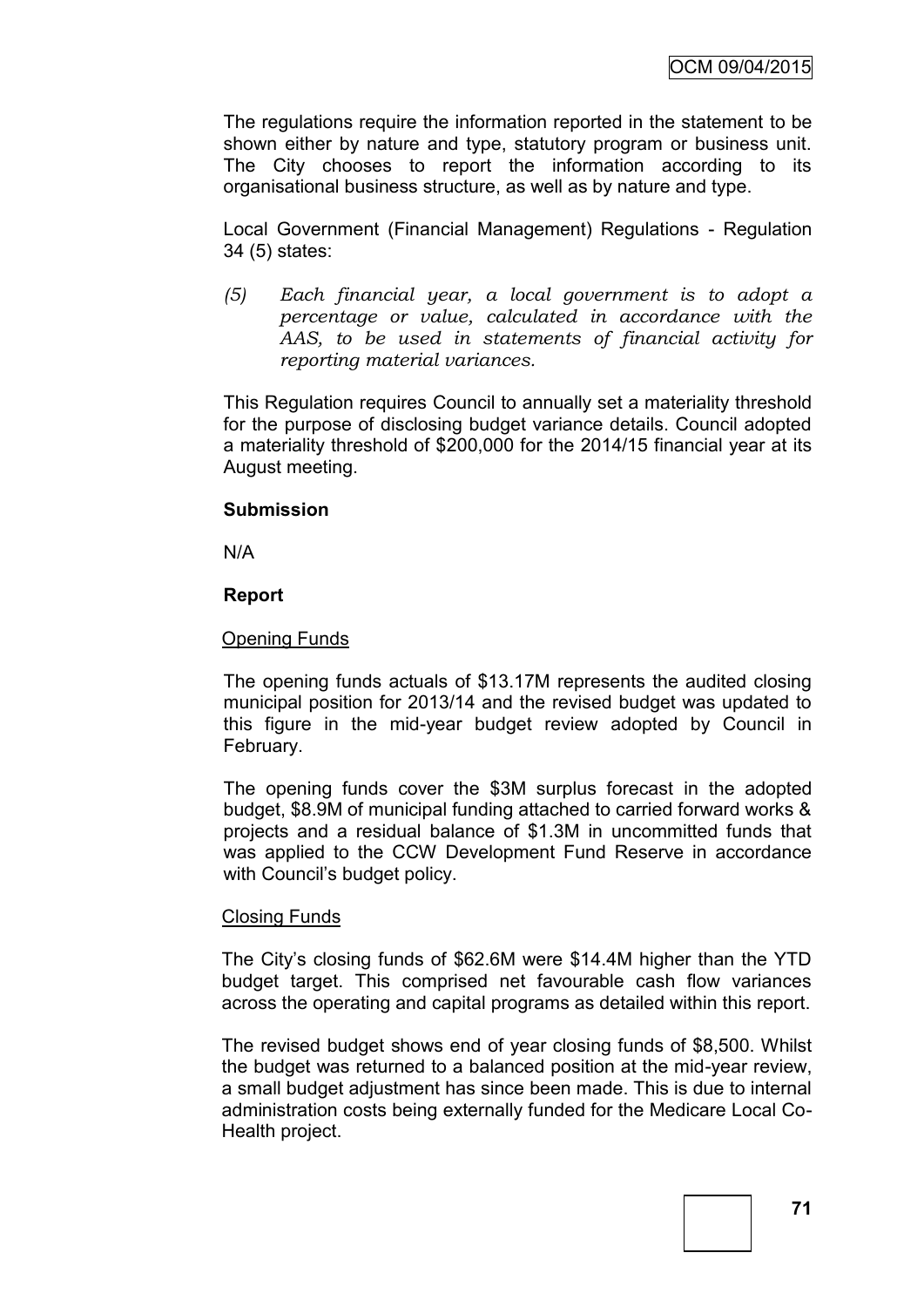The budgeted closing funds fluctuate throughout the year, due to the impact of Council decisions and budget recognition of additional revenue and costs. Details on the composition of the budgeted closing funds are outlined in Note 3 to the financial summaries attached to this report.

# Operating Revenue

Consolidated operating revenue of \$113.0M was ahead of the YTD budget forecast by \$1.7M. The significant variances in this result were:

- Rates revenue \$0.8M ahead of YTD budget due to higher part year rating adjustments.
- Fees & charges were collectively \$0.1M ahead of YTD budget with parking infringement revenue \$0.25M ahead of YTD budget. Offsetting this, commercial landfill fees were \$0.23M behind YTD budget.
- Operating grants & subsidies were over YTD budget by \$0.39M comprising mainly \$0.35M of additional In-Home Care and Family Day Care child care subsidies.
- After a downwards revision in the mid-year budget review, interest earnings on Municipal funds were now \$0.2M ahead of YTD budget.

Further details of budget variances are disclosed in the Agenda attachment.

# Operating Expenditure

Cash operating expenditure of \$59.9M (excluding asset depreciation) was under the YTD budget by \$0.9M. Total operating expenditure of \$74.5M (including depreciation) was \$0.3M lower than the YTD target.

The following significant items were identified:

- Material and Contract expenses were \$0.5M under YTD budget overall, with Waste Services contributing \$0.38M to this result. Payments to child care providers were \$0.42M over budget and consistent with the additional revenue received.
- Utility costs were down \$0.3M against YTD budget with street lighting contributing \$0.23M to this variance.
- Direct employee costs were collectively \$0.39M over the YTD budget of \$27.7M, with no significant variance attributable to any one specific business area.
- Depreciation of \$16.5M was \$0.32M over the YTD budget, with Roads depreciation over by \$0.45M. However, this budget was

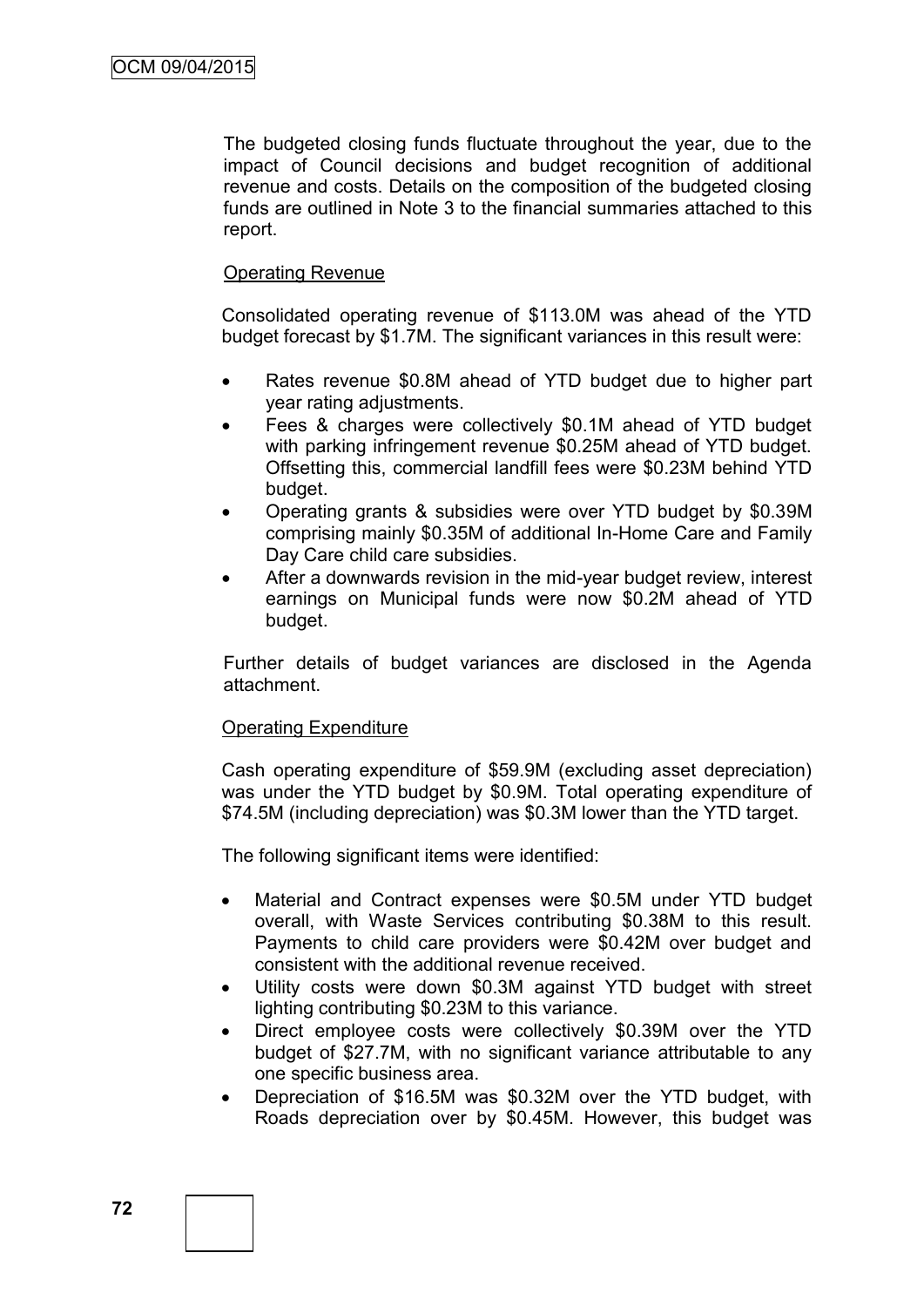revised in the mid-year review and this variance is only timing related.

A more detailed explanation of the variances within each business unit is included in the attached financial report.

The following table shows the operating expenditure budget performance at the consolidated nature and type level. The internal recharging credits reflect the amount of internal costs capitalised against the City's assets:

| <b>Nature or Type</b><br><b>Classification</b> | <b>Actual</b><br><b>Expenses</b><br><b>SM</b> | Revised<br><b>SM</b> | <b>Variance to</b><br><b>Budget YTD YTD Budget</b><br><b>SM</b> | <b>FY Revised</b><br><b>Budget</b><br>\$M |
|------------------------------------------------|-----------------------------------------------|----------------------|-----------------------------------------------------------------|-------------------------------------------|
| Employee Costs - Direct                        | 28.07                                         | 27.68                | (0.39)                                                          | 43.50                                     |
| Employee Costs - Indirect                      | 0.48                                          | 0.62                 | 0.14                                                            | 1.29                                      |
| <b>Materials and Contracts</b>                 | 22.77                                         | 23.30                | 0.53                                                            | 36.05                                     |
| <b>Utilities</b>                               | 2.77                                          | 3.07                 | 0.30                                                            | 4.62                                      |
| Interest Expenses                              | 0.07                                          | 0.07                 | 0.OO                                                            | በ 12                                      |
| Insurances                                     | 1.95                                          | 2 12                 | በ 17                                                            | 2 22                                      |
| <b>Other Expenses</b>                          | 3.82                                          | 3.94                 | 0.12                                                            | 7.55                                      |
| Depreciation (non-cash)                        | 16.54                                         | 16.21                | (0.32)                                                          | 25.10                                     |
| Internal Recharging-CAPEX                      | (1.93)                                        | (2.21)               | (0.28)                                                          | (3.25)                                    |
| Total                                          | 74.52                                         | 74.79                | 0.27                                                            | 117.20                                    |

#### Capital Expenditure

The City's total capital spend at month end was \$21.3M, representing an under spend of \$9.2M on the YTD budget of \$30.4M.

The following table shows the budget variance analysis by asset class:

| <b>Asset Class</b>        | YTD<br><b>Actuals</b><br>\$Μ | YTD<br><b>Budget</b><br>\$M | YTD<br>Variance<br>\$M | Annual<br><b>Budget</b><br>SM. | Commit<br><b>Orders</b><br>\$M |
|---------------------------|------------------------------|-----------------------------|------------------------|--------------------------------|--------------------------------|
| Roads Infrastructure      | 5.08                         | 6.91                        | 1.84                   | 16.59                          | 5.08                           |
| Drainage                  | 0.47                         | 0.87                        | 0.39                   | 1.60                           | 0.47                           |
| Footpaths                 | 0.77                         | 0.88                        | 0.11                   | 1.29                           | 0.77                           |
| Parks Hard Infrastructure | 2.17                         | 3.39                        | 1.22                   | 8.50                           | 2.17                           |
| Parks Soft Infrastructure | 0.38                         | 0.60                        | 0.22                   | 0.89                           | 0.38                           |
| Landfill Infrastructure   | 0.07                         | 0.27                        | 0.19                   | 0.85                           | 0.07                           |
| Freehold Land             | 0.94                         | 1.18                        | 0.24                   | 2.38                           | 0.94                           |
| <b>Buildings</b>          | 8.14                         | 11.84                       | 3.70                   | 31.15                          | 8.14                           |
| Furniture & Equipment     | 0.01                         | 0.01                        | 0.00                   | 0.01                           | 0.01                           |
| Computers                 | 0.55                         | 0.99                        | 0.44                   | 1.21                           | 0.55                           |
| Plant & Machinery         | 2.70                         | 3.52                        | 0.82                   | 5.52                           | 2.70                           |
| Total                     | 21.28                        | 30.45                       | 9.17                   | 69.99                          | 21.28                          |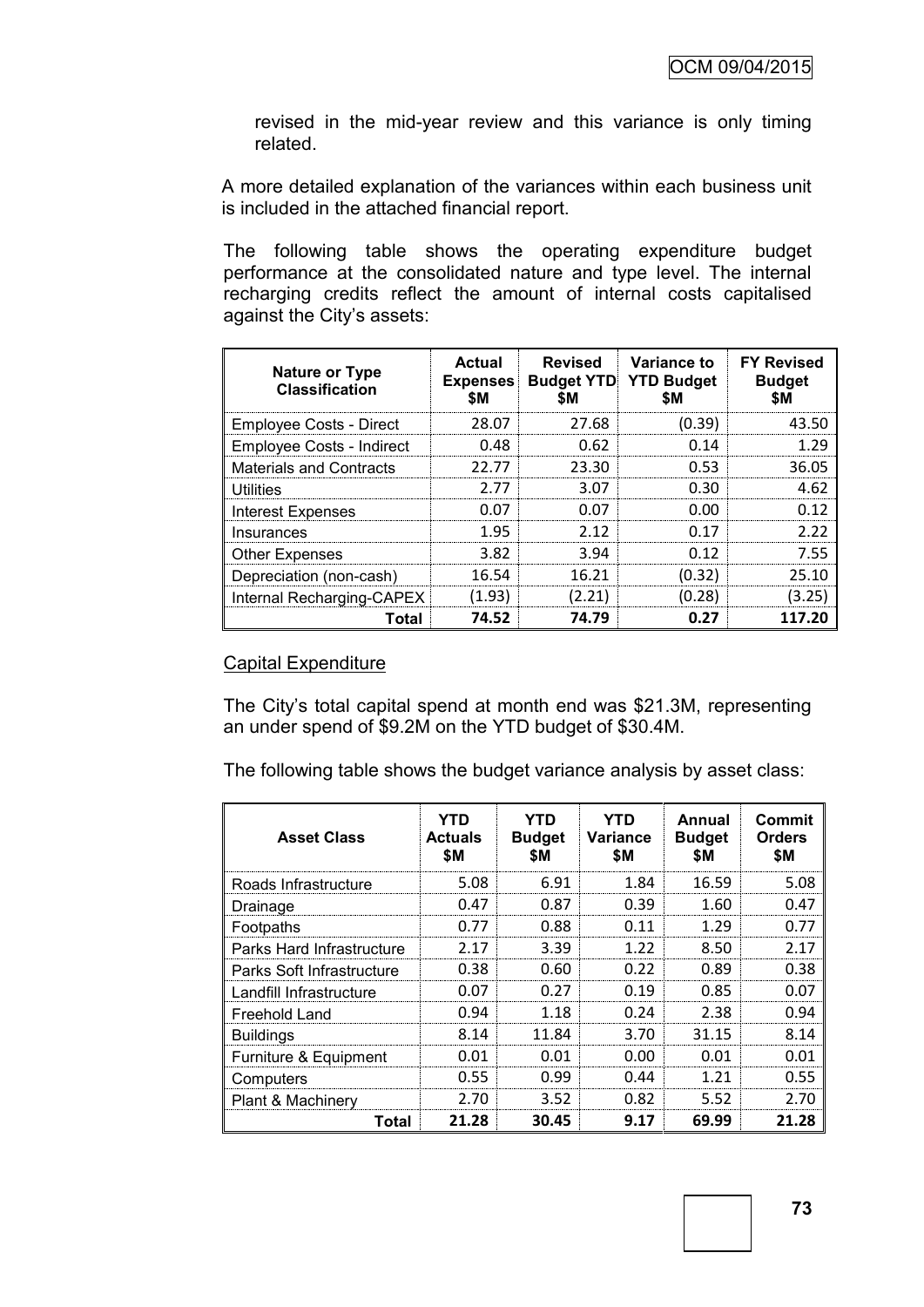The CCW project is responsible for \$3.1M of the \$3.7M variance in Buildings asset spending. North Lake Road (Hammond to Kentucky) contributes \$1.2M of the \$1.8M variance under Roads Infrastructure spending. All other project variances fall under the materiality threshold of \$0.2M and further details on these variances are disclosed in the attached CW Variance analysis report.

#### Capital Funding

Capital funding sources are highly correlated to capital spending, the sale of assets and the rate of development within the City (developer contributions received).

Significant variances for the month include:

- Transfers from financial reserves were \$3.2M behind YTD budget due to the capital budget under spend.
- The City called in bank guarantees totalling \$1.6M held for the GP Super Clinic/ Cockburn Integrated Health Facility. These partly compensate the City for additional project costs due to the failure of the first contractor to complete the project. The funds will be transferred to the building maintenance reserve for the facility.
- Developer contributions received under the Community Infrastructure plan outpaced the YTD budget by \$0.7M even after the budget was significantly increased through the mid-year review. This reflects continuing strong levels of development activity within the City.
- Developer Contribution Plan revenue for roads infrastructure was \$0.6M ahead of the YTD budget setting.
- Fremantle Football Club contributions to the CCW Cockburn Regional Physical Activity and Education Centre of \$0.56M have not been budgeted for in the system.
- Road grant funding is overall \$0.5M ahead of YTD budget.
- The Lotteries Commission grant of \$0.5M towards the Cockburn Health & Community building project was yet to come in. This has since been received in March.
- Sale of land revenue from various sub-divisions was \$2.9M behind YTD budget. This included Lot 702 Bellier Pl & Lot 65 Erpingham Rd, Lot 1, 4218 and 4219 Quarimor Rd, Lot 23 Russell Road and Lot 40 Cervantes Loop. Bellier/Erpingham is expected to settle in June 2015. Sale of plant proceeds were also cumulatively \$0.2M behind YTD budget.

**74**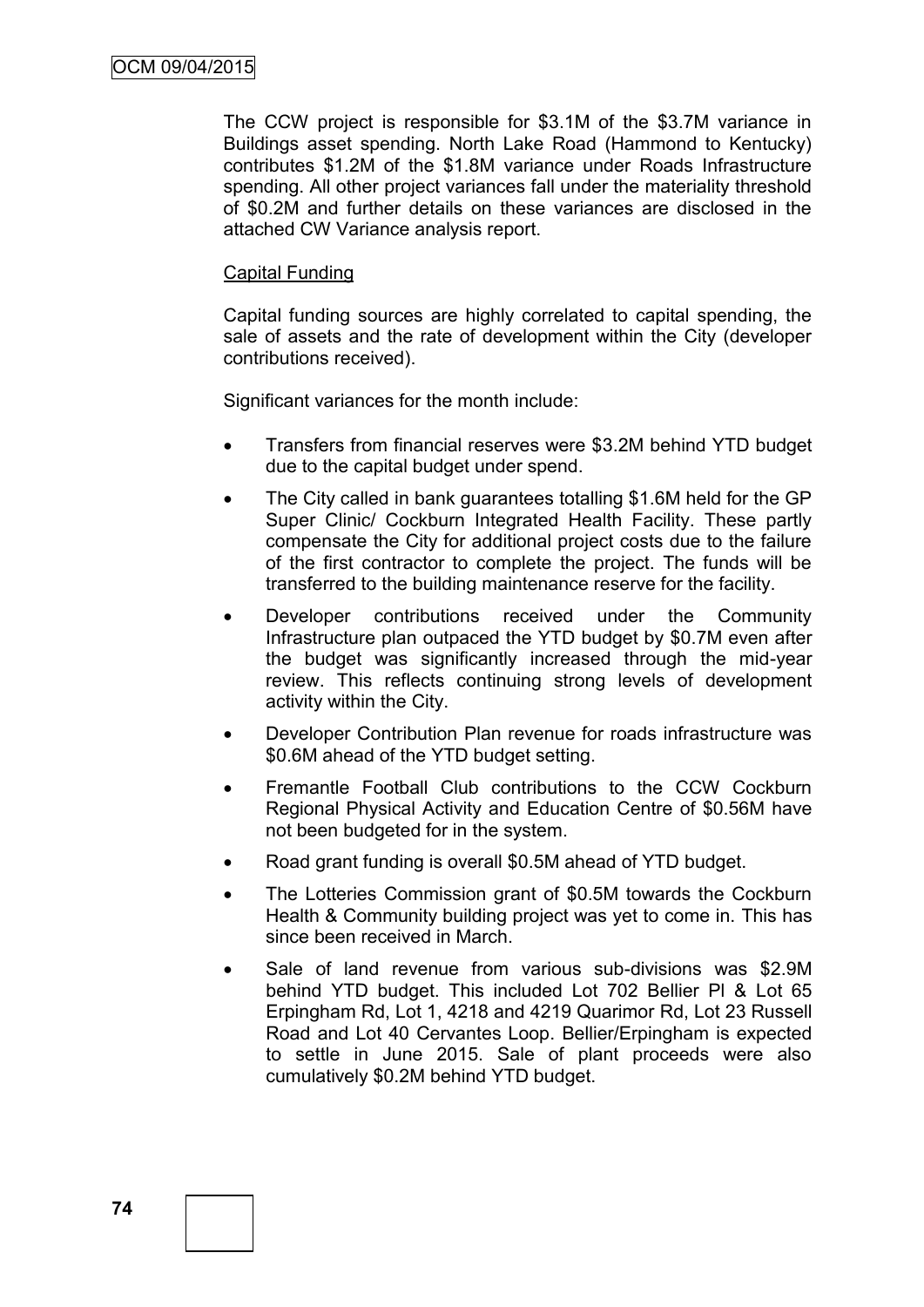# Cash & Investments

The closing cash and financial investment holding at month's end totalled \$148.2M, up slightly from \$147.2M the previous month. Of this balance, \$85.2M represented the amount held in the City's cash backed financial reserves. Another \$5.5M represented funds held for other restricted purposes such as deposit and bond liabilities. The remaining \$57.5M represented the cash and financial investment component of the City's working capital, available to fund current operations, capital projects, financial liabilities and other financial commitments.

The City's investment portfolio made a weighted annualised return of 3.59% for the month, minimally down from 3.61% in January and 3.62% in December. Whilst this result compares favourably against the UBS Bank Bill Index annualised rate of 2.46%, it continues to trend downwards as a result of the falling Australian official cash rate. This is currently 2.25% and is forecast to be cut to 2.00% at either the April or May Reserve Bank board meeting. This will put further pressure on the City's interest earnings budget, particularly for the 2015/16 financial year.



*Figure 1: COC Portfolio Returns vs. Benchmarks*

The majority of investments are held in term deposit (TD) products placed with highly rated APRA (Australian Prudential Regulation Authority) regulated Australian banks. These are invested for terms ranging from three to twelve months. All investments comply with the Council's Investment Policy and fall within the following risk rating categories: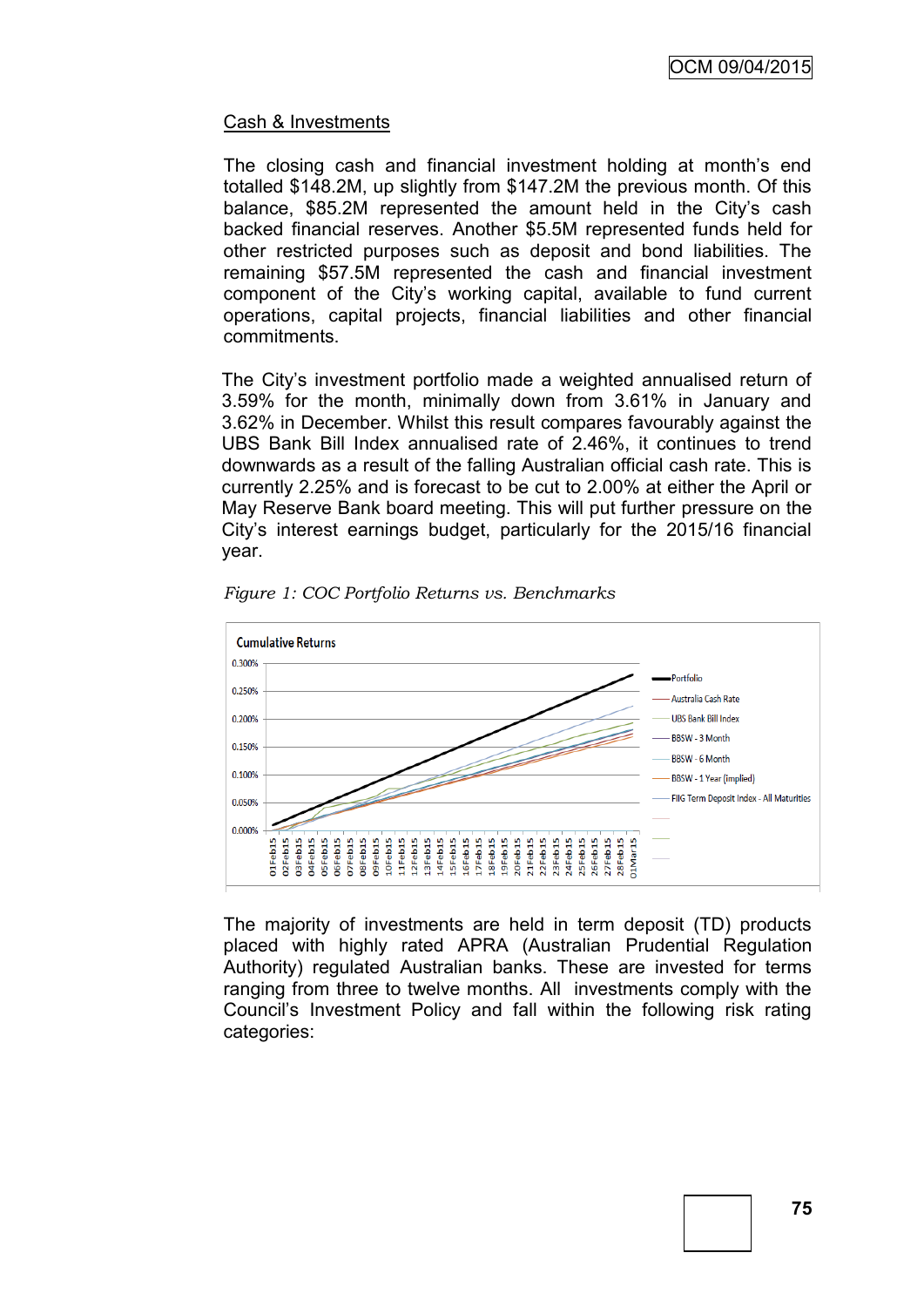



The current investment strategy is to secure the best possible rate on offer over longer duration terms (9 to 12 months), subject to cash flow planning requirements. The City's investment portfolio currently has an average duration of 139 days, graphically depicted below:





# Budget Revisions

The City called in bank guarantees totalling \$1.6M held for the GP Super Clinic/Cockburn Integrated Health Facility. These partly compensate the City for additional project costs due to the failure of the first contractor to complete the project. It is proposed these funds be transferred into the Cockburn Health & Community Facility Building Maintenance Reserve to provide a funding source for future major maintenance works for this facility.

\$85,000 of carried forward funding is held in the restricted grants reserve for the Medicare Local Co-Health project and this wasn't previously addressed in the budget. \$76,500 will be spent on program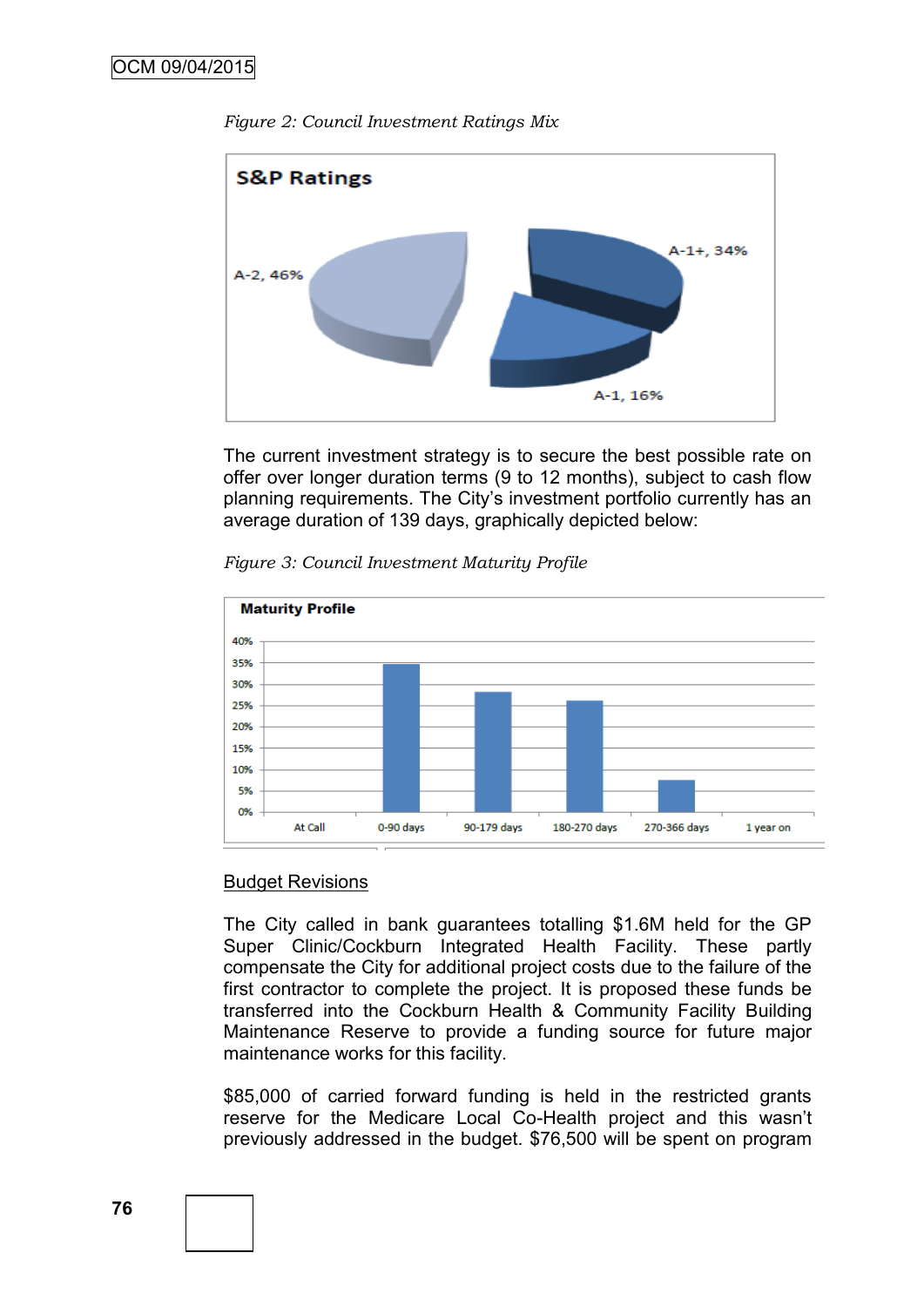delivery with the balance of \$8,500 covering internal charges and adding to the City's closing budget position.

#### Description of Graphs and Charts

There is a bar graph tracking Business Unit operating expenditure against budget. This provides a very quick view of how the different units are tracking and the comparative size of their budgets.

The Capital Expenditure graph tracks the YTD capital spends against the budget. It also includes an additional trend line for the total of YTD actual expenditure and committed orders. This gives a better indication of how the capital budget is being exhausted, rather than just purely actual cost alone.

A liquidity graph shows the level of Council's net current position (adjusted for restricted assets) and trends this against previous years. This gives a good indication of Council's capacity to meet its financial commitments over the course of the year. Council's overall cash and investments position is provided in a line graph with a comparison against the YTD budget and the previous year's position at the same time.

Pie charts included show the break-up of actual operating income and expenditure by nature and type and the make-up of Council's current assets and liabilities (comprising the net current position)

# **Strategic Plan/Policy Implications**

#### **Leading & Listening**

- A responsive, accountable and sustainable organisation.
- Manage our financial and infrastructure assets to provide a sustainable future.
- A culture of risk management and compliance with relevant legislation, policy and guidelines

#### **Budget/Financial Implications**

N/A

# **Legal Implications**

N/A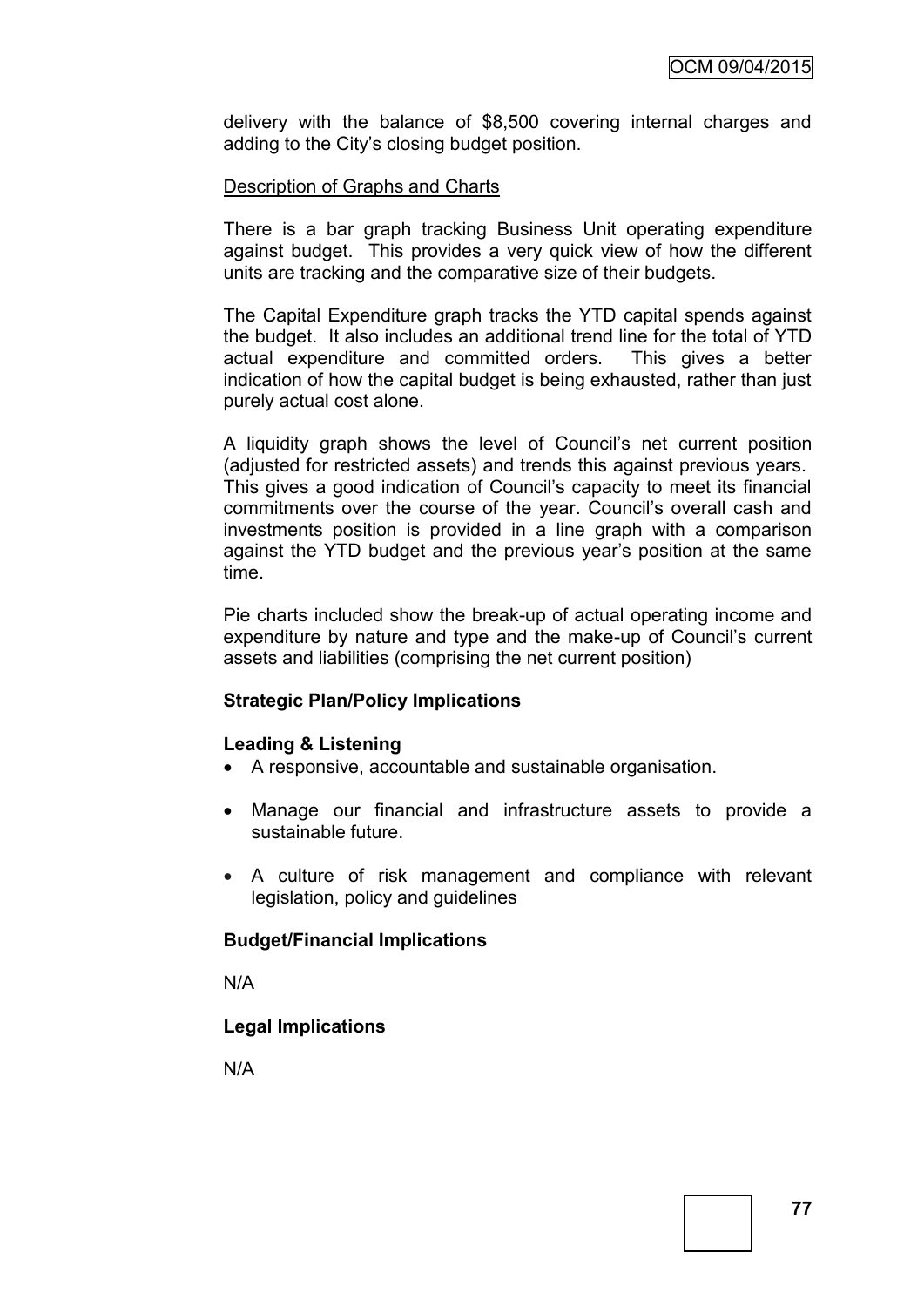# **Community Consultation**

N/A

# **Attachment(s)**

Statement of Financial Activity and associated statements – February 2015.

# **Advice to Proponent(s)/Submissioners**

N/A

**Implications of Section 3.18(3) Local Government Act, 1995**

Nil.

#### **16. ENGINEERING AND WORKS DIVISION ISSUES**

Nil

### **17. COMMUNITY SERVICES DIVISION ISSUES**

**17.1 (MINUTE NO 5490) (OCM 9/4/2015) - PROPOSED CITY OF COCKBURN PARKING AND PARKING FACILITIES LOCAL LAW 2007 AMMENDMENT TO CREATE PARKING STATION 2 COOGEE BEACH - POWELL ROAD COOGEE (082/013 & 025/001) (R AVARD) (ATTACH)**

#### **RECOMMENDATION** That Council

- (1) pursuant to Section 3.12 of the Local Government Act 1995 proceed to make Local Law to amend the City of Cockburn Parking and Parking facilities Local Law 2007, as shown in the attachment to the Agenda and advertise the proposed amendment for a minimum period of six(6) weeks; and
- (2) pursuant to Clause 9(1) of the City of Cockburn Parking and Parking Facilities Local Law 2007 establish a Parking Station on Lots 172, 171 and 207 4-6 Powell Road Coogee, as attached to the Agenda.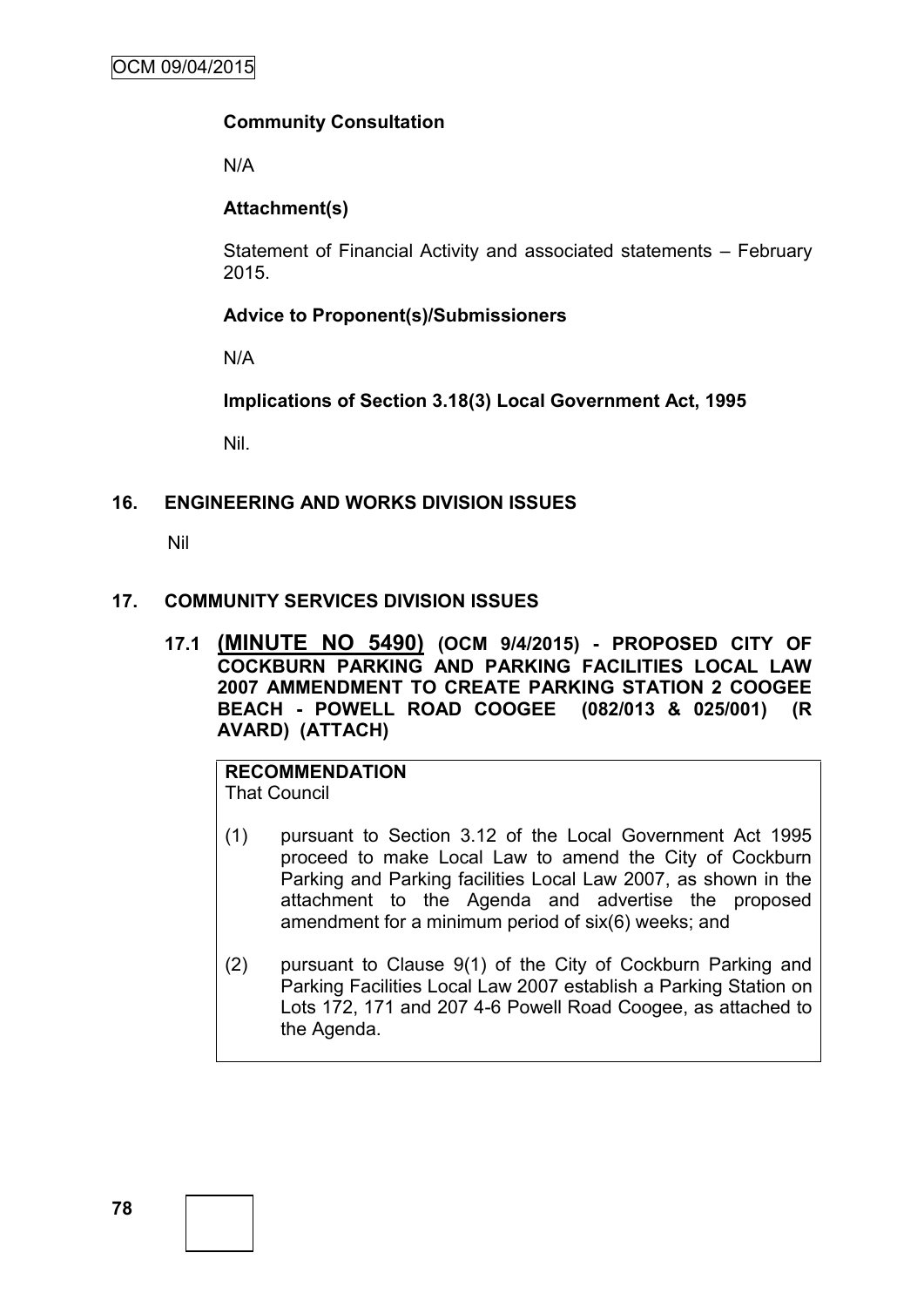### **COUNCIL DECISION**

MOVED Clr K Allen SECONDED Clr Y Mubarakai that the recommendation be adopted.

# **CARRIED 7/0**

# **Background**

This item was brought to the March 2015 Council meeting, where it was deferred to the April 2015 Council meeting. This was done in order to incorporate the Disability Parking provisions into the Council's Parking Local Laws. It has since been discovered that the enforcement implications of the Disability Parking amendments are not yet clear and therefore will be dealt with separately at an appropriate time and this report will now only consider the Coogee Beach parking station amendment.

There has been a progressively increasing demand for parking at the area around Coogee Beach Reserve resulting in cars parking in dangerous positions for traffic and pedestrians in the area. Cars are also driving over and parking in locations that damage vegetation and parks infrastructure such as sprinklers and services.

The creation of a parking station under the City of Cockburn Parking and Parking Facilities Local Law 2007 will allow parking to be readily controlled in the prescribed area and reduce the need for numerous signs and bollards.

# **Submission**

N/A

# **Report**

There are a concentration of attractions to the Coogee Beach Reserve area in including a café, jetty, shark net and extensive grassed picnic areas which appeal to a growing population in the south west metropolitan area of Perth that has limited beach access points. To ensure that the area remains an attractive place to visit the City needs to ensure that access to the area is orderly and safe. Council at its meeting of the  $8<sup>th</sup>$  May 2014 adopted the Coogee Beach Landscape Master Plan which provides for an attractive and orderly beach front. The creation of a parking station will ensure that the landscape improvements in the area will be maintained.

As it is unclear on what parking is permitted and not permitted there is a great number of complaints from those who have been infringed. The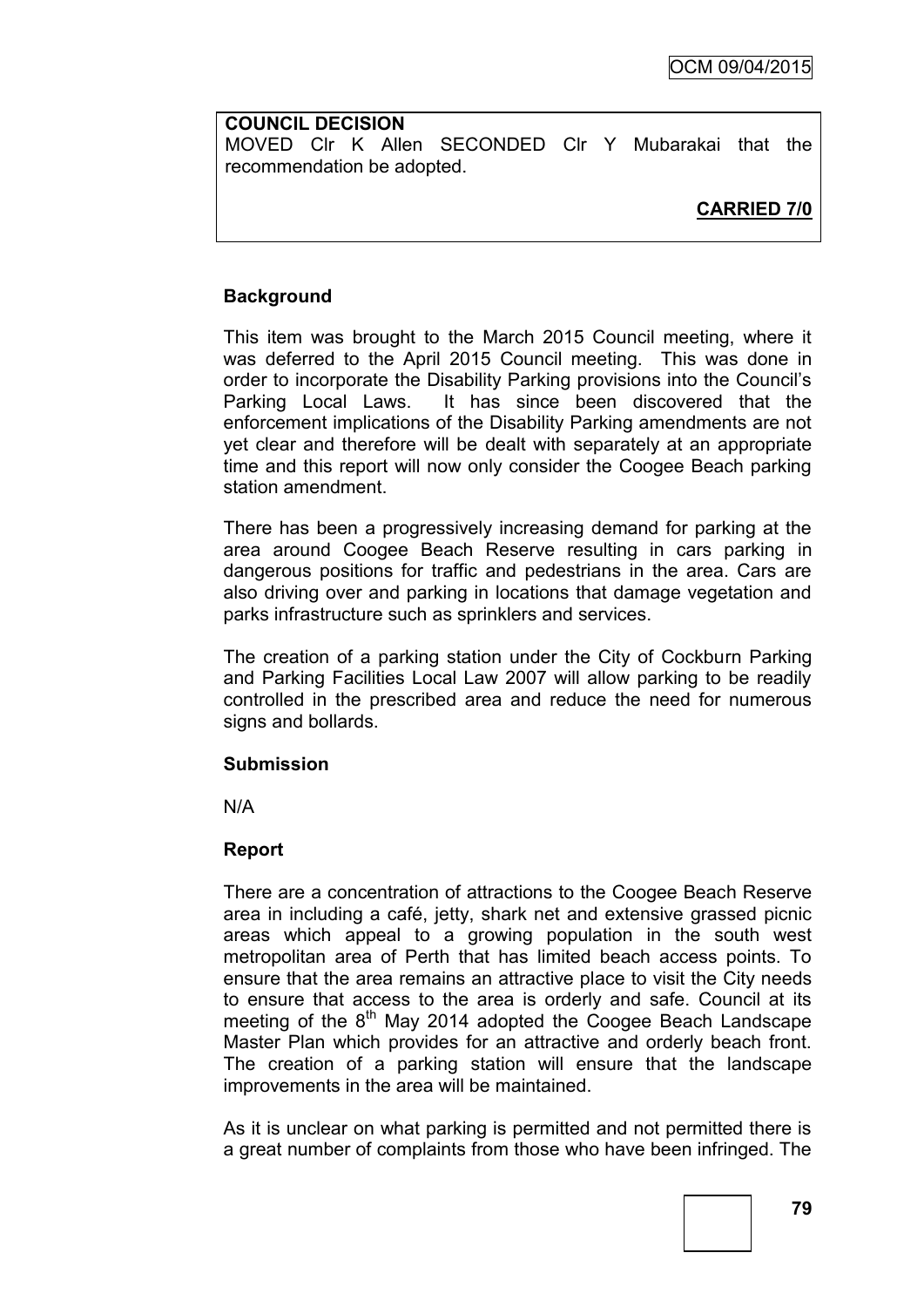creation of a parking station will allow the City to erect a sign which says simply that parking is only permitted in designated parking bays. There are a number of areas where additional bays can be located to marginally increase the number of bays in the area. Parking can still occur on identified areas of the Cockburn Road Reserve where it is safe as this area as not under the City's control and outside of the Parking station area.

#### Purpose:

To amend the City of Cockburn Parking and Parking Facilities Local Law 2007 to establish a new parking station at Coogee Beach.

#### Effect:

To more effectively control parking at Coogee Beach Reserve to enhance traffic and pedestrian safety in the area particularly during hot summer days when the beach is very popular to visit.

#### **Strategic Plan/Policy Implications**

#### **Moving Around**

- A safe and efficient transport system.
- Infrastructure that supports the uptake of public transport and pedestrian movement.

# **Budget/Financial Implications**

N/A

#### **Legal Implications**

Amendments to the local laws are to be in accordance with section 3.12 of the Local Government Act 1995

# **Community Consultation**

Section 3.12 stipulates the procedure for advertising for public comment for a minimum period of six (6) weeks and subsequent Council consideration for the amendments to a Local Law to become effective.

# **Attachment(s)**

- 1. Draft Proposed City of Cockburn Parking and Parking Facilities Local Law Amendment 2015.
- 2. Map identifying extent of new Parking station.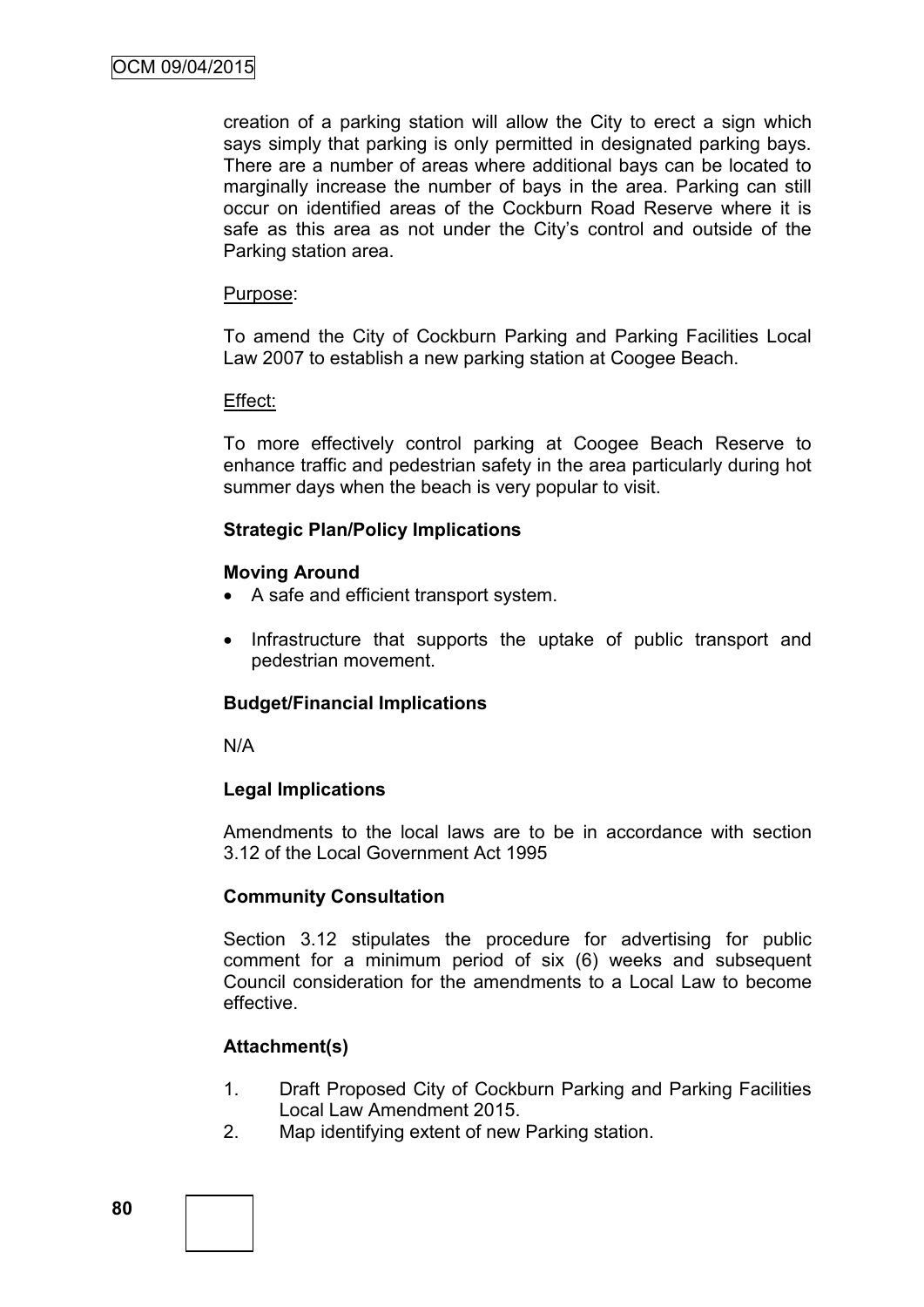# **Advice to Proponent(s)/Submissioners**

N/A

**Implications of Section 3.18(3) Local Government Act, 1995**

Nil.

# **18. EXECUTIVE DIVISION ISSUES**

# **18.1 (MINUTE NO 5491) (OCM 9/4/2015) - MINUTES OF CHIEF EXECUTIVE OFFICER PERFORMANCE & SENIOR STAFF KEY PROJECTS APPRAISAL COMMITTEE - 19/03/2015**

### **RECOMMENDATION**

That Council receive the Minutes of the Chief Executive Officer's Performance and Senior Staff Key Projects Appraisal Committee dated 19 March 2015 as provided under separate confidential cover, and adopt the recommendations contained therein.

# **COUNCIL DECISION**

MOVED Clr K Allen SECONDED Clr Y Mubarakai that the recommendation be adopted.

**CARRIED 7/0**

# **Background**

The Chief Executive Officer Performance and Senior Staff Key Projects Appraisal Committee met on 19 March 2015. The minutes of that meeting are required to be presented to Council and its recommendations considered by Council.

# **Submission**

N/A

# **Report**

The Committee recommendations are now presented for consideration by Council and, if accepted, are endorsed as the decisions of Council. Any Elected Member may withdraw any item from the Committee meeting for discussion and propose an alternative recommendation for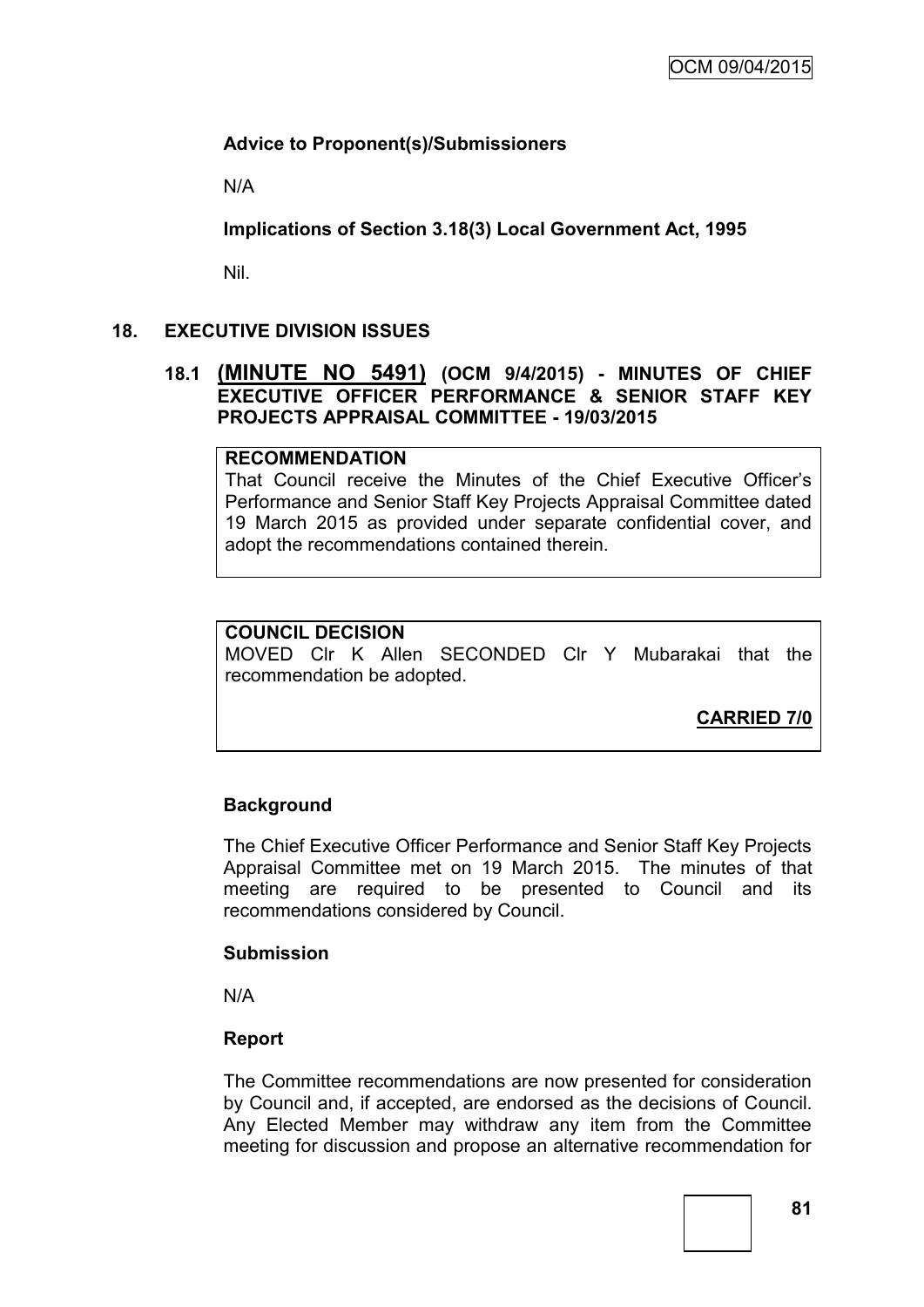Council's consideration. Any such items will be dealt with separately, as provided for in Council's Standing Orders.

# **Strategic Plan/Policy Implications**

#### *Leading & Listening*

A skilled and engaged workforce.

#### **Budget/Financial Implications**

Committee Minutes refer.

#### **Legal Implications**

Committee Minutes refer.

#### **Community Consultation**

N/A

#### **Attachment(s)**

Minutes of the Chief Executive Officer Performance and Senior Staff Key Projects Appraisal Committee 19 March 2015 are provided to the Elected Members under separate confidential cover.

#### **Advice to Proponent(s)/Submissioners**

The CEO and Senior Staff have been advised that this item will be considered at the April 2015 OCM.

#### **Implications of Section 3.18(3) Local Government Act, 1995**

Committee Minutes refer.

# **19. MOTIONS OF WHICH PREVIOUS NOTICE HAS BEEN GIVEN**

Nil

# **20. NOTICES OF MOTION GIVEN AT THE MEETING FOR CONSIDERATION AT NEXT MEETING**

Nil

**82**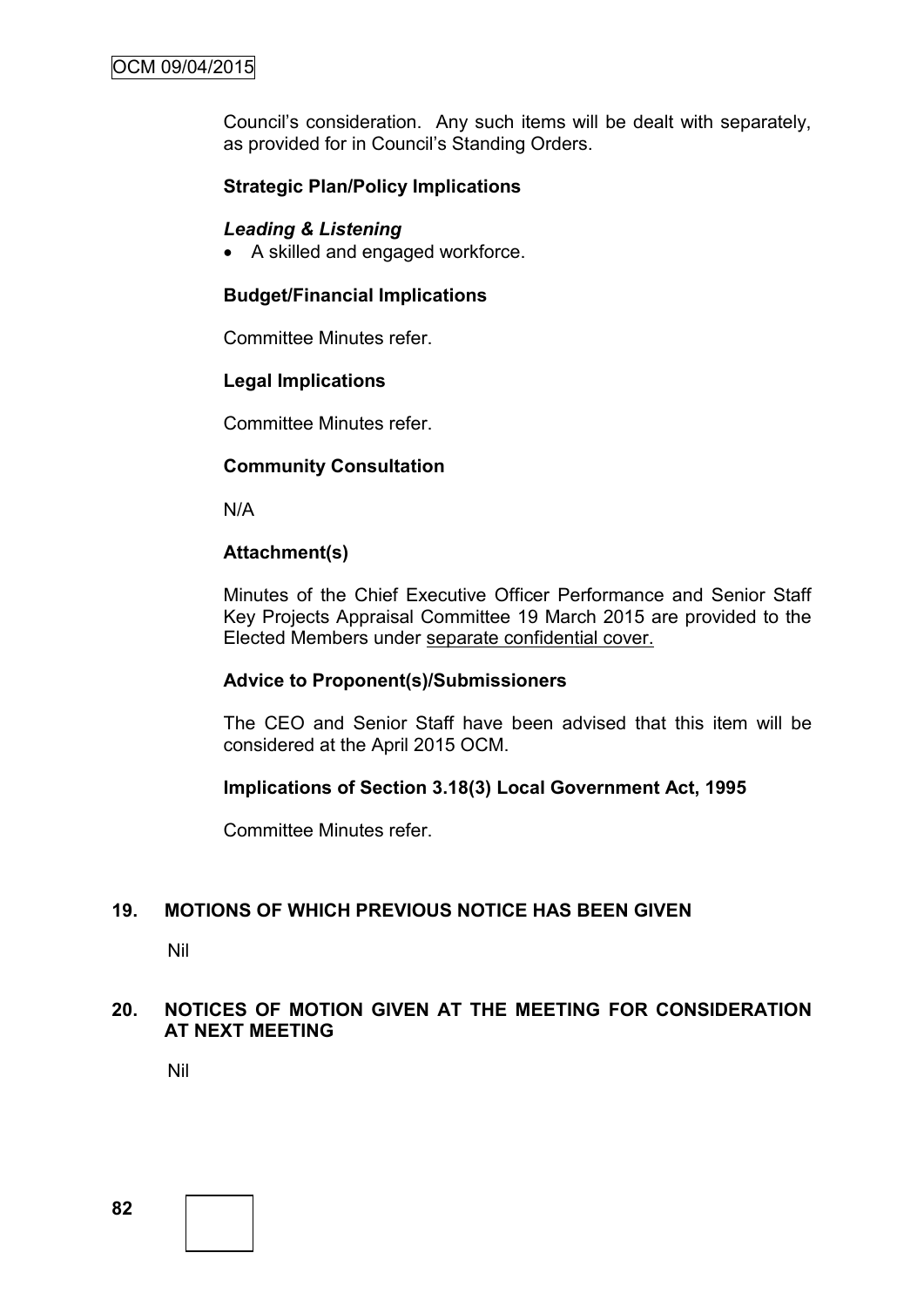# **21. NEW BUSINESS OF AN URGENT NATURE INTRODUCED BY COUNCILLORS OR OFFICERS**

Nil

# **22 (OCM 9/4/2015) - MATTERS TO BE NOTED FOR INVESTIGATION, WITHOUT DEBATE**

**Clr Kevin Allen** requested the following:

1. Request a report to be presented to the May OCM that provides a viable options paper and plan that will enable and make it possible for additional overflow parking to be completed by October 2015 at the Coogee Beach Surf Lifesaving Club.

Council seeks to improve safety and minimise the amount of vehicles that continue to park and populate Cockburn Road on event days.

There are quite a number of options currently being considered however, given the environmental sensitivities in the adjacent vicinity, Council seeks to adopt a solution, which is most environmentally friendly, minimise impacts and to negate years of potential delays caused by the complicated environmental review process.

The report is also to address the option of a longer leasing period of the land from the PTA.

2. Request for a report to be presented to a future OCM that provides a plan and necessary steps to enable traffic lights or a roundabout to be installed, on the corner of Amity Boulevard and Cockburn Road, so as to improve safety for entering and exiting of vehicles and residents crossing an ever increasing traffic flow.

**Clr Steve Portelli** requested for Officers to investigate and report options and costs to have a staged replacement program of inappropriate verge trees.

**Clr Bart Houwen** requested a report to be presented to a future Council meeting on the impacts on the growth of developments called dual-key units or apartments, and whether there is a need for a policy to be formulated should this type of unit become prevalent within the City.